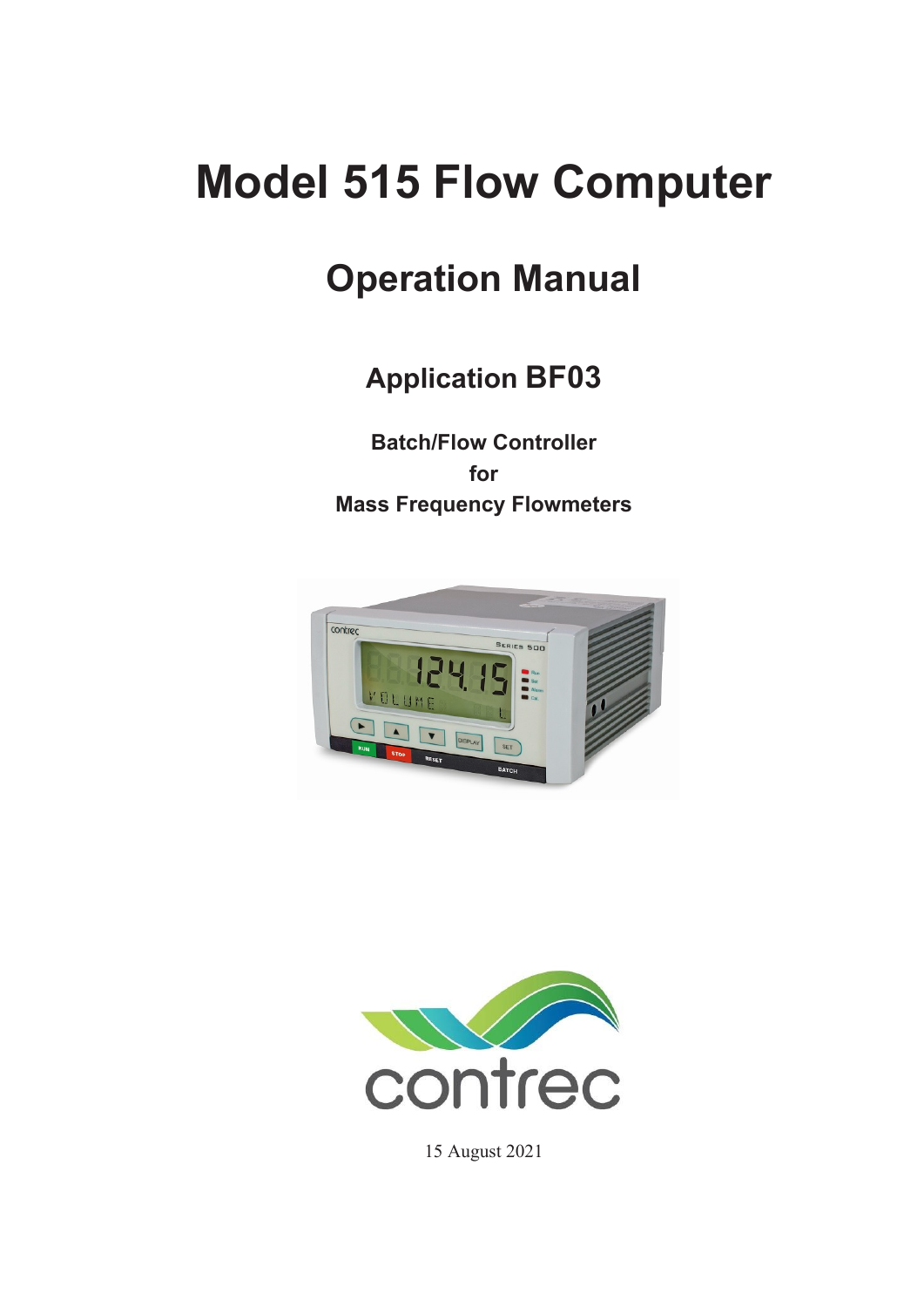#### **Model 515 Flow Computer - Operation Manual**

#### © Contrec Ltd 2021

The instructions given herein cover the general description, installation, operation and maintenance of the subject equipment. Contrec Ltd reserves the right, without prior notice, to make engineering refinements that may not be reflected in this manual.

Should any questions arise which cannot be answered specifically by this manual, they should be directed to Contrec Ltd for further detailed information and technical assistance.

Contrec Ltd will not accept any liability for either direct or consequential damages resulting from the use or misapplication of the contents of this manual.

Part of the software embedded in this product is eCos - Embedded Configurable Operating System, a trademark of Red Hat. Portions created by Red Hat are Copyright © 1998, 1999, 2000 Red Hat, Inc. (http://www.redhat.com). All rights reserved

The software in this product was in part provided by Red Hat and any express or implied warranties, including, but not limited to, the implied warranties of merchantability and fitness for a particular purpose are disclaimed. In no event shall the author be liable for any direct, indirect, incidental, special, exemplary, or consequential damages (including, but not limited to, procurement of substitute goods or services; loss of use, data, or profits; or business interruption) however caused and on any theory of liability, whether in contract, strict liability, or tort (including negligence or otherwise) arising in any way out of the use of this software, even if advised of the possibility of such damage.

#### **Contrec Ltd**

Riverside, Canal Road, Sowerby Bridge, West Yorkshire HX6 2AY UNITED KINGDOM Tel: +44 1422 829944 Email: sales@contrec.co.uk

#### **Website: www.contrec.co.uk**

**Contrec Systems Pty Ltd** 5 Norfolk Avenue Ringwood, Melbourne 3134 AUSTRALIA Tel: +61 4 413 505 114 Email: info@contrec.com.au

### **Contrec - USA, LLC**

916 Belcher Drive Pelham AL 35124 USA Tel: +1 (205) 685 3000 Fax: +1 (205) 685 3001 Email: contrec@contrec-usa.com



**Publication No: 515-BF03-OM - 15 August 2021**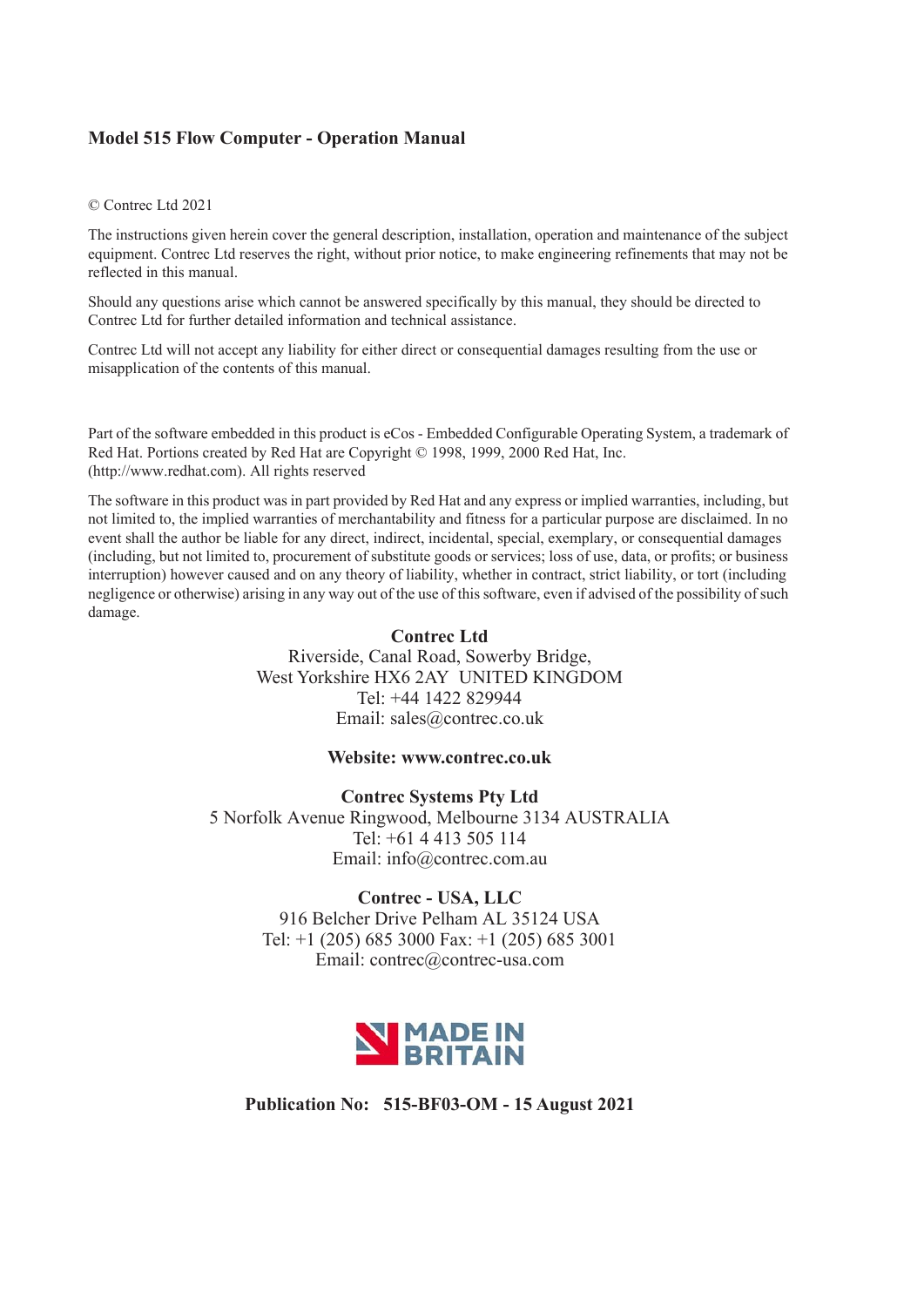

#### **The information in this safety notice is for the prevention of injury to personnel and damage to the instrument.**

#### **The manufacturer assumes no liability for injury or damage caused by misuse of the instrument or for modifications made to the instrument.**

This document must be consulted in all cases where the following "Caution" safety symbol is used :  $\bigwedge$ 

#### **Qualified Personnel**

The instrument must be installed, operated and serviced by persons who have been properly trained and authorised. Personnel must read and understand this manual prior to installation and operation of the instrument. Refer to section 3 for further information regarding permitted maintenance operations. The safety of any system incorporating the equipment is the responsibility of the assembler of the system.

#### **Static Hazard**

The 500 series flow computer uses high speed CMOS circuitry which is sensitive to static damage. The user should observe accepted safety practices for handling electronic devices, especially during servicing. Once the unit is installed, grounded and interconnected, the chances of static damage are greatly reduced.

#### **Voltage Hazard**

Before connecting power to the instrument, ensure that the supply voltage for the AC or DC input is suitable. The AC voltage rating is as stated on the instrument rating plate. Personnel should take all due care to avoid electric shock. **For safe operation it is essential to connect a mains safety earth to the A.C. power inlet.** Do not operate at altitudes above 2000m.

#### **Welding Hazard**

Do not perform electric welding in close proximity to the instrument or its interconnecting cables. If welding in these areas must be performed, disconnect all cables from the instrument. Failure to do so may result in damage to the unit.

#### **Moisture Hazard**

To avoid electrical faults and corrosion of the instrument, do not allow moisture to remain in contact with the instrument. Operate only in a clean, dry and pollutant-free environment.

#### **Operating & Storage Temperature**

Operating: If a heater is being used, **DO NOT** isolate the instrument in temperatures below  $-20^{\circ}$ C.

Storage: **DO NOT** store the equipment below -20°C.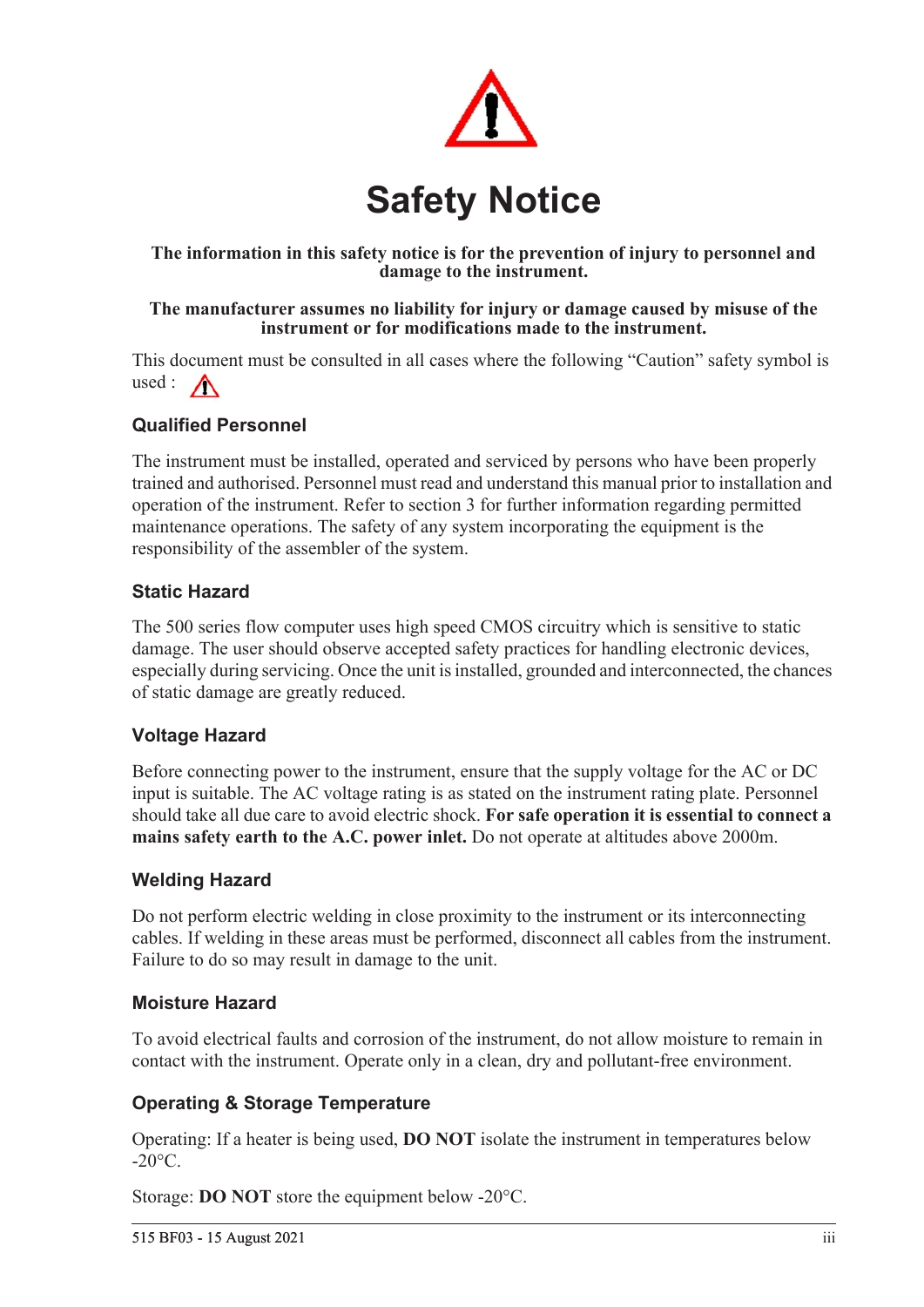#### **Disconnection Device**

When powered from a mains supply this unit requires the provision of a suitable mains isolation device, capable of interrupting both poles of the supply and meeting your local wiring regulations, to be suitably located and easily accessible near to the installed instrument. It must be marked as the disconnecting device for the equipment. It must be suitably rated with respect to the cross sectional area of the supply conductors.

#### **Instrument Disposal**

Contrec instrumentation should not be thrown into the general waste system.

If within EU member states, this instrument should be disposed of according to the guidelines set by the WEEE (Waste Electrical and Electronic Equipment) directive 2012/19/EU. If outside of the EU, this equipment should be responsibly disposed of according to local and national regulations for EEE (Electrical and Electronic Equipment).

By not discarding of this product along with other house hold waste you are preserving natural resources and reducing waste sent to landfill and incinerators.

Remove batteries and dispose of separately (see *Disposal of Batteries*) before disposal of Contrec instrumentation.

#### **Disposal of Batteries**

Batteries have an environmental impact. Safe and responsible disposal should be undertaken.

In all EU member states, as per Directive 2006/66/EC, batteries must not be thrown away with general waste. Contact your local environmental authority for information regarding disposal or recycling of used batteries, alternatively they can be returned directly to Contrec Ltd. for disposal.

Please Contact Contrec Ltd before returning batteries for disposal.

## **Explanation of IEC Symbols Used**

You should familiarise yourself with the following symbols which are used both within this manual and on the instrument itself.

 This document must be consulted in all cases where the following "Caution" safety symbol is used.

| -- | DC Input (DC). |  |
|----|----------------|--|
|----|----------------|--|





Protective Earth Terminal.





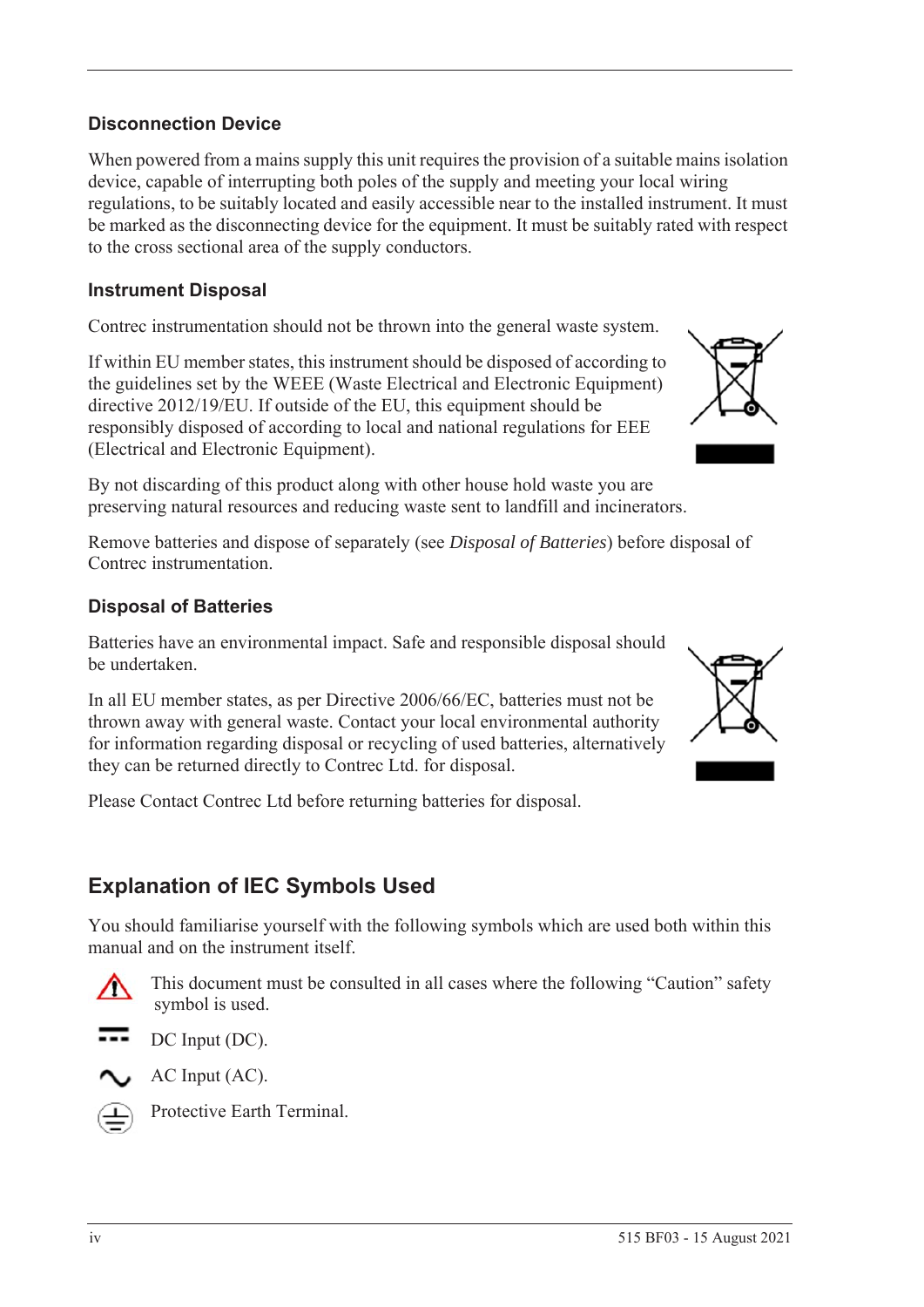# **Contents**

| 1 Introduction                                                                                                                                                                                                                      |    |
|-------------------------------------------------------------------------------------------------------------------------------------------------------------------------------------------------------------------------------------|----|
| Features<br>. The contract of the contract of the contract of the contract of the contract of $\mathcal{A}$                                                                                                                         |    |
|                                                                                                                                                                                                                                     |    |
|                                                                                                                                                                                                                                     |    |
| Displayed Information and the contract of the contract of the contract of the contract of the 2                                                                                                                                     |    |
|                                                                                                                                                                                                                                     |    |
| Communications research and contract the contract of the contract of the contract of the 3                                                                                                                                          |    |
| Isolated Outputs and a contract the contract of the contract of the contract of the contract of the 3                                                                                                                               |    |
| Relay Outputs in the contract of the contract of the contract of the contract of the contract of the 3                                                                                                                              |    |
|                                                                                                                                                                                                                                     |    |
| Approvals received a conservation of the conservation of the conservation of the 4                                                                                                                                                  |    |
| 2 Specifications                                                                                                                                                                                                                    |    |
|                                                                                                                                                                                                                                     |    |
| 3 Installation & Maintenance                                                                                                                                                                                                        |    |
| Installation Instructions and a contract the contract of the contract of the contract of the set of the set of the set of the set of the set of the set of the set of the set of the set of the set of the set of the set of t      |    |
| Cleaning and Decontamination and the contract of the contract of the contract of the property of the contract of the contract of the contract of the contract of the contract of the contract of the contract of the contract       |    |
| Panel Mounting received a contract of the contract of the contract of the contract of the P                                                                                                                                         |    |
| Electrical Connection and a subsequently and a subsequently and a subsequently and the subsequently and the subsequently and the subsequently and the subsequently and the subsequently and the subsequently and the subsequen      |    |
| Rear Panel Connections and the connection of the connection of the connection of the connection of the connection of the connection of the connection of the connection of the connection of the connection of the connection       | 10 |
| <b>Terminal Designations</b> and the contract of the contract of the contract of the contract of the contract of the contract of the contract of the contract of the contract of the contract of the contract of the contract of th | 11 |
| Terminal Wiring Insulation and a contract the contract of the contract of the contract of the contract of the contract of the contract of the contract of the contract of the contract of the contract of the contract of the       | 12 |
|                                                                                                                                                                                                                                     | 12 |
| Mains Power Wiring <b>Experience Communication</b> Communication and Communication Communication Communication Communication Communication Communication Communication Communication Communication Communication Communication Comm | 12 |
| Inputs<br>in de la caractería de la caractería de la caractería de la caractería de la caractería de la caractería de la                                                                                                            | 13 |
| Frequency Input Connection and a construction of the contract of the contract of the contract of the contract of the contract of the contract of the contract of the contract of the contract of the contract of the contract       | 13 |
| Logic Input Connection and a construction of the contract of the contract of the contract of the contract of the contract of the contract of the contract of the contract of the contract of the contract of the contract of t      | 14 |
|                                                                                                                                                                                                                                     | 14 |
| 4-20 mA Output Connection and a construction of the contract of the contract of the contract of the contract of the contract of the contract of the contract of the contract of the contract of the contract of the contract o      | 14 |
| Digital Output Connection and a construction of the contract of the contract of the contract of the contract of                                                                                                                     | 15 |
| Control Relays (Alarms) and a control of the control of the control of the control of the control of the control of the control of the control of the control of the control of the control of the control of the control of t      | 16 |
| RC Network for Interference Suppression and a contract to the contract of the set of the set of the set of the                                                                                                                      | 17 |
| Communications<br>.<br>In the company of the company of the company of the company of the company of the company of the company of th                                                                                               | 18 |
| COM-1 RS-232 Port<br>.<br>In the second complete state of the second complete state of the second complete state of the second complete                                                                                             | 18 |
| COM-2 RS-485 Port Option                                                                                                                                                                                                            | 18 |
| COM-2 Ethernet Port Option<br>.<br>In the first product of the first product of the first product of the first product of the first product of th                                                                                   | 19 |
| Mains Connection<br>de la caractería de la caractería de la caractería de la caractería de la caractería de la caractería                                                                                                           | 19 |
| Earthing and Shielding<br>a sa bandar a sa bandar a sa bandar a sa bandar a sa bandar a sa bandar a sa bandar a sa bandar a sa bandar a                                                                                             | 19 |
| <b>Disconnection Device</b><br>.<br>In the second complete state of the second complete state of the second complete state of the second complete                                                                                   | 19 |
| Maintenance Instructions<br>.<br>In the second complete state of the second complete state of the second complete state of the second complete                                                                                      | 19 |
| <b>Battery Replacement</b><br>والمتعاون والمتعاون والمتعاون والمتعاون والمتعاون والمتعاون والمتعاون والمتعاون والمتعاون والمتعاون والمتعاون                                                                                         | 20 |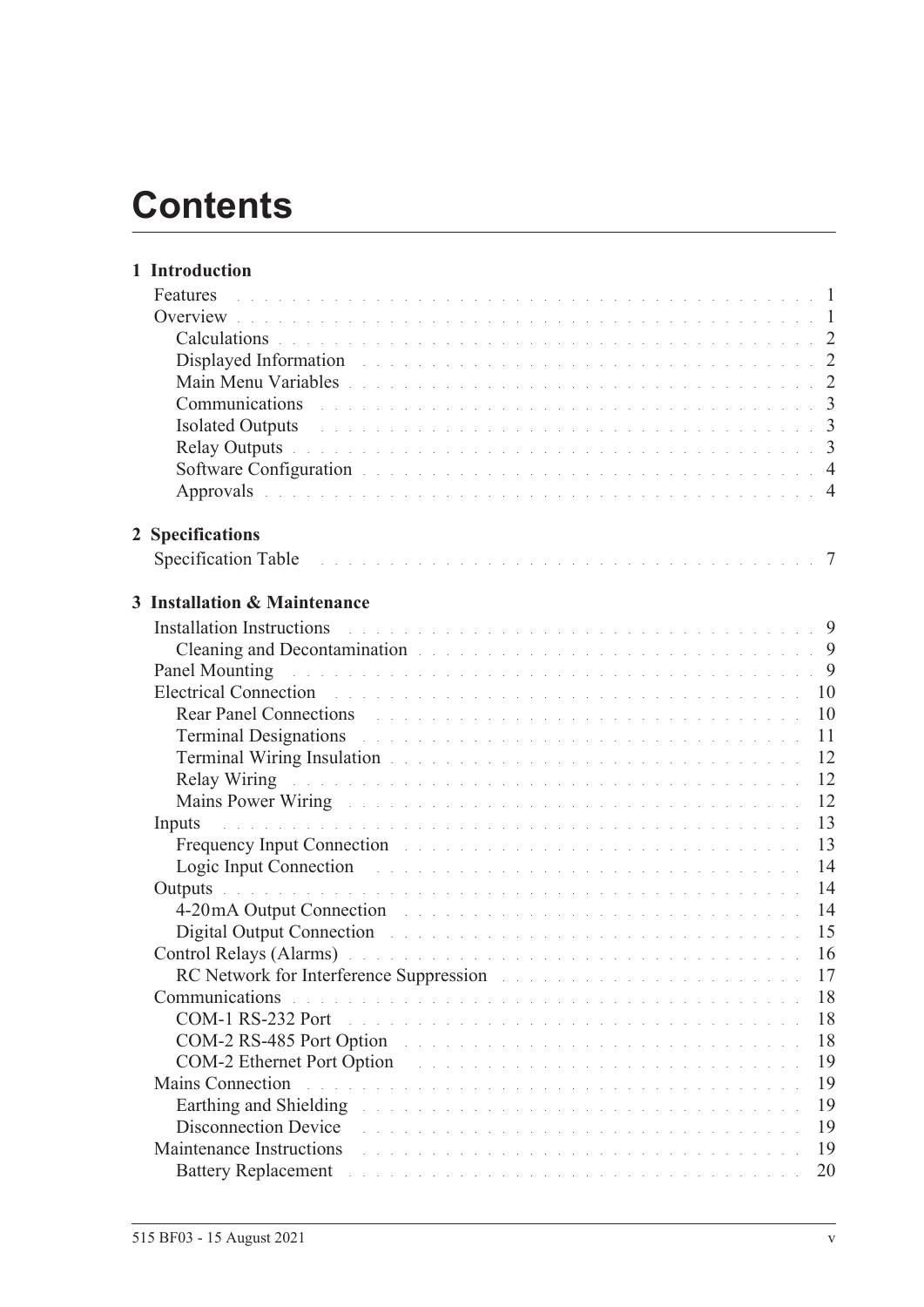| Battery Type and a substitution of the state of the state of the state of the state of the state of the state of the state of the state of the state of the state of the state of the state of the state of the state of the s                       |  |  |  |  |  |  |  |  | 20 |
|------------------------------------------------------------------------------------------------------------------------------------------------------------------------------------------------------------------------------------------------------|--|--|--|--|--|--|--|--|----|
| <b>4 Operation</b>                                                                                                                                                                                                                                   |  |  |  |  |  |  |  |  |    |
| Front Panel Operation and a contract the contract of the contract of the contract of the contract of the contract of the contract of the contract of the contract of the contract of the contract of the contract of the contr                       |  |  |  |  |  |  |  |  | 21 |
| Default Variable and a community of the community of the community of the community of the community of the community of the community of the community of the community of the community of the community of the community of                       |  |  |  |  |  |  |  |  | 22 |
| <b>Status LEDs</b><br>and a complete the complete state of the complete state of the complete state of the complete state of the complete state of the complete state of the complete state of the complete state of the complete state of the compl |  |  |  |  |  |  |  |  | 22 |
|                                                                                                                                                                                                                                                      |  |  |  |  |  |  |  |  | 22 |
| Main Menu Items research and contract the contract of the contract of the contract of the contract of the contract of the contract of the contract of the contract of the contract of the contract of the contract of the cont                       |  |  |  |  |  |  |  |  | 23 |
| Detail and Basic Menu and a substitution of the contract of the contract of the contract of the contract of the                                                                                                                                      |  |  |  |  |  |  |  |  | 24 |
| <b>Setting the Batch Preset Action Construction Construction Construction Construction Construction Construction</b>                                                                                                                                 |  |  |  |  |  |  |  |  | 24 |
| <b>Setting the Flow Control Setpoints</b> and the contract of the contract of the set of the contract of the set of the contract of the contract of the contract of the contract of the contract of the contract of the contract of                  |  |  |  |  |  |  |  |  | 25 |
| .<br>In the company of the company of the company of the company of the company of the company of the company of th<br>Data Logs                                                                                                                     |  |  |  |  |  |  |  |  | 25 |
| Model Information and the contract of the contract of the contract of the contract of the contract of the contract of the contract of the contract of the contract of the contract of the contract of the contract of the cont                       |  |  |  |  |  |  |  |  | 26 |
|                                                                                                                                                                                                                                                      |  |  |  |  |  |  |  |  | 27 |
| Local Flow Control Mode entering the service of the service of the service of the service of the service of the                                                                                                                                      |  |  |  |  |  |  |  |  | 27 |
|                                                                                                                                                                                                                                                      |  |  |  |  |  |  |  |  | 28 |
| Loop Tuning Mode des and a series and a series and a series and a series of                                                                                                                                                                          |  |  |  |  |  |  |  |  | 28 |
|                                                                                                                                                                                                                                                      |  |  |  |  |  |  |  |  | 28 |
| Tuning the Control Loop <b>Experience Control</b> Loop <b>Control</b> Loop <b>Control</b> Loop <b>Control Loop</b>                                                                                                                                   |  |  |  |  |  |  |  |  | 29 |
|                                                                                                                                                                                                                                                      |  |  |  |  |  |  |  |  | 29 |
| Preset Mode de la comparativa de la comparativa de la comparativa de la comparativa de la comparativa de la co                                                                                                                                       |  |  |  |  |  |  |  |  |    |
| On-Off Mode the community of the community of the community of the community of the community of the community of the community of the community of the community of the community of the community of the community of the co                       |  |  |  |  |  |  |  |  | 30 |
| Release Mode the community of the community of the community of the community of the community of the community of the community of the community of the community of the community of the community of the community of the c                       |  |  |  |  |  |  |  |  | 30 |
| Batch Operation and a construction of the construction of the construction of the construction of the construction of the construction of the construction of the construction of the construction of the construction of the                        |  |  |  |  |  |  |  |  | 30 |
| Operation Configurations and a contract of the contract of the contract of the contract of the contract of the                                                                                                                                       |  |  |  |  |  |  |  |  | 30 |
| Safety and Security and the contract of the contract of the contract of the contract of the contract of the contract of the contract of the contract of the contract of the contract of the contract of the contract of the co                       |  |  |  |  |  |  |  |  | 32 |
| Starting a Batch and a contract the contract of the contract of the contract of the contract of the contract of                                                                                                                                      |  |  |  |  |  |  |  |  | 32 |
| Stopping a Batch and a subsequence of the second contract the second contract of the second contract of the second second contract of the second second contract of the second second second second second second second secon                       |  |  |  |  |  |  |  |  | 33 |
| Resetting a Batch and a subsequence of the second contract the setting of the second second second second second                                                                                                                                     |  |  |  |  |  |  |  |  | 33 |
| Printing a Delivery Docket and a subsequently and the set of the set of the set of the set of the set of the set of the set of the set of the set of the set of the set of the set of the set of the set of the set of the set                       |  |  |  |  |  |  |  |  | 33 |
| Logic Input Control and a contract the contract of the contract of the contract of the contract of the contract of the contract of the contract of the contract of the contract of the contract of the contract of the contrac                       |  |  |  |  |  |  |  |  | 34 |
|                                                                                                                                                                                                                                                      |  |  |  |  |  |  |  |  | 34 |
| Batch Control Processes and a control of the control of the control of the control of the control of the control of the control of the control of the control of the control of the control of the control of the control of t                       |  |  |  |  |  |  |  |  | 35 |
| <b>5 Instrument Calibration</b>                                                                                                                                                                                                                      |  |  |  |  |  |  |  |  |    |
| Introduction                                                                                                                                                                                                                                         |  |  |  |  |  |  |  |  | 37 |
| de la caractería de la caractería de la caractería de la caractería de la caractería de la caractería<br><b>Calibration View Mode</b>                                                                                                                |  |  |  |  |  |  |  |  | 38 |
| .<br>In the second complete the second complete state of the second complete state of the second complete state of                                                                                                                                   |  |  |  |  |  |  |  |  |    |
| <b>Calibration Set Mode</b><br>a constitution de la constitución de la constitución de la constitución de la constitución de la constitución                                                                                                         |  |  |  |  |  |  |  |  | 38 |
| Changing the Instrument Settings and a contract of the contract of the contract of the contract of the contract of the contract of the contract of the contract of the contract of the contract of the contract of the contrac                       |  |  |  |  |  |  |  |  | 40 |
| Program Backup & Reports and the contract of the contract of the contract of the contract of the contract of the contract of the contract of the contract of the contract of the contract of the contract of the contract of t                       |  |  |  |  |  |  |  |  | 41 |
|                                                                                                                                                                                                                                                      |  |  |  |  |  |  |  |  | 41 |
| Printing Configuration Report Edmond & Contractor Contractor Contractor Contractor                                                                                                                                                                   |  |  |  |  |  |  |  |  | 41 |
| Upload and Clone of Application Software and a substitution of Application Software                                                                                                                                                                  |  |  |  |  |  |  |  |  | 41 |
| Calibration Menu Tree Albert and Albert and Albert and Albert and Albert and Albert and Albert and Albert and                                                                                                                                        |  |  |  |  |  |  |  |  | 42 |
|                                                                                                                                                                                                                                                      |  |  |  |  |  |  |  |  | 44 |
| Units of Measurement<br>and a straightful and a straight and a straight and a straight and a straight and                                                                                                                                            |  |  |  |  |  |  |  |  | 44 |
| Parameters<br>in die stelling van die stelling van die stelling van die stelling van die stelling van die stelling van die s                                                                                                                         |  |  |  |  |  |  |  |  | 45 |
| Inputs<br><u>The second dependence of the second dependence of the second dependence of the second dependence of the second</u>                                                                                                                      |  |  |  |  |  |  |  |  | 49 |
| Outputs<br>and the company of the company of the company of the company of the company of the company of the company of the                                                                                                                          |  |  |  |  |  |  |  |  | 52 |
|                                                                                                                                                                                                                                                      |  |  |  |  |  |  |  |  |    |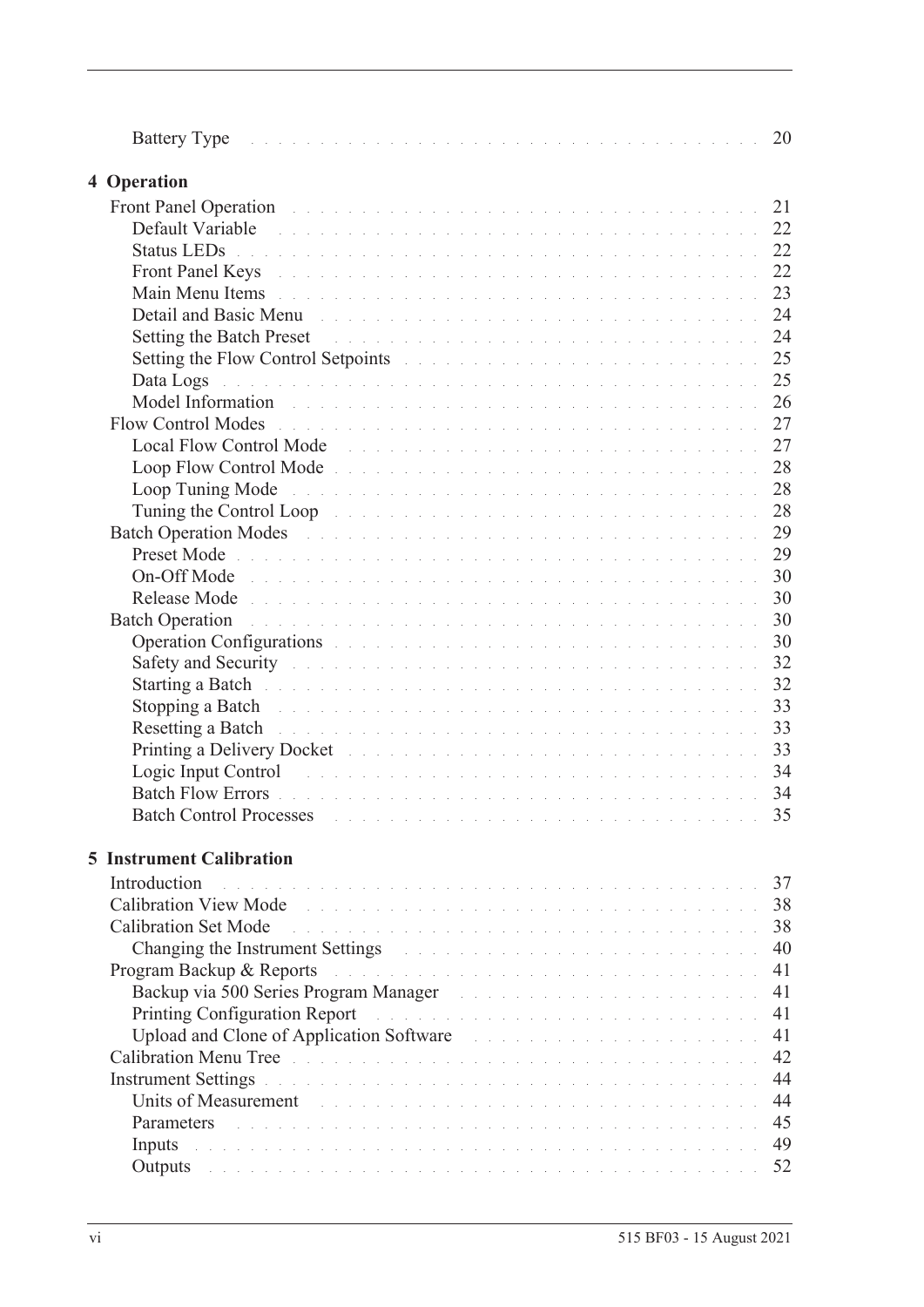| Alarms<br>in de la caractería de la caractería de la caractería de la caractería de la caractería de la caractería de la                                                                                                             | 55 |
|--------------------------------------------------------------------------------------------------------------------------------------------------------------------------------------------------------------------------------------|----|
| <b>Communications</b> and a contract the contract of the contract of the contract of the contract of the contract of the contract of the contract of the contract of the contract of the contract of the contract of the contract o  | 57 |
| Time Settings and Data Logging The Contract of the Contract of the Settings and Data Logging                                                                                                                                         | 58 |
| General Setup Parameters and the contract of the contract of the contract of the contract of the contract of the contract of the contract of the contract of the contract of the contract of the contract of the contract of t       | 60 |
| Test Menu and a construction of the construction of the construction of the construction                                                                                                                                             | 62 |
| System Messages entertainment and the state of the state of the state of the state of the state of the state of the state of the state of the state of the state of the state of the state of the state of the state of the st       | 63 |
| Error Messages and a contract the contract of the contract of the contract of the contract of the contract of                                                                                                                        | 64 |
| Warning Messages and a contract the contract of the contract of the contract of the contract of the contract of the contract of the contract of the contract of the contract of the contract of the contract of the contract o       | 64 |
| Prompt Messages entertainment and the contract of the contract of the contract of the contract of the contract of the contract of the contract of the contract of the contract of the contract of the contract of the contract       | 65 |
| <b>6</b> Communications                                                                                                                                                                                                              |    |
|                                                                                                                                                                                                                                      | 67 |
| Hardware Interconnection and a construction of the construction of the construction of the construction of the                                                                                                                       | 67 |
| Protocols and an annual contract of the contract of the contract of the contract of the contract of the contract of the contract of the contract of the contract of the contract of the contract of the contract of the contra       | 68 |
| Simple ASCII Protocol and the contract of the contract of the contract of the contract of the contract of the contract of the contract of the contract of the contract of the contract of the contract of the contract of the        | 69 |
| Requests Format <i>and the contract of the contract of the contract of the contract of the contract of the contract of the contract of the contract of the contract of the contract of the contract of the contract of the contr</i> | 69 |
| Instrument Responses and a contract the contract of the contract of the contract of the contract of the contract of the contract of the contract of the contract of the contract of the contract of the contract of the contra       | 70 |
| Corrupted or Invalid Requests and a construction of the construction of the construction                                                                                                                                             | 74 |
| Modbus RTU Protocol<br>.<br>The contract of the contract of the contract of the contract of the contract of the contract of the contract of                                                                                          | 75 |
| List of Data Registers and a consequence of the consequence of the consequence of the consequence of the consequence of the consequence of the consequence of the consequence of the consequence of the consequence of the con       | 77 |
| Printer Protocol and a construction of the construction of the construction of the construction of                                                                                                                                   | 82 |
| Types of Printouts and the contract of the contract of the contract of the contract of the contract of the contract of the contract of the contract of the contract of the contract of the contract of the contract of the con       | 83 |
| Printer Data Control and a control of the control of the control of the control of the control of the control of the control of the control of the control of the control of the control of the control of the control of the        | 86 |
| <b>Appendix A Glossary</b>                                                                                                                                                                                                           |    |
| Glossary and the contract of the contract of the contract of the contract of the contract of the contract of the contract of the contract of the contract of the contract of the contract of the contract of the contract of t       |    |
|                                                                                                                                                                                                                                      |    |
| <b>Appendix B Model Numbers</b>                                                                                                                                                                                                      |    |
| <b>Product Codes</b><br>.<br>The contract of the contract of the contract of the contract of the contract of the contract of the contract of                                                                                         | 89 |
| Custom Version Codes and a construction of the construction of the construction of the construction of the construction of the construction of the construction of the construction of the construction of the construction of       | 90 |
| Application Information Code and a construction of the construction of the construction of the construction of                                                                                                                       | 90 |
| Appendix C Ethernet Port & Setup                                                                                                                                                                                                     |    |
| <b>Ethernet Port</b><br>.<br>In the second complete the second complete second complete the second complete second complete second complete                                                                                          | 92 |
| Connecting 515 Ethernet to Networks/Routers and a connecting 515 Ethernet to Networks/Routers and a connection                                                                                                                       | 92 |
| Connecting DataMod via Ethernet and a constant and a constant and a constant of                                                                                                                                                      | 93 |
|                                                                                                                                                                                                                                      |    |
| <b>Index</b><br>and the company of the company of the company of the company of the company of the company of the company of the                                                                                                     | 95 |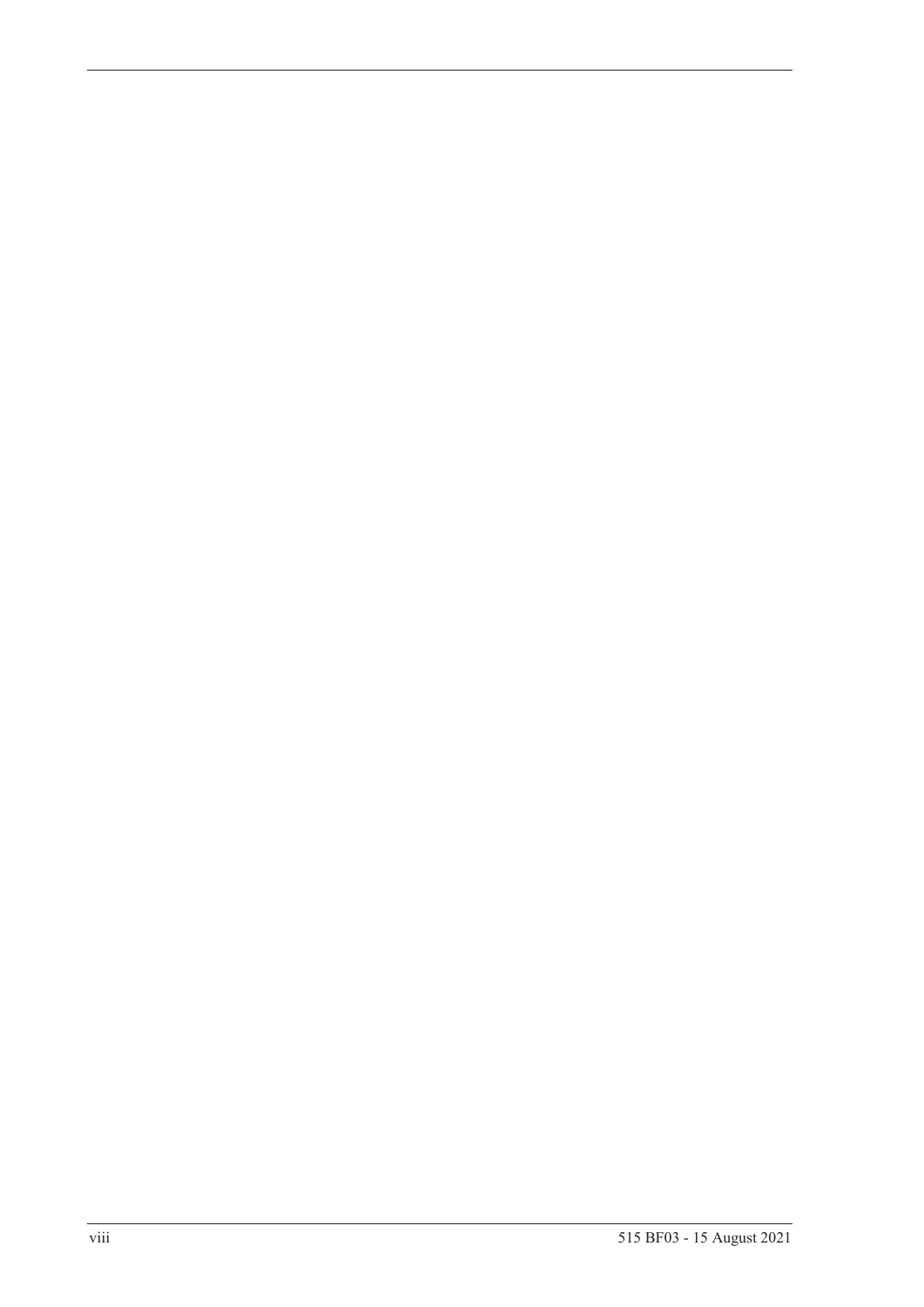# **List of Figures**

|                                                                                                                                                                                                                                | 10                                                                                                                                                                                                                                                                                                                                                                                                                                                                                                                                                                                                                                                                                                                                                                                                                                                                                                                                                                                                                                                                                                                                                                                                                                                                               |
|--------------------------------------------------------------------------------------------------------------------------------------------------------------------------------------------------------------------------------|----------------------------------------------------------------------------------------------------------------------------------------------------------------------------------------------------------------------------------------------------------------------------------------------------------------------------------------------------------------------------------------------------------------------------------------------------------------------------------------------------------------------------------------------------------------------------------------------------------------------------------------------------------------------------------------------------------------------------------------------------------------------------------------------------------------------------------------------------------------------------------------------------------------------------------------------------------------------------------------------------------------------------------------------------------------------------------------------------------------------------------------------------------------------------------------------------------------------------------------------------------------------------------|
|                                                                                                                                                                                                                                |                                                                                                                                                                                                                                                                                                                                                                                                                                                                                                                                                                                                                                                                                                                                                                                                                                                                                                                                                                                                                                                                                                                                                                                                                                                                                  |
|                                                                                                                                                                                                                                |                                                                                                                                                                                                                                                                                                                                                                                                                                                                                                                                                                                                                                                                                                                                                                                                                                                                                                                                                                                                                                                                                                                                                                                                                                                                                  |
|                                                                                                                                                                                                                                |                                                                                                                                                                                                                                                                                                                                                                                                                                                                                                                                                                                                                                                                                                                                                                                                                                                                                                                                                                                                                                                                                                                                                                                                                                                                                  |
|                                                                                                                                                                                                                                | 15                                                                                                                                                                                                                                                                                                                                                                                                                                                                                                                                                                                                                                                                                                                                                                                                                                                                                                                                                                                                                                                                                                                                                                                                                                                                               |
|                                                                                                                                                                                                                                | 16                                                                                                                                                                                                                                                                                                                                                                                                                                                                                                                                                                                                                                                                                                                                                                                                                                                                                                                                                                                                                                                                                                                                                                                                                                                                               |
|                                                                                                                                                                                                                                |                                                                                                                                                                                                                                                                                                                                                                                                                                                                                                                                                                                                                                                                                                                                                                                                                                                                                                                                                                                                                                                                                                                                                                                                                                                                                  |
|                                                                                                                                                                                                                                |                                                                                                                                                                                                                                                                                                                                                                                                                                                                                                                                                                                                                                                                                                                                                                                                                                                                                                                                                                                                                                                                                                                                                                                                                                                                                  |
|                                                                                                                                                                                                                                | 36                                                                                                                                                                                                                                                                                                                                                                                                                                                                                                                                                                                                                                                                                                                                                                                                                                                                                                                                                                                                                                                                                                                                                                                                                                                                               |
| Calibration Menu Tree Sheet 1 and the contract of the contract of the contract of the contract of the contract of the contract of the contract of the contract of the contract of the contract of the contract of the contract | -42                                                                                                                                                                                                                                                                                                                                                                                                                                                                                                                                                                                                                                                                                                                                                                                                                                                                                                                                                                                                                                                                                                                                                                                                                                                                              |
| Calibration Menu Tree Sheet 2 and the community of the community of the Calibration of the Calibration of the C                                                                                                                | 43                                                                                                                                                                                                                                                                                                                                                                                                                                                                                                                                                                                                                                                                                                                                                                                                                                                                                                                                                                                                                                                                                                                                                                                                                                                                               |
|                                                                                                                                                                                                                                |                                                                                                                                                                                                                                                                                                                                                                                                                                                                                                                                                                                                                                                                                                                                                                                                                                                                                                                                                                                                                                                                                                                                                                                                                                                                                  |
|                                                                                                                                                                                                                                | 68                                                                                                                                                                                                                                                                                                                                                                                                                                                                                                                                                                                                                                                                                                                                                                                                                                                                                                                                                                                                                                                                                                                                                                                                                                                                               |
| DataMod - Modbus Connection Settings and a substitution of the state of the 193                                                                                                                                                |                                                                                                                                                                                                                                                                                                                                                                                                                                                                                                                                                                                                                                                                                                                                                                                                                                                                                                                                                                                                                                                                                                                                                                                                                                                                                  |
|                                                                                                                                                                                                                                | Typical Application Diagram and a contract of the contract of the contract of the 4<br>500 Series Instrument Panel Mounting and a contract of the series of the series of the 9<br>Rear Panel Connections - Original<br>Rear Panel Connections - New RS-485 Version<br>Rear Panel Connections - New Ethernet Version and a manufacturer of the 11<br>Logic Inputs Connection Diagram and a substitution of the state of the state of the 14<br>Output 4-20mA Connection Diagram<br>Output Pulse Connection Diagram and a connection of the Connection of the Connection of the Connection of the Connection of the Connection of the Connection of the Connection of the Connection of the Connection of the Conn<br>Relay Connection Diagram and a connection of the connection of the connection of the connection of the connection of the connection of the connection of the connection of the connection of the connection of the connection<br>RS-485 Interface Connections<br>Batch Operation with Manual or Automatic Reset [1] [1] Allen Lines and Support 35<br>Batch Operation with Automatic Restart Marshall and Automatic Restart<br>RS-232 Cable Connections to a Computer entertainment of the state of the state of the SN-232 Cable Connections to a Computer |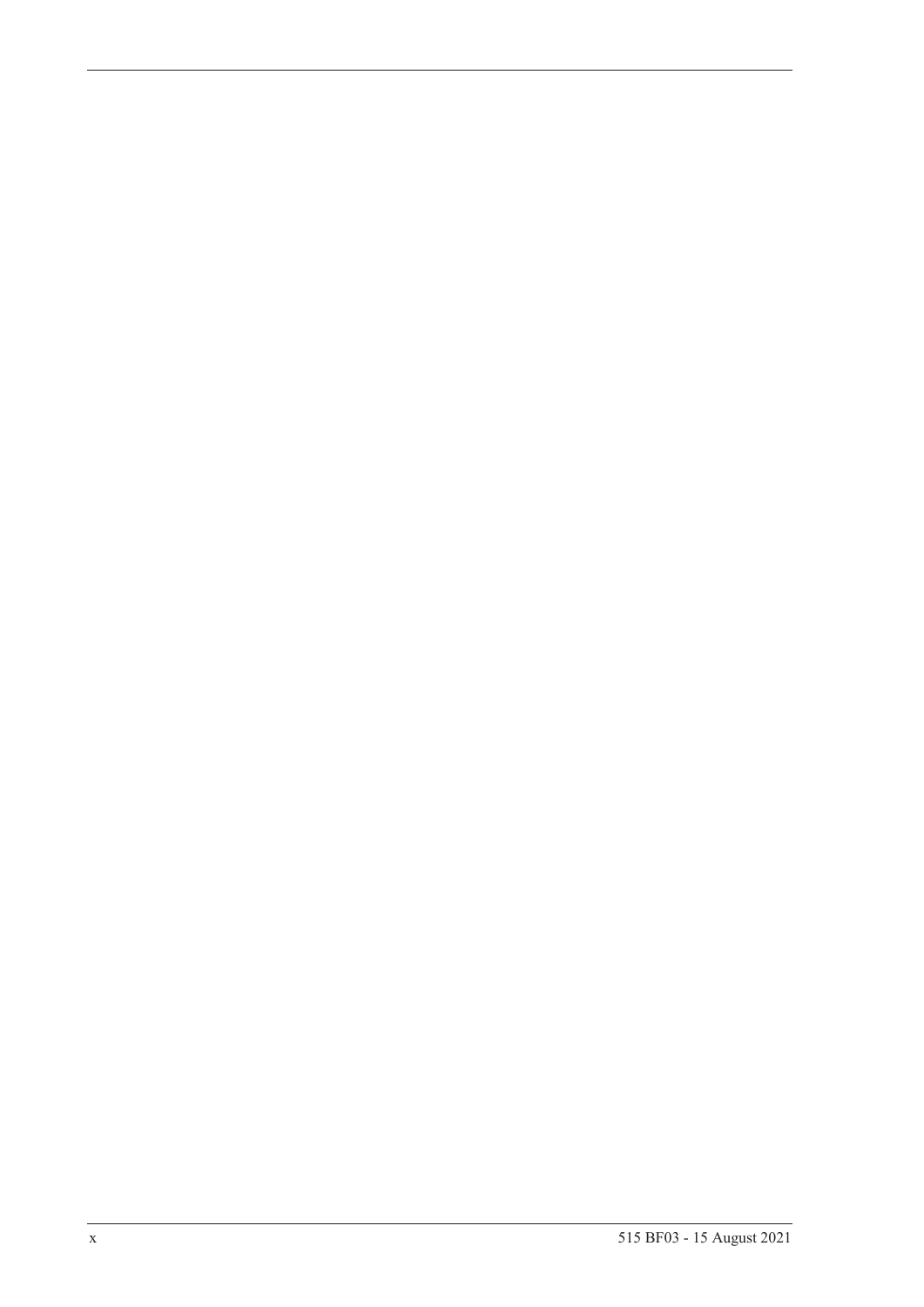# <span id="page-10-0"></span>**Chapter 1 Introduction**

## <span id="page-10-1"></span>**Features**

- **•** Tailored for mass frequency flow inputs
- **•** Single or Dual stage control
- **•** Preset or manual On-Off modes
- **•** Easy access to batch and flow rate presets
- No-flow, leakage and overflow error detection
- **•** Remote RUN/STOP/RESET functions
- **•** Allows for permissive with prompt
- **•** Uses PI Loop Control
- **•** Allows for non-linear correction
- **•** Storage of 1000 transactions with time and date stamp
- **•** Selection of Detail or Basic main menu to suit operator and application
- **•** Selection of second language and user tags
- **•** Pulse width and scaling of pulse output
- **•** 4-20 mA retransmission
- **•** Available protocols on communication ports including Printers, Modbus RTU and TCP/IP
- **•** Front panel adjustment of 8-24 V DC output voltage
- **•** Backlit display with LCD backup

## <span id="page-10-2"></span>**Overview**

The 515 BF03 application is a batching flow controller for delivery of preset quantities at preset flowrates using a mass frequency input. Batch control can operate in preset or on-off modes, while flow control can be set to local (manual) or PI loop mode.

This application provides the operator with clear local readout including flowrate deviation and can be controlled via communications in more automated systems. There is quick access to commonly used preset values directly from the front panel if access has been authorized.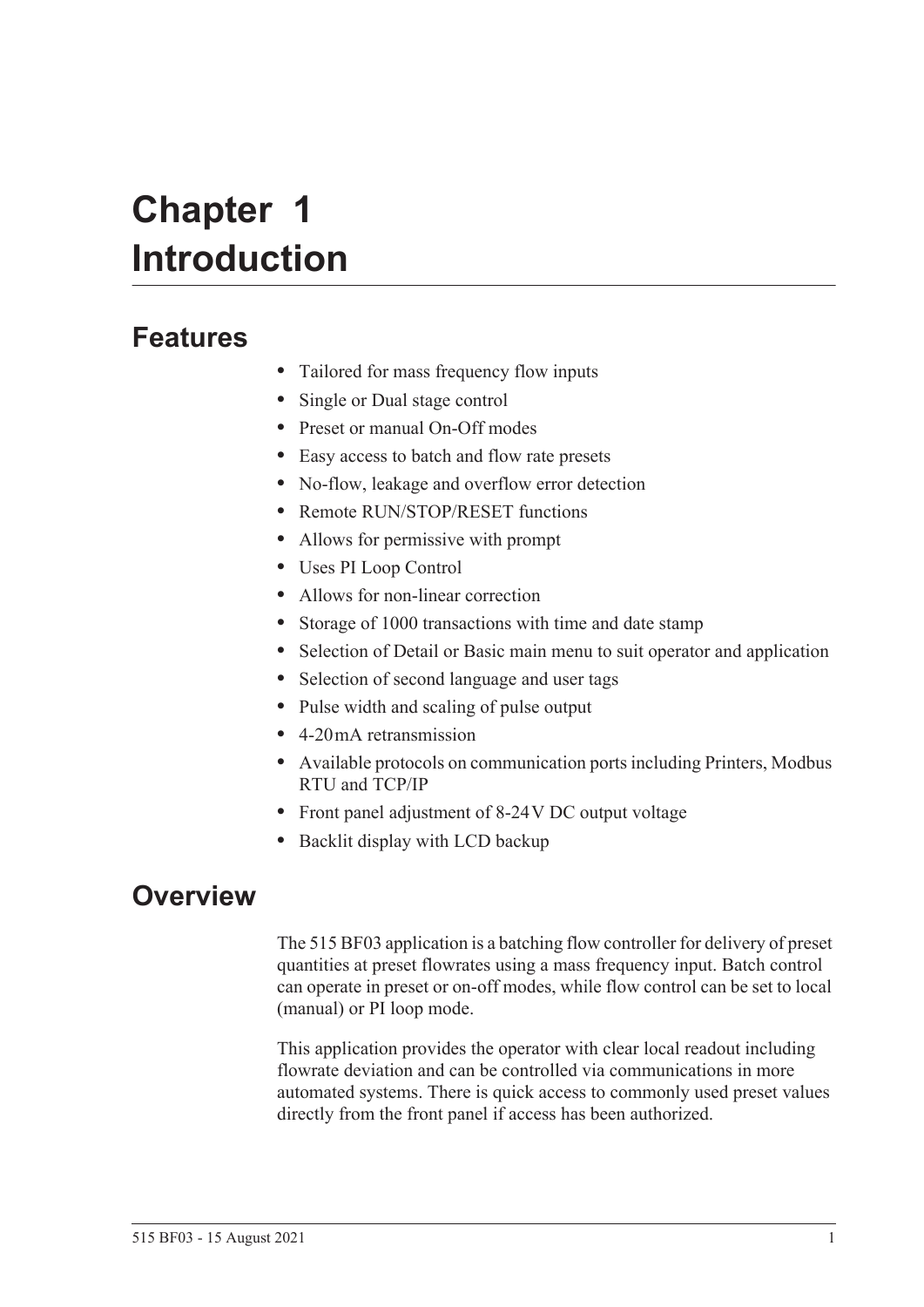The PI control of the process flow is via a 4-20mA proportional valve or pump controller. It has integral wind-up protection, a deadband, output hold and ramp time that can be programmed to reduce wear on valves and actuators and provide for bumpless operation.

#### <span id="page-11-0"></span>**Calculations**

The total and flowrate are derived from accurately measured frequency and the number of received pulses.

*mass = pulses / k-factor*

*mass flow = frequency / k-factor*

Automatic overrun compensation calculates the new valve closure point to ensure correct delivery by averaging the overrun amount from the last three complete batches.

The overrun compensation value is valid for a new preset value provided the stored overrun is less than 20% of the new preset.

#### <span id="page-11-1"></span>**Displayed Information**

The front panel display shows the current values of the input variables and the results of the calculations.

The instrument can be supplied with a real-time clock for storage of up to 1000 transactions with time and date stamps.

#### <span id="page-11-2"></span>**Main Menu Variables**

| Main Menu<br>Variables            | <b>Default</b><br><b>Units</b> | <b>Variable</b><br><b>Type</b> |
|-----------------------------------|--------------------------------|--------------------------------|
| Mass                              | kg                             | Total                          |
| <b>Process Flowrate</b>           | kg/min                         | Rate                           |
| <b>Process Control Output</b>     | $\%$                           | Rate                           |
| <b>Process Flowrate Deviation</b> | $\frac{0}{0}$                  | Rate                           |
| <b>Preset Quantity *</b>          |                                |                                |

\* These variables are logged and can be printed but are not shown in main menu.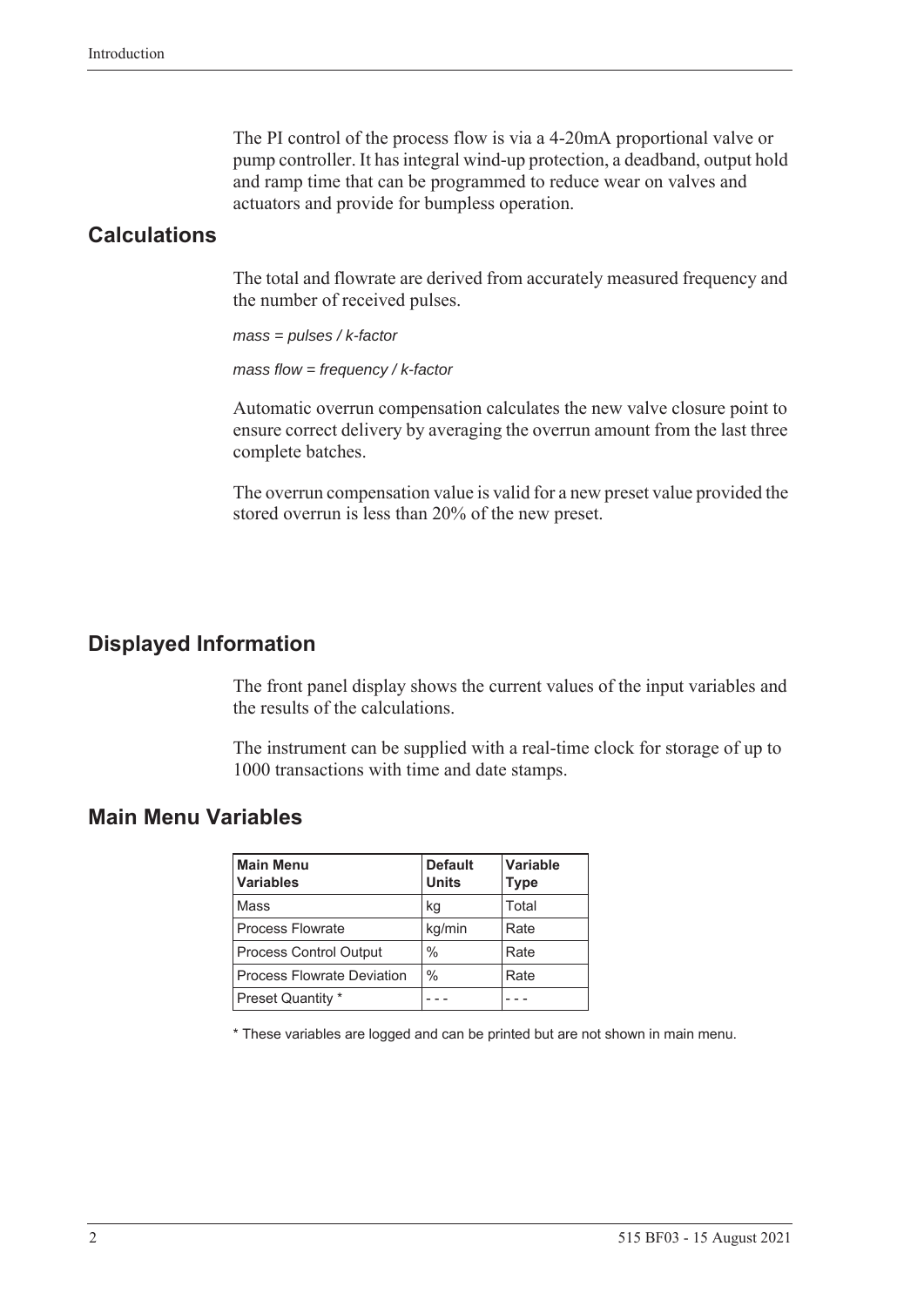#### **Units of Measurement**

In the 500 Series instruments there is a wide range of available units of measurement to be selected from. These can be viewed and selected either during initial Software Configuration via the 500 Series Program Manager (see below) or from within the instrument's calibration settings (if access has been granted) as per **[Units of Measurement](#page-53-2)** on page 44.

#### <span id="page-12-0"></span>**Communications**

There are two communication ports available as follows:

- **•** COM-1 RS-232 port
- **•** COM-2 RS-485 port (optional) or Ethernet (optional)

The ports are available for remote data reading, printouts and for initial application loading of the instrument.

#### <span id="page-12-1"></span>**Isolated Outputs**

The opto-isolated outputs can retransmit any main menu variable. The type of output is determined by the nature of the assigned variable. Totals are output as pulses and rates are output as 4-20 mA signals. One output is standard, a second output is available as an option.

### <span id="page-12-2"></span>**Relay Outputs**

The relay outputs 1 and 2 are used to control the flow of product for each delivery. These contacts are normally open and can be used to drive external relays, valves, pump circuits etc. The advanced option provides another two relays that can be used as fully programmable alarms for any rate type variable.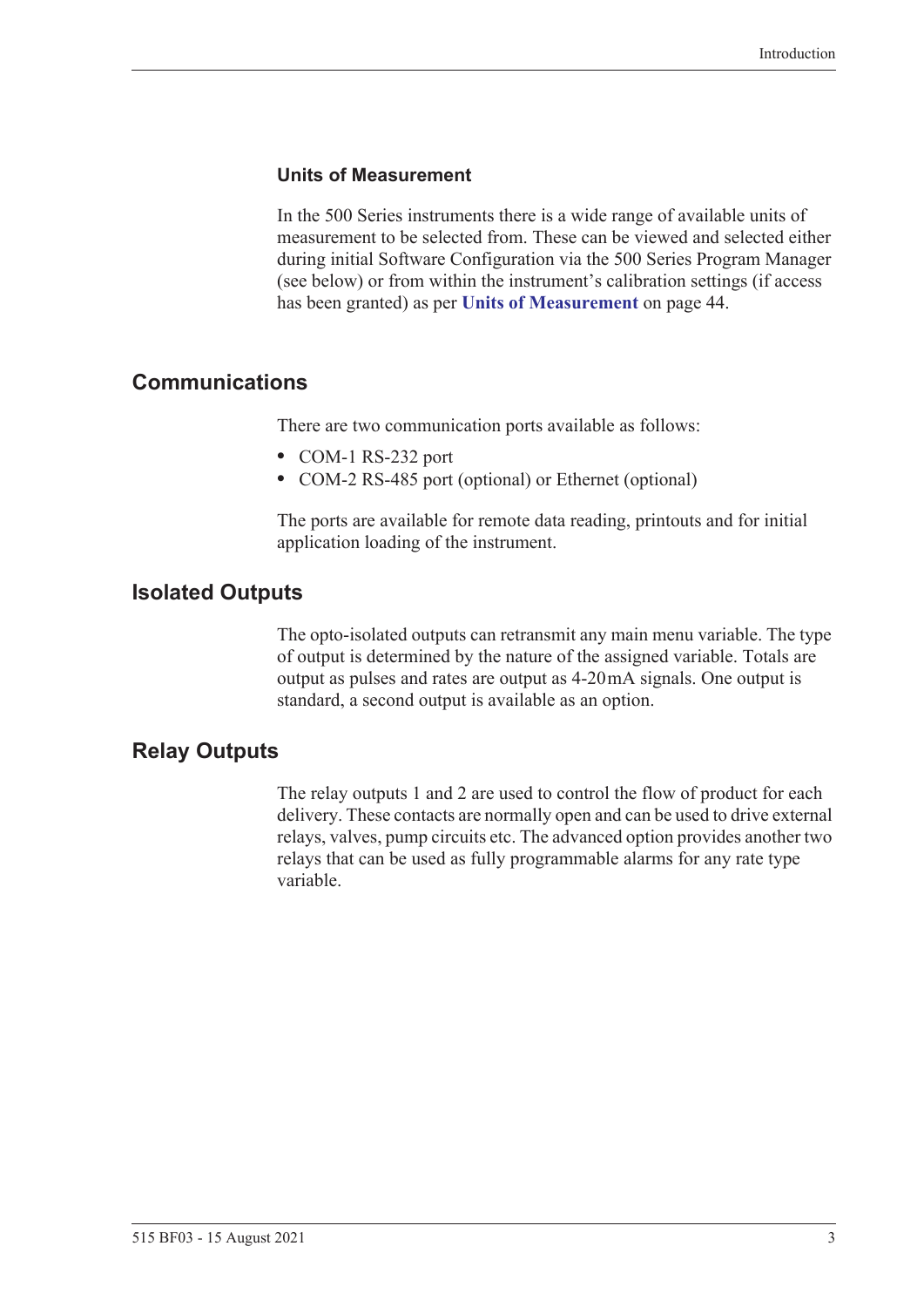### <span id="page-13-0"></span>**Software Configuration**

The instrument can be programmed to suit the particular application needs and the flexible I/O can be assigned as required. Program settings can be changed either via the front panel (depending on assigned access levels) or via the 500 Series Program Manager (500-PM software).

The 500-PM software is a free comprehensive configuration tool and resource centre that can be used to further tailor an instrument to suit specific application needs including units of measurement, custom tags and text, access levels and more.

The software is a Windows based program that is freely available from the download section of the Contrec website. The program can be used to create a custom version of an existing application to be saved for backup purposes and/or to generate a PDF of configuration report for record keeping.

The instrument stores all set-up parameters, totals and logged data in nonvolatile memory with at least 30 years retention.



*Figure 1 Typical Application Diagram*

### <span id="page-13-1"></span>**Approvals**

<span id="page-13-2"></span>This instrument conforms to the EMC-Directive of the Council of European Communities 2014/30/EU, the LVD safety directive 2014/35/EU and the following standards:

- **•** *EN61326:2013* Electrical equipment for measurement, control and laboratory use – EMC requirements: Industrial Environment.
- **•** *EN61010:2010* Safety requirements for electrical equipment for measurement, control, and laboratory use.

In order to comply with these standards, the wiring instructions in **[Chapter](#page-18-5)  [3 - Installation & Maintenance](#page-18-5)** must be followed.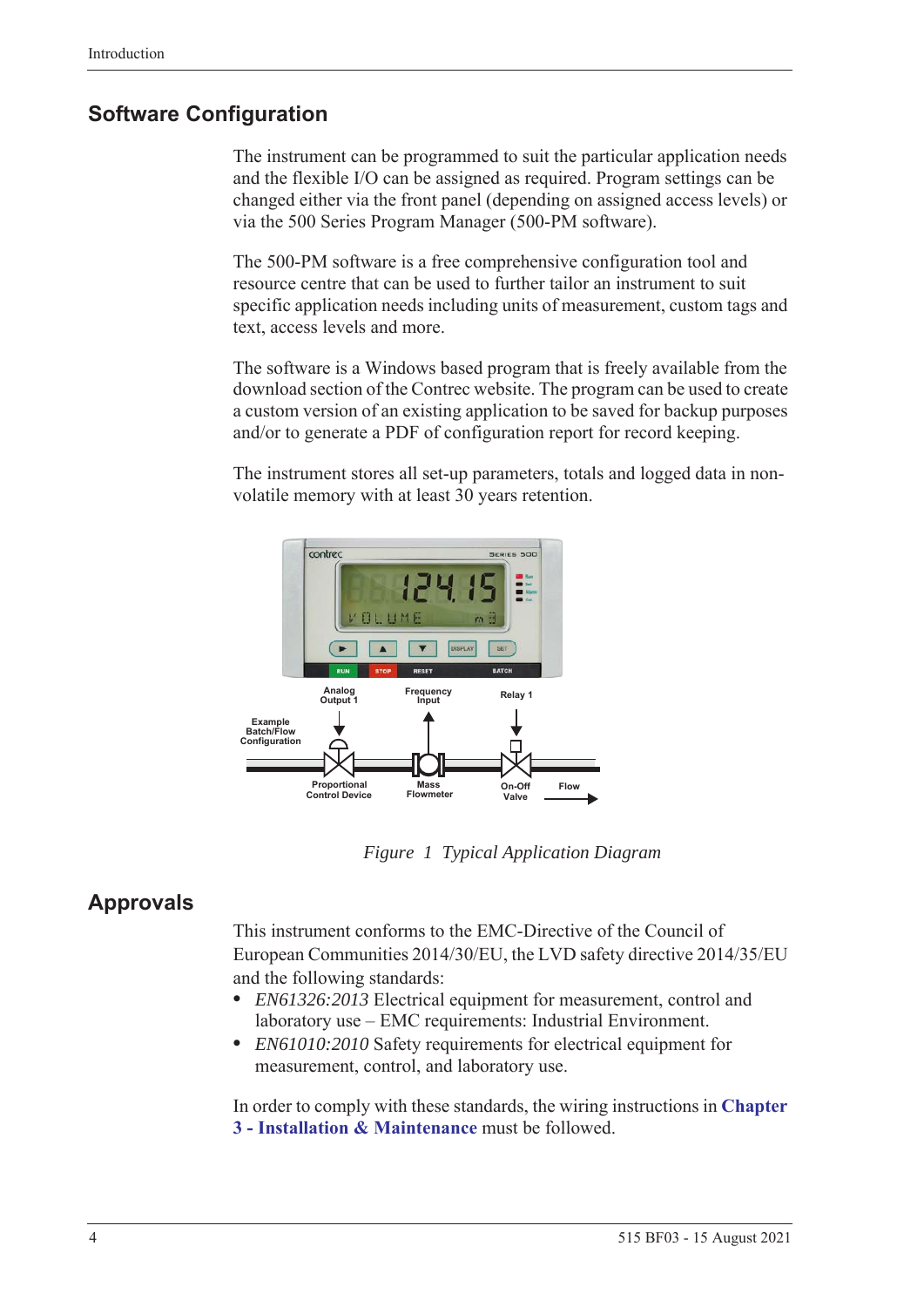#### **FCC Declaration**

This equipment has been tested and found to comply with the limits for a Class A digital device, pursuant to Part 15 of the FCC Rules. These limits are designed to provide reasonable protection against harmful interference when the equipment is operated in a commercial environment. This equipment generates, uses, and can radiate radio frequency energy and, if not installed and used in accordance with the instruction manual, might cause harmful interference to radio communications. Operation of this equipment in a residential area is likely to cause harmful interference, in which case the user will be required to correct the interference at his own expense.

Properly shielded and grounded cables and connectors must be used in order to meet FCC emission limits. Contrec Ltd is not responsible for any radio or television interference caused by using other than recommended cables and connectors or by unauthorized changes or modifications to this equipment. Unauthorized changes or modifications could void the user's authority to operate the equipment.

This device complies with Part 15 of the FCC Rules. Operation is subject to the following two conditions: (1) this device might not cause harmful interference, and (2) this device must accept any interference received, including interference that might cause undesired operation.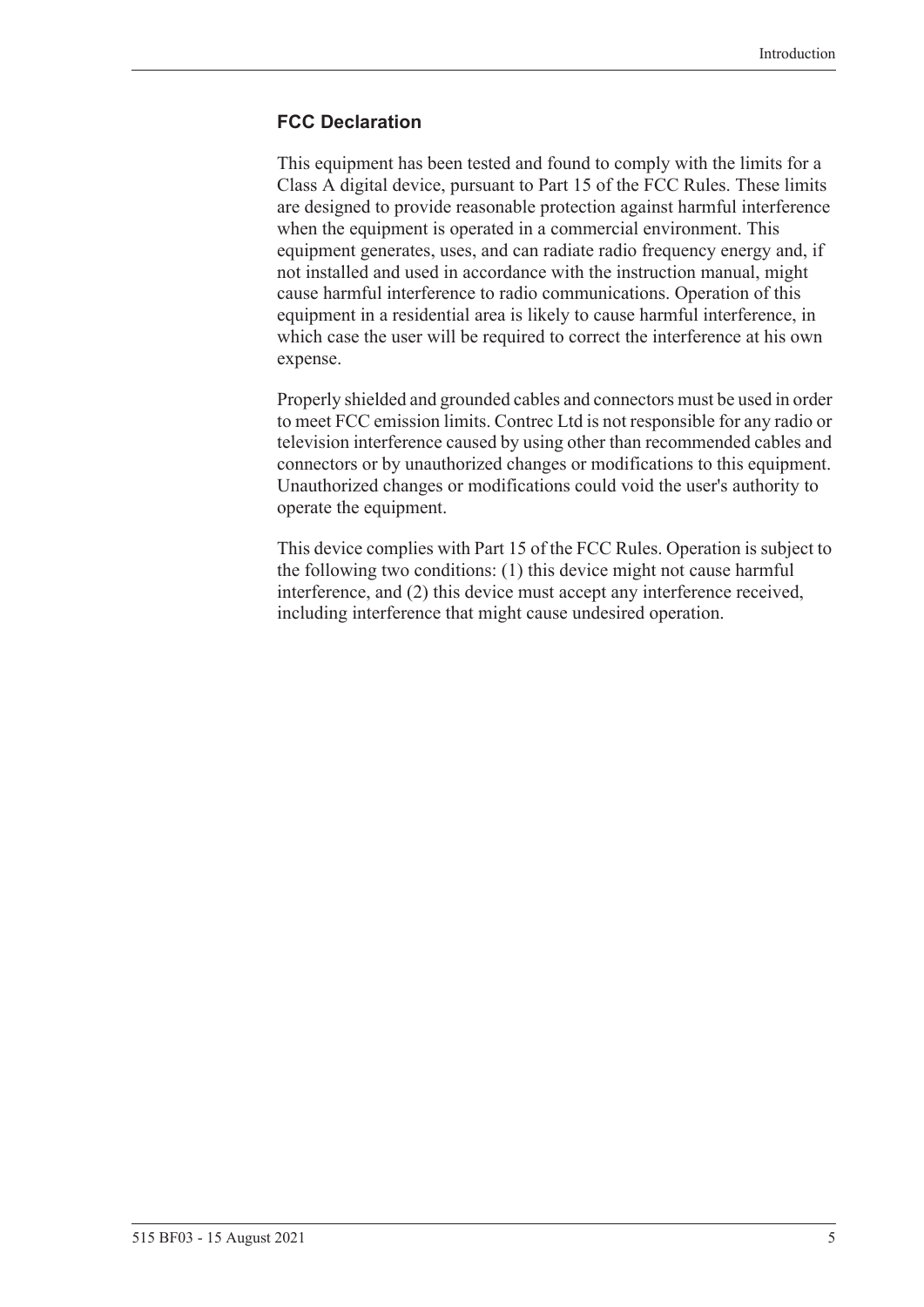Introduction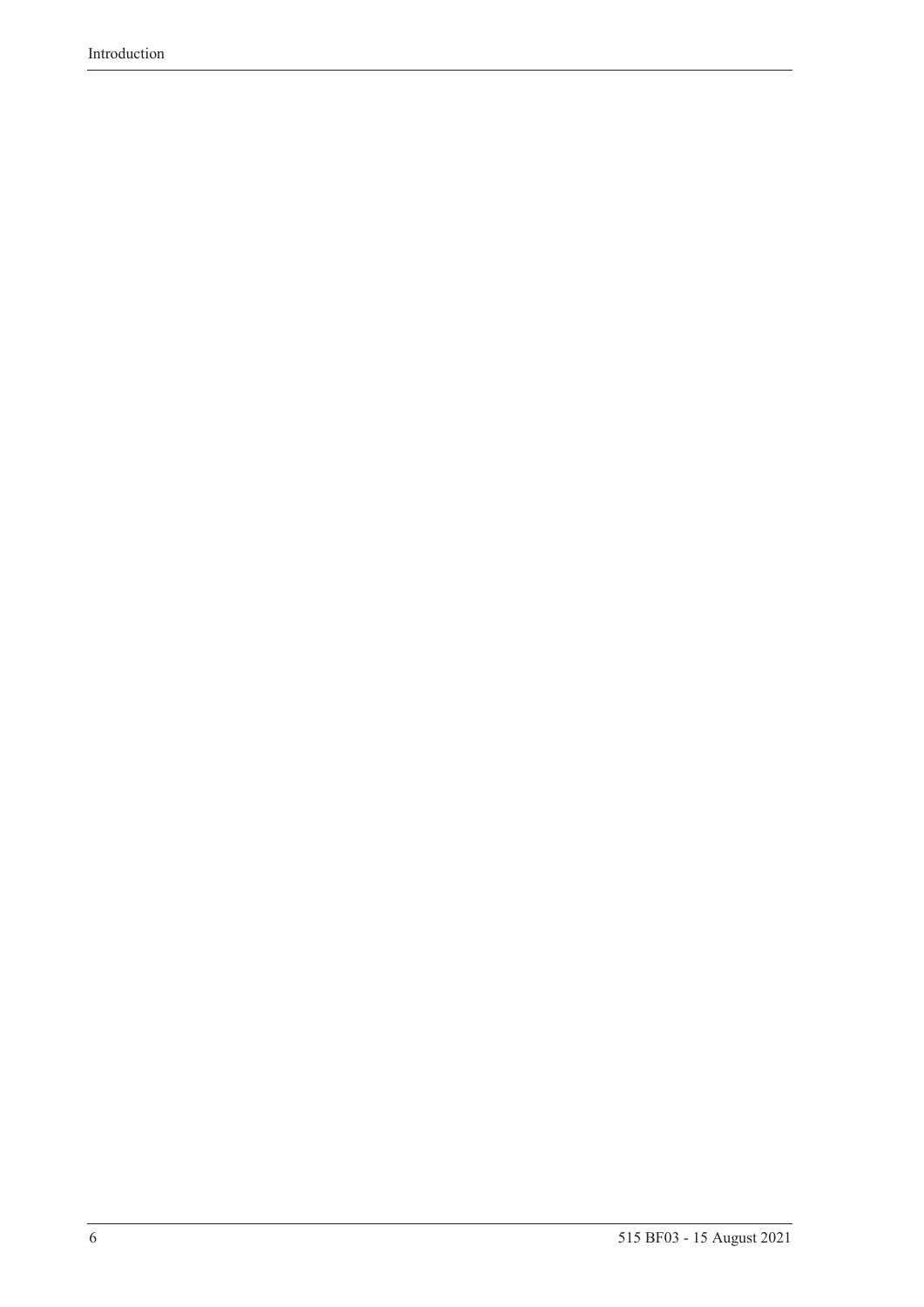# <span id="page-16-0"></span>**Chapter 2 Specifications**

# <span id="page-16-1"></span>**Specification Table**

#### **Operating Environment Temperature**  $+5^{\circ}$ C to  $+40^{\circ}$ C (standard - no coating) -20 °C to +60 °C (with conformal coating) -30 °C to +60 °C (ExD housing with heater) **Humidity** 0 to 95% non condensing (conformal coating) 5% to 85% non condensing (no coating) **Power Supply** 100-240 V AC (+/-10%) 50-60 Hz (+/- 10%) or 12-28 V DC **Consumption** 10W (max) Overvoltage category II **Protection** Sealed to IP65 (Nema 4X) when panel mounted **Dimensions (panel option)** 147 mm (5.8") width 74 mm (2.9") height 170 mm (6.6") depth (behind the panel) **Display Type** Backlit LCD with 7-digit numeric display and 11-character alphanumeric display **Digits** 15.5 mm (0.6") high **Characters** 6mm (0.24") high **LCD Backup** Last data visible for 15 min after power down **Update Rate** 0.3 second **Non-volatile Memory Retention** > 30 years **Data Stored** Setup, Totals and Logs **Approvals Interference** C E compliance **Enclosure** IECEx, ATEX and CSA approved enclosures available for hazardous areas **Real Time Clock (Optional) Battery Type** 3 volts Lithium button cell - For Issue 7 option card, type CR2450N manufactured by Renata only - For conformal coated 'C' version, type BR2032 manufactured by Panasonic only - For non-conformal coated versions, type BR2032 and CR2032 manufactured by Panasonic or Sony **Battery Life** 5 years (typical) **Frequency Input (General) Range** 0 to 10 kHz for Pulse input type 0 to 5 kHz for Coil & NPS input types **Overvoltage** 30V maximum **Update Time** 0.3 sec **Cutoff frequency** Programmable **Configuration** Pulse, coil or NPS input **Non-linearity** Up to 10 correction points **Pulse Signal Type** CMOS, TTL, open collector, reed switch **Threshold** Signals switch below 1.3 & above 2 volts **Coil Signal Type** Turbine and sine wave **Sensitivity** 15mV minimum amplitude (typical) **NPS Signal Type** NPS sensor to Namur standard **Logic Inputs Signal Type** CMOS, TTL, open collector, reed switch **Overvoltage** 30V maximum **Relay Output No. of Outputs** 2 relays plus 2 optional relays **Voltage** 250 volts AC, 30 volts DC maximum (solid state relays use AC only) **Current** 3A maximum - mechanical relays 1.5A maximum - solid state relays **Communication Ports** Ports **COM-1 RS-232 port** COM-2 RS-485 or Ethernet port (optional) **Baud Rate** 2400 to 19200 baud **Parity** Odd, even or none **Stop Bits** 1 or 2 **Data Bits** 8 **Protocols** ASCII, Modbus RTU, Modbus TCP/IP (Ethernet Port), Printer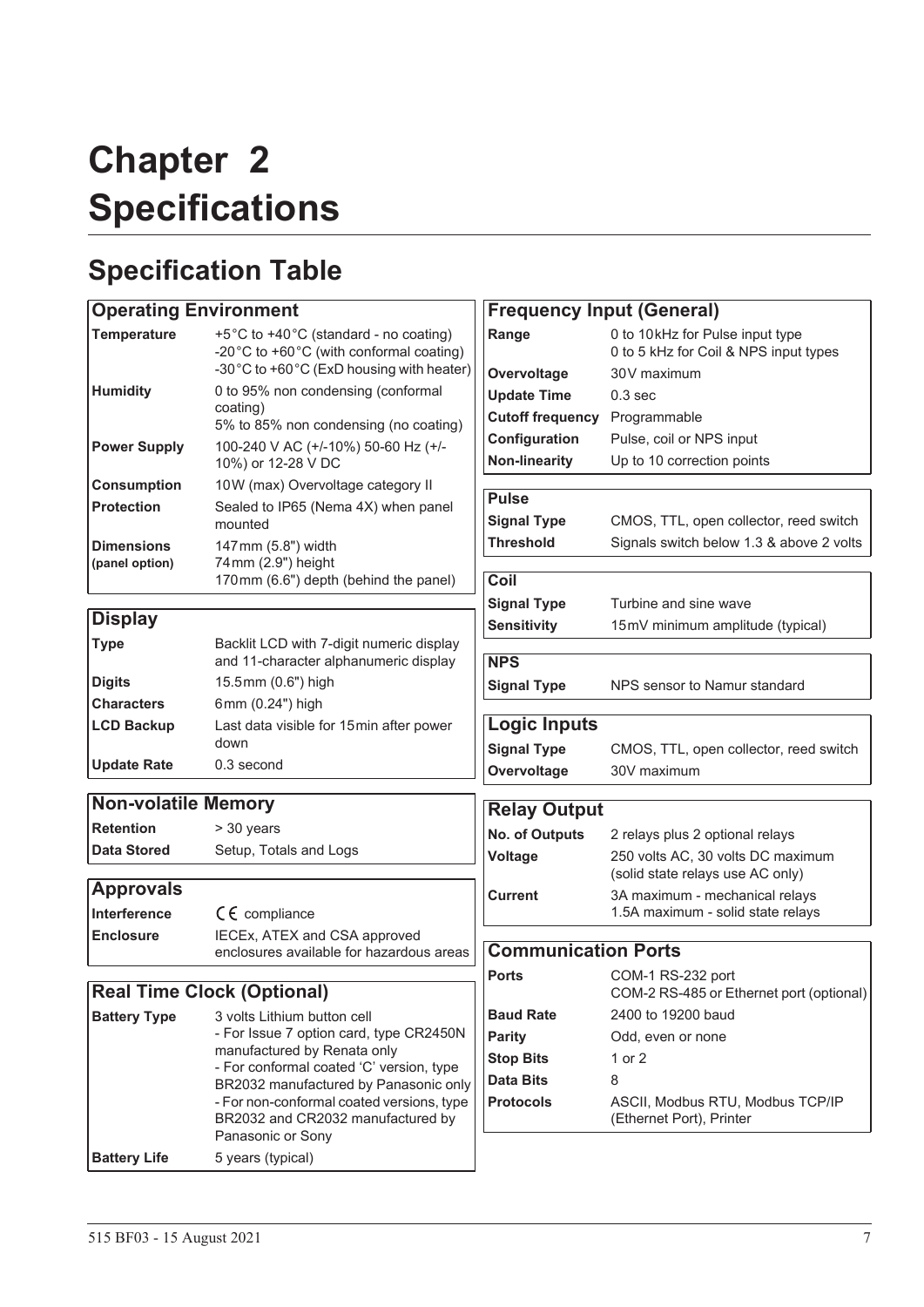| <b>Transducer Supply</b>    |                                                                                |  |  |  |  |
|-----------------------------|--------------------------------------------------------------------------------|--|--|--|--|
| Voltage                     | 8 to 24 volts DC, programmable                                                 |  |  |  |  |
| <b>Current</b>              | 70mA @ 24V, 120mA @ 12V maximum                                                |  |  |  |  |
| <b>Protection</b>           | Power limited output                                                           |  |  |  |  |
|                             |                                                                                |  |  |  |  |
| <b>Isolated Output</b>      |                                                                                |  |  |  |  |
| <b>No. of Outputs</b>       | 2 configurable outputs                                                         |  |  |  |  |
| Configuration               | Pulse/Digital or 4-20 mA output                                                |  |  |  |  |
|                             |                                                                                |  |  |  |  |
| <b>Pulse/Digital Output</b> |                                                                                |  |  |  |  |
| <b>Signal Type</b>          | Open collector                                                                 |  |  |  |  |
| Switching                   | 200 mA. 30 volts DC maximum                                                    |  |  |  |  |
| <b>Saturation</b>           | 0.8 volts maximum                                                              |  |  |  |  |
| <b>Pulse Width</b>          | Programmable: 10, 20, 50, 100, 200 or<br>500ms                                 |  |  |  |  |
| 4-20mA Output               |                                                                                |  |  |  |  |
| Supply                      | 9 to 30 volts DC external                                                      |  |  |  |  |
| <b>Resolution</b>           | $0.05\%$ full scale                                                            |  |  |  |  |
| <b>Accuracy</b>             | $0.05\%$ full scale (20 $\degree$ C)<br>0.1% (full temperature range, typical) |  |  |  |  |

*Important: Specifications are subject to change without notice.*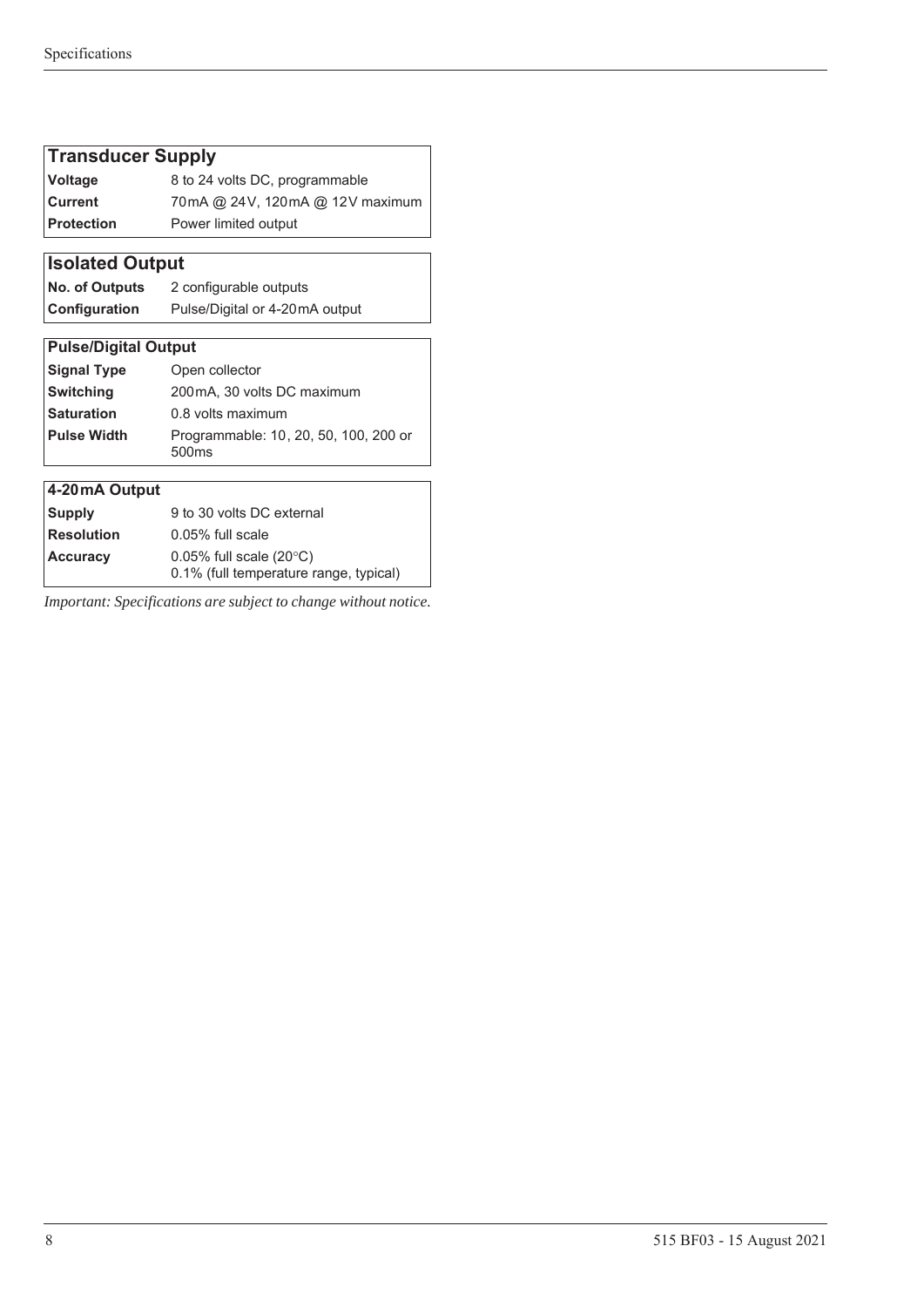# <span id="page-18-5"></span><span id="page-18-0"></span>**Chapter 3 Installation & Maintenance**

# <span id="page-18-1"></span>**Installation Instructions**



The safety of any system incorporating the equipment is the responsibility of the assembler of the system and should be installed such that there is no risk of impact damage.

This instrument is intended for fixed installation only, e.g. within a panel or cabinet, and is not intended for desktop use. It is not suitable for outdoor use unless fitted into an appropriate outdoor enclosure with a minimum type 3, IP54, rating. The instrument has a 'Pollution degree II' rating.

## <span id="page-18-2"></span>**Cleaning and Decontamination**

For general maintenance or to clean an instrument suitable for return to a service centre for repair or inspection, use only a damp cloth and mild detergent. Do not use abrasive cleaners or high pressure water jets. An instrument must be decontaminated before returning. The marking label can be cleaned with 35% Isopropanol or mild detergent.

# <span id="page-18-3"></span>**Panel Mounting**

The instrument should be located in an area with a clean, dry atmosphere that is also relatively free of shock and vibration.

The standard mounting procedure is panel mounting in a cutout that is 139 mm wide by 67 mm high. Two side clips secure the unit into the panel.



[Figure 2](#page-18-4) shows the panel mounting requirements for the 515 instrument.

<span id="page-18-4"></span>*Figure 2 500 Series Instrument Panel Mounting*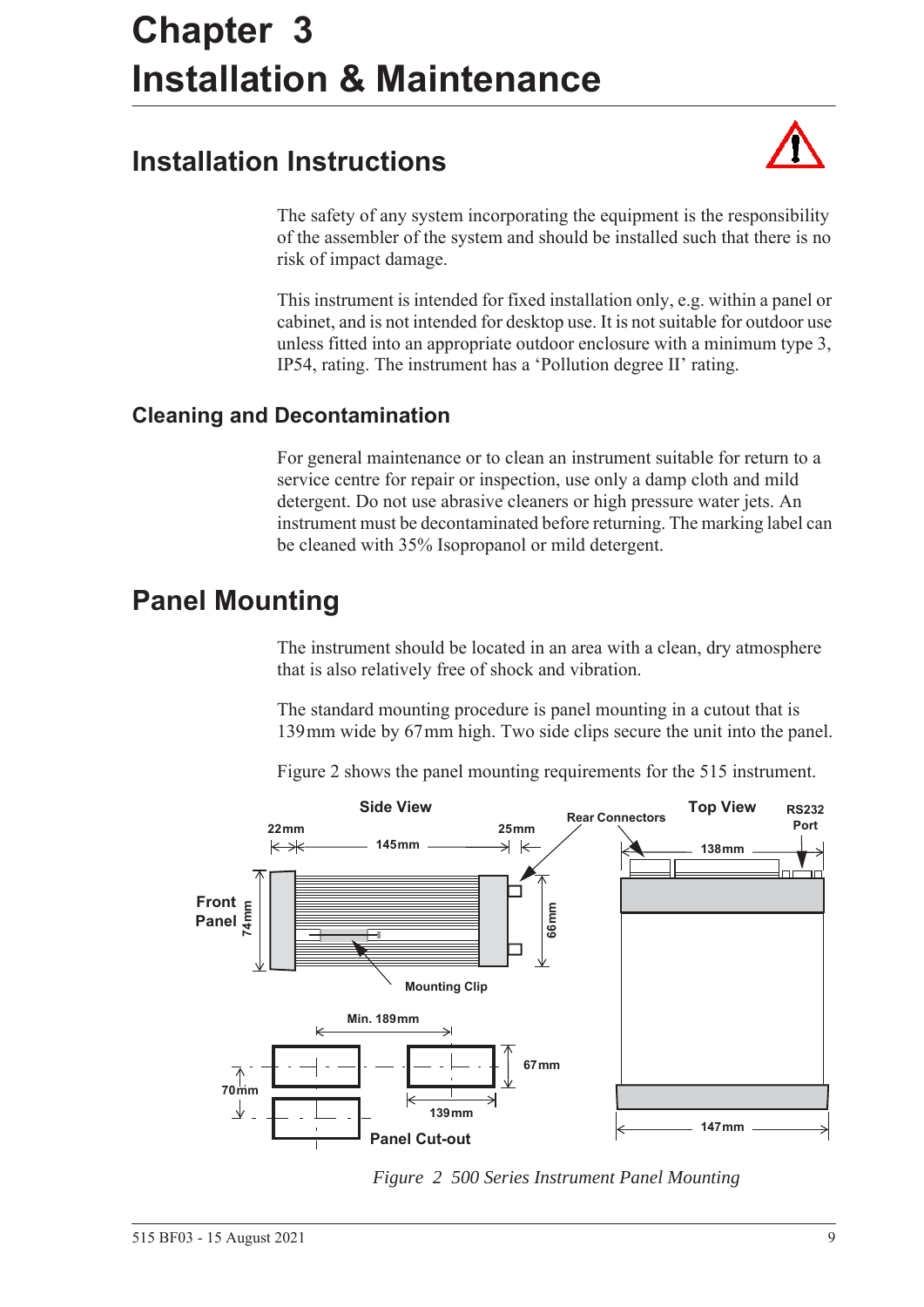# <span id="page-19-0"></span>**Electrical Connection**

## <span id="page-19-1"></span>**Rear Panel Connections**

Note: Depending on the specification and age of the instrument, there are different versions of the upper option card. Ensure the instrument is wired as per the correct terminal designation printed on the rear of the instrument bezel and below.

[Figure 3](#page-19-2) shows the connections on the original rear panel of the instrument where relays 1 to 4 (terminals 32-35) share a single Relay Common (terminal 31). Note: The 5 way relay terminal block is GREEN.



*Figure 3 Rear Panel Connections - Original*

<span id="page-19-2"></span>On the newer rear panel option cards the instrument relays 1 and 2 (terminals 32-33) share Relay Common 1-2 (terminal 31) and relays 3 and 4 (terminals 34-35) share Relay Common 3-4 (terminal 36). Note: On these option cards the 6 way relay terminal block is ORANGE.

[Figure 4](#page-19-3) shows the new option card with the RS-485 port (terminals 19-21).



<span id="page-19-3"></span>*Figure 4 Rear Panel Connections - New RS-485 Version*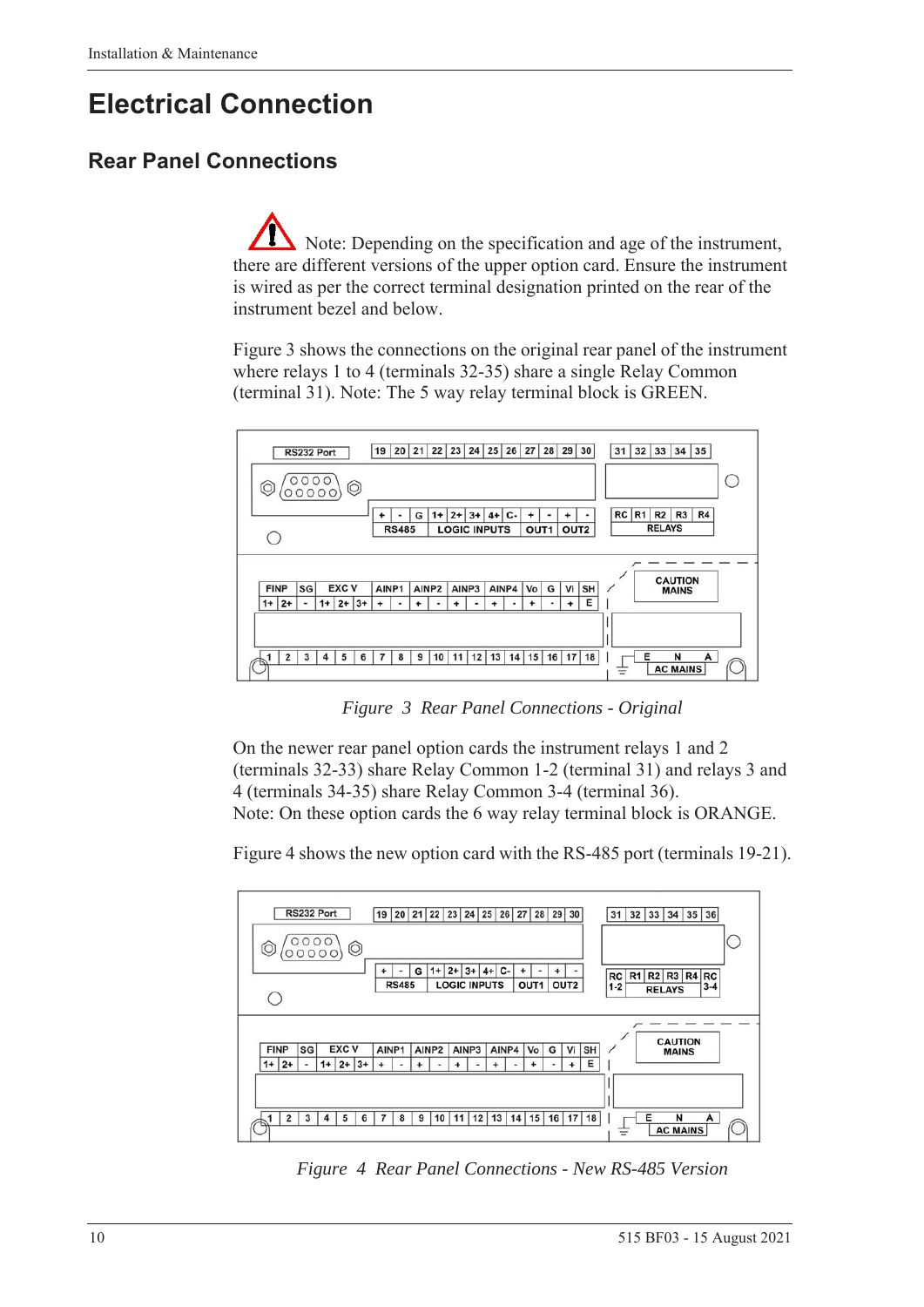[Figure 5](#page-20-1) shows the new option card with the optional Ethernet port in place of RS-485 port (terminals 19-21).



<span id="page-20-1"></span>*Figure 5 Rear Panel Connections - New Ethernet Version*

## <span id="page-20-0"></span>**Terminal Designations**

|    | <b>Terminal Label</b>  |                          | Designation               | <b>Comment</b>                    | <b>Terminal Label</b>              |                  |                | <b>Designation</b> | <b>Comment</b>                                |  |
|----|------------------------|--------------------------|---------------------------|-----------------------------------|------------------------------------|------------------|----------------|--------------------|-----------------------------------------------|--|
|    | <b>FINP</b>            | $1+$                     | Frequency Input 1+        | Mass Flow Input                   | 19                                 | <b>RS485</b>     | $\ddot{}$      | $RS485 (+)$        | Optional RS485 port may                       |  |
| 2  | <b>FINP</b>            | $2+$                     | Frequency Input 2+        | Not used                          | 20                                 | COM-2            |                | RS485 (-)          | be replaced by Ethernet                       |  |
| 3  | $\overline{\text{SG}}$ | $\overline{\phantom{a}}$ | Signal ground             |                                   | 21                                 | port             | G              | RS485 ground       | port.                                         |  |
| 4  | EXC V                  | $1+$                     | Excitation Term 1+        | Not used                          | 22                                 |                  | $1+$           | Switch 1           | Remote Run                                    |  |
| 5  | EXC V                  | $2+$                     | <b>Excitation Term 2+</b> | Not used                          | 23                                 |                  | $2+$           | Switch 2           | Remote Stop/Reset                             |  |
| 6  | <b>EXC V</b>           | $3+$                     | Excitation Term 3+        | Not used                          | 24                                 | <b>LOGIC</b>     | $3+$           | Switch 3           | Permissive Input                              |  |
| 7  | AINP1                  | $\ddot{}$                | Analog Input ch $1 (+)$   | Not used                          | 25                                 | <b>INPUTS</b>    | $4+$           | Switch 4           | CAL Switch - In field                         |  |
| 8  |                        |                          | Analog Input ch 1 (-)     |                                   |                                    |                  |                |                    | access protection                             |  |
| 9  | AINP <sub>2</sub>      | $\ddot{}$                | Analog Input ch $2 (+)$   | Not used                          | 26                                 |                  | $C-$           | Signal ground      |                                               |  |
| 10 |                        |                          | Analog Input ch 2 (-)     |                                   | 27                                 | OUT1             | $\ddot{}$      | Output ch $1 (+)$  | Process control output                        |  |
| 11 |                        | $\ddot{}$                | Analog Input ch $3 (+)$   |                                   | 28                                 |                  |                | Output ch 1 (-)    |                                               |  |
| 12 | AINP3                  | $\overline{\phantom{a}}$ | Analog Input ch 3 (-)     | Not used                          | 29                                 | OUT <sub>2</sub> | $\ddot{}$      | Output $ch 2 (+)$  |                                               |  |
| 13 |                        | $\ddot{}$                | Analog Input ch 4 (+)     |                                   | 30                                 |                  |                | Output $ch 2$ (-)  |                                               |  |
| 14 | AINP4                  | $\overline{\phantom{a}}$ | Analog Input ch 4 (-)     | Not used                          | 31                                 |                  | <b>RC</b>      | Relay Common 1-2   | Term 31 - Common 1-4<br>on legacy option card |  |
| 15 | Vo                     | $\ddot{}$                | 8-24 volts DC output      | Overload protected                | 32                                 |                  | R1             | Relay 1            | Single Stage Control                          |  |
| 16 | G                      | $\overline{\phantom{a}}$ | DC Ground                 |                                   | 33                                 |                  | R <sub>2</sub> | Relay 2            | Dual Stage Control                            |  |
| 17 | Vi                     | $\ddot{}$                | DC power input            | DC power in 12-28V                | $\overline{34}$                    | <b>RELAYS</b>    | R <sub>3</sub> | Relay 3            |                                               |  |
| 18 | <b>SH</b>              | Ε                        | Shield terminal           |                                   | 35                                 |                  | R4             | Relay 4            |                                               |  |
| E  |                        | E                        | Mains ground              |                                   |                                    |                  |                |                    | Term 36 only available on                     |  |
| N  | AC<br><b>MAINS</b>     | N                        | Mains neutral             | AC power in 100-<br><b>240VAC</b> | 36                                 |                  | <b>RC</b>      | Relay common 3-4   | new style option card                         |  |
| A  |                        | Α                        | Mains active              |                                   | RS232 COM-1 port 9-pin serial port |                  |                |                    |                                               |  |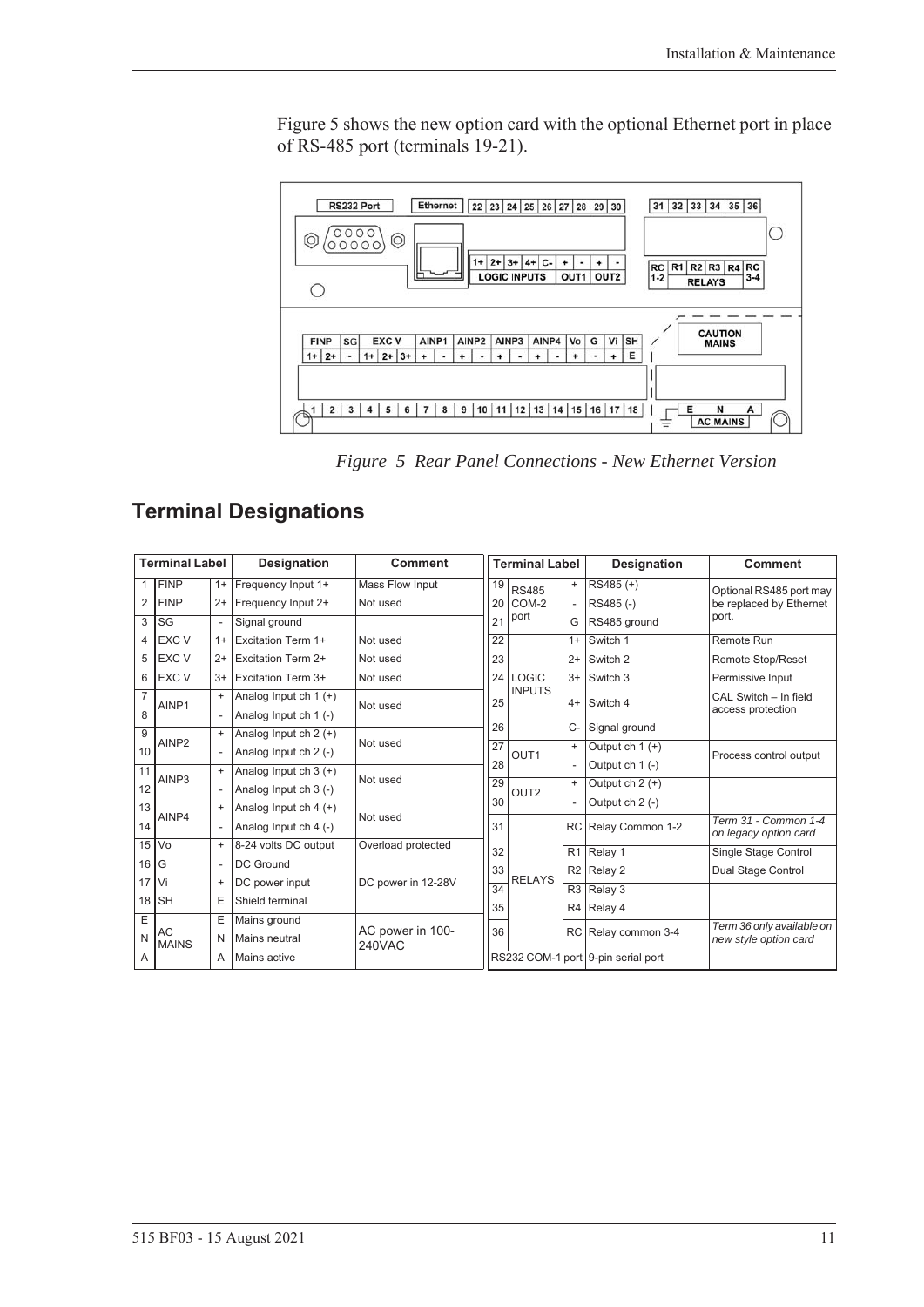Installation & Maintenance

## <span id="page-21-0"></span>**Terminal Wiring Insulation**

Terminals 1-30 are all rated at <35Vdc and wiring with basic insulation is adequate.

Use copper conductors only.

## <span id="page-21-1"></span>**Relay Wiring**

Relay terminals are 31-35 or 31-36 depending on the version of option card fitted. When controlling circuits powered by mains, or voltages >35Vdc, it is necessary to use UL/CSA approved cabling with supplementary insulation and a current capacity suitable for the connected circuit. (0.75mm², 6A current capacity is sufficient).

Use copper conductors only. The maximum current must be  $\leq 5A$  as stated in the Specifications.

## <span id="page-21-2"></span>**Mains Power Wiring**

Only use UL/CSA approved cabling with supplementary insulation and copper conductors. A minimum cable cross section area of 0.75mm² (18 AWG) is required. However, this must be selected with respect to the installed overcurrent protection device and in accordance with the local relevant Electrical Code of Practice as dictated by the Authority Having Jurisdiction (AHJ).

The terminal designations (L/N/E) are clearly indicated just above the mains input connector on the rear panel of the instrument.



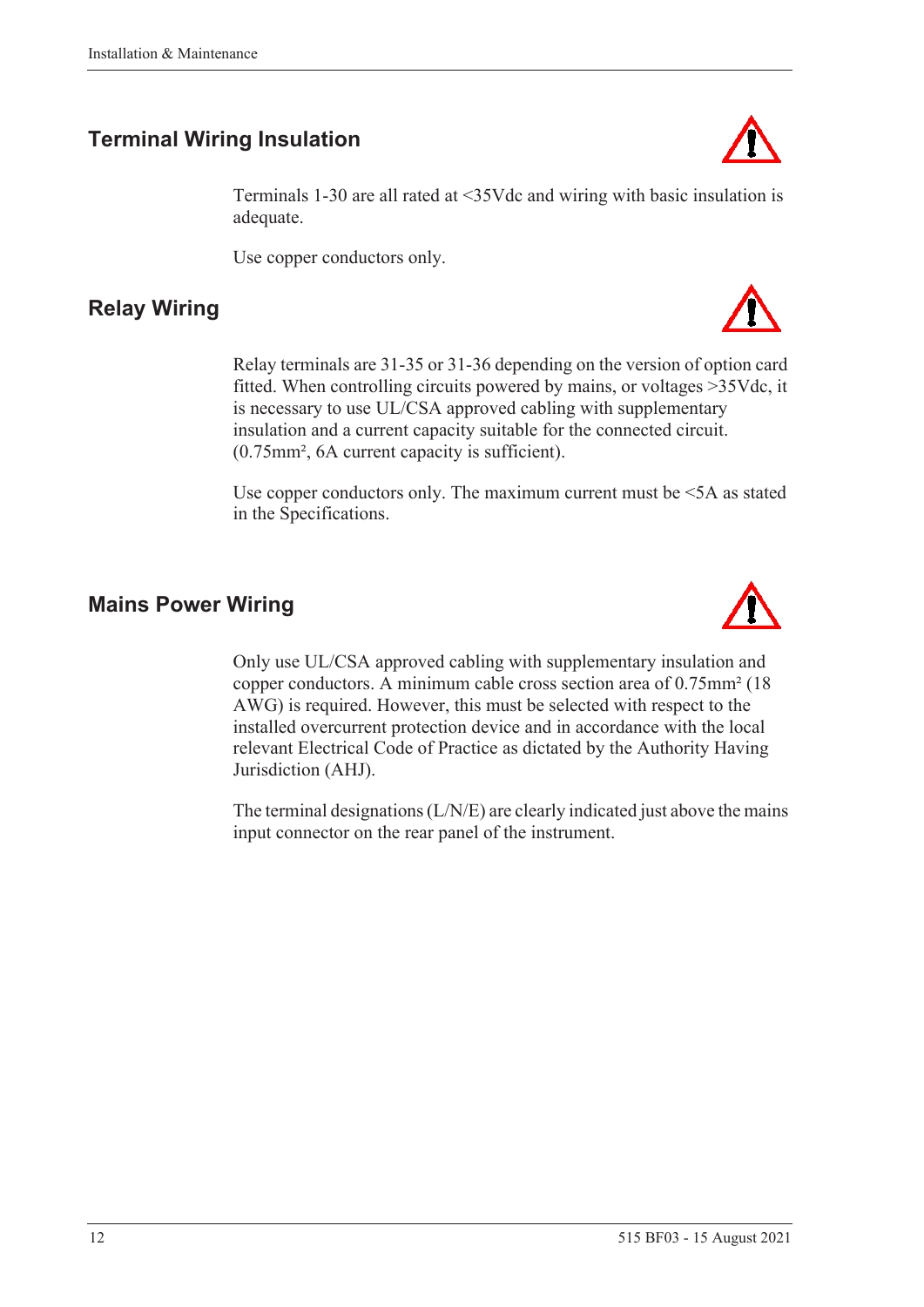## <span id="page-22-0"></span>**Inputs**

### <span id="page-22-1"></span>**Frequency Input Connection**

Connect pulse or frequency input signals from devices such as: TTL, CMOS, open collector, reed relay switch, coil and Namur proximity switch, as shown below. For better signal integrity, it is recommended to use shielded cable. Refer to **[Terminal Designations](#page-20-0)** on page 11 for specific terminal numbers for this application.

Squarewave, CMOS or TTL



Open Collector





Reed Relay Switch



Coils - with 15mV minimum amplitude (typical)



Namur Proximity Switch

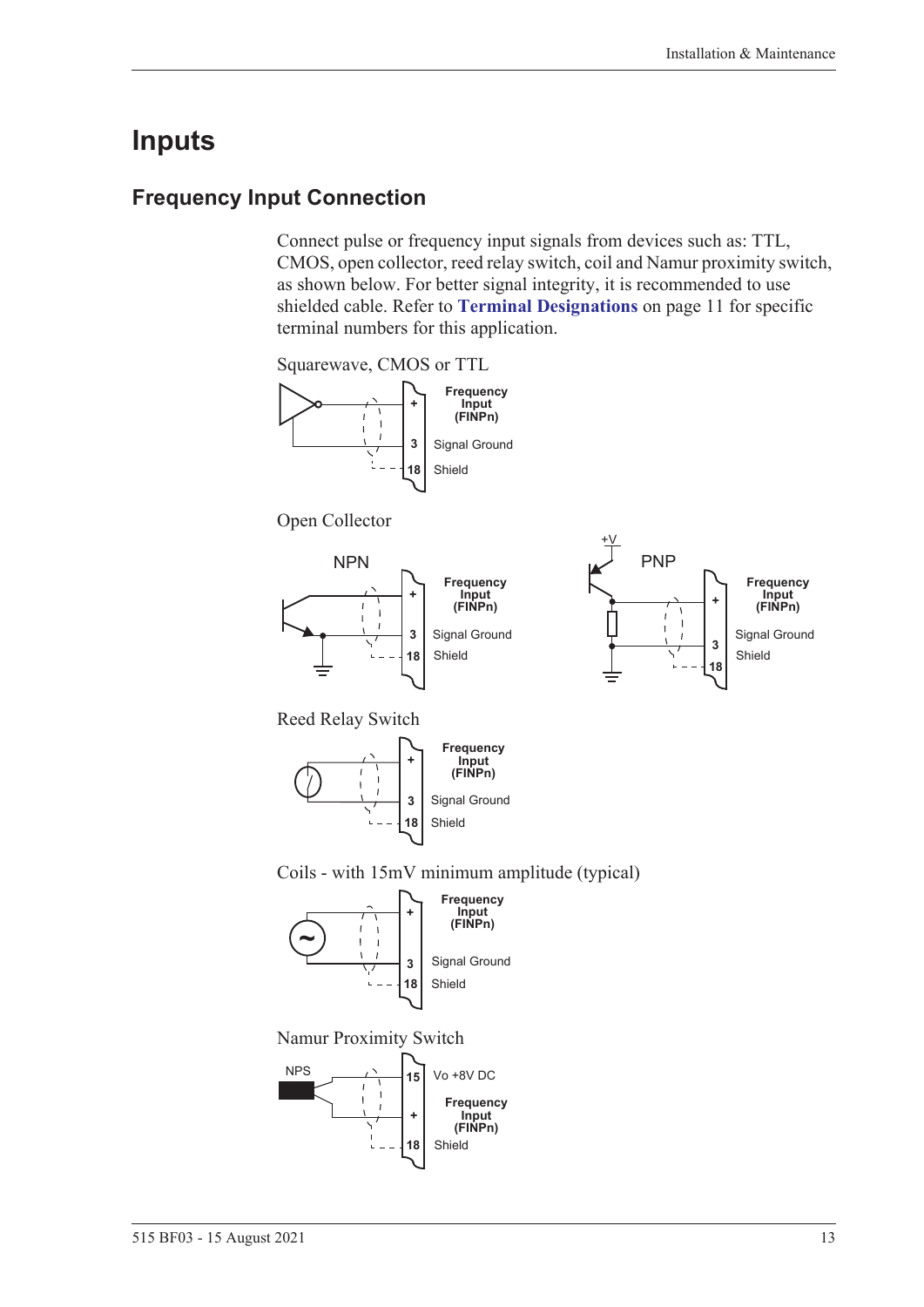## <span id="page-23-0"></span>**Logic Input Connection**

These inputs are designed to be connected to CMOS, TTL, open collector signals or a voltage free contact switch. A minimum activation time of 300ms is required to guarantee reading of an input.

It is possible to read the status of all the logic inputs via a Modbus register even if they are not used for a control purpose in the application.

A remote push-button key can be connected to the Logic Inputs as shown below. **[Logic Input Control](#page-43-2)** on page 34 describes the function of the inputs.



*Figure 6 Logic Inputs Connection Diagram*

## <span id="page-23-1"></span>**Outputs**

<span id="page-23-3"></span>The advanced option for the instrument provides two opto-isolated output ports. Either or both can be used for 4-20 mA or pulse outputs.

#### **CAUTION**

Due to the dual-purpose nature of the outputs, take care not to set the output as an open collector pulse type signal when connected to a 4-20mA loop circuit.

### <span id="page-23-2"></span>**4-20 mA Output Connection**

[Figure 7](#page-24-1) shows the connections for a 4-20 mA output. Output channel 1 uses terminals  $27$  (+) and  $28$  (-), output channel 2 uses terminals  $29$  (+) and  $30$  (-).

Maximum Load Resistance =  $(Supply-9) / 0.02$  ohms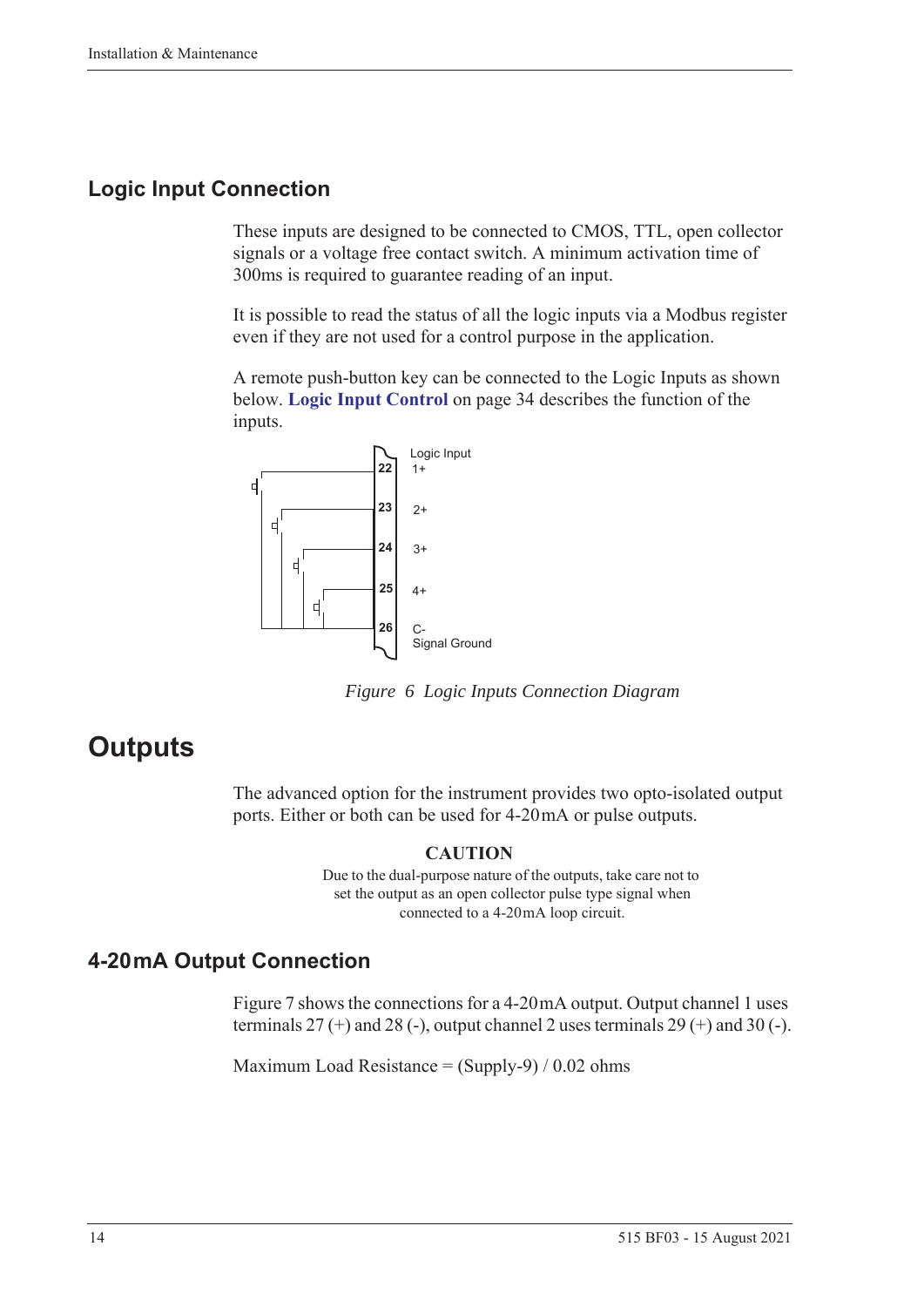

*Figure 7 Output 4-20 mA Connection Diagram*

## <span id="page-24-0"></span>**Digital Output Connection**

<span id="page-24-1"></span>[Figure 8](#page-24-2) shows a connection example for a pulse output. Output channel 1 uses terminals 27 (+) and 28 (-). Output channel 2 uses terminals 29 (+) and 30 (-).



<span id="page-24-2"></span>*Figure 8 Output Pulse Connection Diagram*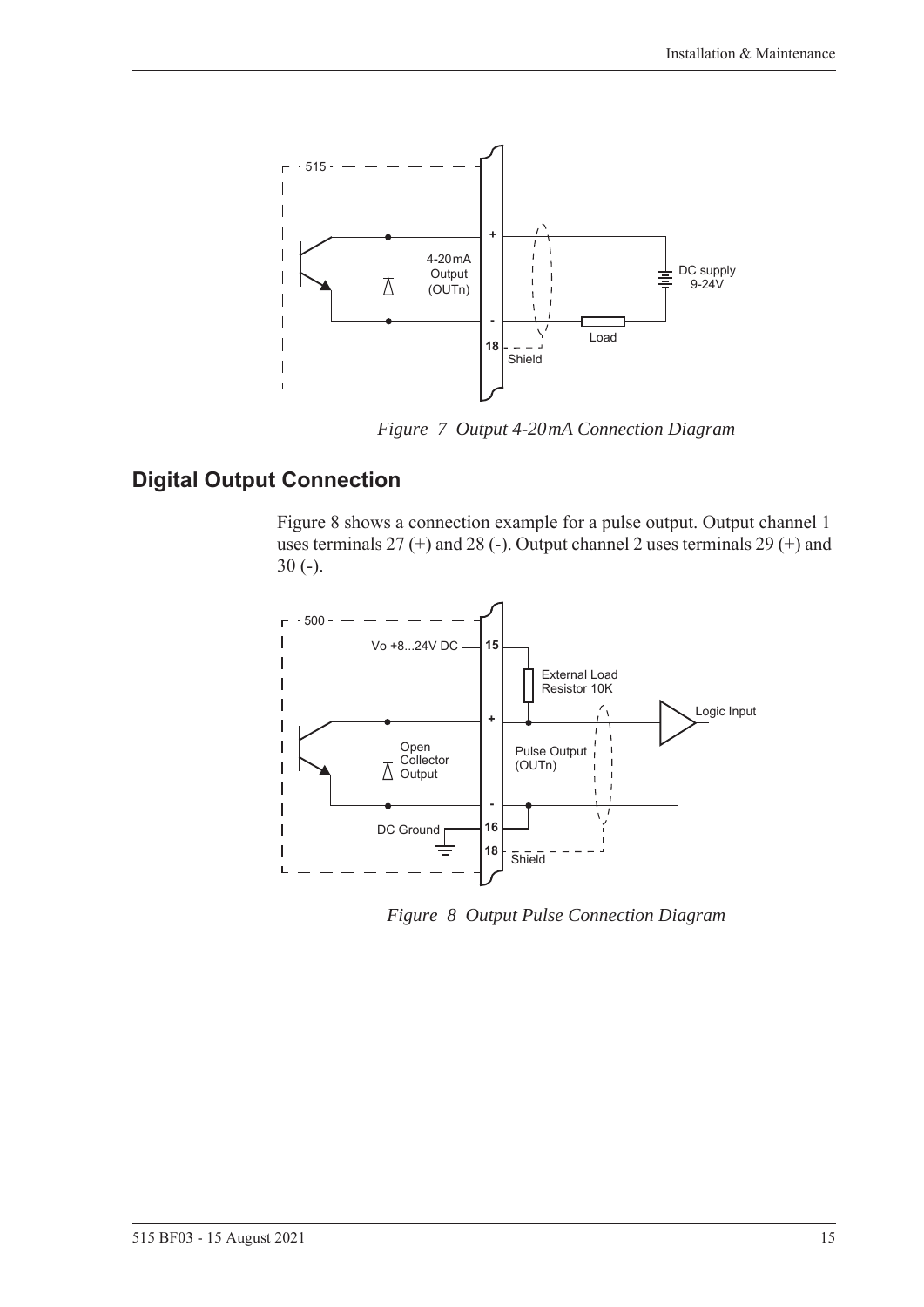# <span id="page-25-0"></span>**Control Relays (Alarms)**

The standard instrument has two relays, which are used for the dual stage batch control. The relays can drive external devices such as valves, pump circuits or external relays.

The advanced option has two extra relays that can be freely assigned as alarm relays. The operation of alarm relay(s) can be set to various modes as described in **Alarms** [on page 55](#page-64-1). On the newer option card the separate common terminal for relays 1 and 2 and another common terminal for relays 3 and 4 allow for different signal or supply types to be connected to the control or alarm devices, as shown in [Figure 9.](#page-25-1)

There is also an equipment failure alarm option. This alarm can have normally closed (open) contacts which open (close) when the instrument displays any error message as listed in **[Error Messages](#page-73-2)** on page 64, or if there is a loss of power to the instrument.

The output characteristics of the relays are:

| Maximum Voltage | 30 volts DC or 250 volts AC |
|-----------------|-----------------------------|
| Maximum Current | 3A for EMR, 1.5A for SSR    |

**Note:** Solid state relays (SSR) use AC voltage only.



<span id="page-25-1"></span>*Figure 9 Relay Connection Diagram*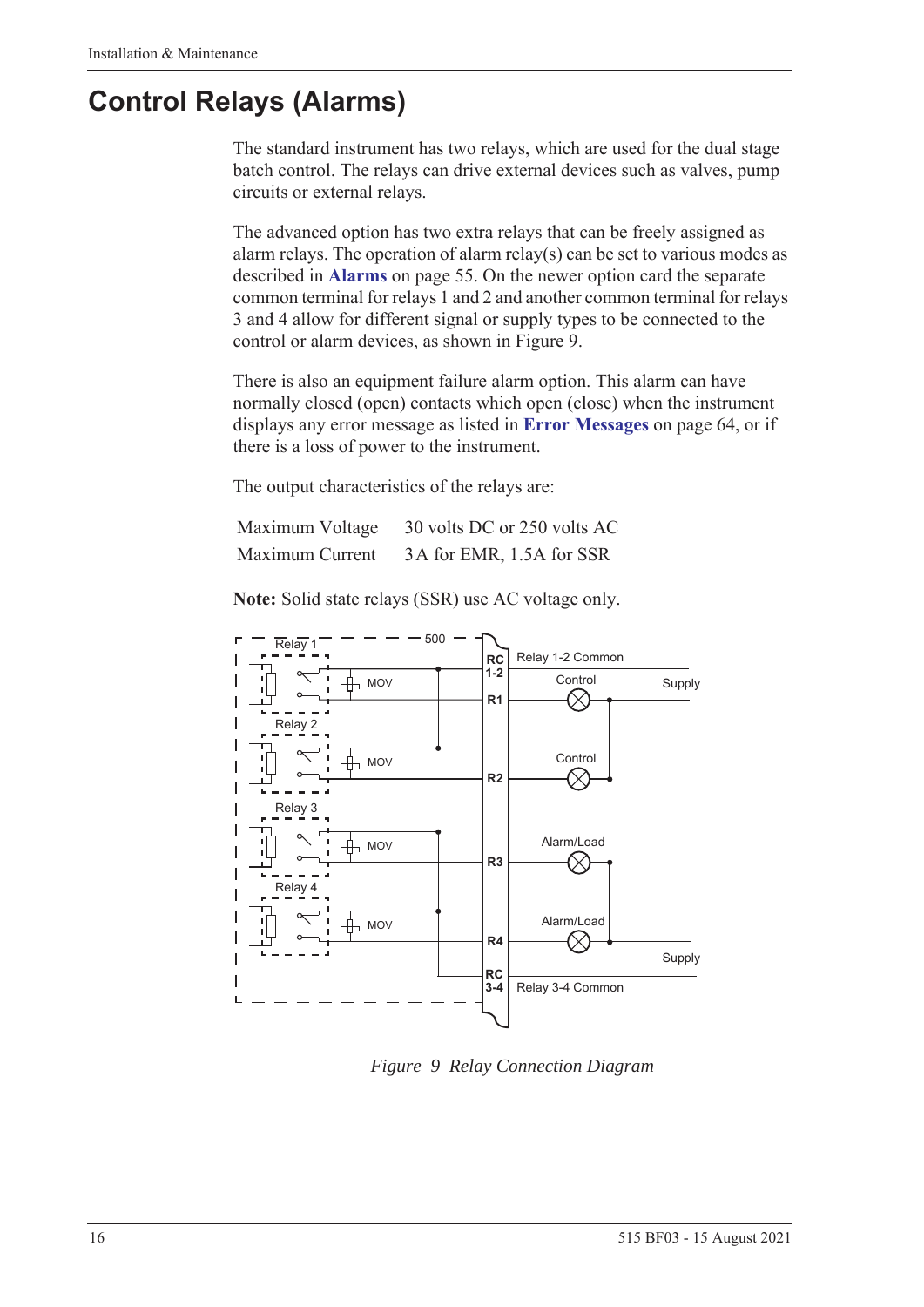#### <span id="page-26-0"></span>**RC Network for Interference Suppression**

When driving inductive loads with the relay outputs, it is recommended to use RC suppression networks (often called "Snubbers"), fitted at the load end, for the following reasons:

- **•** To limit the amount of electrical noise caused by arcing across the contacts, which may, in extreme cases, cause the microprocessor to act erratically or cause other unwanted interference with connected signals.
- **•** To protect the relay contacts against premature wear through pitting or SSR (where specified) against premature failure.

RC suppression networks consist of a capacitor and series resistor and are commonly available in the electrical industry. The values of R and C are dependent entirely on the load. However, if the user is unsure of the type of snubber to use, values of  $0.25 \mu$ F and  $100 \Omega$  will usually suffice. Note that only UL and mains approved RC suppression networks should be used.

The basic principle of the operation is that the capacitor prevents a series of sparks arcing across the contact as the contact breaks. The series resistor limits the current through the contact when the contact first makes.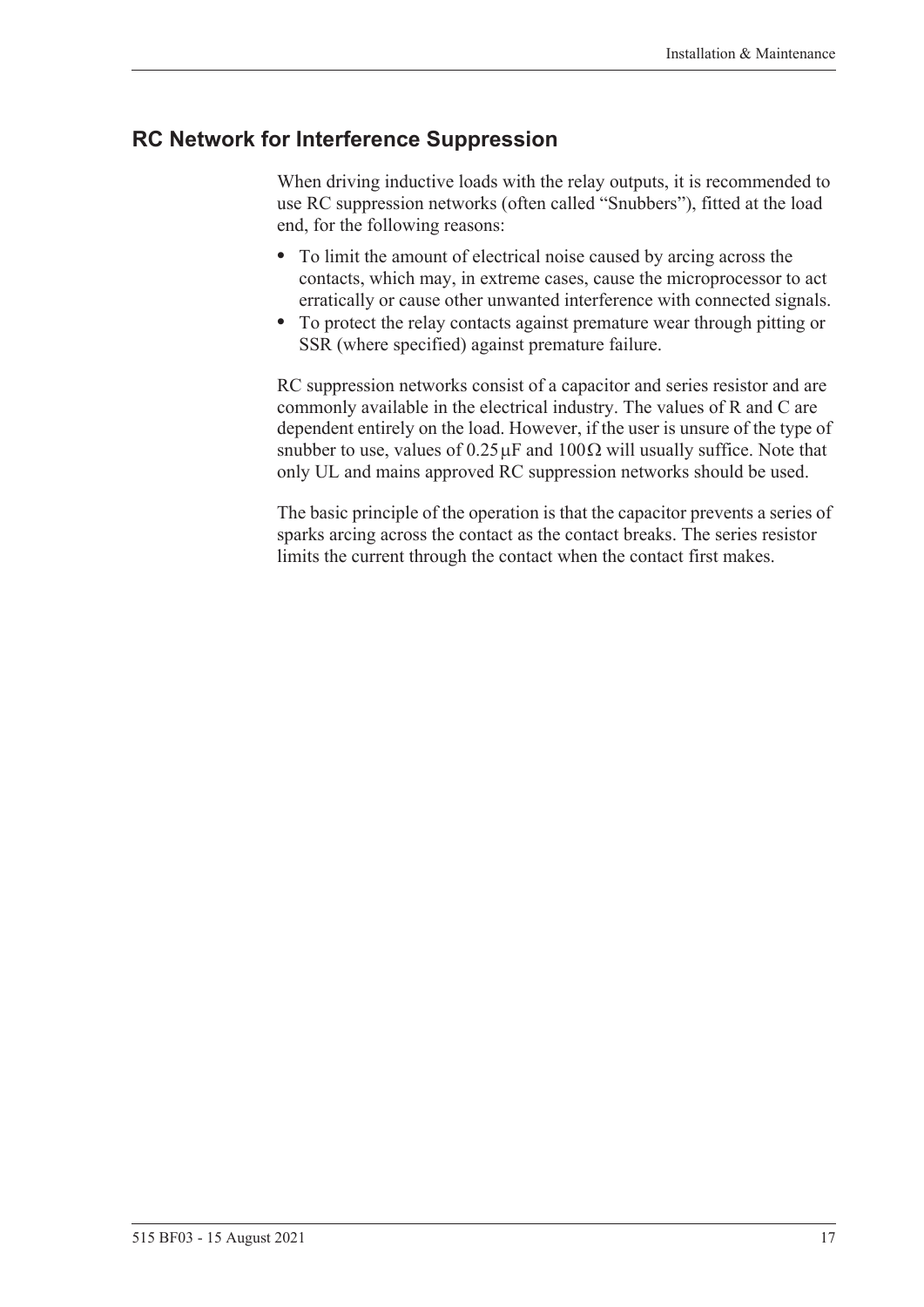## <span id="page-27-0"></span>**Communications**

The communication protocols are described in **[Communications](#page-76-4)** on [page 67.](#page-76-4)

#### <span id="page-27-1"></span>**COM-1 RS-232 Port**

The COM-1 RS-232 port has a 9-pin DB female connector and has the following pinout:



**Note:** The instrument does not require a null-modem cable for connection to a personal computer. Refer to **[Hardware Interconnection](#page-76-5)** on [page 67](#page-76-5) for cable termination requirements.

### <span id="page-27-2"></span>**COM-2 RS-485 Port Option**

Up to 32 units can be connected to a common RS-485 bus. Each unit has a unique address that the host computer uses to identify each instrument. [Figure 10](#page-27-3) shows the connection of several instruments to a computer using the RS-485 port.



<span id="page-27-3"></span>*Figure 10 RS-485 Interface Connections*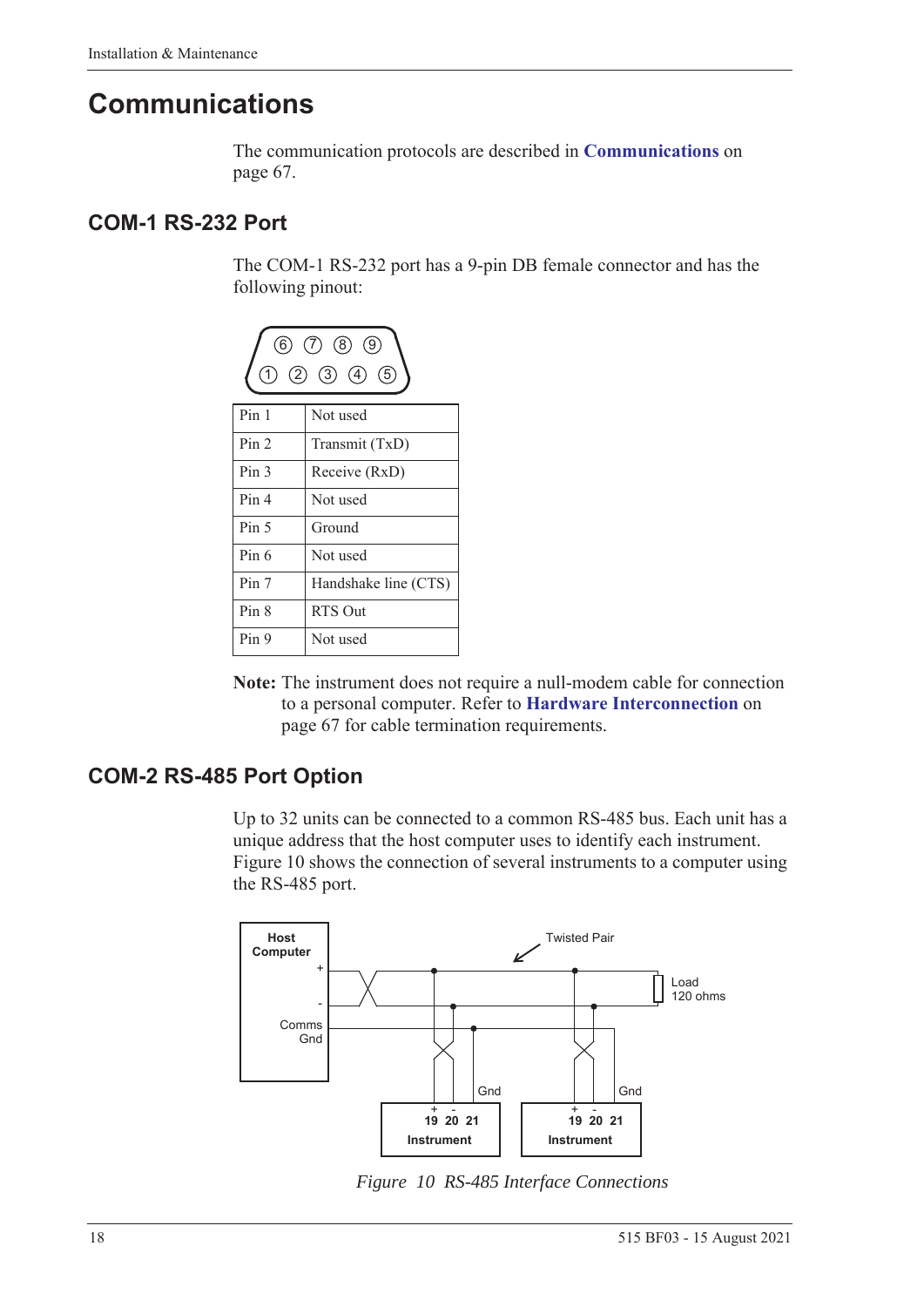### <span id="page-28-0"></span>**COM-2 Ethernet Port Option**

An Ethernet module is an available option, in place of the RS-485 port, if Modbus TCP/IP connection is required. In the programming communication settings, COM-2 should be set to RTU (Modbus), 19200 Baud rate, even parity and 1 stop bit.

## <span id="page-28-1"></span>**Mains Connection**

#### <span id="page-28-2"></span>**Earthing and Shielding**

A case earthing point is provided via the mains inlet. Note that this earthing point is for the case only and there is electrical isolation between this point and all electronic circuits. For EMC purposes, or when the instrument is connected to mains, this point must be connected to a good earth.

It is a good practice to use shielded cable for all signal connections to the instrument. Care must be taken to separate signal cables from power cables to minimize interference.

Overall earth should be connected at the instrument end only. This connection should be as short as possible and connected to the earthing point on the rear terminal at pin 18.

#### <span id="page-28-3"></span>**Disconnection Device**

When powered from a mains supply this unit requires the provision of a suitable mains isolation device, capable of interrupting both poles of the supply and meeting your local wiring regulations, to be suitably located and easily accessible near to the installed instrument. It must be marked as the disconnecting device for the equipment. It must be suitably rated with respect to the cross sectional area of the supply conductors.

## <span id="page-28-4"></span>**Maintenance Instructions**

Occasionally it may be necessary to open the unit in order to change the Real Time Clock battery. No other service operations are permitted. In order to perform these operations and maintain safety it is essential to follow the instructions below. If mounted in an ExD enclosure, before proceeding, refer to the ExD manual for further information. This work may need to be scheduled and carried out in accordance with the local electrical Code of Practice.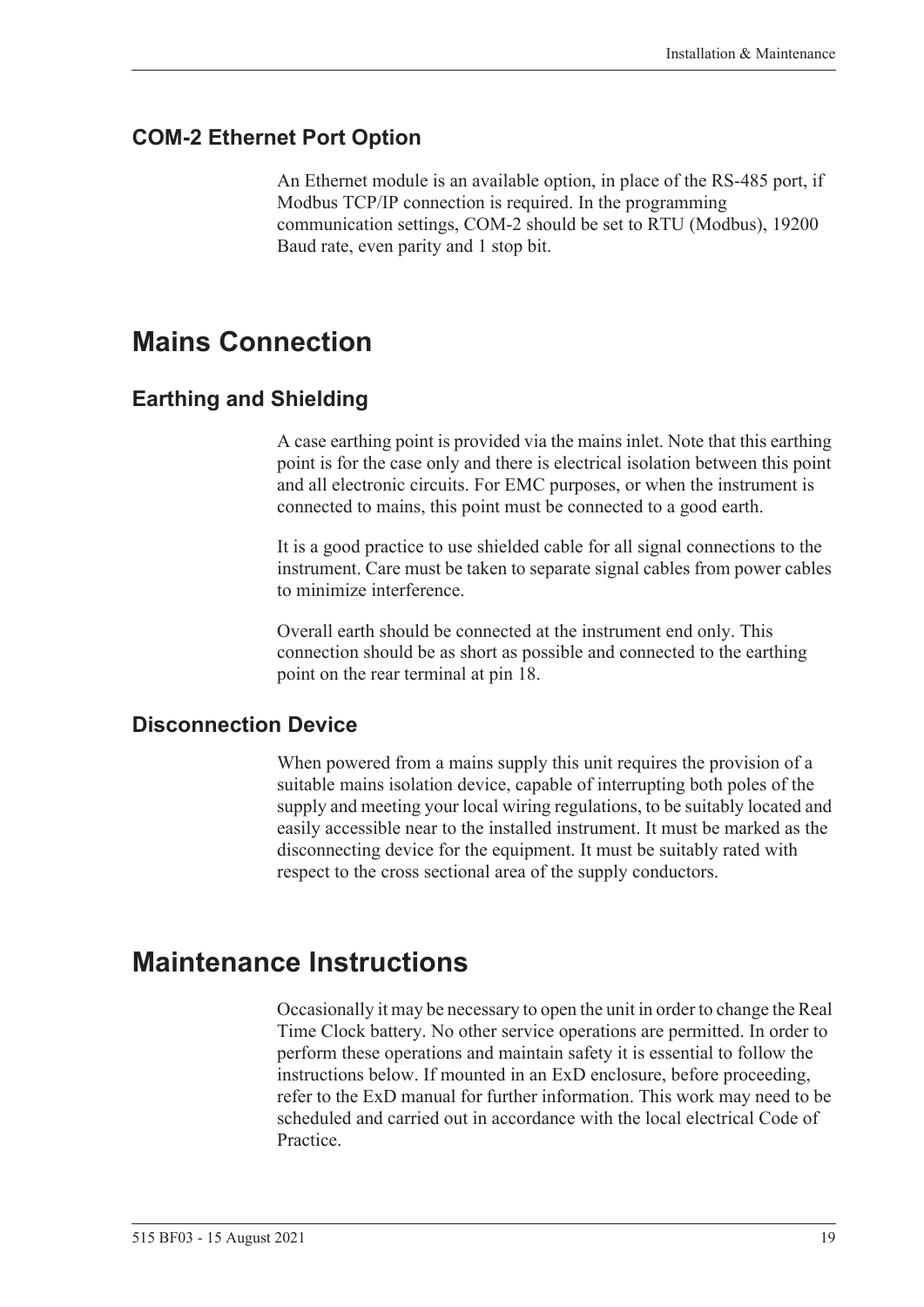## <span id="page-29-0"></span>**Battery Replacement**

#### **INSTRUMENT MUST BE POWERED DOWN**

1. Remove the top row of terminal blocks (19-36) and any communication cables if applicable.

2. Remove the two pan head machine screws on each side of the rear panel.

3. Withdraw the option card from the instrument.

4. Firmly press the battery holder tab to release the coin cell battery.

5. Identify the part number of the coin cell which is clearly marked on one side of the cell.

- 6. Firmly press the replacement coin cell into the holder
- 7. Reverse steps 1-3 for re assembly.

## <span id="page-29-1"></span>**Battery Type**

**Only the battery type and manufacturer stated below should be used.** 



1. Instruments manufactured with issue 7 option card – CR2450N, Manufacturer RENATA ONLY\*

2. Conformal coated "C" version - Type BR2032, manufacturer Panasonic ONLY.

3. Non Conformally coated versions :- BR2032, CR2032, Sony or Panasonic ONLY.

\*Issue 7 option card can be identified with 6 way (31-36) ORANGE relay connector.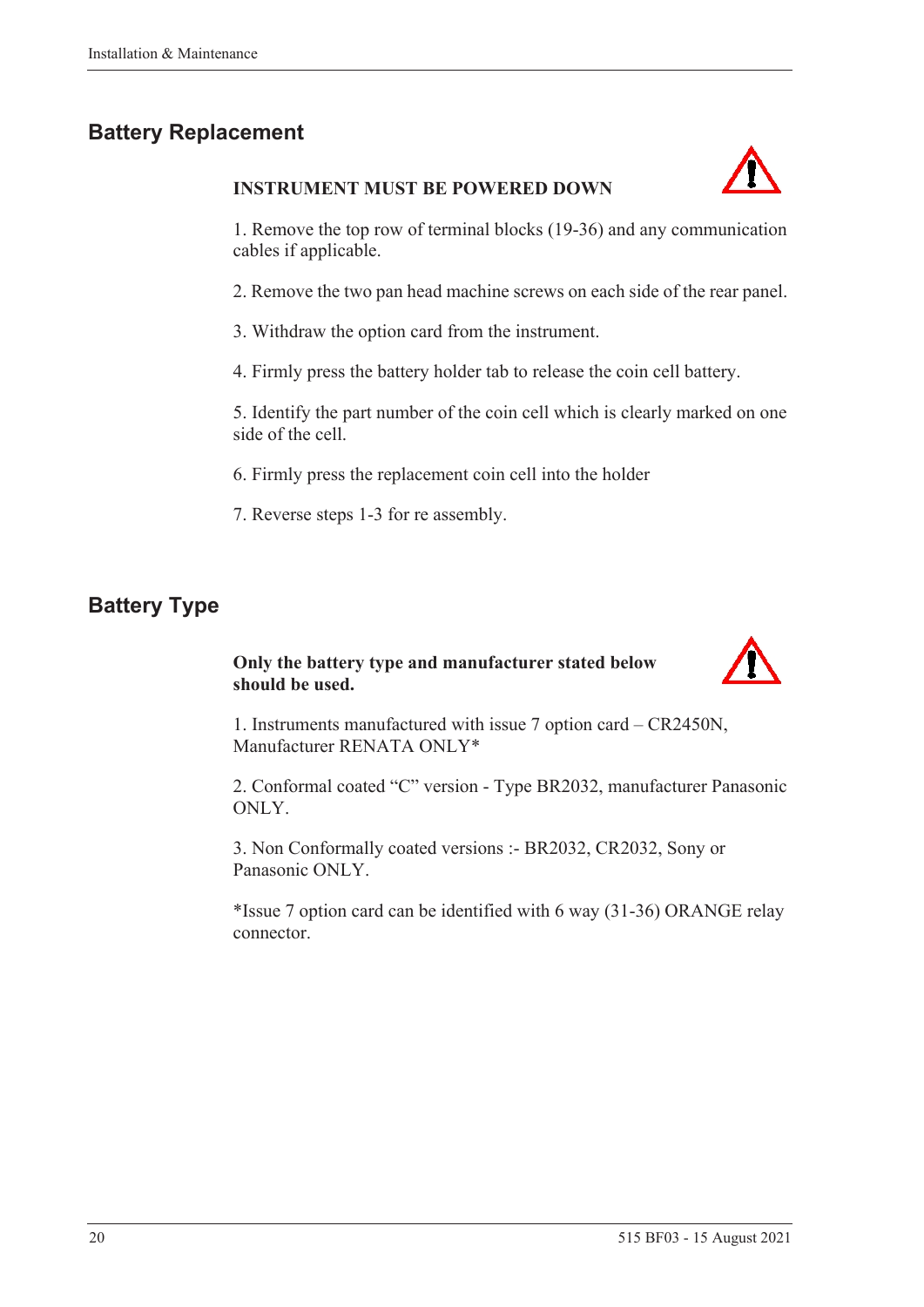# <span id="page-30-0"></span>**Chapter 4 Operation**

# <span id="page-30-1"></span>**Front Panel Operation**

This instrument is a batch controller that is capable of controlling the rate of flow during a delivery. Batch control can be via a PRESET or an ON-OFF mode, while flow control can be via a LOCAL (manual) or LOOP (PI control) mode. The controller can be used in any combination of these modes to achieve the required functionality.

The instrument can also be programmed to display operator prompts to accept a permissive signal before a delivery or batch can be commenced.

In normal operation, press the buttons on the front panel to control the operation of the batch controller or to display the values recorded and calculated by the instrument.

There are several categories of information that the instrument can display:

- **•** Totals
- **•** Rates
- **•** Batch preset values
- **•** Flow control values
- **•** Instrument settings

For each total, there is an associated rate as follows:

| Total | Rate                 |
|-------|----------------------|
| Mass  | <b>Mass Flowrate</b> |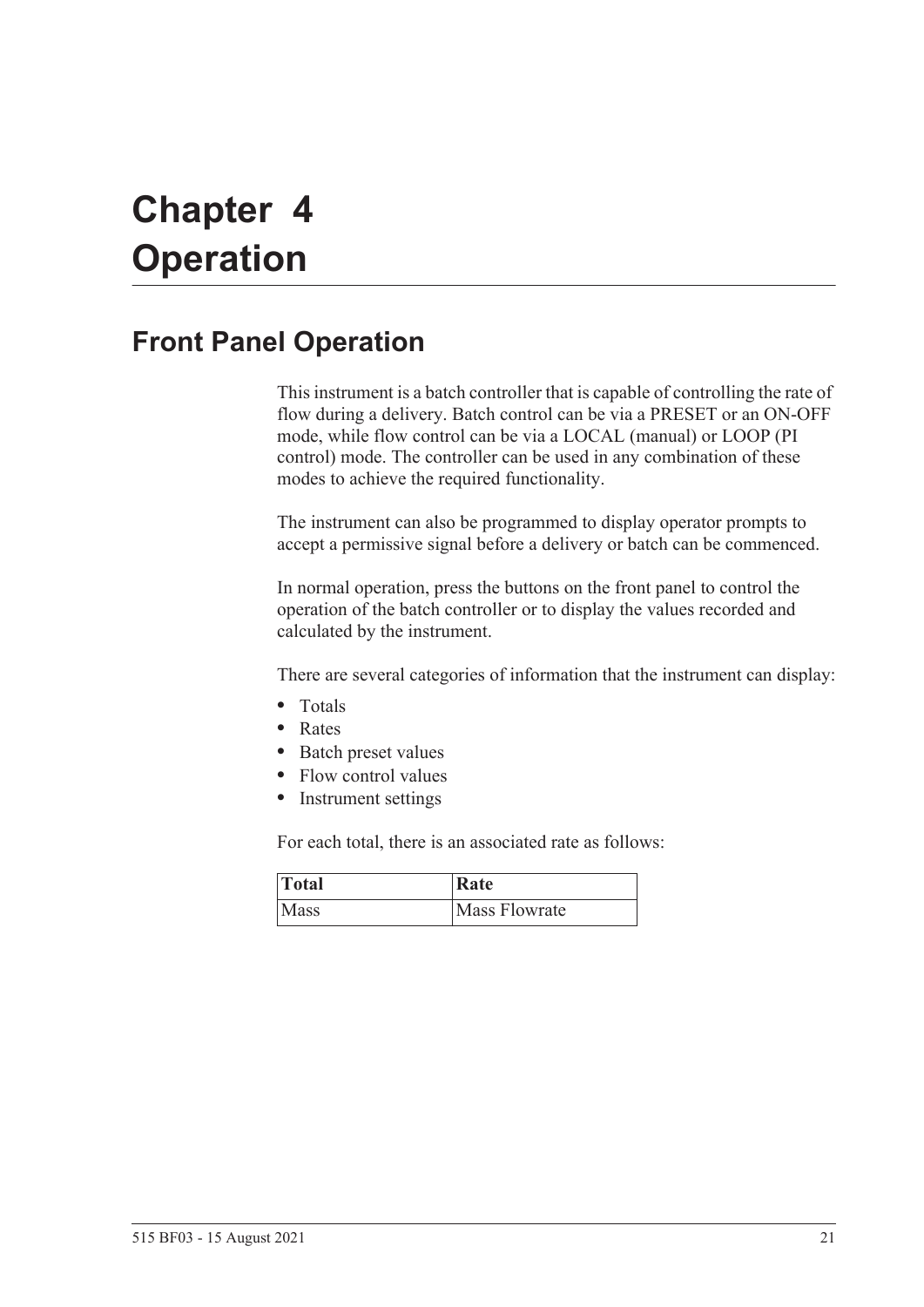## <span id="page-31-0"></span>**Default Variable**

In some applications, a particular variable is of more interest than others, and for this reason a default variable can be assigned during instrument calibration. The default variable is used in the following ways:

- **•** Determines what the display returns to when the Stop key is pressed while viewing other items in the main menu list.
- **•** Determines what the display returns to if the display timeout option is enabled and no buttons are pressed for the selected period (usually 30 seconds).
- **•** Determines what is displayed on power up or exit of Calibrate mode.

## <span id="page-31-1"></span>**Status LEDs**

The status LEDs illuminate to show the following conditions:

| Run          |
|--------------|
| Set          |
| <b>Alarm</b> |
| Cal          |

|            | <b>Run</b> Solid led:            | The instrument has a batch in progress.                               |
|------------|----------------------------------|-----------------------------------------------------------------------|
|            | Fast flashing led: Batch paused. |                                                                       |
|            |                                  | Slow flashing led: Waiting for valves to close.                       |
| <b>Set</b> | Solid led:                       | The instrument is in Calibrate Set mode.                              |
|            |                                  | Flashing led: Count down to automatic restart of next batch.          |
|            |                                  | Alarm The instrument has an error, as indicated on the display panel. |
|            |                                  | <b>Cal</b> The instrument is in Calibrate View mode.                  |
|            |                                  |                                                                       |

## <span id="page-31-2"></span>**Front Panel Keys**

**RUN** Press the **RUN** key to start or resume a batch. The run led will illuminate.

- **STOP** Press the **STOP** key to halt a current batch. The instrument will go into pause mode and the run led will flash at a steady pace. The incomplete batch can be resumed or the **STOP** key can be held again to end the batch and the run led will turn off. The **STOP** key is also used to stop the next batch if in automatic restart count down, can be used to return the display directly to the default variable (total) when scrolling through the main menu items and can be used to acknowledge flow errors without resetting the total.
- **RESET** Use the **RESET** key to step directly to the HOLD.SET TO RESET prompt within the main menu items. Holding SET at this point will clear the batch totals or the **DISPLAY** key can be pressed to step onto the HOLD.SET - TO PRINT prompt if the printer option has been selected.

The instrument makes three beeps when it resets the totals and two beeps when a printout is started.

- **DISPLAY** Press the **DISPLAY** key to step or scroll through the main menu items.
- **BATCH** Hold the **BATCH** key to display the current batch preset value. Continue to hold for two seconds to enter edit mode for the preset if access is authorised. Pressing the **BATCH** key briefly displays the accumulated total.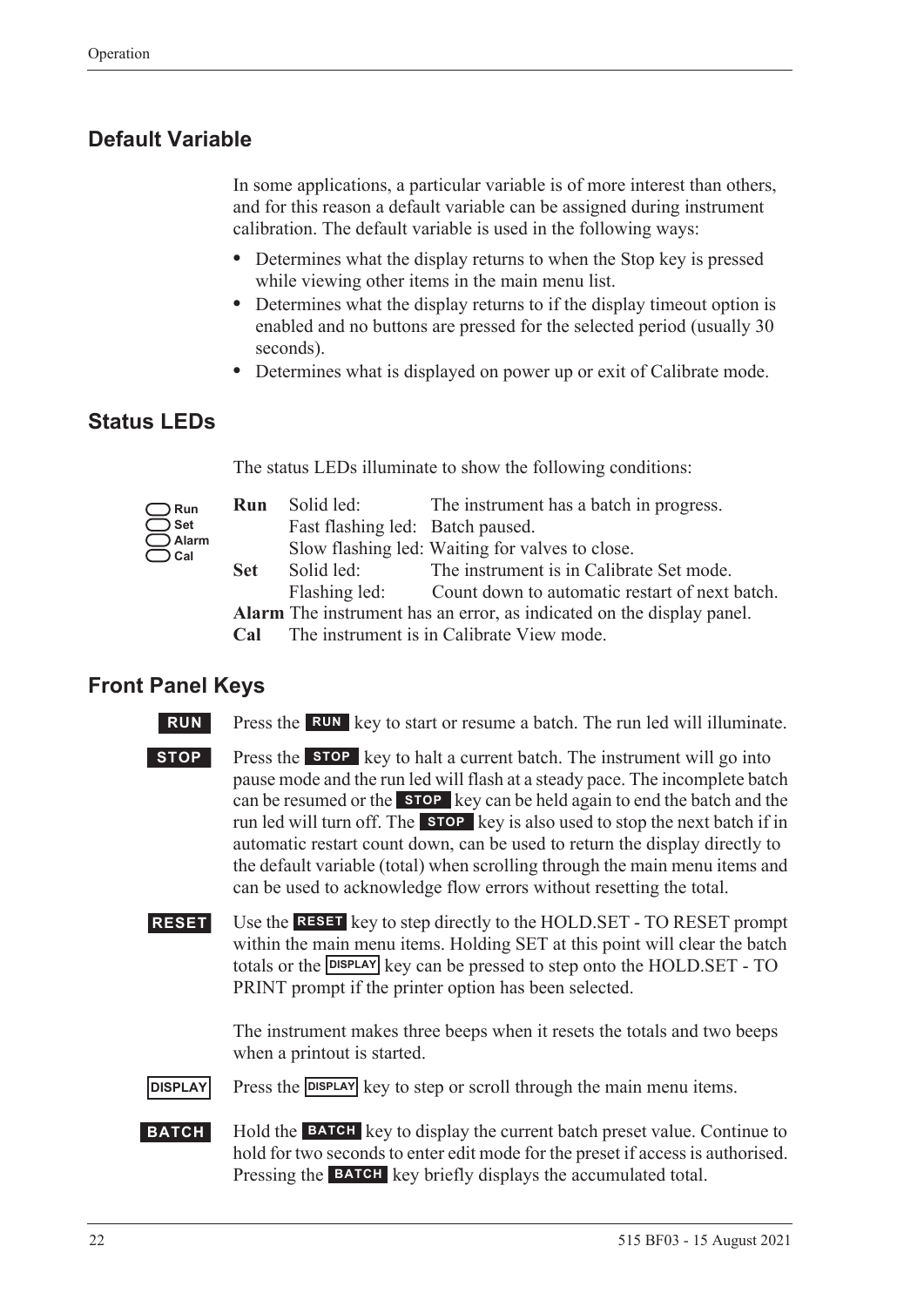## <span id="page-32-0"></span>**Main Menu Items**

The main menu in this instrument consists of the following items. The key is used to step or scroll through the list. The full menu can only be viewed if the batch controller has been stopped and reset . **DISPLAY**

| <b>DISPLAY</b>  | <b>Description</b>                                                     | <b>Options</b>                                                                                                     |
|-----------------|------------------------------------------------------------------------|--------------------------------------------------------------------------------------------------------------------|
| <b>MR55</b>     | Mass                                                                   | Hold the SET) key to display (or edit) the batch<br>preset or briefly press to view the accum total                |
| P-FLOW          | Process flowrate                                                       | Hold the SET key to display (or edit) the<br>controlling setpoint                                                  |
| P-ETRL          | Process control output                                                 | Hold the <b>SET</b> ) key to display (or edit) the<br>controlling setpoint                                         |
| <b>JEVIAT</b>   | Process flowrate<br>deviation                                          | Hold the SET) key to display (or edit) the<br>controlling setpoint                                                 |
| TO RESET        | Reset delivery total                                                   | Hold the <b>SET</b> ) key to manually reset the current<br>delivery (batch) total.                                 |
| TO PRINT        | Only shown if a printer<br>protocol is used.                           | Hold the <b>SET</b> ) key to manually print a delivery<br>docket.                                                  |
| REPORT PRINT    | Only shown in Detail<br>Menu if a printer<br>protocol is used          | Hold the SET key to print log report as defined in<br>the TM/LOG section of calibration.                           |
| LOGGED DATA     | Only shown in Detail<br>Menu if real-time clock<br>option is installed | Hold the SET key to display data logs as<br>described in Data Logs on page 25.                                     |
| MODEL INFO      | Only shown in Detail<br>Menu                                           | Hold the SET key to display the Model<br>information as described in Model Information<br>on page 26.              |
| <b>CAL MENU</b> | Only shown in Detail<br>Menu                                           | Hold the $ \text{SET} $ key to enter Calibration View<br>mode as described in Calibration View Mode on<br>page 38. |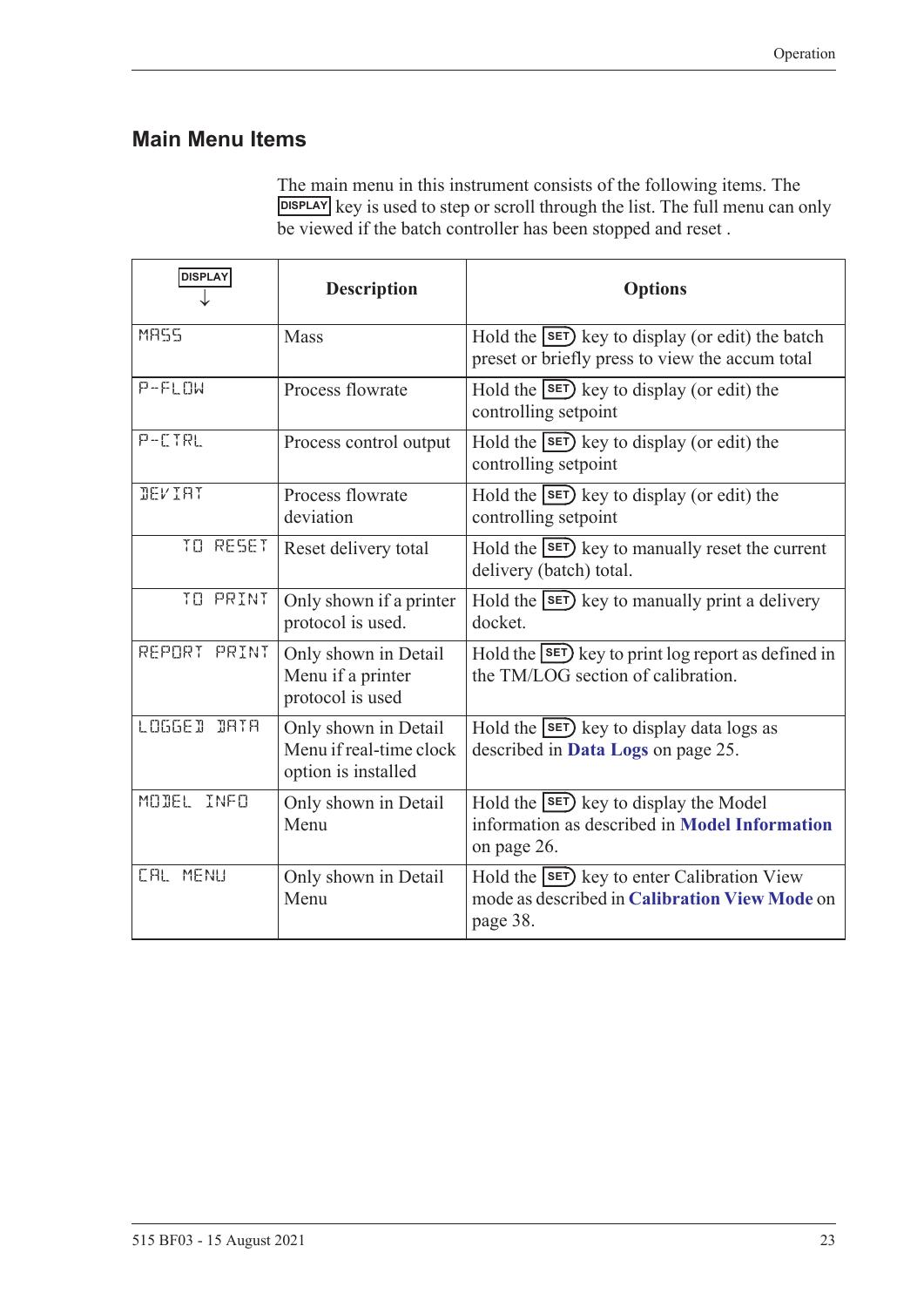## <span id="page-33-0"></span>**Detail and Basic Menu**

The 515 instrument has the option to switch the main menu from the full Detail menu to a Basic menu. The Detail menu includes all of the main menu variables and the HOLD SET sub menu items as listed above. In the Basic menu only the application or operator essential main menu variables are shown. The main menu variables to be shown in the basic menu need to be selected in the 500 Series Program Manager prior to the application software being downloaded to the instrument. The 500 Series Program Manager (500-PM) is Windows based configuration and resource tool for the 500 Series and is freely available from the www.contrec.co.uk website.

To switch between the Detail and Basic menu, while in the main menu, press and hold the **DISPLAY** and **SET**) keys together for 5 seconds. When switching to the Detail menu the display will briefly show: d 15 PL A Y DETAIL MENU. When switching to the Basic menu the display will briefly show: d ISPLAY BASIC MENU

When the application software is first installed, the default is the Detail menu. From that point, the menu type is saved and restored on power cycle. The menu type will need to be Detail to access the CAL MENU

## <span id="page-33-1"></span>**Setting the Batch Preset**

**SET**

The batch preset can only be set while the instrument is in the idle state, i.e. batch is complete or has been stopped and reset. Hold the **SET** key to display the current preset value while viewing the total variable. The display of the preset will change from view mode to edit mode after 2 seconds if access has been enabled in calibration. Once in edit mode the **Set** indicator will illuminate and the preset value can be changed in the same way as in calibration set mode, see **[Changing Numeric Settings](#page-49-1)** on page 40. The key is used to exit edit mode. **SET**

#### **Limit on Batch Size**

To prevent accidental entry of large batch quantities, a maximum batch limit can be programmed during calibration. The operator is then prevented from entering a batch quantity which exceeds this value.

#### **Common Preset Values**

If the batching application continually uses a regular set of preset values then quick access can be provided to these. In calibration, there is the opportunity to enter up to 20 commonly used preset values.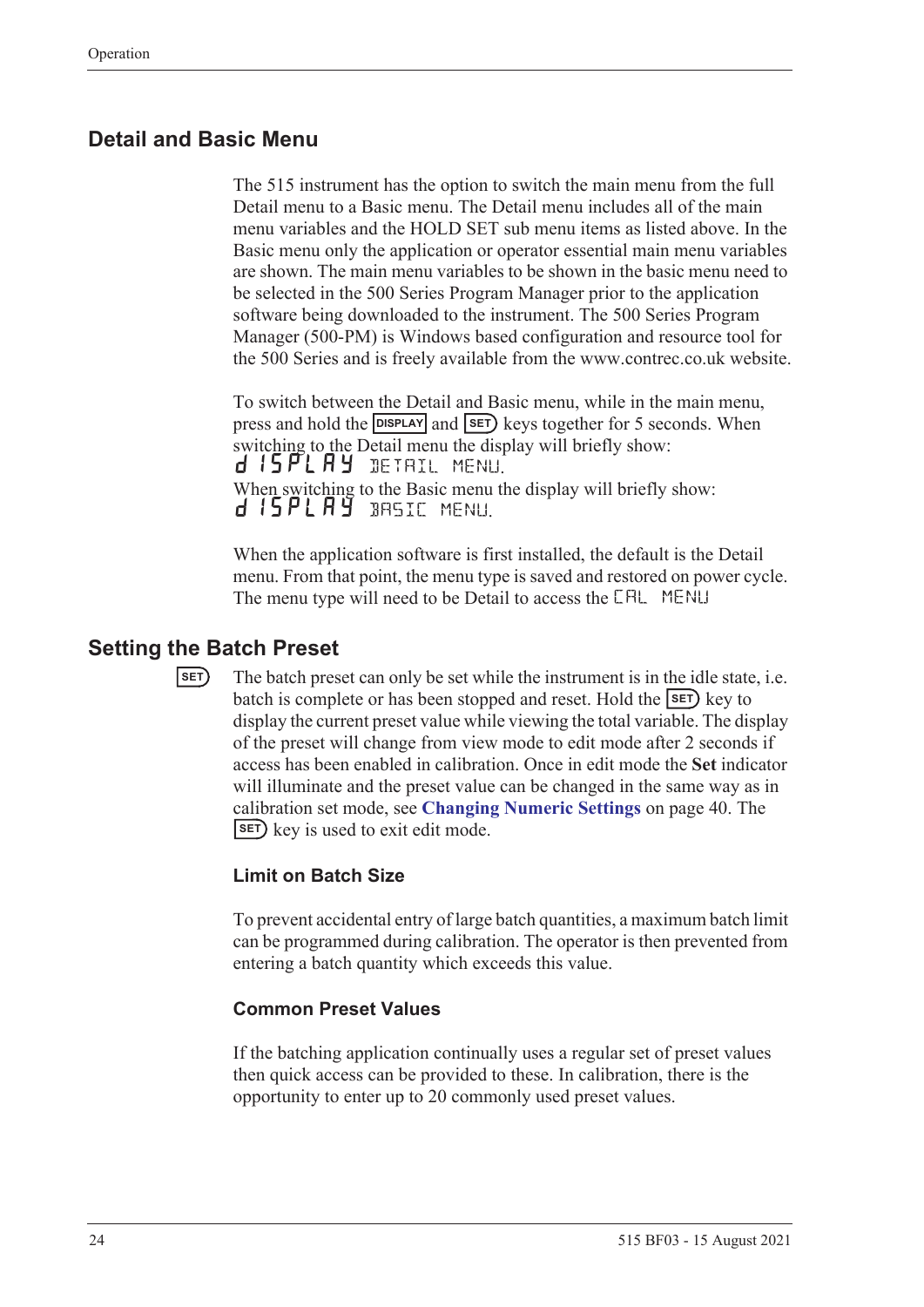These can then be accessed whilst in batch edit mode (described above) by pressing the **DISPLAY** key. The pre-programmed values will appear in the order they were entered in calibration. The display will step through the presets back to the currently entered value which can still be manually edited. While displaying the desired preset value, press the **SET** key to accept the value and exit edit mode.

#### <span id="page-34-0"></span>**Setting the Flow Control Setpoints**

**EXECUTE:** Hold the **SET** key to display (or edit) the controlling setpoint while viewing one of the "rate" variables. The display of the setpoint will change from view mode to edit mode after 2 seconds if access has been enabled in calibration. Edit mode can not be entered if a "Preset" batch is in progress. Once in edit mode the **Set** indicator will illuminate and the setpoint values are changed in exactly the same way as in calibration set mode.

#### <span id="page-34-1"></span>**Data Logs**

The instrument will log up to 1000 deliveries (batches) if the real-time clock option is installed. The logs are taken at the end of each batch or upon reset if a batch has been aborted before the preset total has been reached. Each entry has a log number, a delivery number and a time and date stamp.

When the number of log entries exceeds 999 the oldest log entry is overwritten by the newest one.

#### **View Data Logs**

Use the following procedure to view the data that has been logged by the instrument:

- **1.** Press the **DISPLAY** key to scroll through the menu to the LOGGE D DATA prompt.
- **2.** Hold the  $\overline{\text{SET}}$  key.

The instrument displays the most recent log record first. The log record number and corresponding delivery number are shown, for example LR-001 and DEL 1236.



**3.** Use the  $\Box$  or  $\Box$  keys to scroll to the delivery number or log record of interest.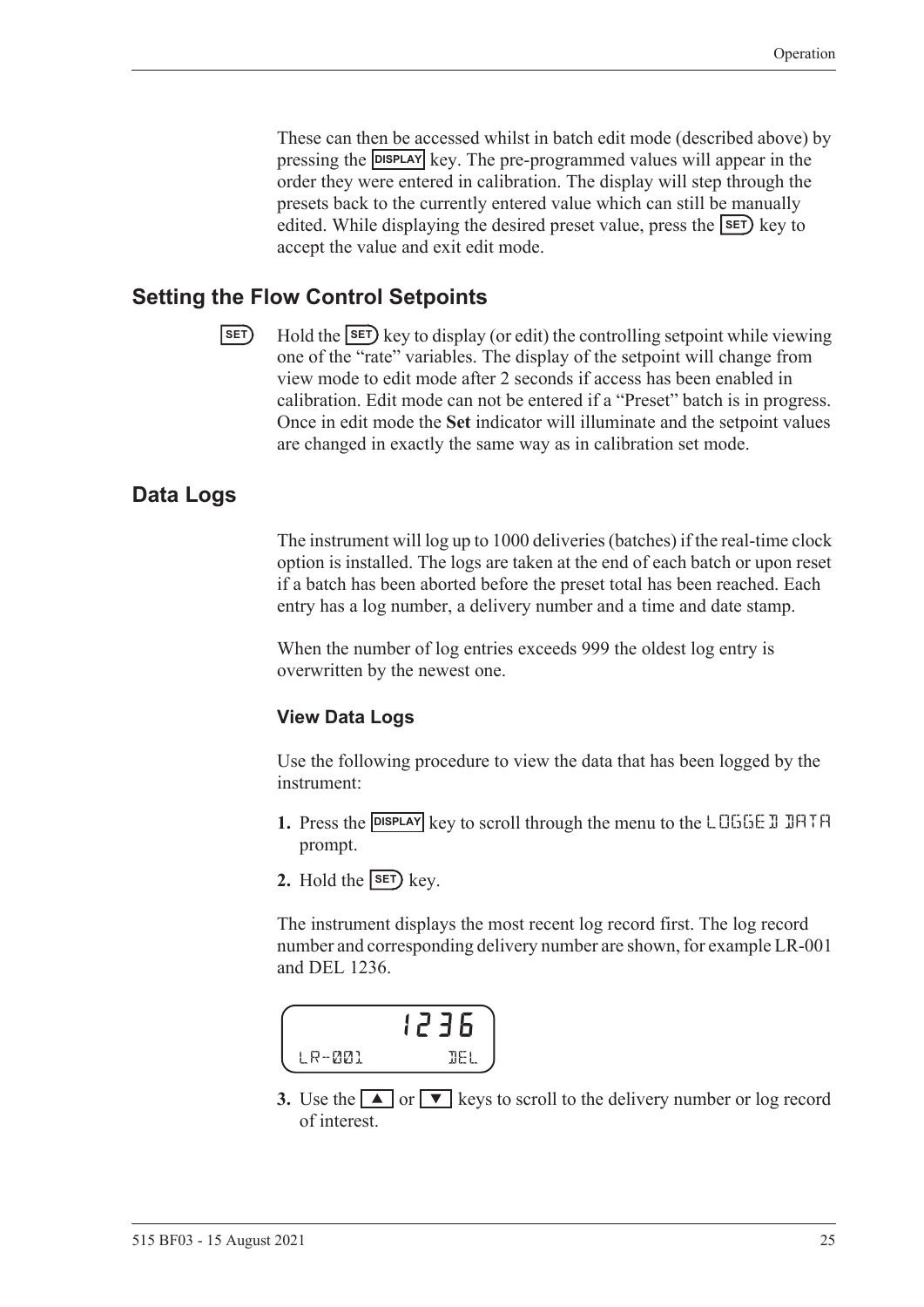- 4. Press the **DISPLAY** key to show the information stored in the selected log record. Each log record consists of:
	- time and date stamp,
	- **•** error code
	- **•** totals for the delivery.
- **5.** While holding the  $\boxed{\text{DISPLAN}}$  key use the  $\boxed{\blacktriangleright}$  key to step through the stored information.
- **6.** While holding the **DISPLAY** key use the **RESET** key to print the data for the displayed log if the printer option has been selected.

The following example shows the format of the time and date stamp at 15:25 (3:25 pm) on 16 January 2019. The day and month alternate with the year in the bottom right hand corner.

$$
\begin{array}{|c|c|c|c|}\n\hline\n & 15-25 \\
 & 15-25 \\
\hline\n & 16-21 \\
\hline\n\end{array}\n\quad\n\begin{array}{|c|c|}\n\hline\n & 15-25 \\
 & 15-25 \\
\hline\n & 2019\n\end{array}
$$

#### <span id="page-35-0"></span>**Model Information**

The model information items display the hardware, software and application versions of the instrument. This information is mainly for service personnel. Typical examples are shown below.

| <b>DISPLAY</b>             | <b>Description</b>                                                                                                                                                                                                                                                                    |
|----------------------------|---------------------------------------------------------------------------------------------------------------------------------------------------------------------------------------------------------------------------------------------------------------------------------------|
| $7 - 1 - 5 -$<br>515 MODEL | The hardware model information.<br>Refer to <b>Product Codes</b> on page 89 for full<br>information.                                                                                                                                                                                  |
| BF03 INPUT                 | The Application number and the assignment of the<br>inputs. Refer to Application Information Code on<br>page 90 for more information.                                                                                                                                                 |
| 3.0.000<br>SØØ-PM VERS     | The version of 500-Series Program Manager from<br>which the application software was compiled.                                                                                                                                                                                        |
| 026357<br>CUSTOM VERS      | The Customer version code for this installation. Refer<br>to Custom Version Codes on page 90 for more<br>information.                                                                                                                                                                 |
| 123456<br>RBE123 5/N       | The instrument serial number and unit tag. The serial<br>number is on the top line and unit tag is on the bottom<br>left. Both items are entered when the instrument<br>application software is initially loaded. If the unit tag<br>is not used the default tag, UNIT, will be used. |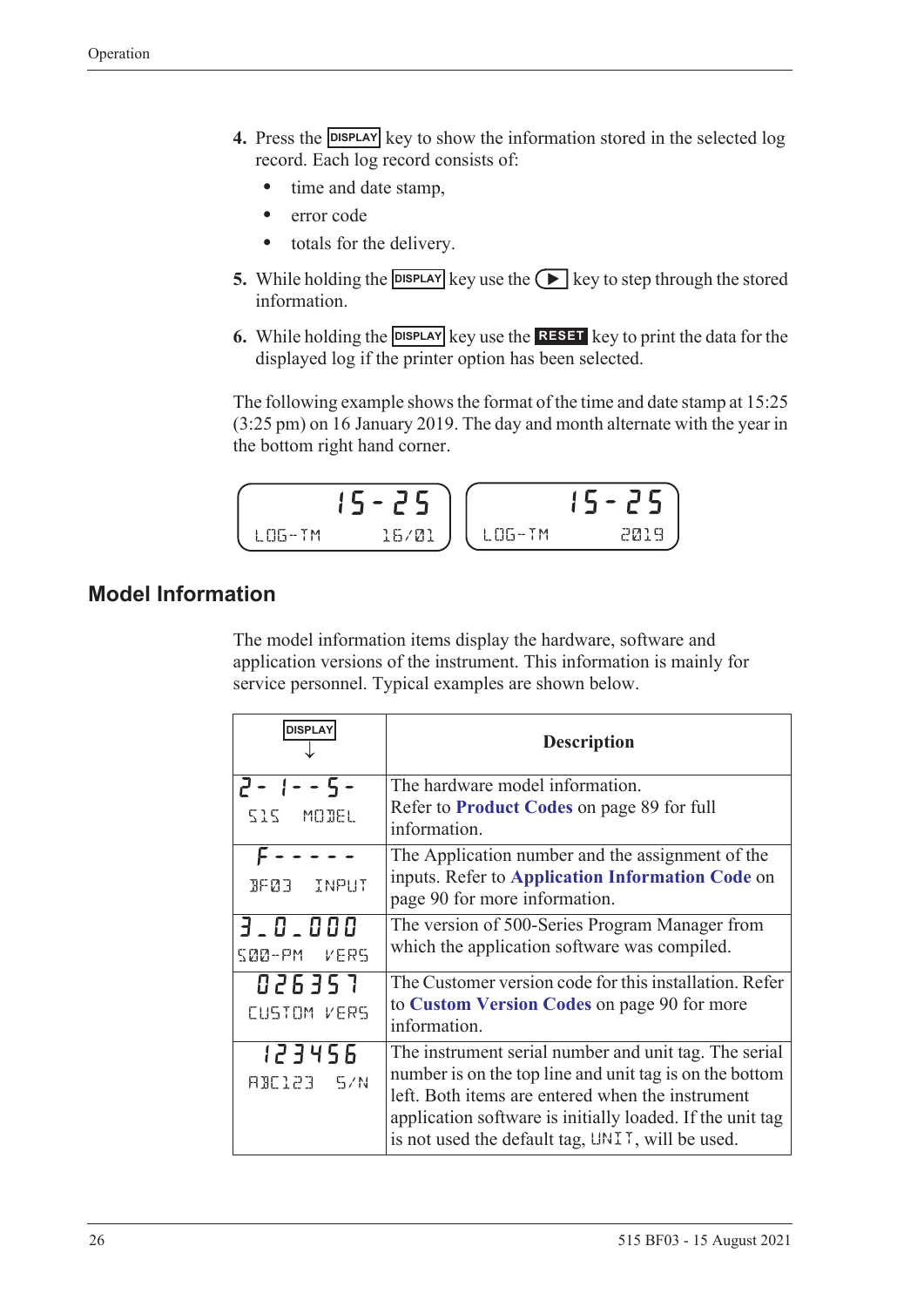| <b>DISPLAY</b>                    | <b>Description</b>                                                                                                                                                                                                                                                                                                      |
|-----------------------------------|-------------------------------------------------------------------------------------------------------------------------------------------------------------------------------------------------------------------------------------------------------------------------------------------------------------------------|
| $15 - 15$<br>EDITED 27/08<br>2019 | The time and date when the calibration of the<br>instrument was last edited. The format of the time and<br>date is the same as for the data logs. This example<br>shows $16:15$ (4:15pm) on the 27th August 2019.<br>This function is available only if the instrument has<br>the real time clock option.               |
| [LA55-3<br>FLASH I<br>$V - Q$ 19  | The instrument Class and Flash (bootloader) version.                                                                                                                                                                                                                                                                    |
| 5<br>POWER EYELE                  | The number of power cycles that have occurred since<br>the application software was installed.                                                                                                                                                                                                                          |
| WITT<br>RESET                     | The number of 'watchdog timer' (WDT) resets that<br>have occurred since the application software was<br>installed. The WDT Reset count is only shown if a<br>WDT Reset has occurred.                                                                                                                                    |
| HOLd.PSE<br>CONFIG<br>PRINT       | If the printer protocol is assigned to one of the<br>communication ports, the prompt to print the full<br>program configuration report will be shown. Hold<br>Reset to start the printing of the configuration report.<br>The report will be in a similar format to the report<br>generated by the 500 Program Manager. |

Press **SET**) at any time to exit from the Model information.

# **Flow Control Modes**

This instrument can operate in the following flow control modes:

- **•** Local (manual) mode
- **•** Loop mode
- **•** Tune mode (only available in calibration set mode)

#### **Local Flow Control Mode**

The desired process control output (P-CTRL %) is manually set via the front panel or serial communications.

The output signal is used to control a proportional control valve or variable speed drive to obtain the desired flow. In this mode the flow deviation (DEVIAT  $\%$ ) is set to zero.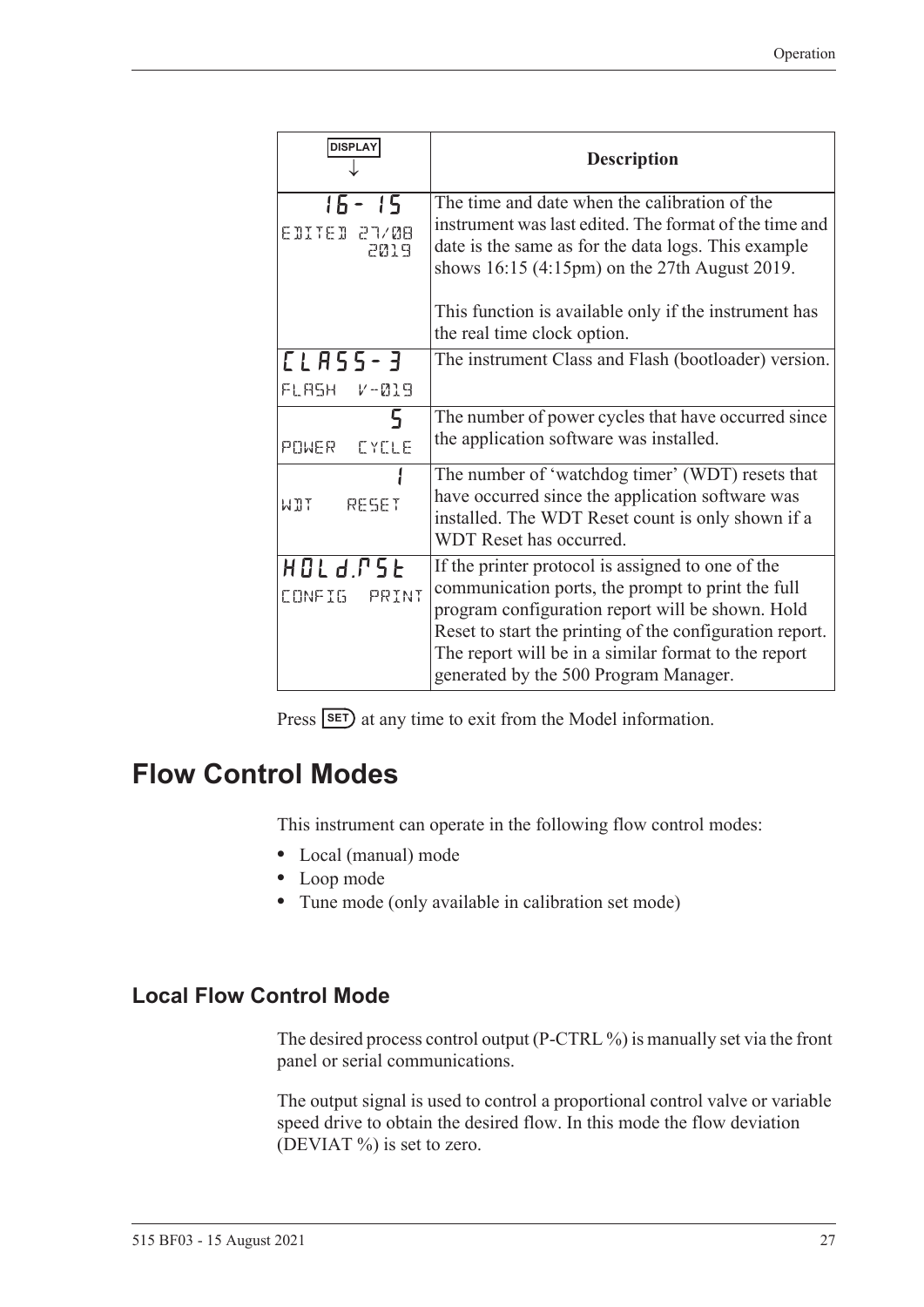#### **Loop Flow Control Mode**

The desired process flowrate set point (P-FLOW SP) is set via the front panel or serial communications.

The PI controlled output signal is used to maintain the desired process flowrate via a proportional control valve or variable speed drive.

#### **Loop Tuning Mode**



**Tune Mode** - CAL MODE ONLY This mode is only accessed from within calibration mode and allows the operator to view a concise list of key parameters and gain immediate feed back. The Proportional Band (P-BAND) and Integral Time (I-TIME) are entered to tune the system.

> For details on this method see below: **"Tuning the Control Loop"**.

The **RELEASE** prompt in batch mode is used to open the On-Off control valve from **Chi-Off**<br>
Introl Valve Within calibration.

#### <span id="page-37-0"></span>**Tuning the Control Loop**

The Process Controller has a special control mode, within the Parameters section of calibration, to assist in tuning the control loop. This mode provides a concise list of key parameters and allows for immediate feedback. The basic principle in tuning the loop is to gradually adjust the Proportional Band (P-BAND) and the Integral Time (I-TIME) and observe the response to a step change in the setpoint.

The tune menu provides for this by allowing the P-BAND and I-TIME to be programmed and then a Process Flow (P-FLOW) setpoint value to be entered. The next items in the menu are the actual live process variable and the deviation from the target value, so that the response of the system to a setpoint change can be observed. Unless the menu is quit the program will step back to start of the tuning menu so that new values of P-BAND and I-TIME can be entered and the effect of a step change in the setpoint be monitored.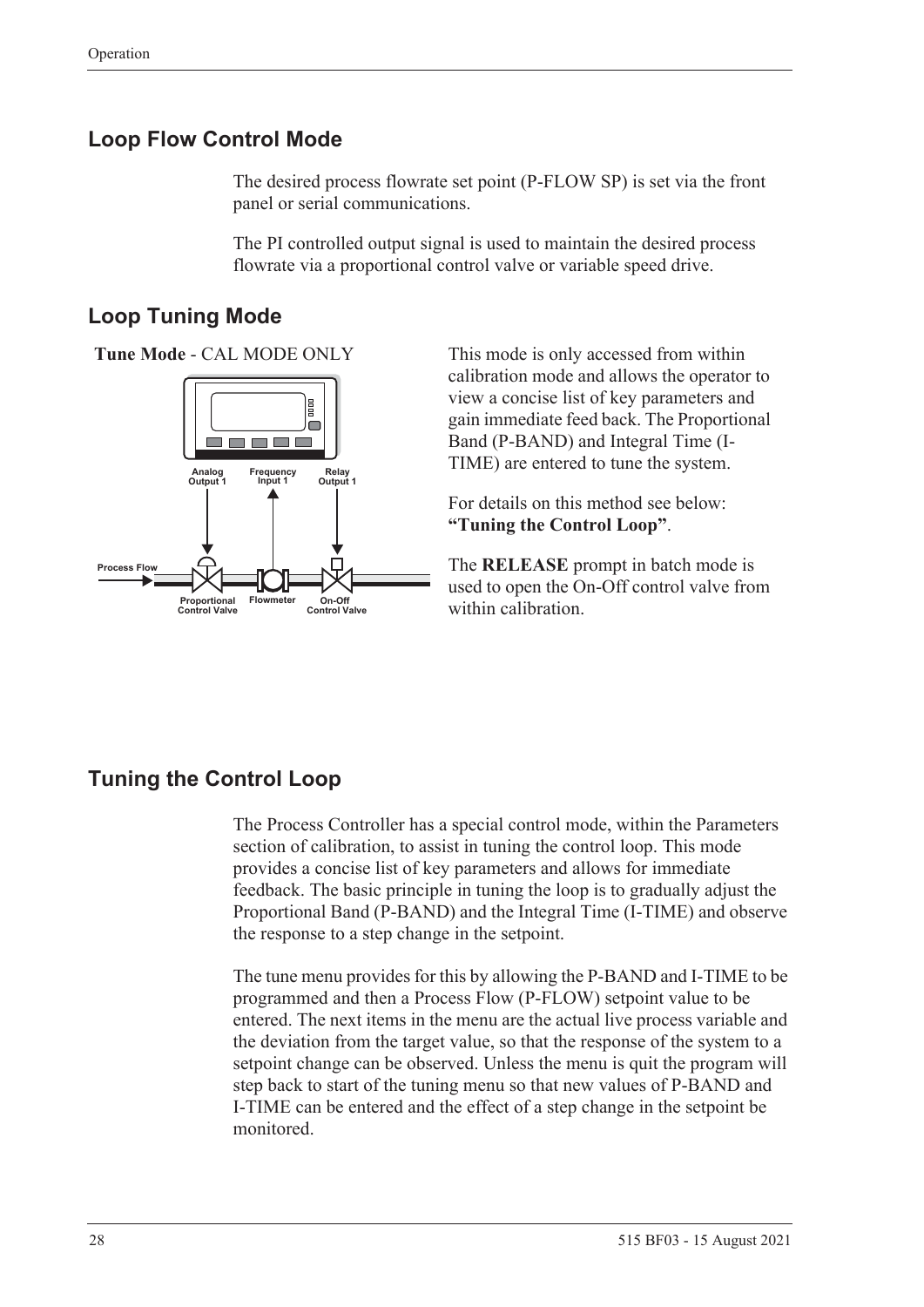As the idle position for any On-Off control valve in a batching system is "closed", a special option in the Batch Mode parameter, RELEASE, allows the valve to be opened from within calibration. For more information, refer to **[Release Mode](#page-39-0)** on page 30.

This sequence is used for Loop mode. The tuning procedure is as follows:

- **1.** Before tuning the control loop it is essential to program in the correct parameters for the flowmeters, including filtering.
- **2.** The actual Process Flow Range (P-FLOW RANGE) should be measured and entered. It is determined by setting the Control Mode to LOCAL, Batch Mode to RELEASE, setting the *Flow Setpoint* (control output) to 100% (20mA) and then observing the steady state flowrate.
- **3.** With the correct Process Flow Range entered and Batch Mode still set to RELEASE the Control Mode should now be set to LOOP to continue the tuning procedure.
- **4.** With the Loop Error Deadband (D-BAND) and the Output Ramp Time (R-TIME) set at zero, the I-TIME should be set to zero (disabled) and the P-BAND set at 150%.

Gradually decrease the P-BAND value until the system begins to oscillate when a small step change of the setpoint is introduced. When this occurs, double the value of the P-BAND.

- **5.** Next set the I-TIME to 20 seconds and gradually decrease the value until the system again begins to oscillate when a small step change of the setpoint is introduced. When this occurs double the value of the I-TIME.
- **6.** The Deadband and the Output Ramp Time can now be programmed as required.

The system should be tuned around the flowrate at which the eventual system will operate. The stability of the loop should then be checked at various flowrates and setpoints.

# **Batch Operation Modes**

This instrument can operate in the following Batch operation modes:

- **•** PRESET
- **•** ON-OFF
- **•** RELEASE (only available in calibration set mode)

#### **Preset Mode**

If the batch mode is **PRESET** the prestop and shut-off points are determined by the instrument.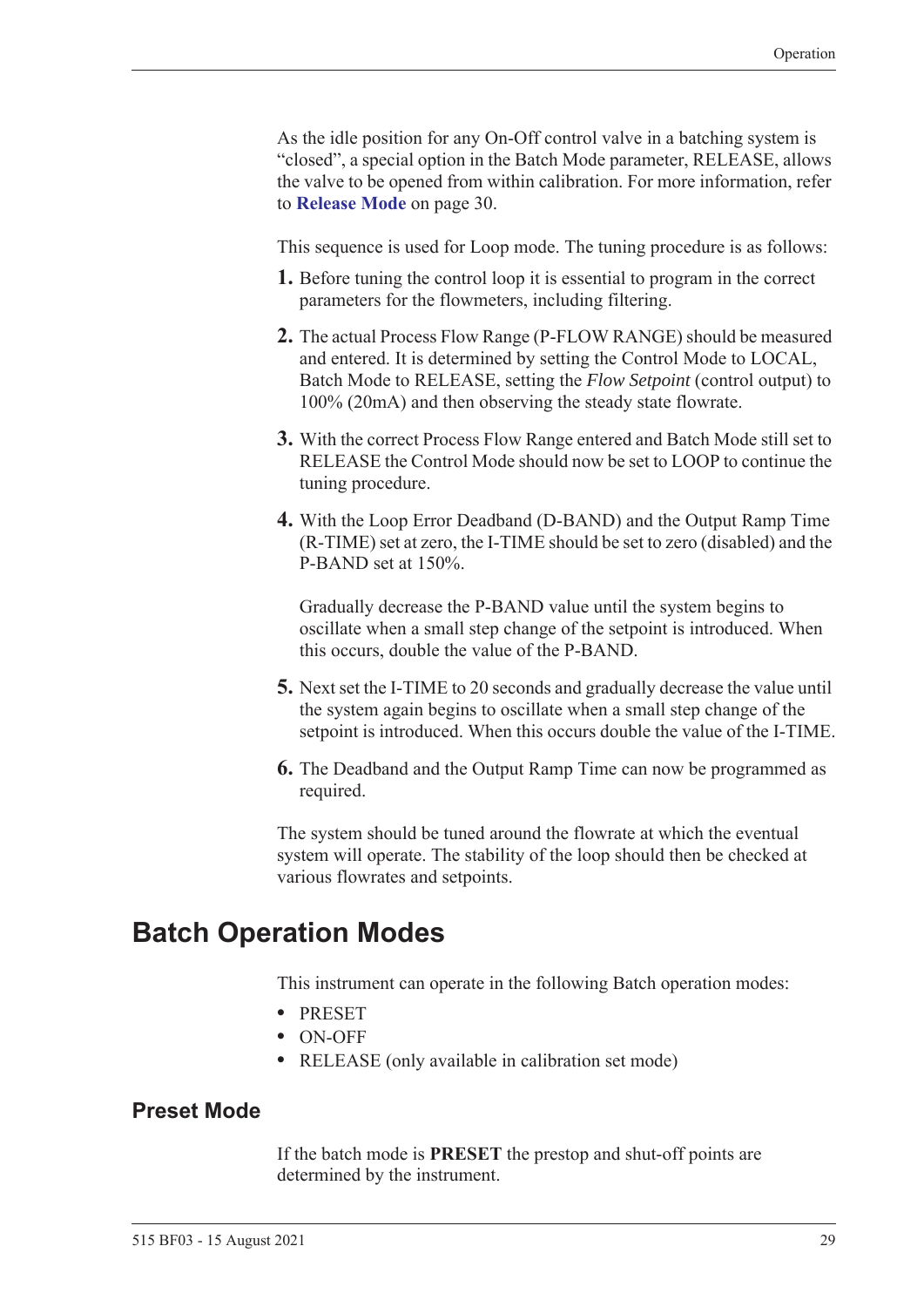The instrument can be set to count up from zero or down from the preset value. A slow flow start feature and reduction of flowrate when approaching the desired quantity is available for smoother batching. The automatic overrun compensation feature can be used to improve accuracy and repeatability. An auto-restart feature for automated repeat batches is also available in preset mode.

#### **On-Off Mode**

If the batch mode is **ON-OFF** the shut-off point is determined by the operator.

The instrument will operate in a count up direction. The slow flow start feature can still be used, but in this mode starting and stopping is determined by the operator and in this mode there is no End of batch output signal.

#### <span id="page-39-0"></span>**Release Mode**

The **RELEASE** prompt in batch mode is used to open the On-Off control valve from within calibration, primarily for tuning and commissioning purposes.

The RUN led is illuminated while the On-Off valve is "open". The type of flow control while the valve is open is dependent on the control mode at the time. If in LOOP mode PI Loop flow control is activated.

For PI Loop tuning procedures that may need the flow to be "released" for a considerable time it is important that the flow is directed to an appropriately sized vessel.

If calibration is exited while in RELEASE mode the On-Off valve will close and the batch mode will default to PRESET mode.

# **Batch Operation**

#### **Operation Configurations**

For batch control this instrument can be used in three main configurations:

- **•** Config 1. Using flow control output plus 1 control relay
- **•** Config 2. Using flow control output only (no relays)
- Config 3. Using 2 control relays (no flow control)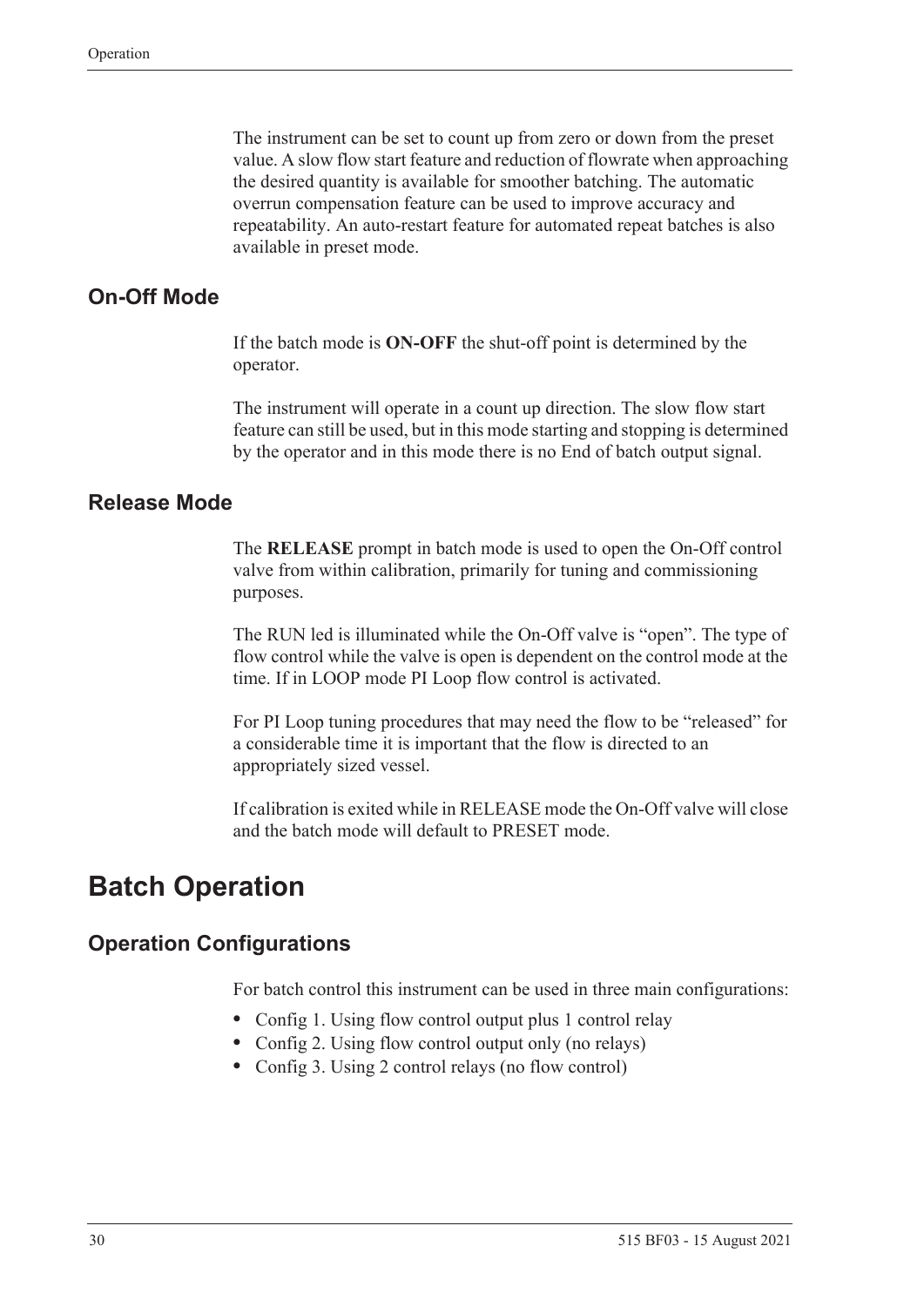#### **Configuration 1**



**Flow Control & 1 Relay** The Hold Output feature can be used in this configuration to provide a faster return to the desired flowrate when the next batch is started.

> The analog flow control output can be used to operate either a proportional control valve or a variable speed drive.

> The On-Off control valve allows the system to achieve high accuracy batching.

**Configuration 2**



**Flow Control Only (no relays)** The Hold Output feature must be disabled in this configuration as the system relies on the proportional control valve to completely stop the flow.

> While this system uses less hardware it is not recommended when high accuracy batching is required.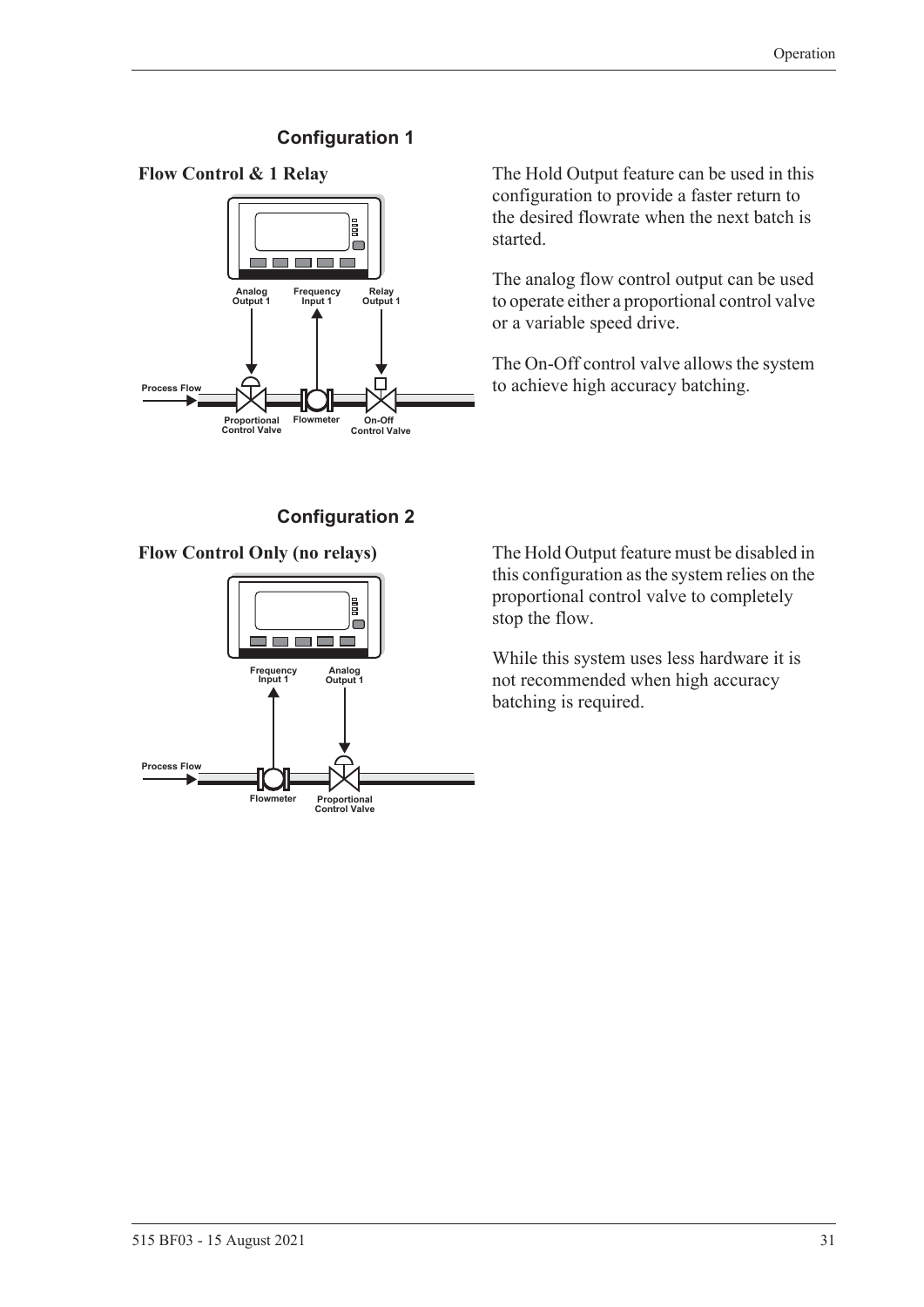

**Configuration 3**

**2-Stage Relay Control (no flow control)** The batch controller can also be used in a conventional dual stage configuration. The Control Mode should be set to Local and the analog flow control output remains unused.

> Parameters for slow start and prestop points are provided to control the operation of Relay 2.

A digital output can be programmed as a pump control signal if required.

### **Safety and Security**

Before a batch or delivery can be commenced it may be imperative that certain safety or security measures are in place. Interlocks, grounding connections, secure keys and identification devices can be used to prevent untrained or unauthorised personnel from operating the batch controller.

#### **Connecting a Permissive**

If this feature has been enabled, the Permissive Input on logic input 3 ensures that a closed circuit to the common terminal (0 volts) must exist before a delivery can be started. A batch will not continue if the permissive input is removed and can not be resumed until the permissive input is restored. A prompt to 'Connect Permissive' is scrolled on the display if the permissive circuit is not closed.

The Permissive Input feature can be enabled or disabled within the Parameters section of calibration.

#### **Starting a Batch**

The delivery (batch) will start when the **RUN** key is pressed. The RUN led will illuminate and the instrument will begin to totalise from zero or, if programmed for PRESET and count down mode, the display will decrement from the preset quantity.

The batch controller's analog output and two relays can be used to control the delivery of product. These are energised and de-energised as described below.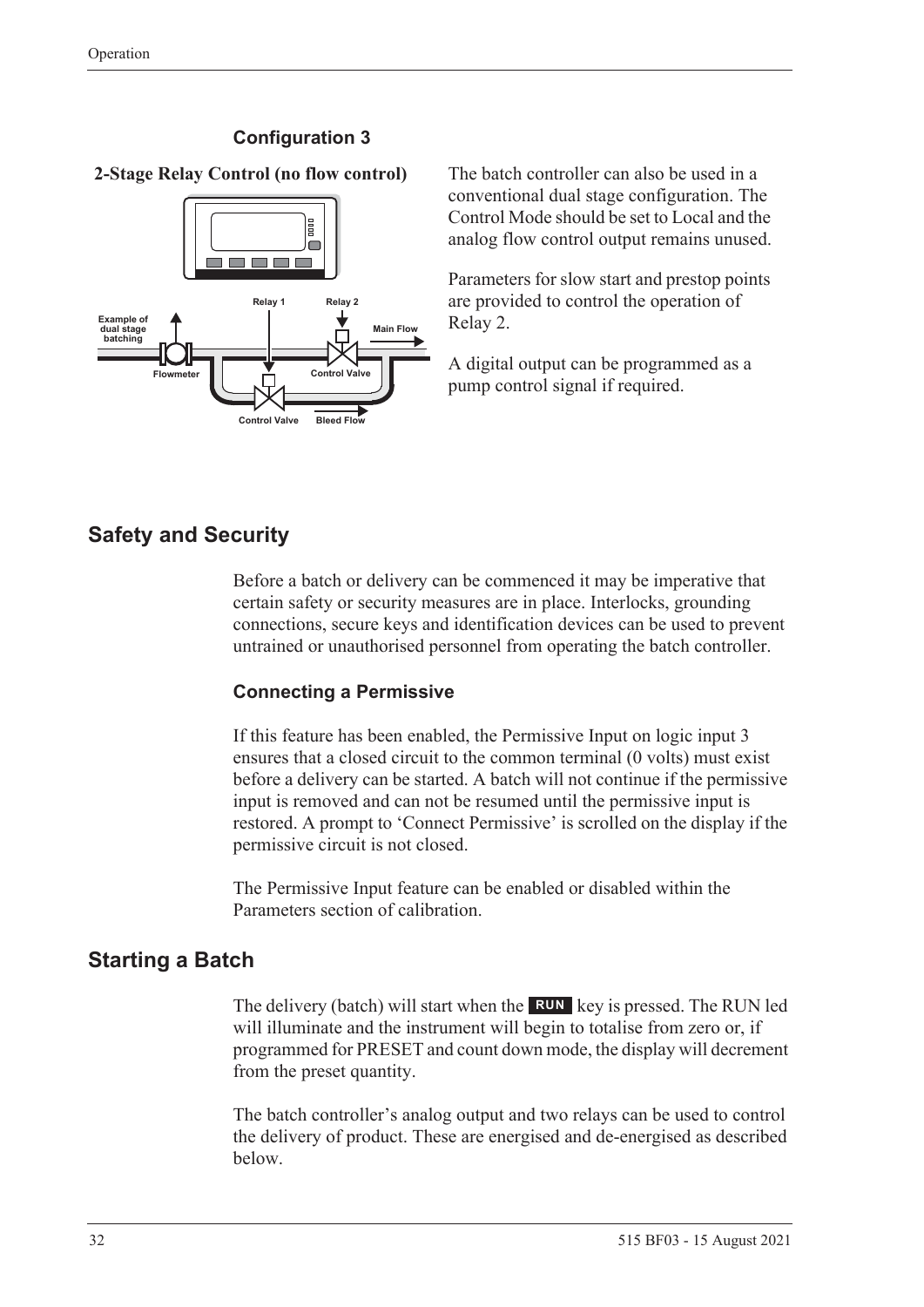#### **Stopping a Batch**

The delivery (batch) can be stopped at any time by pressing the **STOP** key. Once the process has been interrupted in this way it can be continued by pressing the RUN key or the batch can be stopped completely by holding the **STOP** key until the run led turns off.

When the process is in pause mode, the RUN led will flash to prompt the operator to continue or abort the batch.

#### **Resetting a Batch**

The instrument can be programmed to reset by different means.

- After the end of a batch, the **RESET** key can be pressed to step directly to the HOLD.SET - TO RESET prompt in the main menu list. Holding the SET key at this point will reset the batch total. If the instrument is programmed to count down, the display will revert to the preset value. If it is programmed to count up or is operating in ON-OFF mode, the batch total will clear to zero. The next batch cannot be started until the previous batch total has been reset.
- **•** If Auto Reset is enabled in the parameters section of calibration, the batch total will automatically reset when the next delivery (batch) is started.

#### **Printing a Delivery Docket**

If the print option has been enabled, a delivery docket can be printed by different means. The print prompt can only be accessed or a printout initiated if there is no delivery (batch) in progress.

- **•** If the AUTO PRINT feature has been Enabled in the TM/LOG menu, a delivery docket will automatically be printed at the end of each batch at the same time that the delivery is logged. End of batch occurs when a batch ends normally or if a batch is manually ended.
- **•** The HOLD.SET TO PRINT prompt in the main menu can be used to initiate the printing of a delivery docket. The **DISPLAY** key can be used to scroll through the main menu items or the **RESET PRINT** key can be used to step directly to the HOLD.SET - TO RESET prompt and then a single press of the **DISPLAY** key will step onto the print prompt. If an original printout has already been printed, a subsequent delivery docket will include the text "(DUPLICATE DOCKET)".
- **•** Previous (logged) delivery transactions can be reprinted from within the LOGGED DATA menu by scrolling to the desired DEL number, then while holding the **DISPLAY** key, press **RESET** ( **PRINT** ) key to initiate a reprint.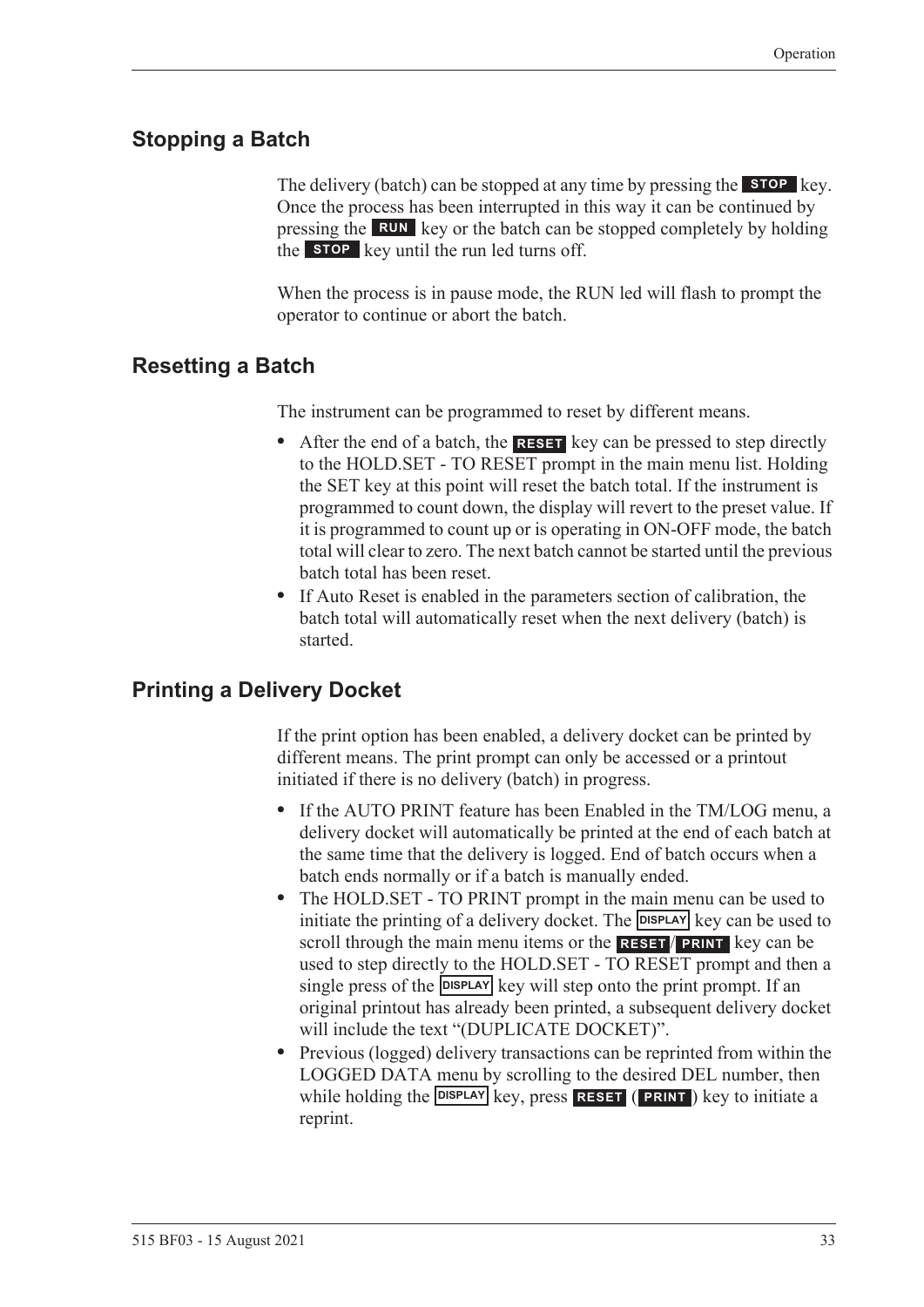#### <span id="page-43-0"></span>**Logic Input Control**

This instrument allows for remote operation via the logic inputs on the rear terminals. The logic input have the following functions:

- **•** Logic Input 1 Remote Run
- **•** Logic Input 2 Remote Stop/Reset
- **•** Logic Input 3 Permissive Input
- **•** Logic Input 4 CAL Switch In field access protection

The Remote Stop input can also be used to reset the batch total by holding the logic input low for 2 seconds if the batch is already complete.

For connection details, refer to **[Logic Input Connection](#page-23-0)** on page 14.

#### **Batch Flow Errors**

The instrument has the ability to raise an alarm when it detects a loss of flow, a quadrature input error, an unexpected/overflow or a leakage in the system.

- **• No Flow Error** The no flow condition is detected when the flow timeout expires during a delivery. There must not be a period of no flow greater than the timeout value during the delivery.
- **• Unexpected/Over Flow Error** The overflow condition is detected when the flow continues longer than the timeout period after the controller has attempted to stop (or pause) the flow.
- **• Leakage Error** The leakage condition is detected when an amount greater than the acceptable total is received without flow being initiated by the batch controller.

The point at which these errors are detected is dependent on the values programmed into the calibration parameters such as Batch Flow Timeout and Acceptable Total. The open collector outputs can be assigned to activate whenever one of the flow errors occur. Refer to **[Instrument Settings](#page-53-0)** on [page 44](#page-53-0) for more details.

A 'No Flow' or 'Unexpected/Over Flow' error can be cleared by pressing the **STOP** key without resetting the totals. A paused batch may be restarted or the delivered total remain until a reset action is carried out.

If logging and/or printing is enabled, the highest priority Error/Exception that occurred during the batch will be included as part of the recorded data. Refer to **[Error Messages](#page-73-0)** on page 64 for details on the order of priority.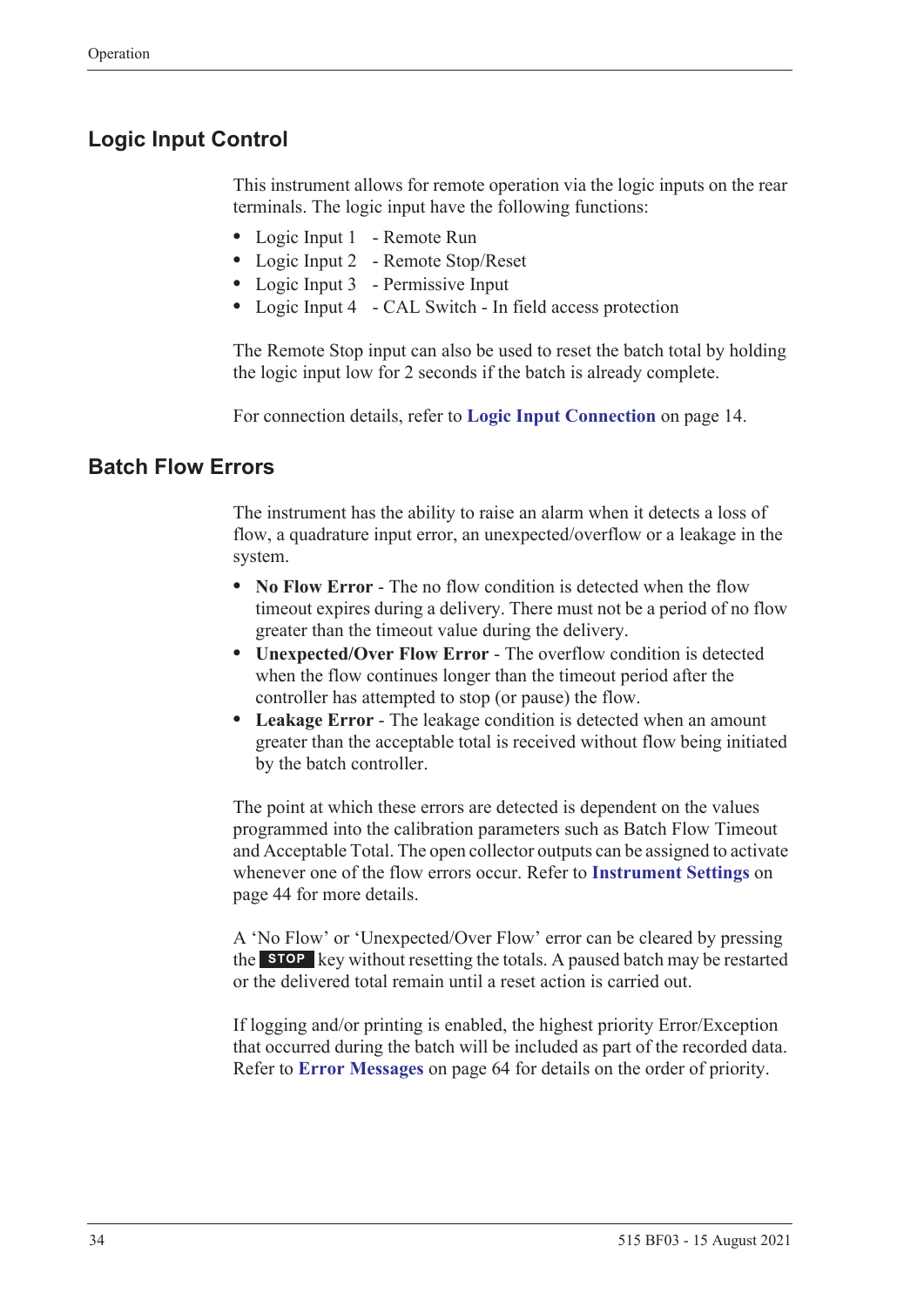#### **Batch Control Processes**

The batch controller can be programmed to operate in various ways including:

- **•** Manual Reset (manual start).
- **•** Automatic Reset (manual start).
- **•** Automatic Restart for continuous batches (PRESET mode only).

In each of the above modes and configurations the parameters can be programmed to determine the behaviour and timing of relays and output signals. The following figures provide examples of some batch operations. Refer to **[Instrument Settings](#page-53-0)** on page 44 for more details.

#### **Manual and Automatic Reset**

If Manual Reset the **RESET** key must be pressed at the end of the batch to clear the batch total. This must be done before another batch can be started. If Automatic Reset is programmed, a new batch is commenced each time the **RUN** key is pressed.



*Figure 11 Batch Operation with Manual or Automatic Reset*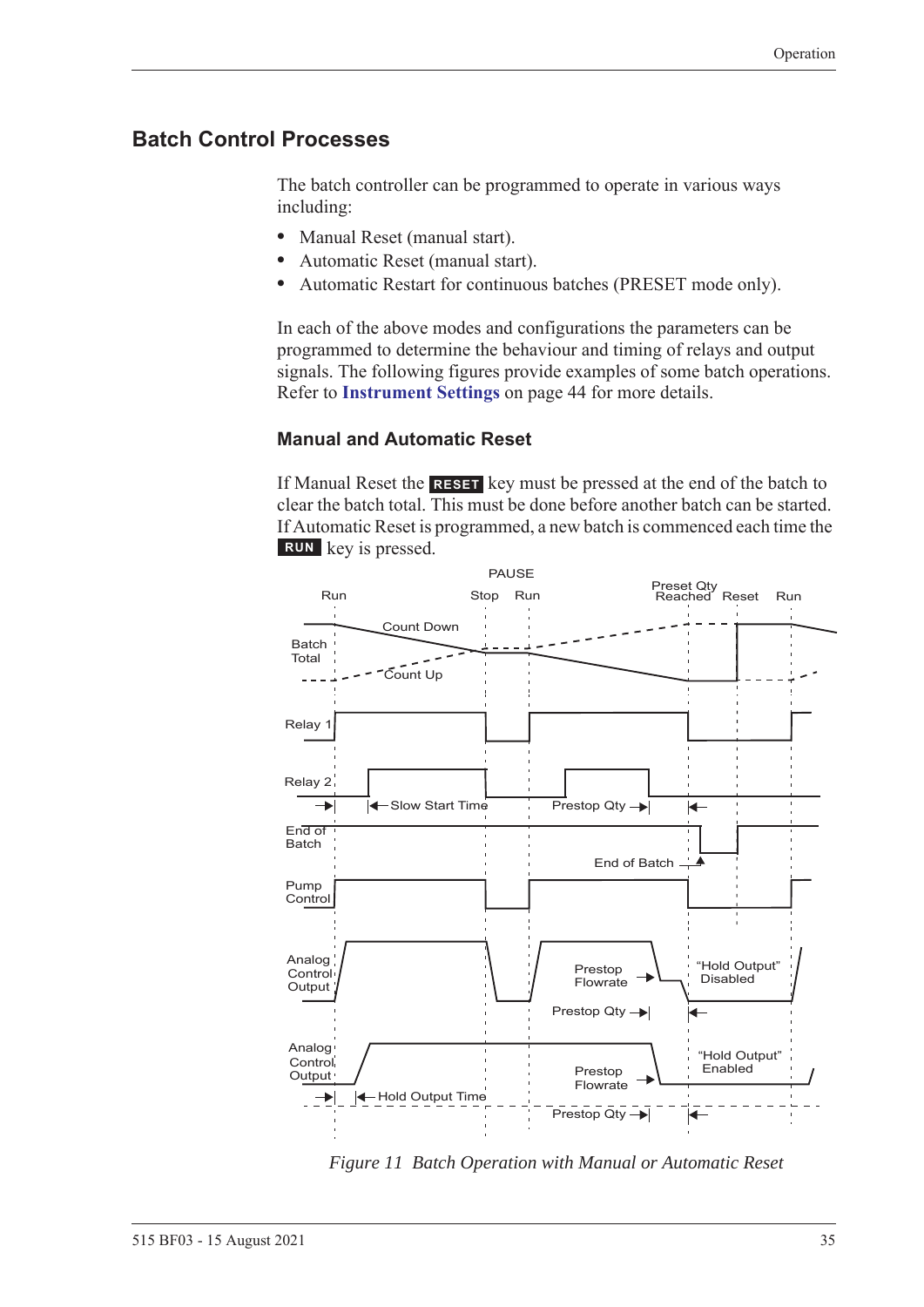#### **Automatic Restart**

If Automatic Restart is enabled the next batch will commence automatically when the restart timer expires after the end of batch has occurred. The SET led will flash while the instrument is waiting to automatically restart.



*Figure 12 Batch Operation with Automatic Restart*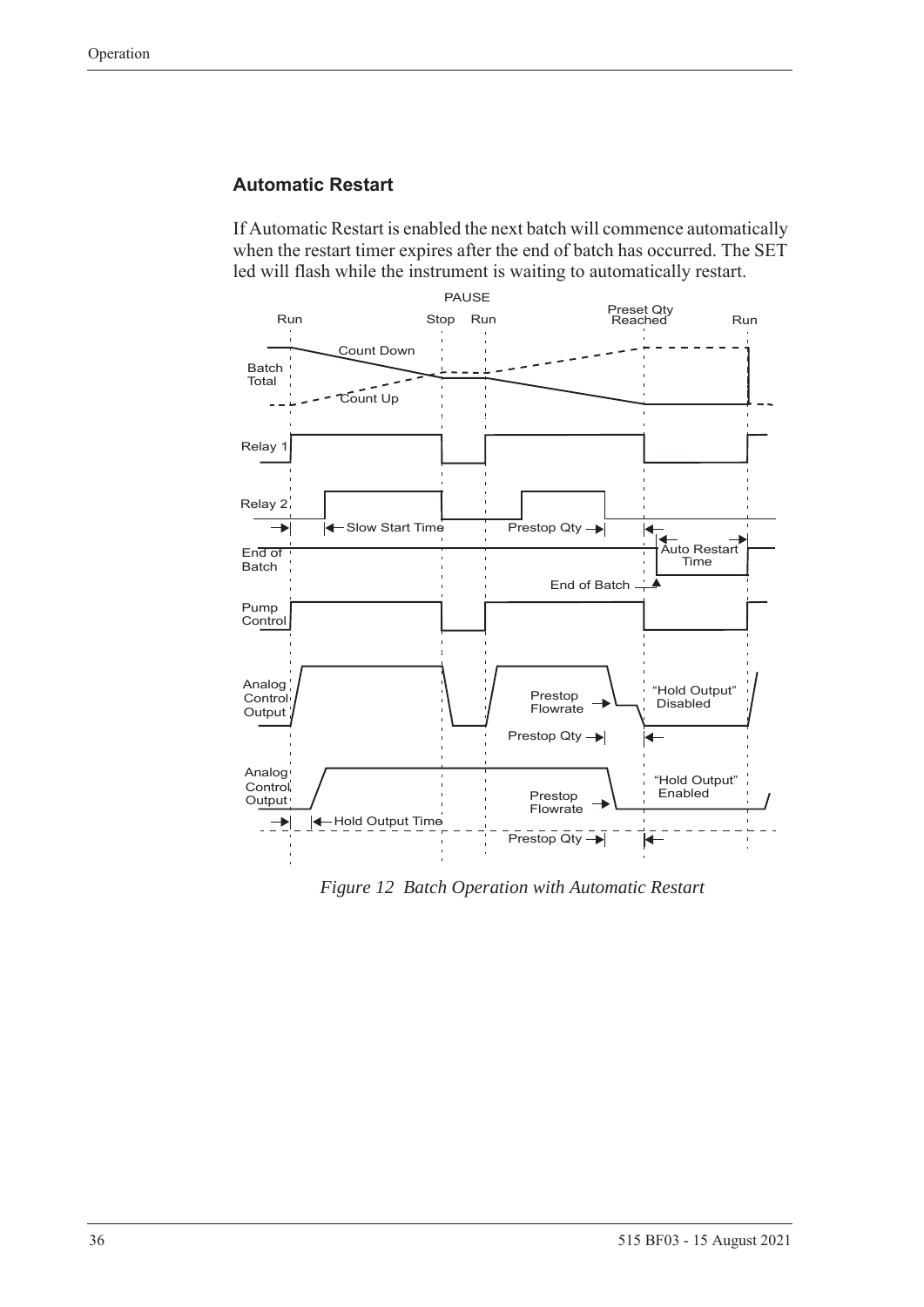# **Chapter 5 Instrument Calibration**

# **Introduction**

The 500 Series instrument calibration settings can be programmed via the front panel, according to program access levels explained below, or via the 500 Series Program Manager - a freely available Windows based configuration and resource tool.

After an instrument has been configured by either means to suit the application requirements, the settings can be recorded or application software backups or instrument clones created as explained further in **[Program Backup & Reports](#page-50-0)** on page 41.

You can view or change the settings of the instrument according to the access level for each parameter, as set by the 500 Series Program Manager. There are different types of access to the parameters as follows:

- **• Not visible** you cannot display or edit the parameter.
- **• Display only** you can display the parameter, but you cannot change the setting.
- **• Programmable** you can change the setting of the parameter in Calibration Set mode.
- **• Password protected** you can change the setting of the parameter in Calibration Set mode only if you enter the correct password.
- **• CAL switch protected**  you can change the setting of the parameter in Calibration Set mode only if you enter by using the CAL switch on Logic Input 4.
- **Note:** When you enter Calibration Set mode, the instrument prompts to enter a password only if the password setup via the 500 Series Program Manager is non-zero (000000 is the factory default value). Entering any value at the password prompt will allow to change the settings of the "programmable" parameters, but the correct password must be entered to change the password-protected parameters. Likewise, the CAL switch (Logic Input 4) must be used to enter Calibration Set mode to change the CAL switch protected parameters.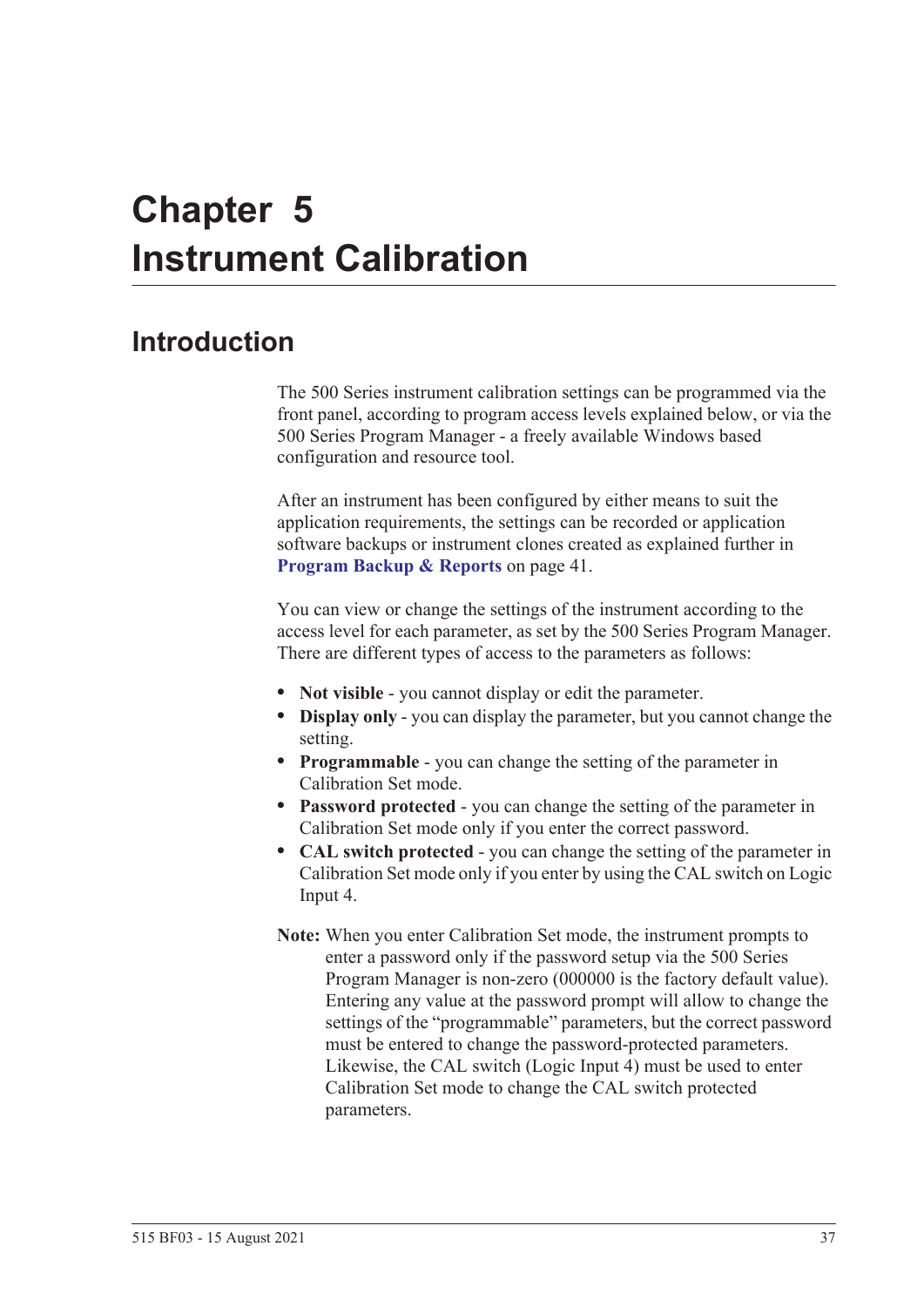# **Calibration View Mode**

Use the following procedure to view the calibration settings of the instrument:

- 1. Press **DISPLAY** to scroll to the **CAL** MENLI prompt.
- **2.** Hold the  $\overline{\text{SET}}$  key.



The instrument beeps once, illuminates the **Cal** indicator and shows CAL on the display panel.

- Press  $\left( \blacktriangleright \right)$  to scroll through the flashing menu headings.
- Press **SET**) to scroll through submenu items.
- Hold **DISPLAY** to return to the main calibration menu.
- **3.** To exit from the Calibration View mode, press  $\Box$  to scroll to the END option and press **SET**).

The instrument returns to Normal Operation mode.

# **Calibration Set Mode**

In Calibration Set mode, you can change the settings of the "programmable" parameters. You must enter the system password to change the setting of the "password-protected" parameters and you must use the CAL switch on Logic Input 4 to access the "Cal switch protected" parameters.

Use the following procedure to enter Calibration Set mode:

- **1.** Press **DISPLAY** to scroll to the **CAL** MENLI prompt.
- **2.** Hold the  $\overline{\text{SET}}$  key.



The instrument beeps once, illuminates the **Cal** indicator and shows CAL on the display panel.

- **3.** Press  $\left( \blacktriangleright \right)$  to select any flashing menu heading except END.
- **4.** Hold the **SET** key for two seconds, or if "Cal switch protected" items exist the CAL switch can be closed for two seconds.

The instrument prompts for a password to be entered if the password is non-zero, otherwise the password prompt is skipped.

- **5.** If the password prompt is shown, press  $\boxed{\blacktriangle}$  or  $\boxed{\blacktriangledown}$  to change the value of the current digit. To select the next digit, press  $\Box$ .
- **6.** Press **SET** or use the CAL switch on Logic Input 4 (if "Cal switch protected" items exist) to accept the password and proceed.
- **7.** Proceed and observe the access confirmations.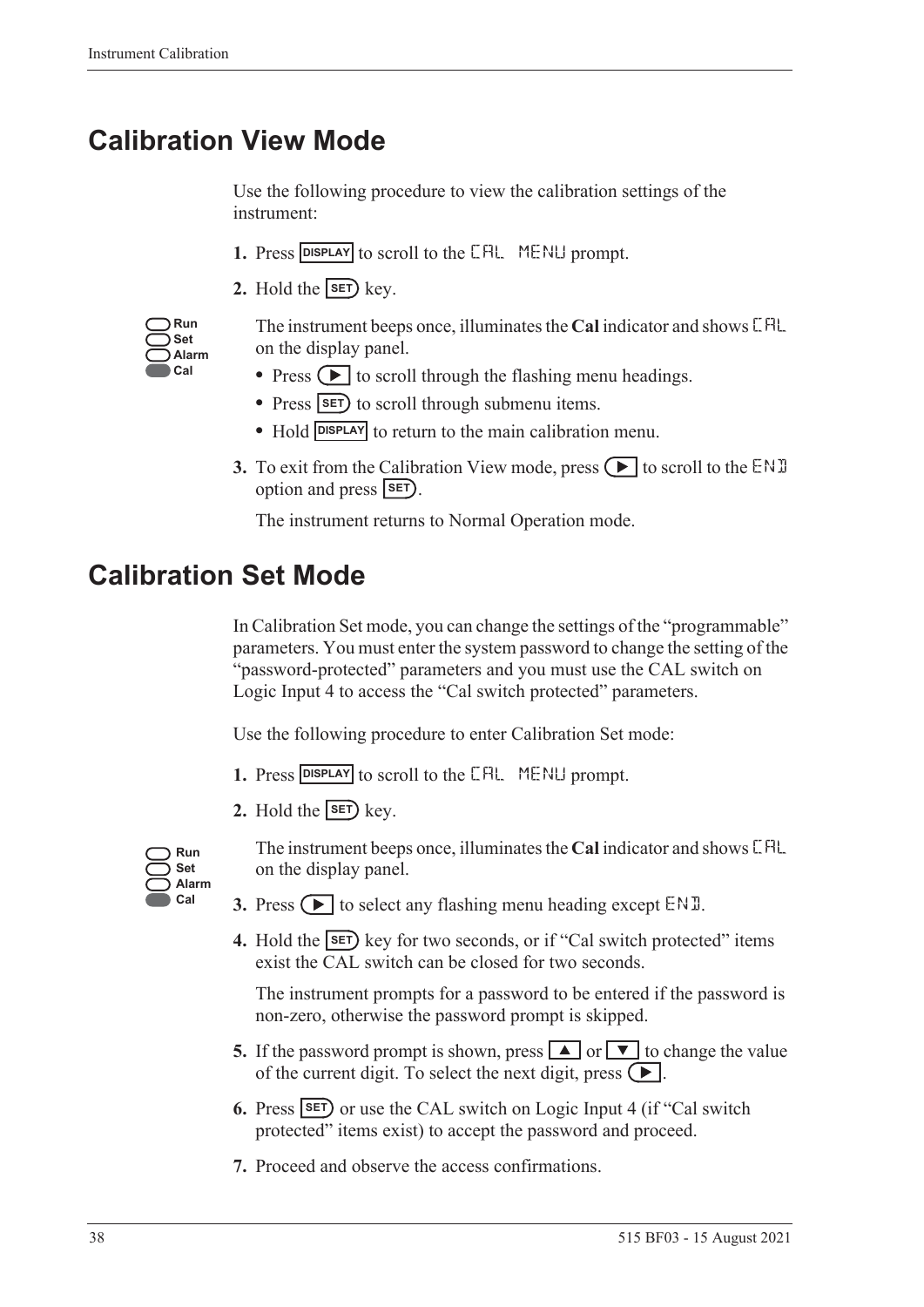**•** If the CAL switch is used and the password is correct, the instrument makes two beeps and displays message:  $-Ed$  it -  $TS$  pw mode

and enables you to change "programmable", "password protected" and "CAL switch protected" parameters.

• If the CAL switch is used but the password has been skipped or is incorrect, the instrument makes one beep and displays message: -EDIT- CAL\_SW MODE

and enables you to change "programmable" and "CAL switch protected" parameters.

- If the **SET**) key is pressed and the password is correct the instrument makes two beeps and displays the message:
	- -EDIT- PASSW MODE and enables you to change the "programmable" and "passwordprotected" parameters.
- If the **SET**) key is pressed but the password has been skipped or is incorrect, the instrument makes one beep and displays the message: -EDIT- PROG MODE

and enables you to change only the "programmable" parameters.



The instrument illuminates both the **Cal** and **Set** indicators.

- **8.** Edit the instrument parameters as required. The programmable values are indicated by the flashing display.
	- To change a numerical value, press **A** to increase a value, or press  $\triangledown$  to decrease a value. Press a key momentarily to change the value one number at a time. Hold a key to scroll through the numbers. To proceed to next digit, press  $(\blacktriangleright)$ .
	- To change an option setting, press  $\Box$  or  $\nabla$  to scroll through the options.
- **9.** Press **SET** to accept the currently displayed value and proceed to the next parameter. You can press **DISPLAY** to briefly view the current edit mode:  $-Ed$   $E - \frac{2}{x}$  XXXXXX MODE, as described in step 6 above. Continue to hold the **DISPLAY** key to return to the main calibration menu.
- **10.**To exit from Calibrate Set mode, press  $\Box$  to scroll through the main calibration menu to  $ENI$ , then press  $SET$ . Otherwise, to quick exit from any menu, you can press and hold **SET** for two seconds or, if "Cal switch protected" items exist, the CAL switch can be closed for two seconds.

**Run Set Alarm Cal**

The instrument makes two beeps and cancels the **Cal** and **Set** indicators.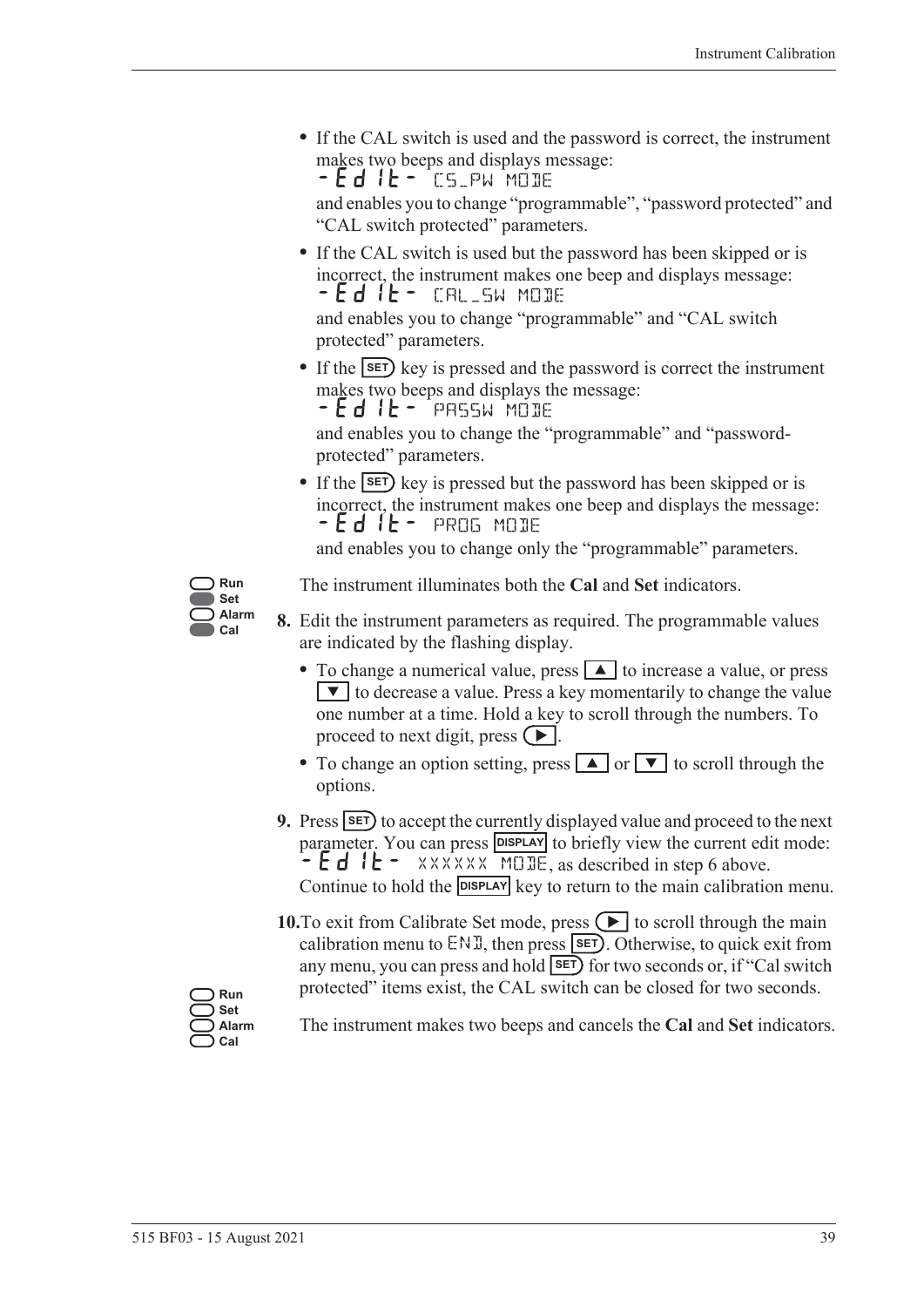#### **Changing the Instrument Settings**

In Calibration Set mode, the display flashes the item that can be changed. For option settings, the display flashes the complete option. For a numeric parameter, the display flashes one digit at a time, you can change the value of the flashing digit as required, then move the flashing cursor to change another digit.

**Note:** When you change the setting of a parameter, the instrument records the result as soon as you move to another parameter, or exit from the Calibration Set mode.

#### **Changing Option Settings**

When you display an option that can be changed, the entire option flashes on the display, such as the choices of ODD, EVEN or NONE for the communications parity bit checking. Press  $\boxed{\blacktriangle}$  or  $\boxed{\blacktriangledown}$  to change the option. You can "scroll" through the options in either direction to make a selection as shown below.



#### **Changing Numeric Settings**

The display flashes the digit that can be changed.

第第89.123

Press  $\left( \blacktriangleright \right)$  to select the digit that you wish to change.

Press  $\boxed{\blacktriangle}$  or  $\boxed{\blacktriangledown}$  to increase or decrease the value of the selected digit.

#### **Changing the Decimal Point**

To change the position of the decimal point, press  $\Box$  to move the flashing selection until the decimal point flashes. Press  $\boxed{\blacktriangle}$  or  $\boxed{\blacktriangledown}$  to move the decimal point to the right or left as required.

#### **Units of Measurement**

The calibration of some parameters is based on the units that are defined for the relevant variables. These units of measurement can been viewed in the UNITS menu in the Instrument Settings section below.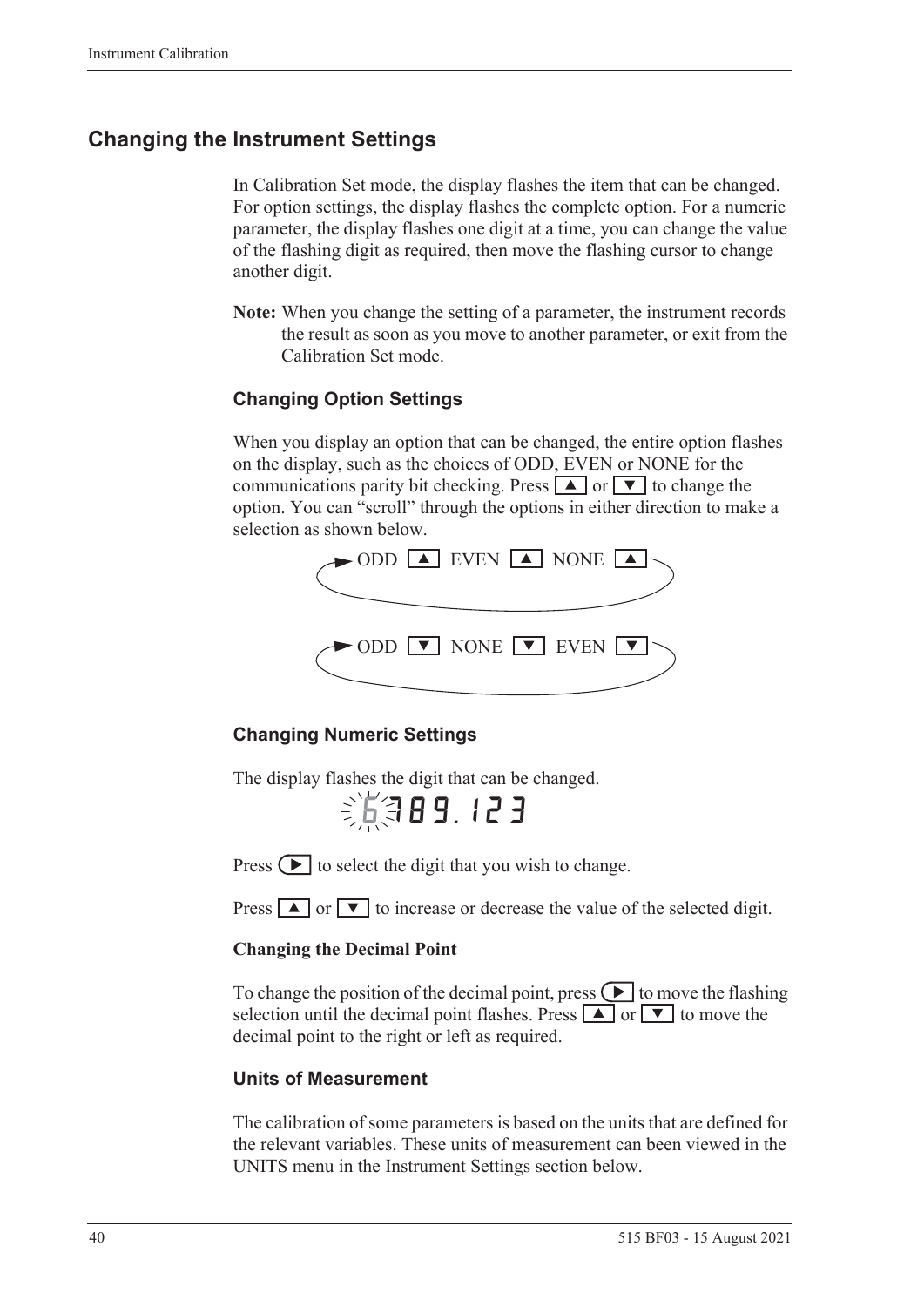# <span id="page-50-0"></span>**Program Backup & Reports**

#### **Backup via 500 Series Program Manager**

As well as programming the 500 Series instruments via the front panel (according to program access levels), the 500 Series Program Manager (500-PM) can be used to create a custom version of the application software and program parameters preset prior to downloading the application software. Backups of customised applications can be saved as downloadable APX or APL files and the full configuration reports printed or saved as PDF. The 500-PM is a Windows based programming tool and resource centre and is freely available from the Contrec www.contrec.co.uk website.

Instruments are often supplied from the factory with the default application software, but it is by using 500-PM software that program access levels are set, USER text and messages customised and print headers and footers entered.

#### **Printing Configuration Report**

To assist in keeping an audit trail of the program settings and changes made via the front panel, the 515 instrument provides the ability to print the configuration to a local printer if one has been connected and assigned to one of the 515 communication ports.

The prompt to hold the Reset key to print the configuration report HOLd.PSE CONFIG PRINT is found at the end of the Model Info menu, described in **[Model](#page-35-0)  [Information](#page-35-0)** on page 26. The report can be lengthy and adequate printer paper must be available (Note: this feature is available starting from version 3.0.377).

#### **Upload and Clone of Application Software**

To assist in maintaining a backup for important applications and installations, the 500-Series Program Utility software (500-LT, version 3.0.377 or higher) can be used to upload the instruments application software with all of the current program settings.

The 500-LT (PM Lite) program is a Windows based computer program which can be downloaded for free from the Contrec www.contrec.co.uk website and is part of the package when the Contrec 500 Series Program Manager is installed. The 500-LT provides the option to 'Upload Application' or 'Upload Report Only'. To use either upload functionality, the 515 port being used must have printer (PRN) protocol assigned to it.

Once uploaded to the 500-LT, the report can be viewed or printed. The Upload Application is automatically saved as an APL file. The file can be used then or reopened later to download to another 515 instrument (of the same or higher class) to create a clone of the original instrument.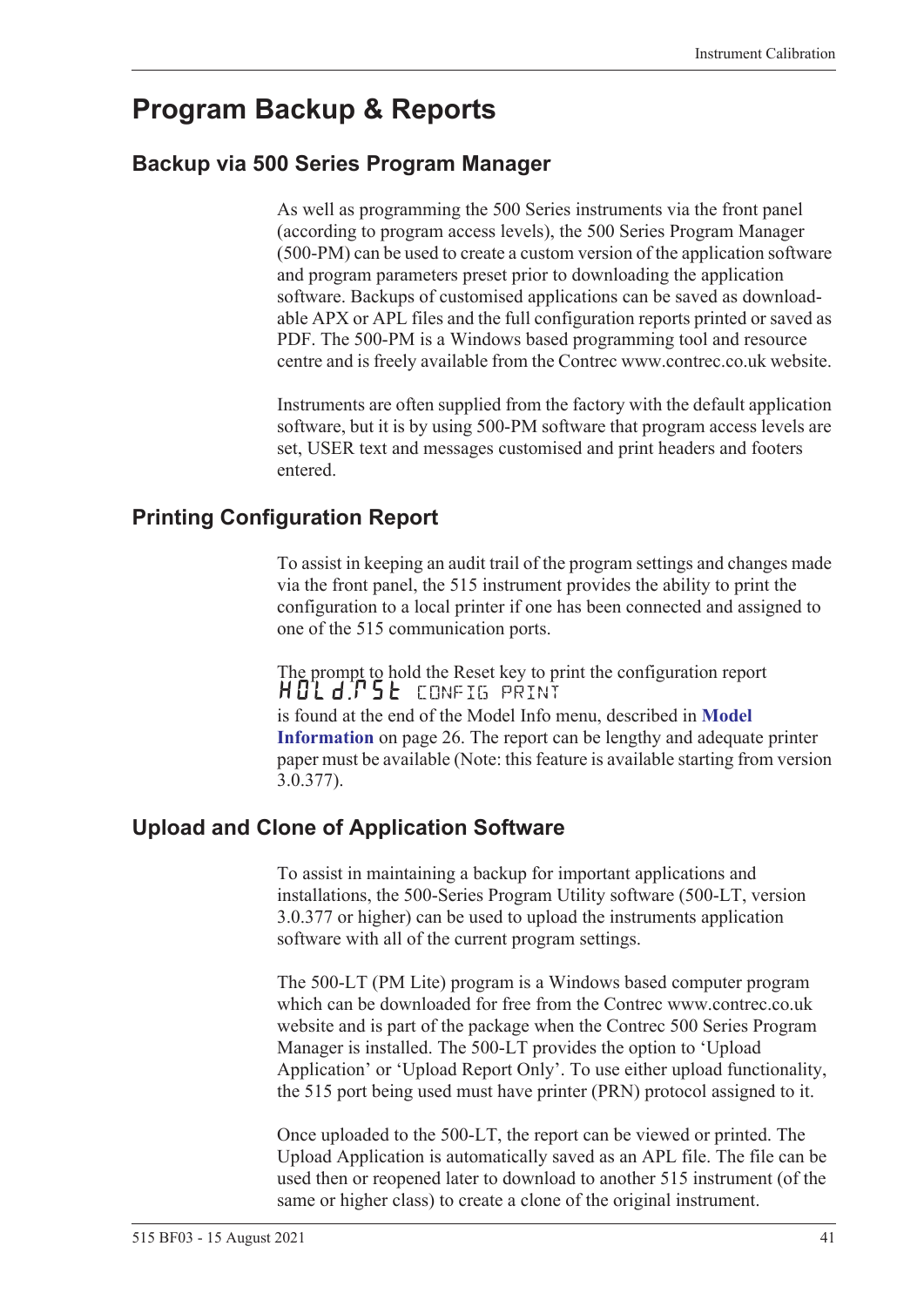# **Calibration Menu Tree**





<span id="page-51-0"></span>*Figure 13 Calibration Menu Tree Sheet 1*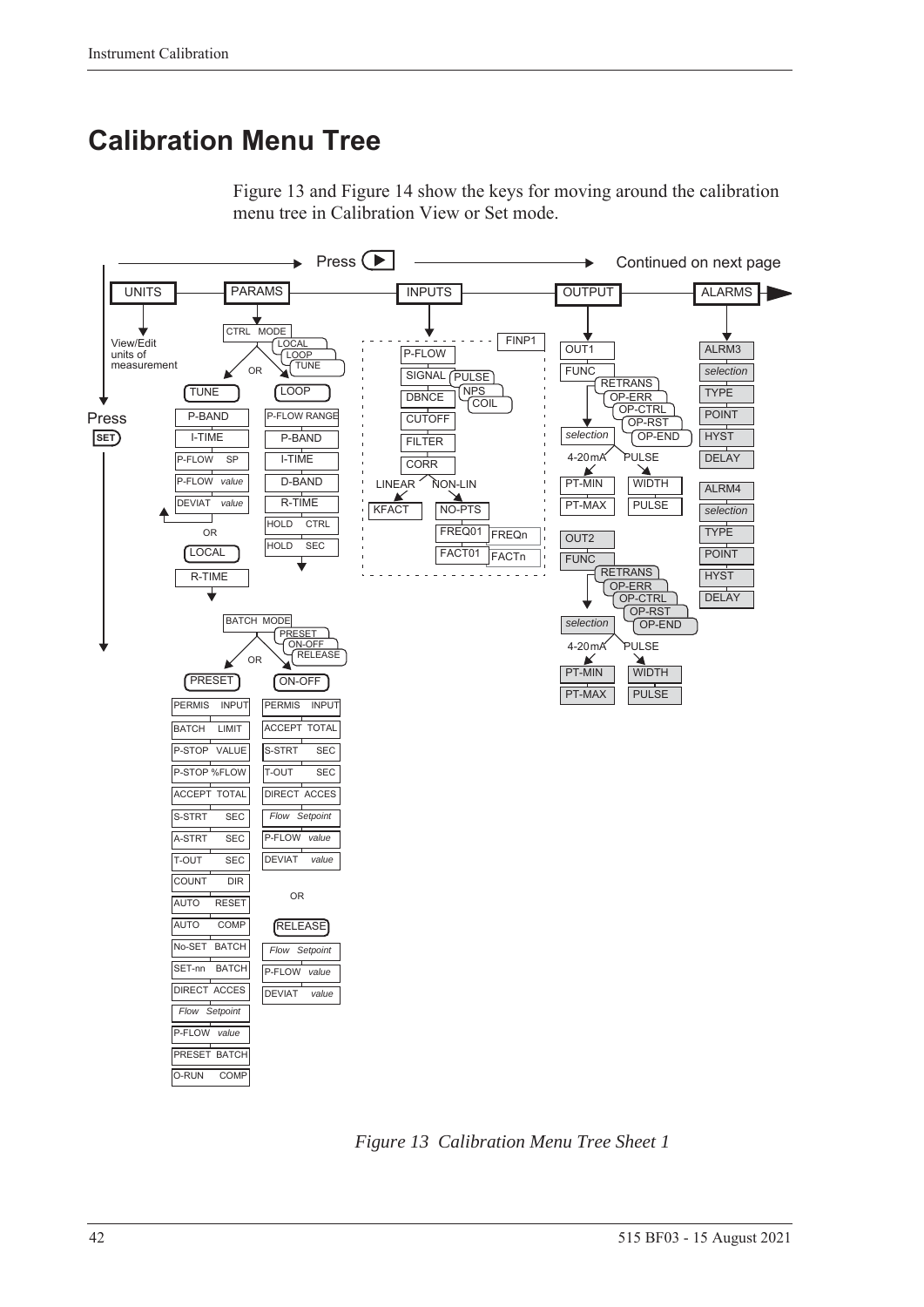

The shaded boxes indicate hardware options

Hold **DISPLAY** at any point to return to the main calibration menu.

Press  $\Box$  at any I/O assignment position to move to the next I/O assignment in the submenu (eg pressing  $\left( \blacktriangleright \right)$  on ALRM1 will move you to ALRM2 if it exists)

<span id="page-52-0"></span>*Figure 14 Calibration Menu Tree Sheet 2*

FLASH PORT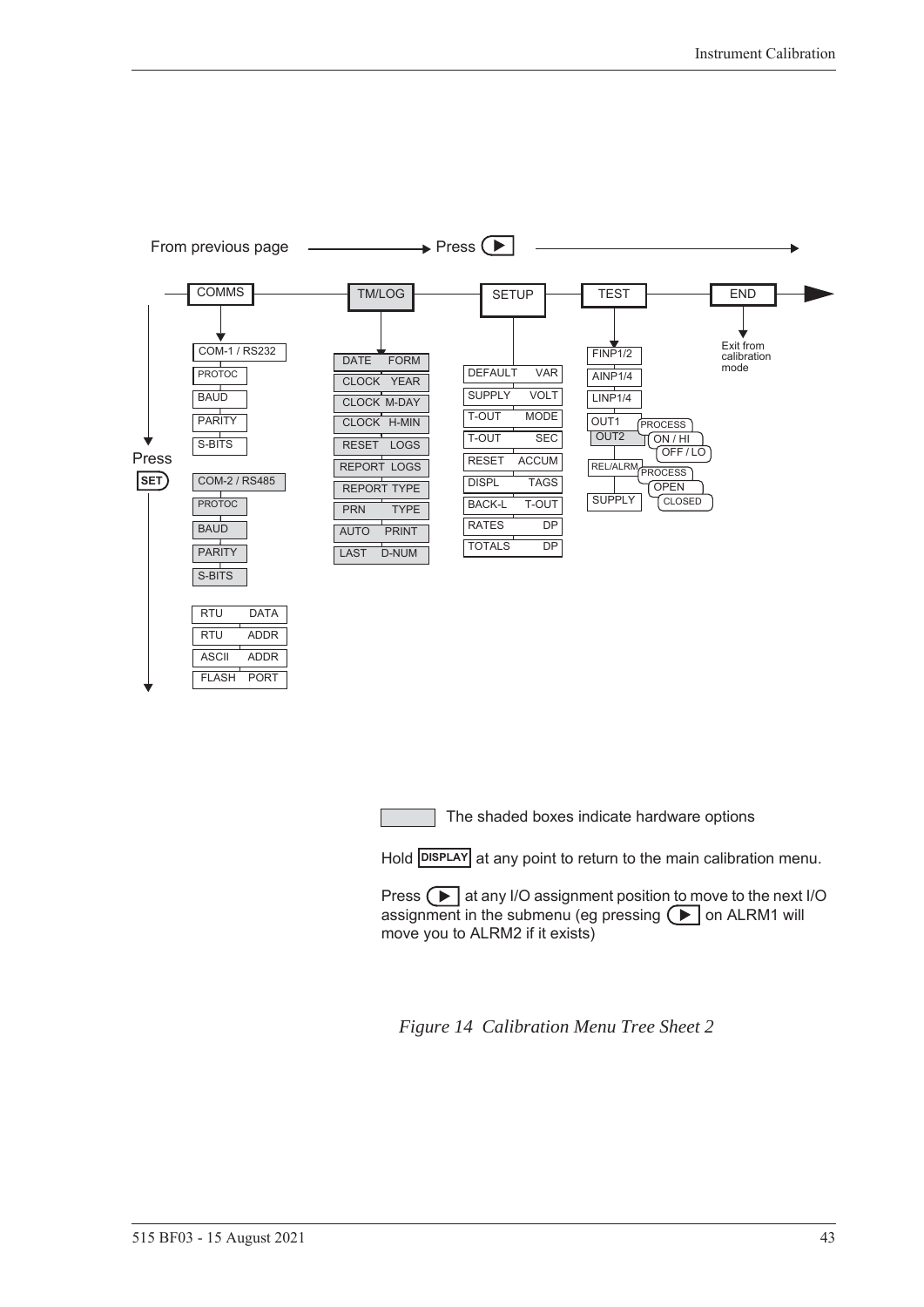# <span id="page-53-0"></span>**Instrument Settings**

#### **Units of Measurement**

The Units menu allows the units to be viewed and edited if necessary without the reloading of new application software. Any change in units will result in a full reset to initially downloaded settings. Therefore, any required changes to units of measurement should be made before changing any other settings.

| <b>SET</b>                | $\blacktriangleright$ $\rightarrow$ UNITS params inputs outputs alarms comms tm/log setup test end                                                                                                                                                                              |
|---------------------------|---------------------------------------------------------------------------------------------------------------------------------------------------------------------------------------------------------------------------------------------------------------------------------|
| ITER <sub>n</sub><br>unit | The units for main menu or calibration items can be viewed by pressing<br>the $\left  \text{set} \right $ key.                                                                                                                                                                  |
|                           | The units of measurement are password protected or will be protected by<br>the CAL switch if any instrument setting has an access level of 'CAL<br>Switch Protected'. To edit the units the correct password must be entered<br>or CAL switch used on entry to EDIT mode.       |
|                           | Press $\boxed{\blacktriangle}$ or $\boxed{\blacktriangledown}$ to select the required units.                                                                                                                                                                                    |
| <b>ACCEPT</b><br>LINIT5   | The Accept Units prompt will only appear if one or more of the units<br>have been changed.                                                                                                                                                                                      |
|                           | <b>IMPORTANT:</b> Accepting the change of units will initiate a master<br>reset. All calibration parameters will revert to their default value (i.e.<br>those values included in the downloaded instrument software). All totals<br>and any logged information will be cleared. |
|                           | Press $\Box$ or $\nabla$ to select YES, then press the SET key. The instrument<br>makes three beeps to confirm the reset command.                                                                                                                                               |
|                           | The message -RESET- PLEASE WAIT will be displayed as the<br>instrument exits calibration mode and completes a full re-boot sequence.                                                                                                                                            |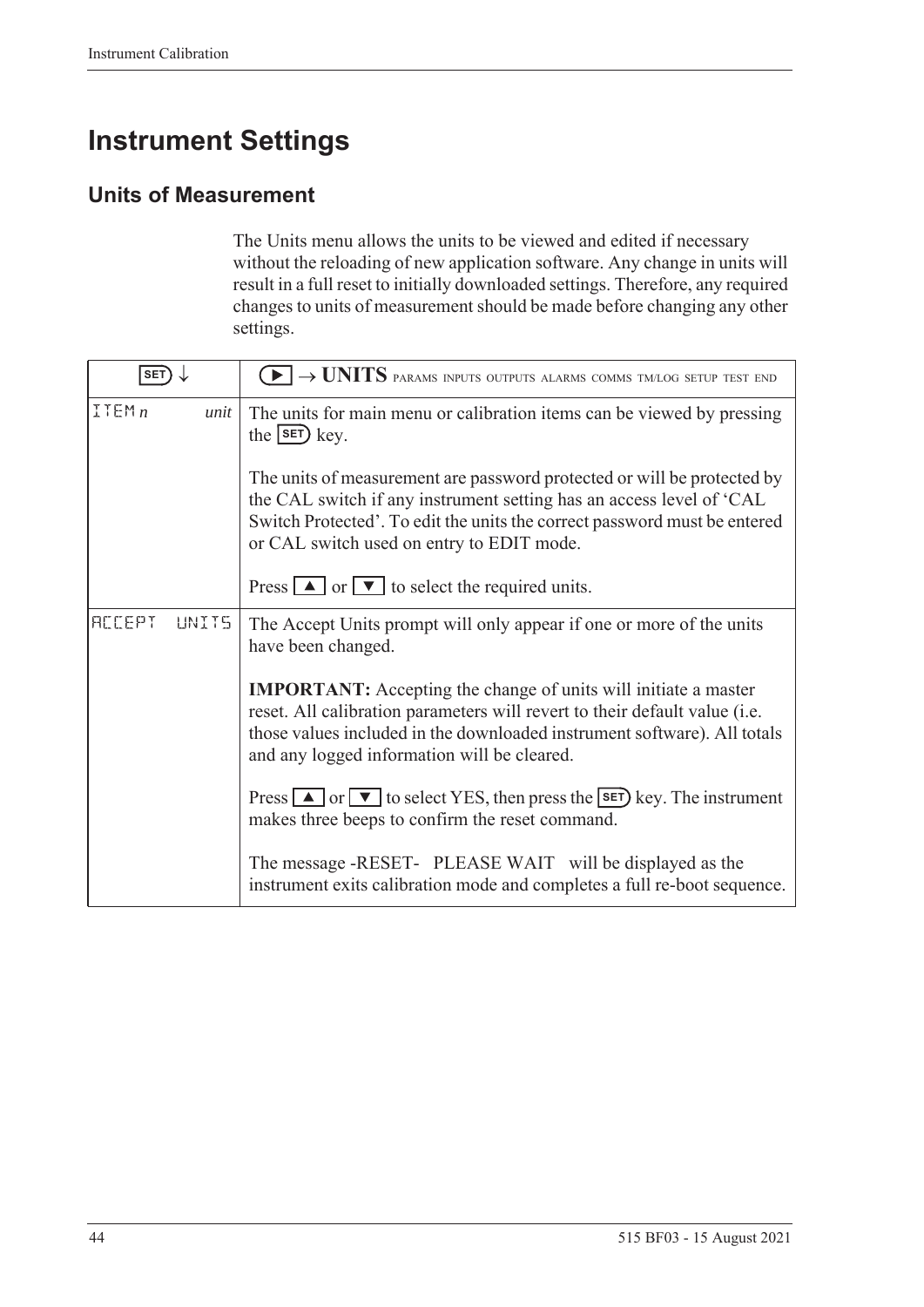#### **Parameters**

| SET)                                                    | $\blacktriangleright$ $\rightarrow$ units PARAMS inputs outputs alarms comms tm/log setup test end                                                                                                                                                                                                                                                                               |
|---------------------------------------------------------|----------------------------------------------------------------------------------------------------------------------------------------------------------------------------------------------------------------------------------------------------------------------------------------------------------------------------------------------------------------------------------|
| <b>ETRL</b><br><b>MODE</b>                              | Select the required loop control mode.<br><b>LOCAL</b><br>- Manual control operating mode<br>- PI loop control operating mode<br><b>LOOP</b><br><b>TUNE</b><br>- PI loop control tuning mode                                                                                                                                                                                     |
|                                                         | Press $\boxed{\blacktriangle}$ or $\boxed{\blacktriangledown}$ to select the required control mode.<br>Refer to the section Control Modes for descriptions of each mode.                                                                                                                                                                                                         |
|                                                         | Note: The flow control items actually shown in the PARAMS menu are dependent on the<br>CONTROL MODE chosen above. Items that are not relevant for that mode will not appear.<br>Use the Calibration Menu Tree as a guide to the relevant items.                                                                                                                                  |
| P-FLOW<br>RANGE                                         | The process or loop flow range is the maximum flowrate that the system<br>will achieve on the process flow line. This value is used by the loop<br>control algorithm and is entered in the same units as the main menu<br>Process Flowrate variable. It can be determined by setting the process<br>control setpoint to 100% whilst in LOCAL mode and observing the<br>flowrate. |
| P-BAND<br>∦                                             | The proportional band of PI control algorithm.<br>Enter the value in percentage. For means of determining this value see<br>Tuning the Control Loop on page 28.                                                                                                                                                                                                                  |
| I-TIME<br>SEC <sup>1</sup>                              | The loop integral time of PI control algorithm. This parameter must be set<br>to a non-zero value to enable the integral term in the control algorithm.<br>Enter the value in seconds. For means of determining this value see<br>Tuning the Control Loop on page 28.                                                                                                            |
| $\mathbb{J}-\mathbb{J}\mathsf{H}\mathsf{N}\,\mathbb{J}$ | The loop error deadband can be programmed to prevent the output<br>continuously changing and thereby reducing wear on valves and<br>actuators. Enter the value as a percentage.<br>While the main menu Deviation (error) is within the deadband, the<br>process control signal will remain steady (i.e. the error is treated as zero<br>in the algorithm).                       |
| R-TIME<br>SEC <sub>1</sub>                              | The ramp time limits the rate of change of the loop output signal and<br>assists in bumpless loop operation when changing operation mode or loop<br>parameters. It represents the minimum time required for the output signal<br>to traverse between saturation points (i.e. from 0 to 100% or vice versa).                                                                      |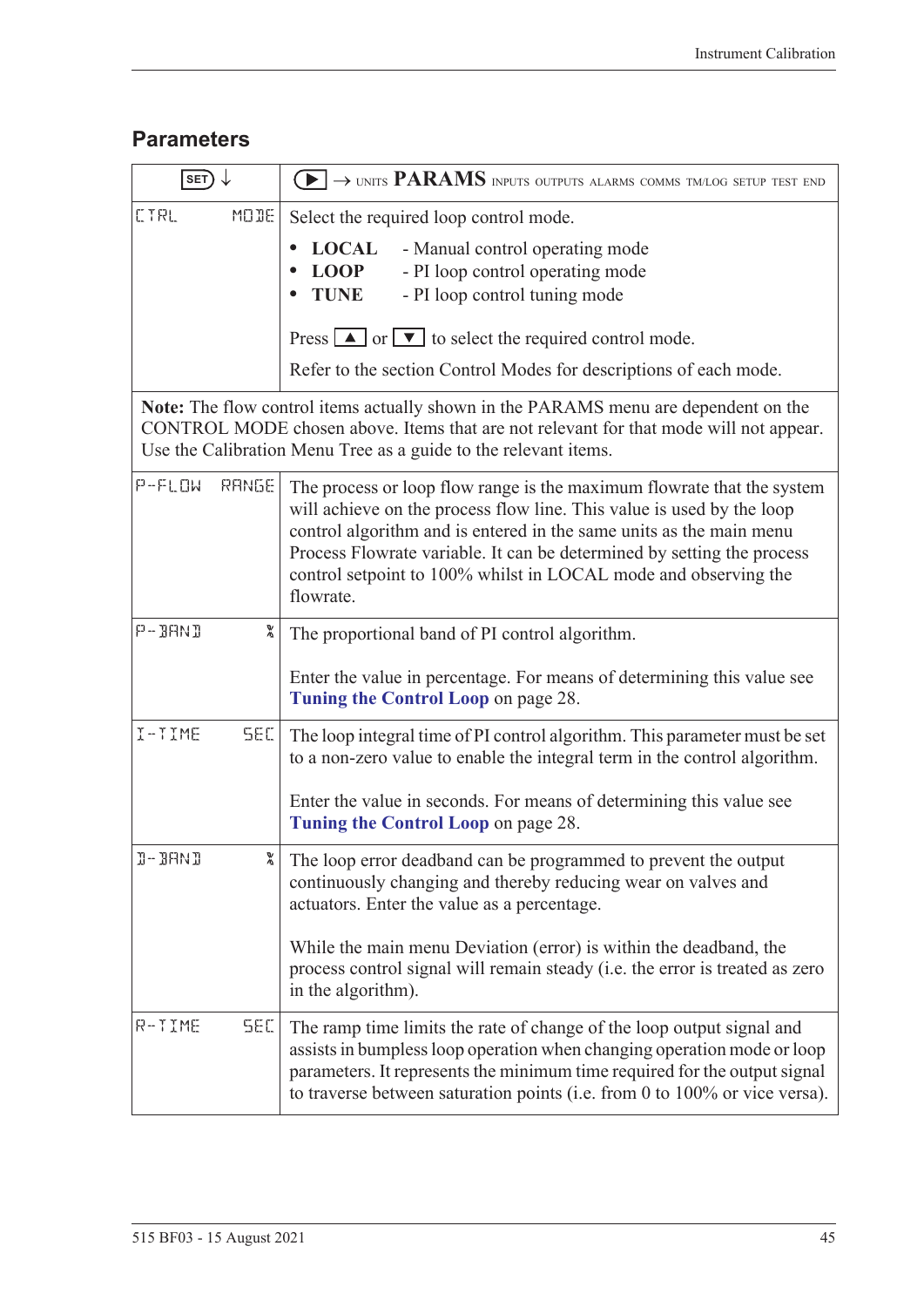| SET)                       | $\blacktriangleright$ $\rightarrow$ units PARAMS inputs outputs alarms comms tm/log setup test end                                                                                                                                                 |
|----------------------------|----------------------------------------------------------------------------------------------------------------------------------------------------------------------------------------------------------------------------------------------------|
| <b>HOLD</b><br><b>ETRL</b> | The hold control output feature leaves the output signal at its last value at<br>the end of a batch (flow should be stopped by the on-off valve).                                                                                                  |
|                            | This allows the control actuator to start a new batch without ramping up<br>from a fully closed position.                                                                                                                                          |
|                            | Press $\boxed{\blacktriangle}$ or $\boxed{\blacktriangledown}$ to select ENABLE or DISABLE.                                                                                                                                                        |
| <b>HOLD</b><br>SEC.        | The hold control output time determines when the loop control takes over<br>after a batch starts or resumes. This can provide time for the on-off valve<br>to open and flow to reach a stable flowrate before the systems resumes<br>loop control. |
| <b>BATCH</b><br>MODE       | Select the required batch operation mode.                                                                                                                                                                                                          |
|                            | <b>PRESET</b><br>- Preset delivery.                                                                                                                                                                                                                |
|                            | <b>ON-OFF</b><br>- Manual delivery.<br>- Release flow (loop tuning, only available in<br><b>RELEASE</b><br>calibration mode).                                                                                                                      |
|                            | Press $\Box$ or $\nabla$ to select either: PRESET, ON-OFF or RELEASE.                                                                                                                                                                              |
|                            | Refer to the section Batch Modes for descriptions of each mode.                                                                                                                                                                                    |
|                            | Note: The batch control items actually shown in the PARAMS menu are dependent on the<br>BATCH MODE chosen above. Items that are not relevant for that mode will not appear. Use<br>the Calibration Menu Tree as a guide to the relevant items.     |
| PERMIS<br>INPUT            | The permissive input feature ensures that a batch will not be allowed until<br>a permissive contact is closed. A prompt to connect permissive is<br>displayed. The requirement for the permissive can be enabled or disabled.                      |
|                            | For more details, refer to Logic Input Control on page 34.                                                                                                                                                                                         |
|                            | Press $\Box$ or $\nabla$ to select ENABLE or DISABLE.                                                                                                                                                                                              |
| <b>BRTCH</b><br>LIMIT      | The batch limit determines the maximum batch preset value that can be<br>entered. If a value of zero is entered for this parameter then no limit is<br>applied.                                                                                    |
|                            | Enter the value in the engineering units of the batch preset.                                                                                                                                                                                      |
| <b>P-510P</b><br>VALUE     | The prestop value determines when relay 2 deactivates and the control<br>output reduces as the batch approaches the preset quantity.                                                                                                               |
|                            | Enter the value in the engineering units of the batch preset.                                                                                                                                                                                      |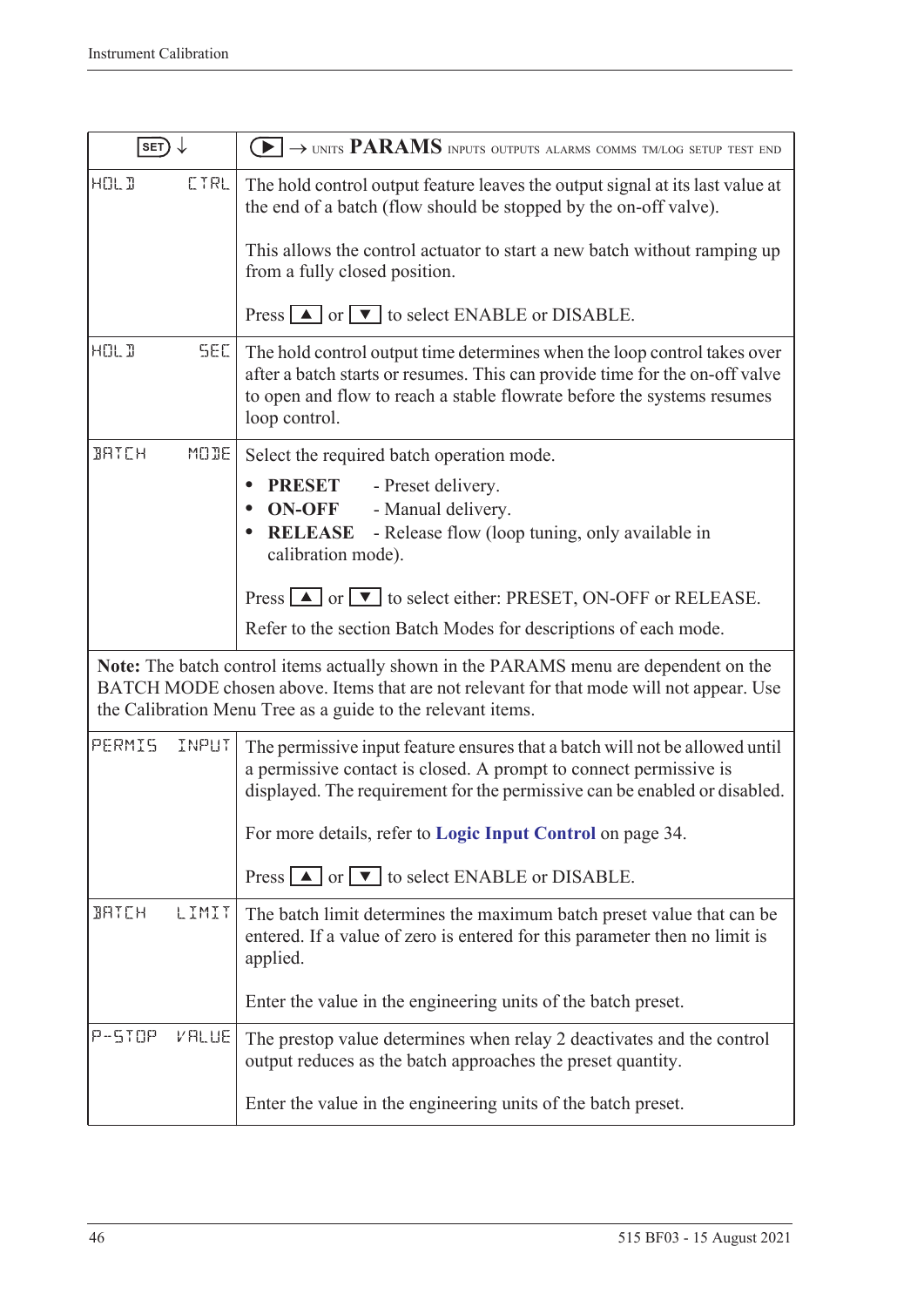| SET)          |              | $\blacktriangleright$ $\rightarrow$ units PARAMS inputs outputs alarms comms tm/log setup test end                                                                                                                                                                                                                                                               |
|---------------|--------------|------------------------------------------------------------------------------------------------------------------------------------------------------------------------------------------------------------------------------------------------------------------------------------------------------------------------------------------------------------------|
| <b>P-510P</b> | <b>XFLOW</b> | The batch prestop flowrate is programmed as a percentage of the<br>loop/process flowrate setpoint and is used to slow the flow the flow<br>during the prestop stage of batching.                                                                                                                                                                                 |
| <b>ACCEPT</b> | TOTAL        | The batch acceptable total is the minimum total for the system leakage to<br>be logged (a value of zero disables logging of leakages). It also allows<br>small totals due to "meter skips" and vibration to be discarded without<br>being considered as a valid delivery.                                                                                        |
|               |              | Enter the value in the engineering units of the batch preset.                                                                                                                                                                                                                                                                                                    |
| <b>5-5TRT</b> | <b>SEC</b>   | The batch slow start time determines when relay 2 activates after the start<br>or resumption of a batch.                                                                                                                                                                                                                                                         |
|               |              | Enter the value in seconds.                                                                                                                                                                                                                                                                                                                                      |
| A-STRT        | <b>SEC</b>   | The batch automatic restart time determines the time that will elapse<br>between the end of one batch and the start of the next. A value of zero<br>disables the auto restart feature.                                                                                                                                                                           |
|               |              | Enter the value in seconds.                                                                                                                                                                                                                                                                                                                                      |
| $T - 11T$     | SEC.         | The batch flow timeout determines the length of no flow time that the<br>instrument will wait during a batch before raising a no flow error. It also<br>determines when an overflow error is raised if flow does not cease within<br>the timeout period after the controller attempts to stop the flow. A value<br>of zero disables these flow timeout features. |
|               |              | Enter the value in seconds.                                                                                                                                                                                                                                                                                                                                      |
| <b>COUNT</b>  | JIR.         | The batch count direction determines whether the batch total counts up<br>from zero to the preset value or down from the preset to zero.                                                                                                                                                                                                                         |
|               |              | Press $\boxed{\blacktriangle}$ or $\boxed{\blacktriangledown}$ to select UP or DOWN.                                                                                                                                                                                                                                                                             |
| <b>AUTO</b>   | RESET        | This parameter is available for viewing and editing only when the batch<br>automatic restart time is set to zero.                                                                                                                                                                                                                                                |
|               |              | The automatic reset feature allows the previous batch total to be reset<br>automatically when a new batch is started with the RUN key.                                                                                                                                                                                                                           |
|               |              | Press $\Box$ or $\nabla$ to select ENABLE or DISABLE.                                                                                                                                                                                                                                                                                                            |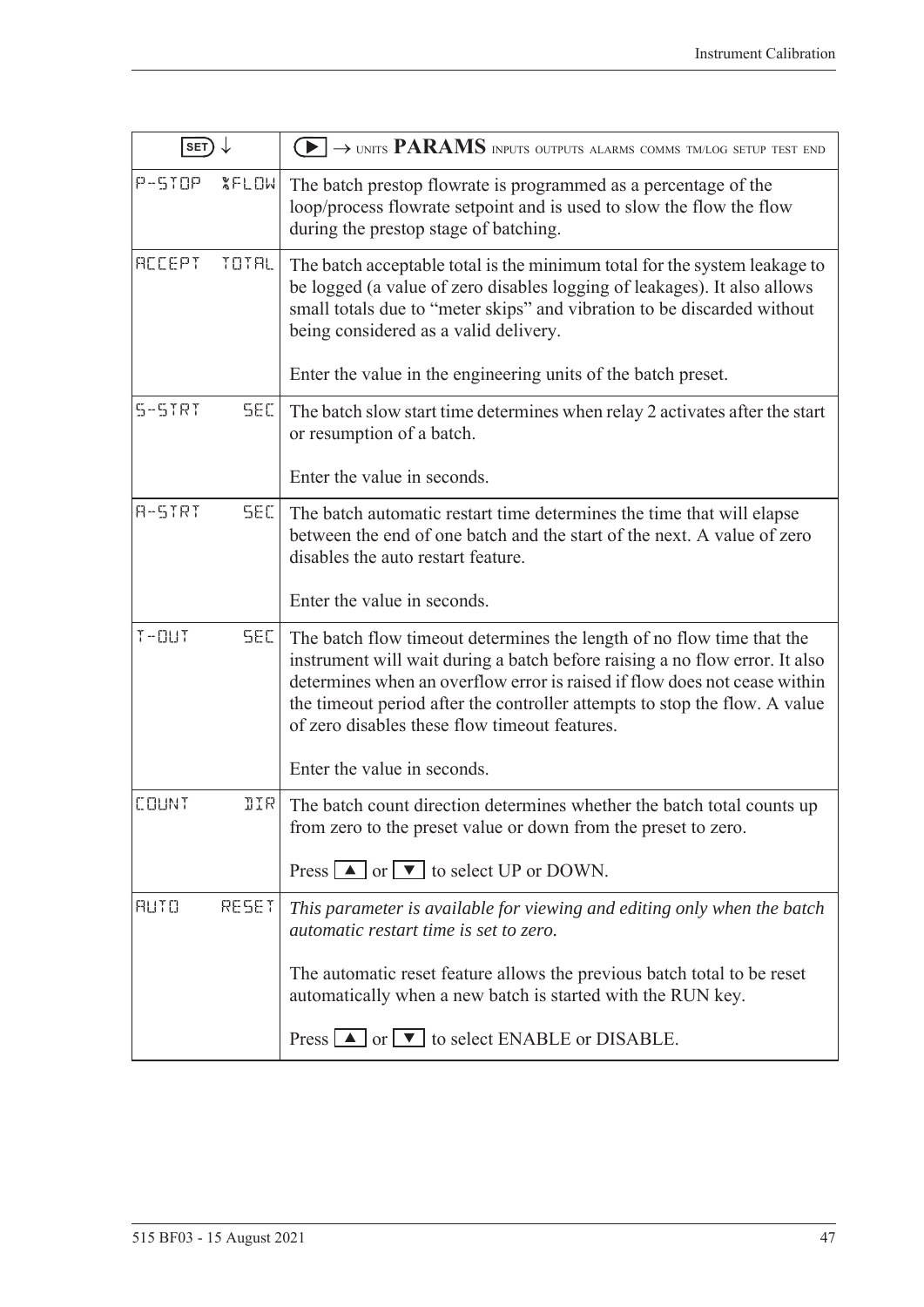| SET)                                             | $\blacktriangleright$ $\rightarrow$ units PARAMS inputs outputs alarms comms tm/log setup test end                                                                                                                                                                                                                                                                                         |  |
|--------------------------------------------------|--------------------------------------------------------------------------------------------------------------------------------------------------------------------------------------------------------------------------------------------------------------------------------------------------------------------------------------------------------------------------------------------|--|
| <b>RUTO</b><br><b>COMP</b>                       | The batch automatic overrun compensation allows the instrument to<br>automatically compensate for any consistent overrun at the end of the<br>batch. Overrun is typically due to the slowness of a valve to close or a<br>pump to stop on receiving a signal from the batch controller and results<br>in the delivered quantity being greater than the entered preset.                     |  |
|                                                  | In calculating the amount to be compensated for the instrument uses the<br>average overrun from the last three batches. An overrun of more than<br>20% is considered invalid and will not be included in the calculations.                                                                                                                                                                 |  |
|                                                  | Press $\Box$ or $\nabla$ to select ENABLE or DISABLE.                                                                                                                                                                                                                                                                                                                                      |  |
| $No - SET$<br><b>BRTCH</b>                       | To provide faster access to commonly used preset values a number of<br>batch presets can be preprogrammed into the instrument. This parameter<br>allows the number of batch presets to be entered.                                                                                                                                                                                         |  |
|                                                  | Press $\boxed{\blacktriangle}$ or $\boxed{\blacktriangledown}$ to select a number between 1 and 20.                                                                                                                                                                                                                                                                                        |  |
| <b>SET-01</b><br><b>BRTCH</b><br>to<br>$5ET - n$ | Enter the commonly used preset values for quick access via the front<br>panel.                                                                                                                                                                                                                                                                                                             |  |
|                                                  | Enter the value in the engineering units of the batch preset.                                                                                                                                                                                                                                                                                                                              |  |
| <b>IIRECT</b><br><b>ACCES</b>                    | If the direct access is enabled then the operator is able to enter edit mode<br>for the batch preset and flow parameters directly from the main menu by<br>holding the <b>SET</b> key while viewing the preset. If disabled, the changes<br>can only be made from within the calibration set mode (or via serial<br>communications, see below). Select the direct access mode as required. |  |
|                                                  | Press $\Box$ or $\nabla$ to select ENABLE or DISABLE.                                                                                                                                                                                                                                                                                                                                      |  |
| <b>Modbus Accessible Parameters</b>              |                                                                                                                                                                                                                                                                                                                                                                                            |  |
| page 81.                                         | The following PARAMS menu item(s) are also accessible via Modbus communications. For<br>a complete Modbus parameter listing, refer to Instrument Configuration Parameters on                                                                                                                                                                                                               |  |
| P-ETRL<br>5P                                     | Preset process control signal setpoint. This setpoint is only available for<br>LOCAL control mode.                                                                                                                                                                                                                                                                                         |  |
|                                                  | Enter the value in the engineering units of the assigned variable.                                                                                                                                                                                                                                                                                                                         |  |
| without leaving calibration set mode.            | If LOCAL control mode the live P-FLOW value is now shown to give immediate feedback                                                                                                                                                                                                                                                                                                        |  |
| $P-FLOW$<br>5P                                   | Preset Loop/Process flowrate setpoint. This setpoint is only available for<br>LOOP control and TUNE modes. The value of the setpoint must not be<br>greater than the process flow range (P-FLOW RANGE).                                                                                                                                                                                    |  |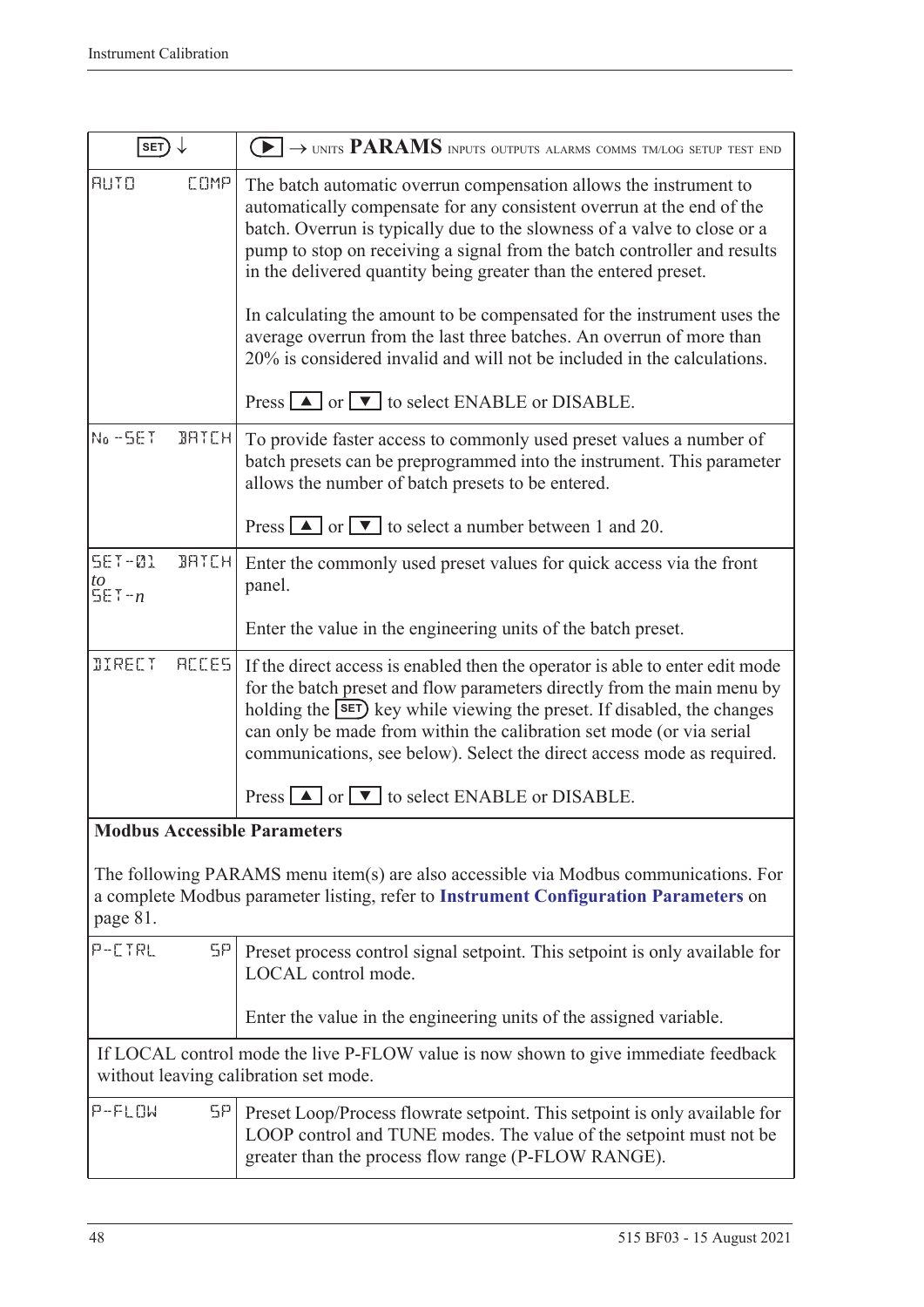| <b>SET</b>                                                                                                                                          | $(\blacktriangleright)$ $\rightarrow$ units PARAMS inputs outputs alarms comms tm/log setup test end                                                                                                                                                                                                                                                                                                                                                                                                                                                   |  |
|-----------------------------------------------------------------------------------------------------------------------------------------------------|--------------------------------------------------------------------------------------------------------------------------------------------------------------------------------------------------------------------------------------------------------------------------------------------------------------------------------------------------------------------------------------------------------------------------------------------------------------------------------------------------------------------------------------------------------|--|
| If LOOP control or TUNE mode the live P-FLOW and DEVIATION values are now shown<br>to give immediate feedback without leaving calibration set mode. |                                                                                                                                                                                                                                                                                                                                                                                                                                                                                                                                                        |  |
| PRESET<br><b>BRICH</b>                                                                                                                              | Enter the batch preset quantity. This setpoint is only available for<br>PRESET batch mode.<br>Enter the value in the engineering units of the assigned variable.                                                                                                                                                                                                                                                                                                                                                                                       |  |
| $D - R UN$<br>COMP                                                                                                                                  | Enter a fixed value batch overrun compensation that will allow the<br>instrument to compensate for any consistent overrun at the end of the<br>batch. Overrun is typically due to the slowness of a valve to close or a<br>pump to stop on receiving a signal from the batch controller and results<br>in the delivered quantity being greater than the entered preset.<br>This value is only used for batch overrun compensation when auto<br>overrun compensation is disabled.<br>Enter the value in the engineering units of the assigned variable. |  |

# **Inputs**

| <b>SET</b>          |                          | $\rightarrow$ UNITS PARAMS INPUTS OUTPUTS ALARMS COMMS TM/LOG SETUP TEST END                                                                                                                                                  |  |
|---------------------|--------------------------|-------------------------------------------------------------------------------------------------------------------------------------------------------------------------------------------------------------------------------|--|
|                     | <b>Frequency Input 1</b> |                                                                                                                                                                                                                               |  |
| INPUE<br>P-FLOW     | FINP1                    | For this application, the Frequency Input Channel 1 is assigned to mass<br>flowrate.                                                                                                                                          |  |
| SIGNAL FINPI        |                          | Frequency input 1 signal type.<br>Press $\Box$ or $\nabla$ to select COIL, NPS or PULSE.                                                                                                                                      |  |
| <b><i>IBNCE</i></b> | FINPl                    | Switches and relays have metal contacts to make and break circuits. The<br>contact bounce introduces random signals into the circuit. The instrument<br>has a debounce circuit to eliminate this problem.                     |  |
|                     |                          | Note: When the debounce circuit is enabled, the maximum input<br>frequency for large amplitude signals is limited to approximately<br>500 Hz. For low amplitude signals, the maximum frequency can be<br>approximately 200Hz. |  |
|                     |                          | Press $\Box$ or $\nabla$ to select ENABLE or DISABLE.                                                                                                                                                                         |  |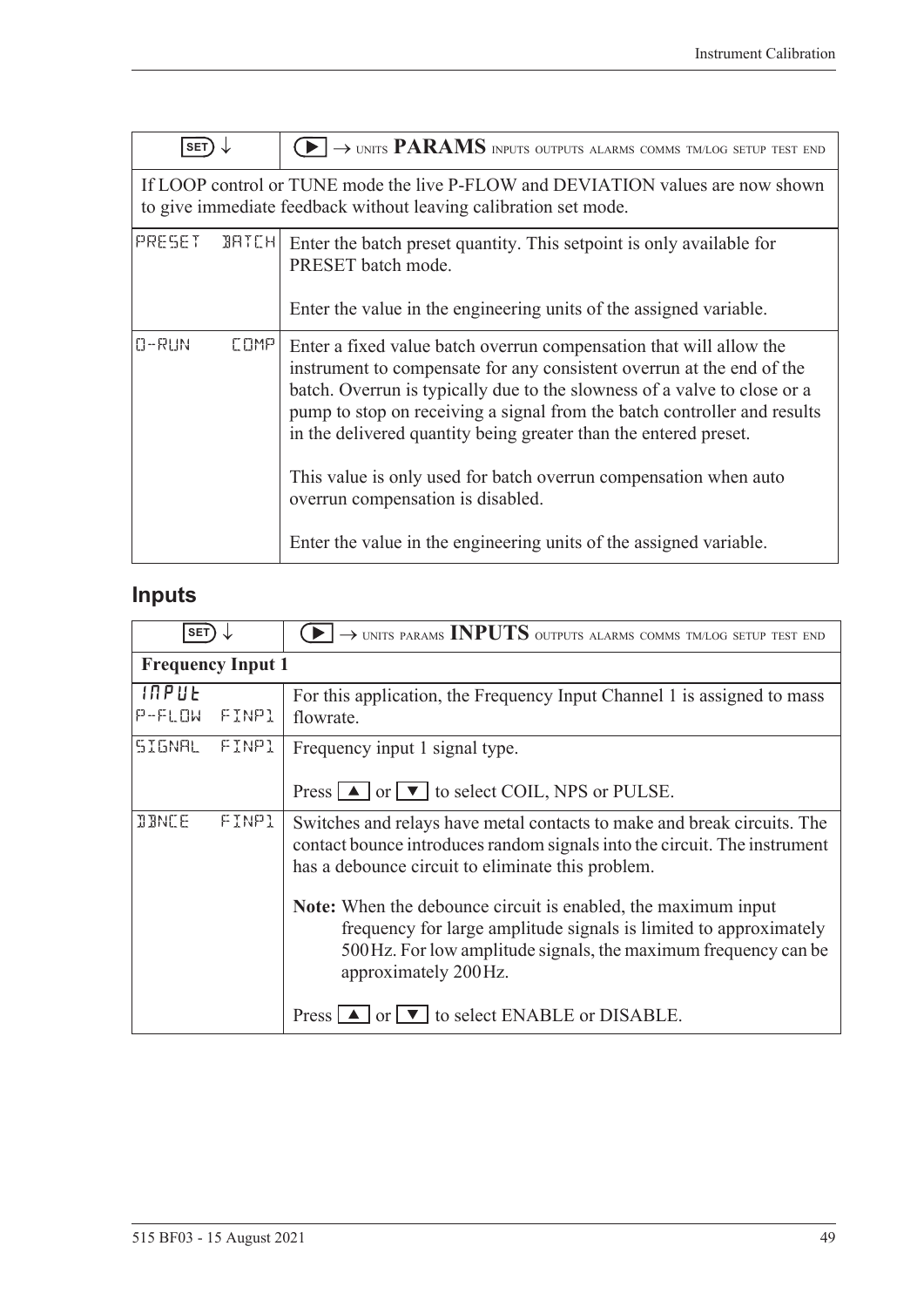| SET                    |                                                  | $\widetilde{\blacktriangleright\blacktriangleright\blacktriangleright}$ units params INPUTS outputs alarms comms tm/log setup test end                                                                                                                                                                      |                                       |
|------------------------|--------------------------------------------------|-------------------------------------------------------------------------------------------------------------------------------------------------------------------------------------------------------------------------------------------------------------------------------------------------------------|---------------------------------------|
| <b>CUTOFF</b><br>FINP1 | to calculate a rate from the flowmeter.          | The Cut-off is the lowest frequency for which the instrument continues                                                                                                                                                                                                                                      |                                       |
|                        | Hertz.                                           | The value for the cut-off is specified as the frequency of the flowmeter in                                                                                                                                                                                                                                 |                                       |
|                        | has actually stopped.                            | Be careful when setting low cut-off values because the display update<br>time for the flow rate becomes very long. For example if the cut-off is set<br>to 0.01 Hz, and the measured flow stops, the instrument continues to<br>display the flow rate for 100 seconds before it can determine that the flow |                                       |
| FILTER<br>FINP1        | out these fluctuations.                          | Input fluctuations caused by pulsating flow tend to create distortion in the<br>input readings of the rate. The instrument has a digital filter that averages<br>As a guide to the degree of filtering to use, the following table shows the                                                                |                                       |
|                        | input.                                           | response time (in seconds) to reach 90% and 99% of a step change in<br>The value A is the filter constant that the user can set.                                                                                                                                                                            |                                       |
|                        | Filter setting A                                 | Seconds to reach 90%<br>of full swing                                                                                                                                                                                                                                                                       | Seconds to reach 99%<br>of full swing |
|                        | $\theta$                                         | $\boldsymbol{0}$                                                                                                                                                                                                                                                                                            | $\boldsymbol{0}$                      |
|                        | $\overline{2}$                                   | $\overline{2}$                                                                                                                                                                                                                                                                                              | $\overline{4}$                        |
|                        | $\overline{4}$                                   | $\overline{4}$                                                                                                                                                                                                                                                                                              | 8                                     |
|                        | 6                                                | $\overline{5}$                                                                                                                                                                                                                                                                                              | 10                                    |
|                        | 10                                               | $\overline{8}$                                                                                                                                                                                                                                                                                              | $\overline{15}$                       |
|                        | 15                                               | 12                                                                                                                                                                                                                                                                                                          | 23                                    |
|                        | 20                                               | 14                                                                                                                                                                                                                                                                                                          | 27                                    |
|                        | $\overline{25}$                                  | 18                                                                                                                                                                                                                                                                                                          | $\overline{34}$                       |
|                        | $\overline{35}$                                  | $\overline{25}$                                                                                                                                                                                                                                                                                             | 48                                    |
|                        | $\overline{45}$                                  | $\overline{32}$                                                                                                                                                                                                                                                                                             | 62                                    |
|                        | $\overline{60}$                                  | $\overline{42}$                                                                                                                                                                                                                                                                                             | $\overline{82}$                       |
|                        | $\overline{75}$                                  | $\overline{52}$                                                                                                                                                                                                                                                                                             | 102                                   |
|                        | 90                                               | 62                                                                                                                                                                                                                                                                                                          | 122                                   |
|                        | 99                                               | $\overline{68}$                                                                                                                                                                                                                                                                                             | 134                                   |
|                        | there is no filtering.                           | The input filter range is from 0 to 99. A setting of $0$ (zero) means that                                                                                                                                                                                                                                  |                                       |
| FINP1<br><b>CORR</b>   | to apply correction factors to the input signal. | If the input sensor has non-linear characteristics, select NON-LINEAR                                                                                                                                                                                                                                       |                                       |
|                        |                                                  | Use $\Box$ or $\Box$ to select LINEAR or NON-LINEAR.                                                                                                                                                                                                                                                        |                                       |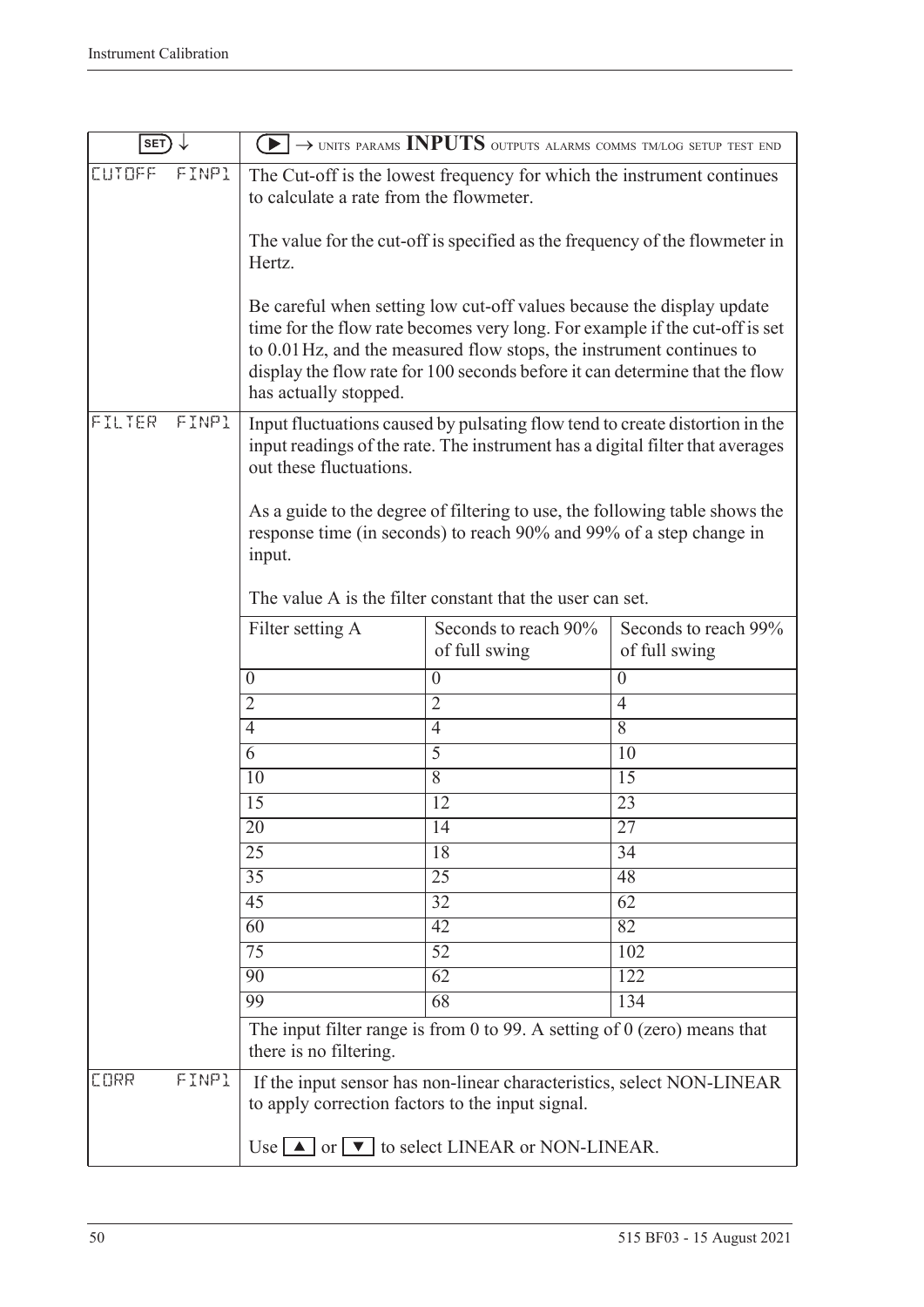| <b>SET</b> |       | $\rightarrow$ UNITS PARAMS INPUTS OUTPUTS ALARMS COMMS TM/LOG SETUP TEST END                                                               |  |
|------------|-------|--------------------------------------------------------------------------------------------------------------------------------------------|--|
| KFACT1     | unit  | This parameter is available for viewing and editing only when the<br>correction type is set to Linear.                                     |  |
|            |       | The K-factor of the flowmeter is the number of pulses from the flowmeter<br>per unit of volume (or mass). The K-factor cannot be 0 (zero). |  |
| NO-PIS     | FINP1 | This parameter is available for viewing and editing only when the<br>correction type is set to Non-linear.                                 |  |
|            |       | Enter the number of non-linearity correction points.                                                                                       |  |
|            |       | Press $\boxed{\blacktriangle}$ or $\boxed{\blacktriangledown}$ to select a number between 1 and 10 for the number<br>of correction points. |  |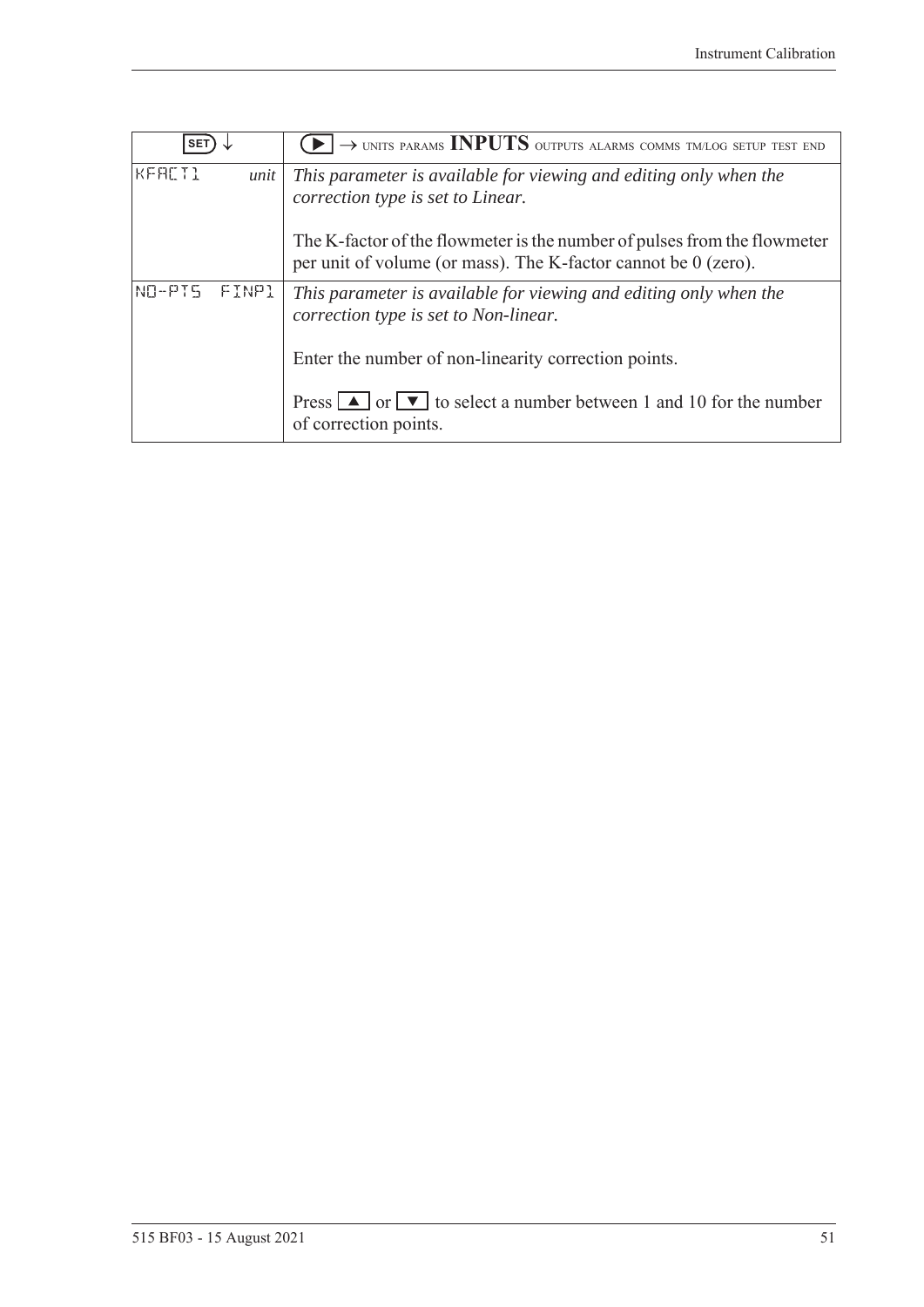| SET                                            | $\rightarrow$ UNITS PARAMS INPUTS OUTPUTS ALARMS COMMS TM/LOG SETUP TEST END                                                                                                                                                                                                               |
|------------------------------------------------|--------------------------------------------------------------------------------------------------------------------------------------------------------------------------------------------------------------------------------------------------------------------------------------------|
| FRED01<br>FINP1<br>to<br>$F$ RE $\mathbb{G}_n$ | This parameter is available for viewing and editing only when the<br>correction type is set to Non-linear.                                                                                                                                                                                 |
|                                                | Enter the frequency for this correction point.                                                                                                                                                                                                                                             |
|                                                | The instrument uses linear interpolation between the correction points<br>except that the correction factor for FREQ01 is used from 0Hz up to<br>FREQ01. Similarly, the instrument maintains the correction factor for the<br>highest frequency setting up to the maximum input frequency. |
|                                                | The following diagram shows the scaling factors at different frequencies<br>for a hypothetical flowmeter. The heavy black line represents the actual<br>scaling factor of the flowmeter. The light black line is the approximation<br>that the instrument uses.                            |
|                                                | <b>Scaling</b><br><b>Factor</b>                                                                                                                                                                                                                                                            |
|                                                |                                                                                                                                                                                                                                                                                            |
|                                                | FACT02<br>FACT03                                                                                                                                                                                                                                                                           |
|                                                | <b>FACT0</b><br>FACT05<br>FACT04                                                                                                                                                                                                                                                           |
|                                                | <b>Frequency</b>                                                                                                                                                                                                                                                                           |
|                                                | FREQ01<br>FREQ02<br>FREQ03<br>FREQ04<br>FREQ05                                                                                                                                                                                                                                             |
|                                                | Enter the lowest correction factor frequency as FREQ01 and proceed up<br>to the highest frequency. You can press the <b>DISPLAY</b> key to skip the<br>non-linear points and go to the next item.                                                                                          |
| FINP1<br>FACT01<br>to<br>F H E T n             | This parameter is available for viewing and editing only when the<br>correction type is set to Non-linear.                                                                                                                                                                                 |
|                                                | Enter the scaling factor for this correction point in the same units of<br>measure as the single K-factor above.                                                                                                                                                                           |
|                                                | The correction factor cannot be $0$ (zero).                                                                                                                                                                                                                                                |

# **Outputs**

| $\boxed{\text{SET}}$ | $ \Theta\rangle \rightarrow$ units params inputs $\text{OUTPUTS}$ alarms comms tm/log setup test end                                                                              |
|----------------------|-----------------------------------------------------------------------------------------------------------------------------------------------------------------------------------|
|                      | Note: In the factory default version of this application output channel 1 (CUT1) is dedicated<br>as the 4-20mA Process Control signal. Output channel 2 can be freely configured. |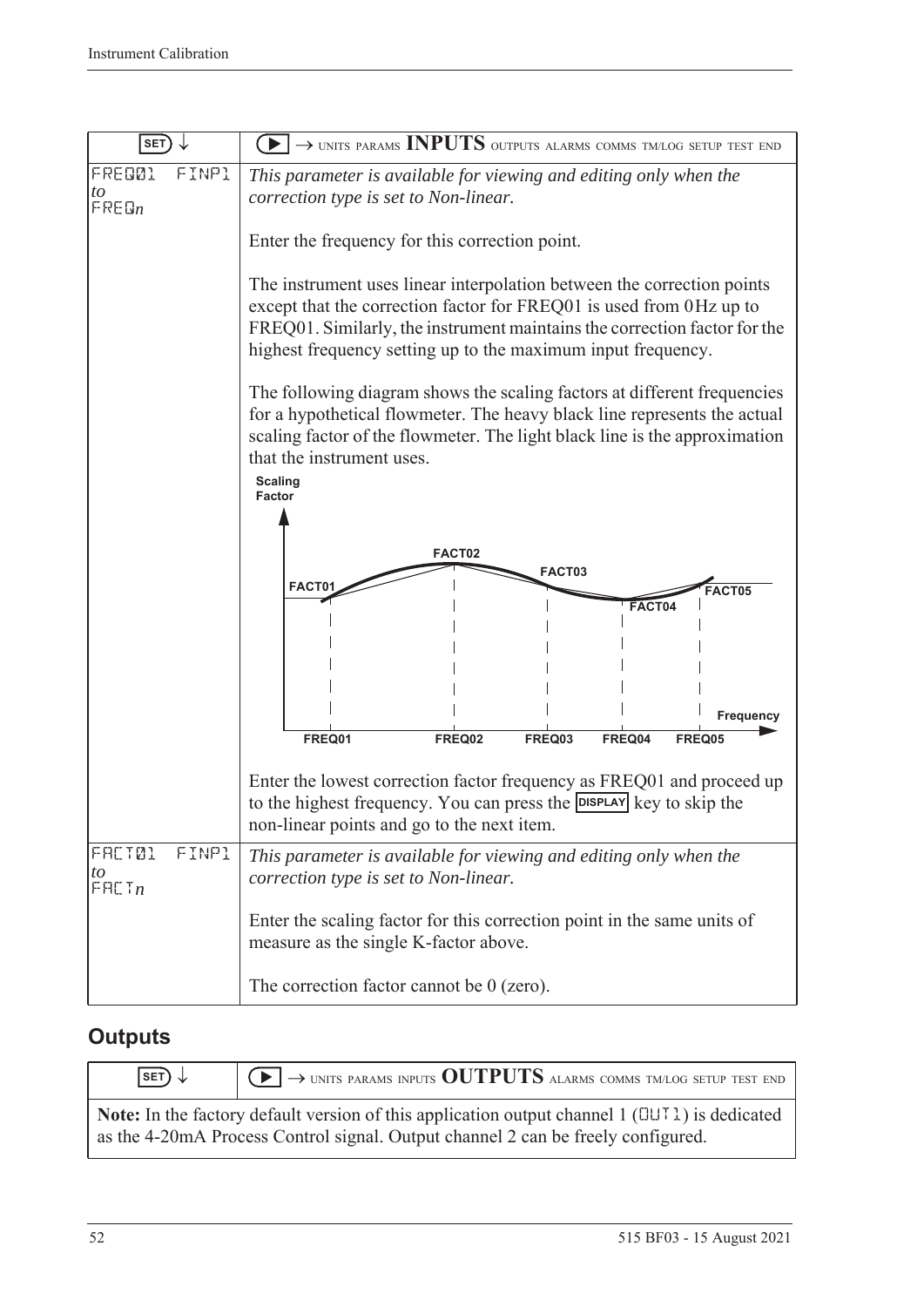| SET)                                            | $\textcolor{blue}{\blacktriangleright} \rightarrow$ units params inputs $\textcolor{blue}{OUTPUTS}$ alarms comms tm/log setup test end                                                                                                                                                                                                                                                                                                                                                                                                                                                                                                                                                                                                                                         |
|-------------------------------------------------|--------------------------------------------------------------------------------------------------------------------------------------------------------------------------------------------------------------------------------------------------------------------------------------------------------------------------------------------------------------------------------------------------------------------------------------------------------------------------------------------------------------------------------------------------------------------------------------------------------------------------------------------------------------------------------------------------------------------------------------------------------------------------------|
| FUNE<br>$\Box$ $\Box$ $\Box$ $n$                | The isolated output can function as either a passive 4-20 mA output, or a<br>pulse/logic open collector output:                                                                                                                                                                                                                                                                                                                                                                                                                                                                                                                                                                                                                                                                |
|                                                 | <b>RETRANS</b> - Retransmit totals as a pulse output or rates type<br>variables as a 4-20mA signal.<br><b>OP-ERR</b><br>- An error signal that will become active for the no flow,<br>$\bullet$<br>overflow or leakage error conditions.<br><b>OP-CTRL</b> - A control signal that is active during a batch, can be<br>$\bullet$<br>used as a pump control or indicator.<br><b>OP-RST</b><br>- A control signal that produces a 300ms pulse that can<br>$\bullet$<br>be used to reset remote counters etc. Activates when the controller's<br>$total(s)$ are reset.<br><b>OP-END</b><br>- A control signal that reflects the End of Batch<br>$\bullet$<br>condition (Note: not applicable if Batch mode is ON-OFF).<br>Press $\Box$ or $\Box$ to select the function required. |
| PULSE<br>$\Box$ $\Box$ $\Box$ $n$<br>or<br>4-20 | If above function is set for retransmission, you can assign any of the<br>"main menu" variables to an output. The nature of the output depends on<br>the assigned variable. Totals are output as pulses and rates are output as<br>4-20 mA passive signals.                                                                                                                                                                                                                                                                                                                                                                                                                                                                                                                    |
|                                                 | Press $\boxed{\blacktriangle}$ or $\boxed{\blacktriangledown}$ to select the variable that is required as an output. The<br>top of the display shows the type of output signal that is assigned to the<br>variable.                                                                                                                                                                                                                                                                                                                                                                                                                                                                                                                                                            |
|                                                 | <b>CAUTION</b><br>Due to the dual-purpose nature of the outputs, take care not to<br>set the output as an open collector pulse type signal when<br>connected to a 4-20mA loop circuit.                                                                                                                                                                                                                                                                                                                                                                                                                                                                                                                                                                                         |
| WIJTH<br>QUTn                                   | The Output Pulse Width is available for viewing and editing only when<br>the assigned variable is a total (pulse output) type.                                                                                                                                                                                                                                                                                                                                                                                                                                                                                                                                                                                                                                                 |
|                                                 | Pulse output is usually used to drive remote counters. Set the pulse width<br>(in milliseconds) as required by the remote counter.                                                                                                                                                                                                                                                                                                                                                                                                                                                                                                                                                                                                                                             |
|                                                 | Press $\triangle$ or $\triangledown$ to set to: 10, 20, 50, 100, 200 or 500 ms.                                                                                                                                                                                                                                                                                                                                                                                                                                                                                                                                                                                                                                                                                                |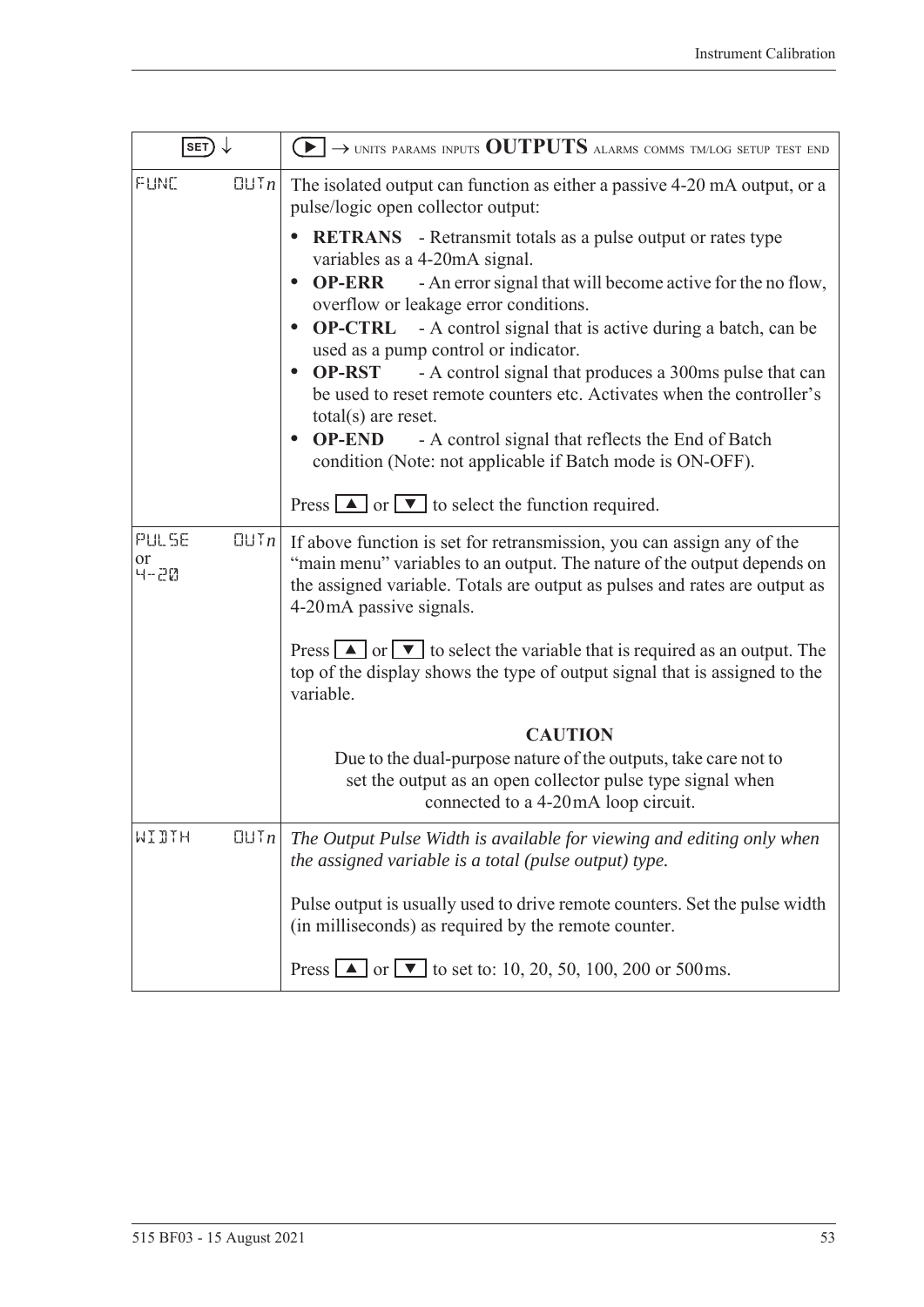| SET)             |                          | $\leftarrow$ $\rightarrow$ units params inputs OUTPUTS alarms comms tmlog setup test end                                                                                                                                                                                                                                                                                                        |
|------------------|--------------------------|-------------------------------------------------------------------------------------------------------------------------------------------------------------------------------------------------------------------------------------------------------------------------------------------------------------------------------------------------------------------------------------------------|
| PULSE            | QUTn                     | The Output Pulse Factor is available for viewing and editing only when<br>the assigned variable is a total (pulse output) type.                                                                                                                                                                                                                                                                 |
|                  |                          | The Output Pulse Factor is the scaling factor for the retransmission of the<br>measured total quantity.                                                                                                                                                                                                                                                                                         |
|                  |                          | For example, if "volume" is chosen as an output variable and engineering<br>unit is cubic metres, then a pulse factor of 1.000 generates one pulse for<br>$1 m3$ . Similarly, a pulse factor of 3.000 generates one pulse for $3 m3$ .                                                                                                                                                          |
|                  |                          | For more information, see Output Pulse Factor on page 54.                                                                                                                                                                                                                                                                                                                                       |
|                  |                          | The output pulse factor cannot be $0$ (zero).                                                                                                                                                                                                                                                                                                                                                   |
| PT-MIN<br>PT-MAX | $QU$ T $n$<br>$QU$ T $n$ | The Output Minimum Point and Maximum Point are available for<br>viewing and editing only when the assigned variable is a rate (4-20mA<br>output) type.                                                                                                                                                                                                                                          |
|                  |                          | The output minimum value corresponds to the 4mA point and the output<br>maximum value corresponds to the 20mA point.                                                                                                                                                                                                                                                                            |
|                  |                          | Setting the output range differently from the input range enables the<br>instrument to amplify the input signal. You can drive a chart recorder that<br>"zooms in" on a specified range of values instead of displaying the full<br>operating range of the transducer.                                                                                                                          |
|                  |                          | For example, if "volume flow" is chosen as an output variable and<br>engineering unit is cubic metres per minute, then setting the minimum<br>point to 30 and the maximum point to 100 would reflect the volumetric<br>flow rate range of 30 to $100 \text{m}^3/\text{min}$ . At rates above the maximum and<br>below the minimum points, the output remains at 20 mA and 4 mA<br>respectively. |

#### <span id="page-63-0"></span>**Output Pulse Factor**

Increasing the output pulse width reduces the maximum frequency at which a total variable can be retransmitted. Pulses will be missed if the output cannot "keep up" with the rate of total counts. You can use the output pulse factor to ensure that this maximum is not reached.

The maximum pulse output frequency is determined by:

```
1000
\frac{1000}{(2 \times \text{pulse width in ms})}Hz
```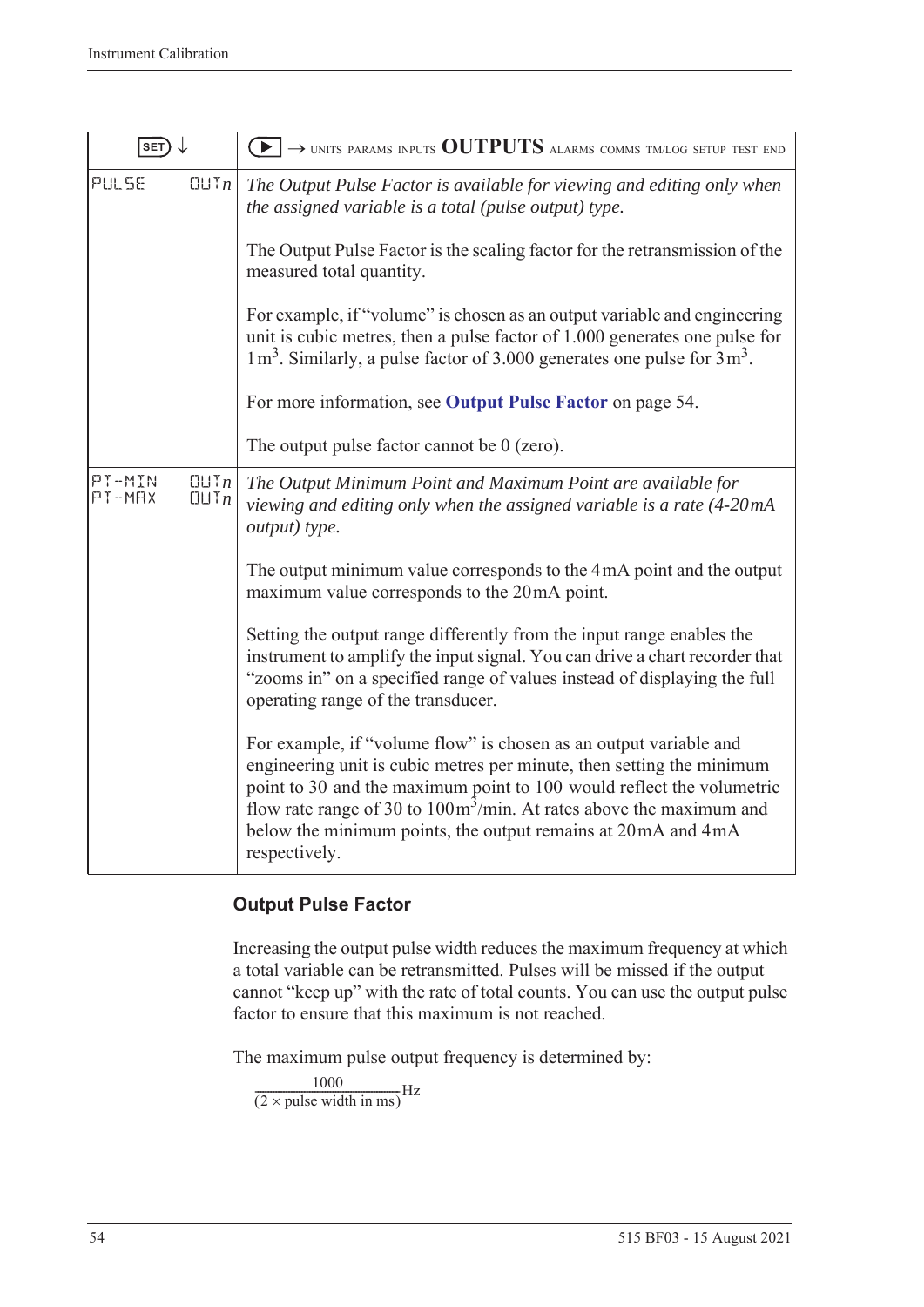The minimum pulse factor required is determined by:

max rate of total max pulse output frequency ------------------------------------------------------------------

For example: To calculate the required pulse factor to avoid losing counts in retransmission if a total counts at a maximum rate of 75 units/sec (Hz) and the required pulse width of a remote counter is at least 50 ms:

The maximum pulse output frequency is:  $\frac{1000}{2 \times 50}$  = 10Hz

The minimum pulse factor for that frequency is:  $\frac{75}{10}$  $\frac{73}{10}$  = 7.5

#### **Alarms**

The alarm relay(s), in the advanced option, can be assigned to rate variables such as flowrate, or set as an equipment failure alarm.

The alarm switches "on" whenever an alarm condition exists. The alarm switches "off" when the alarm condition no longer exists. However, you may need to configure external alarm devices that require acknowledgement for cancelling an alarm.

#### **Equipment Failure Alarm**

Any alarm relay can be assigned as an equipment failure alarm. This alarm setting can have normally closed (open) contacts that open (close) when the instrument displays any error message as listed in **[Error Messages](#page-73-1)** on page [64.](#page-73-1)

| SET   |  | $\blacktriangleright$ $\rightarrow$ units params inputs outputs $ALARMS$ comms tm/log setup test end                |
|-------|--|---------------------------------------------------------------------------------------------------------------------|
| RELAY |  | $\text{FLRM}_n$ Select a rate variable to assign to the alarm relay.                                                |
|       |  | Note: If the alarm type is set to "equipment alarm", this relay assignment<br>setting is ignored.                   |
|       |  | Press $\boxed{\blacktriangle}$ or $\boxed{\blacktriangledown}$ to select the variable that is required as an alarm. |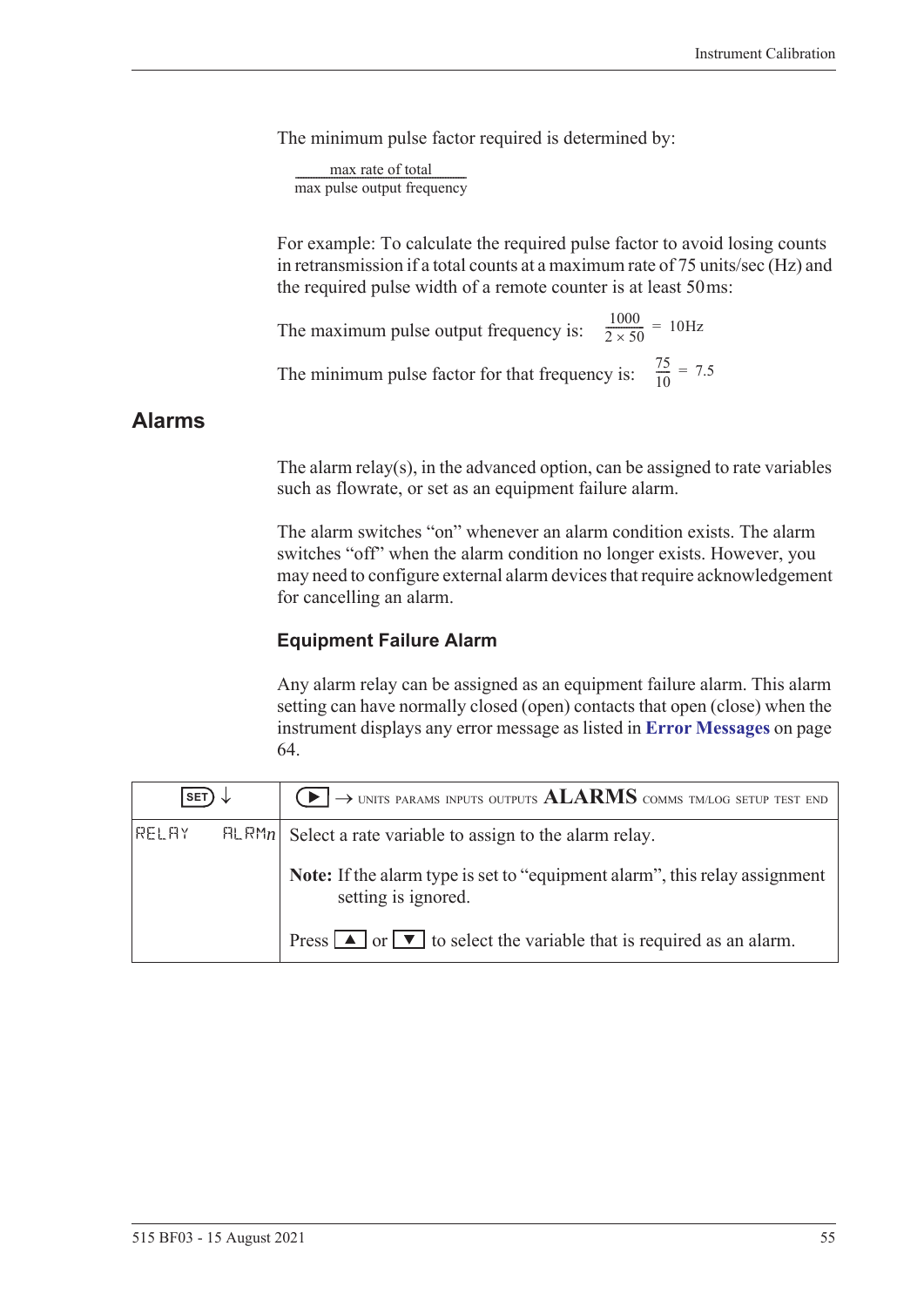| SET)                  | $\rightarrow$ units params inputs outputs $ALARMS$ comms tm/log setup test end<br>$\blacktriangleright$ 1                                                                                                                                                                                                                                                                                                                                     |
|-----------------------|-----------------------------------------------------------------------------------------------------------------------------------------------------------------------------------------------------------------------------------------------------------------------------------------------------------------------------------------------------------------------------------------------------------------------------------------------|
| TYPE<br>HLRMn         | The options available for alarm types are as follows:                                                                                                                                                                                                                                                                                                                                                                                         |
|                       | HI-NO — High Alarm, Normally Open contacts<br>$\bullet$<br>HI-NC — High Alarm, Normally Closed contacts<br>LO-NO — Low Alarm, Normally Open contacts<br>٠<br>LO-NC — Low Alarm, Normally Closed contacts<br>BD-NO — Band Alarm, Normally Open contacts<br>٠<br>BD-NC — Band Alarm, Normally Closed contacts<br>$\bullet$<br>AL-NO — Equipment Alarm, Normally Open contacts<br>$\bullet$<br>AL-NC — Equipment Alarm, Normally Closed contacts |
|                       | Press $\boxed{\blacktriangle}$ or $\boxed{\blacktriangledown}$ to select the type of alarm required.                                                                                                                                                                                                                                                                                                                                          |
| POINT<br>HLRMn        | The Alarm Setpoint is available for viewing and editing for any alarm<br>type except 'equipment alarms'.                                                                                                                                                                                                                                                                                                                                      |
|                       | The Alarm Setpoint is the value (in engineering units of assigned<br>variable) at which the alarm condition occurs and therefore the alarm is<br>on.                                                                                                                                                                                                                                                                                          |
|                       | Each alarm is completely independent, e.g. a High alarm does NOT need<br>to have a higher setpoint than the a Low alarm.                                                                                                                                                                                                                                                                                                                      |
| <b>HY5T</b><br>FLRMn  | The Alarm Hysteresis is available for viewing and editing for any alarm<br>type except 'equipment alarms'.                                                                                                                                                                                                                                                                                                                                    |
|                       | Alarm hysteresis loops occur when the alarm toggles continuously on and<br>off when the process variable is close to the setpoint.                                                                                                                                                                                                                                                                                                            |
|                       | For a high alarm, the alarm activates when the value of the variable rises<br>above the alarm setpoint and deactivates when the value falls below the<br>alarm setpoint minus the amount of the hysteresis setting (if any).                                                                                                                                                                                                                  |
|                       | For a low alarm, the alarm activates when the value of the variable falls<br>below the alarm setpoint and deactivates when the value rises above the<br>alarm setpoint plus the amount of the hysteresis setting (if any).                                                                                                                                                                                                                    |
|                       | For a band alarm, the alarm activates whenever the value of the variable<br>is outside the setpoint plus or minus the amount of the hysteresis.                                                                                                                                                                                                                                                                                               |
|                       | For example, with a high alarm setpoint of 200, and a hysteresis setting<br>of zero, a value oscillating between 197 and 202 will cause the alarm to<br>toggle on at 200 and toggle off below 200. However, if the hysteresis is<br>set to 5, the value of the variable must fall below 195 to cancel the alarm.<br>The alarm will reactivate only when the value again rises above 200.                                                      |
| <b>JELAY</b><br>HLRMn | The Alarm Delay is programmed in seconds and can be used to eliminate<br>undesired alarm activation during start-up or shutdown operation.                                                                                                                                                                                                                                                                                                    |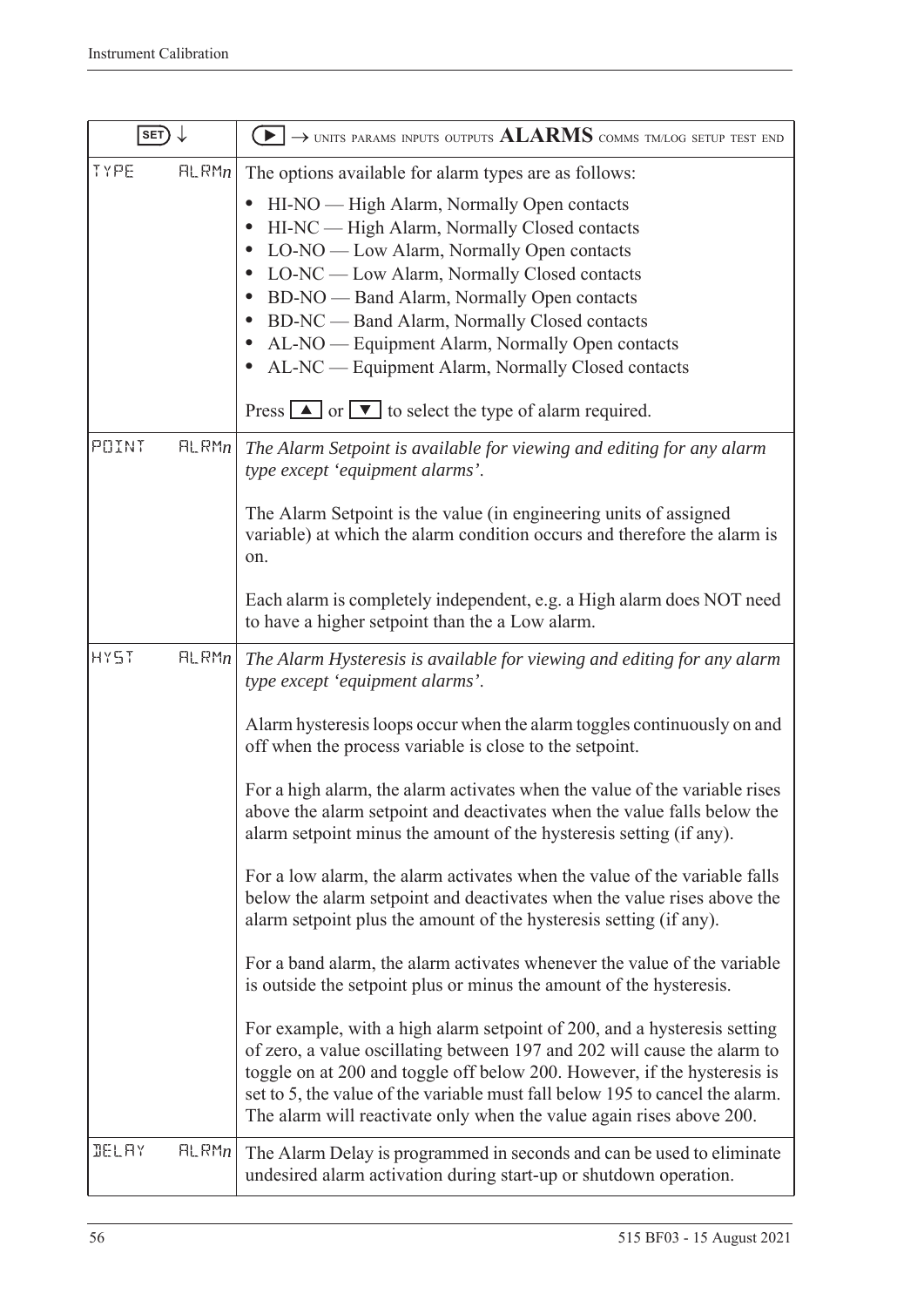#### **Communications**

The instrument has the following communication ports:

- **• COM-1 RS-232 Port** A 9-pin female connector on the rear panel of the instrument.
- **• COM-2 RS-485 or Ethernet Port** (optional) Terminals or socket on the rear panel. Ethernet connection requires COM-2 setting to be: RTU (Modbus), 19200 Baud rate, even parity and 1 stop bit.
- **• COM-3 Port** A special communications port that is only applicable to some applications.

| SET)                     | $\rightarrow$ units params inputs ouputs alarms $COMMS$ tm/log setup test end<br>$\rightarrow$ $\rightarrow$ $\rightarrow$                                                                                                                        |
|--------------------------|---------------------------------------------------------------------------------------------------------------------------------------------------------------------------------------------------------------------------------------------------|
| PROTOC<br>$CDM - n$      | The Communications Protocols can be assigned to the communication<br>ports as follows (a protocol cannot be assigned to more than one port at<br>a time):                                                                                         |
|                          | <b>ASCII</b><br>- Simple ASCII<br>- Modbus RTU<br><b>RTU</b>                                                                                                                                                                                      |
|                          | - Printer Protocol<br><b>PRN</b><br><b>NONE</b><br>- If a port is not being used, set the protocol to NONE.                                                                                                                                       |
|                          | For the selected port, press $\boxed{\blacktriangle}$ or $\boxed{\blacktriangledown}$ to select the desired protocol.                                                                                                                             |
| <b>BAUD</b><br>$CDM - n$ | The Baud setting is the speed of the communication port in data bits per<br>second.                                                                                                                                                               |
|                          | The baud rate of the instrument must match the baud rate of the<br>communication device that the instrument is connected to.                                                                                                                      |
|                          | Use $\boxed{\triangle}$ or $\boxed{\triangledown}$ to select 2400, 4800, 9600 or 19200 baud.                                                                                                                                                      |
| PARITY<br>$CDM - n$      | The Parity bit helps to detect data corruption that might occur during<br>transmission.                                                                                                                                                           |
|                          | The parity bit setting of the instrument must match the parity bit setting<br>of the communication device that the instrument is connected to.                                                                                                    |
|                          | Press $\blacksquare$ or $\blacksquare$ to select EVEN, ODD, or NONE.                                                                                                                                                                              |
| $5 - B1T5$<br>$CDM - n$  | The Stop bit indicates the end of a transmission. Stop bits can be 1 or 2<br>bit periods in length. The stop bit setting of the instrument must match<br>the stop bit setting of the communication device that the instrument is<br>connected to. |
|                          | Press $\boxed{\blacktriangle}$ or $\boxed{\blacktriangledown}$ to select 1 or 2 stop bits.                                                                                                                                                        |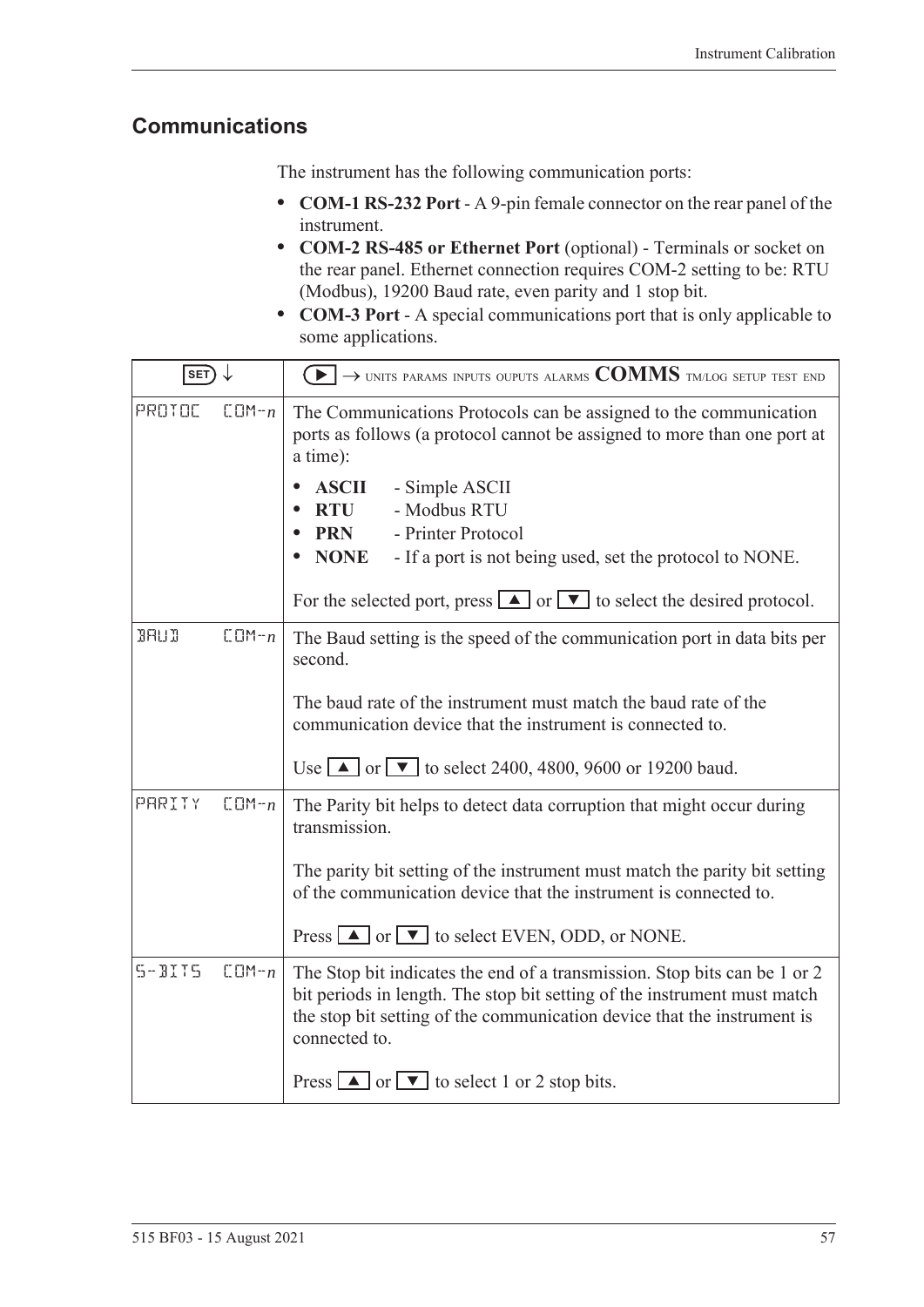| SET          |             | $\rightarrow$ units params inputs ouputs alarms $COMMS$ tm/log setup test end                                                                                                                        |
|--------------|-------------|------------------------------------------------------------------------------------------------------------------------------------------------------------------------------------------------------|
| RTU          | <b>IRTR</b> | The Modbus RTU data format for the 2-register (4-byte) values can be<br>set as either floating point or long integer values.                                                                         |
|              |             | Use $\Box$ or $\Box$ to select FLOAT or INTEGER.                                                                                                                                                     |
| RTU          | AIIR        | The Modbus RTU protocol address must be in the range of 1 to 247.<br>When multiple instruments (slaves) are connected to one communication<br>device (master), each assigned address must be unique. |
|              |             | <b>Note:</b> The master device uses the RTU address $0$ (zero) for broadcasting<br>to all connected slave units.                                                                                     |
| <b>RSCII</b> | <b>ATTR</b> | The ASCII protocol address identifies each communicating device.                                                                                                                                     |
|              |             | The address must be in the range of 1 to 255. When multiple instruments<br>(slaves) are connected to one computer (master), each assigned address<br>must be unique.                                 |
| FLASH        | PORT        | The Flash Driver Port assignment defines the communication port for<br>downloading software into the instrument.                                                                                     |
|              |             | The default setting of this assignment is the RS-232 port. The Ethernet<br>port, if fitted, can not be used as the Flash port.                                                                       |
|              |             | Press $\Box$ or $\nabla$ to select RS-232 (COM-1), RS-485 (COM-2) or<br>NONE.                                                                                                                        |

## **Time Settings and Data Logging**

#### **Instrument Clock**

The instrument has a real-time clock for recording logged events. The clock displays the time and the date. The date format can be set to European format (day/month/year) or American format (month/day/year). The time clock uses the 24-hour format.

The clock will continue to operate for up to 5 years (typically) on the internal battery if there is no power connected to the instrument. Therefore, after an interruption to the power supply, the instrument recommences normal operation although there will be no data recorded during the period without a power supply.

**Note:** If there is an interruption to the power supply and the battery has failed, the instrument displays an error message when the power supply is restored. In this case, you should set the current time and date so that the instrument continues to log data at the correct times.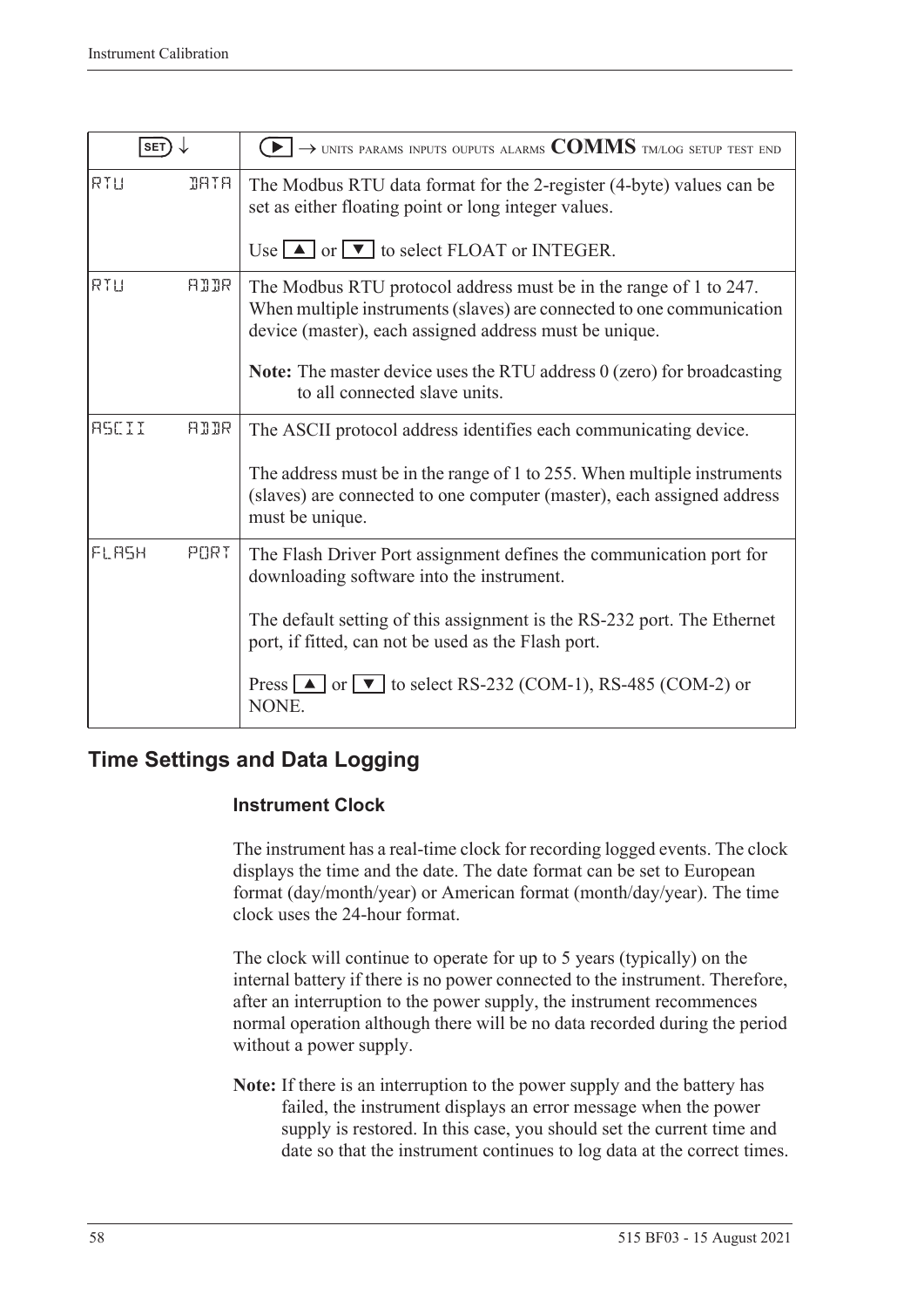#### **Data Logging**

The instrument will log a total of 1000 deliveries (batches) if the real-time clock option is installed. The logs are taken at the end of each batch or upon reset if a batch has been aborted before the preset total has been reached.

| SET)         |             | $\left\vert \bullet\right\vert \rightarrow$ units params inputs ouputs alarms comms $\Gamma \mathrm{M}/\mathrm{LOG}$ setup test end                                                                 |
|--------------|-------------|-----------------------------------------------------------------------------------------------------------------------------------------------------------------------------------------------------|
| <b>JRTE</b>  | FORM        | <b>Clock Date Format</b>                                                                                                                                                                            |
|              |             | The European date format is: dd/mm/yyyy or (Day-Month).                                                                                                                                             |
|              |             | The American date format is: mm/dd/yyyy or (Month-Day).                                                                                                                                             |
|              |             | Press $\boxed{\blacktriangle}$ or $\boxed{\blacktriangledown}$ to select DAY-M or M-DAY                                                                                                             |
| CLOCK        | YEAR        | The Clock Year defines the current year for the real-time clock.                                                                                                                                    |
| <b>CLOCK</b> | $M - JHY$   | The Clock M-DAY setting defines the current month and date for the<br>real-time clock. This parameter is programmed in Month-Day format for<br>both European and American date formats.             |
| <b>CLOCK</b> | $H-MIN$     | The Clock H-MIN setting is the current time in hours and minutes for the<br>real-time clock.                                                                                                        |
| RESET        | <b>LOGS</b> | Reset the logged data. You may need to reset (clear) the logged data if<br>you change the time/log settings.                                                                                        |
|              |             | Press $\Box$ or $\nabla$ to select YES, then press the SET key. The instrument<br>makes three beeps to confirm the reset command.                                                                   |
| REPORT       | LO65        | The Printer Protocol Report Logs defines the number of latest logs to be<br>included into a printable report.                                                                                       |
|              |             | Set the number of logs between 1 and 99.                                                                                                                                                            |
| REPORT       | TYPE        | The Printer Protocol Report Type determines the nature of the printout<br>from the REPORT PRINT - HOLD.SET prompt in the main menu. The<br>following report types available in this instrument are: |
|              |             | $REP-10$<br>Preset number of latest logs                                                                                                                                                            |
|              |             | Press $\boxed{\blacktriangle}$ or $\boxed{\blacktriangledown}$ to select Report Type.                                                                                                               |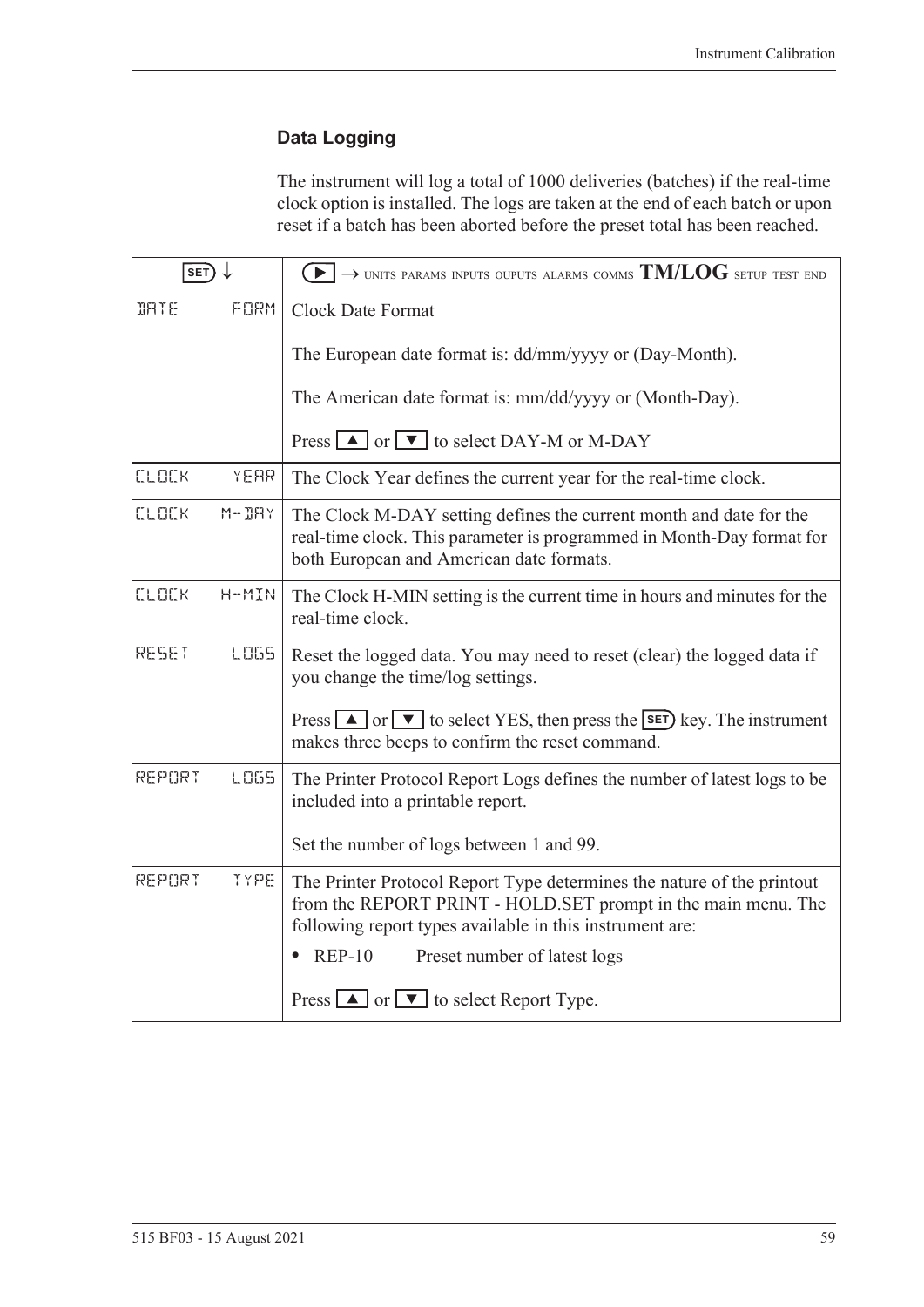| <b>SET</b>  |             | $\rightarrow$ units params inputs ouputs alarms comms $\mathrm{TM}/\mathrm{LOG}$ setup test end                                                                                                                                                                                                         |
|-------------|-------------|---------------------------------------------------------------------------------------------------------------------------------------------------------------------------------------------------------------------------------------------------------------------------------------------------------|
| PRN         | TYPE        | The Printer Protocol Printer Type allows the nature of the printer being<br>used to be specified. The following printer types available in this<br>instrument are:                                                                                                                                      |
|             |             | <b>PRN-01</b><br>Generic computer printer<br><b>PRN-02</b><br>Generic roll printer (prints first line first)<br><b>PRN-03</b><br>Slip printer TM295<br><b>PRN-04</b><br>Label (roll) printer - Citizen CMP30L<br>Press $\boxed{\blacktriangle}$ or $\boxed{\blacktriangledown}$ to select Printer Type. |
|             |             |                                                                                                                                                                                                                                                                                                         |
| <b>RUTO</b> | PRINT       | The Auto Print function, if enabled, allows a delivery docket print out to<br>occur automatically at the End of Batch. If disabled, a printout must be<br>initiated via the HOLD.SET - TO PRINT prompt in the main menu.<br>Press $\Box$ or $\nabla$ to select ENABLE or DISABLE.                       |
|             |             |                                                                                                                                                                                                                                                                                                         |
| LAST        | $I - N L M$ | This defines the "last delivery number", so the delivery number counting<br>continues from this value. Note: this parameter is accessible only when<br>Logging is reset (either explicitly or when application is loaded into unit).                                                                    |
|             |             | Enter the required delivery number.                                                                                                                                                                                                                                                                     |

# **General Setup Parameters**

| $ $ SET $) \downarrow$ |            | $\rightarrow$ units params inputs ouputs alarms comms tm/log SETUP test end                                              |
|------------------------|------------|--------------------------------------------------------------------------------------------------------------------------|
| <b>JEFAULT</b>         | $V$ RR $ $ | Select the main menu variable to display on power up or when the display<br>timeout period has elapsed if it is enabled. |
|                        |            | Press $\boxed{\blacktriangle}$ or $\boxed{\blacktriangledown}$ to select the default variable display.                   |
| <b>SUPPLY</b>          | VCLT       | The instrument provides a power-limited supply for external transducers.                                                 |
|                        |            | Press $\Box$ or $\nabla$ to set the transducer supply voltage between 8 and 24<br>volts DC as required.                  |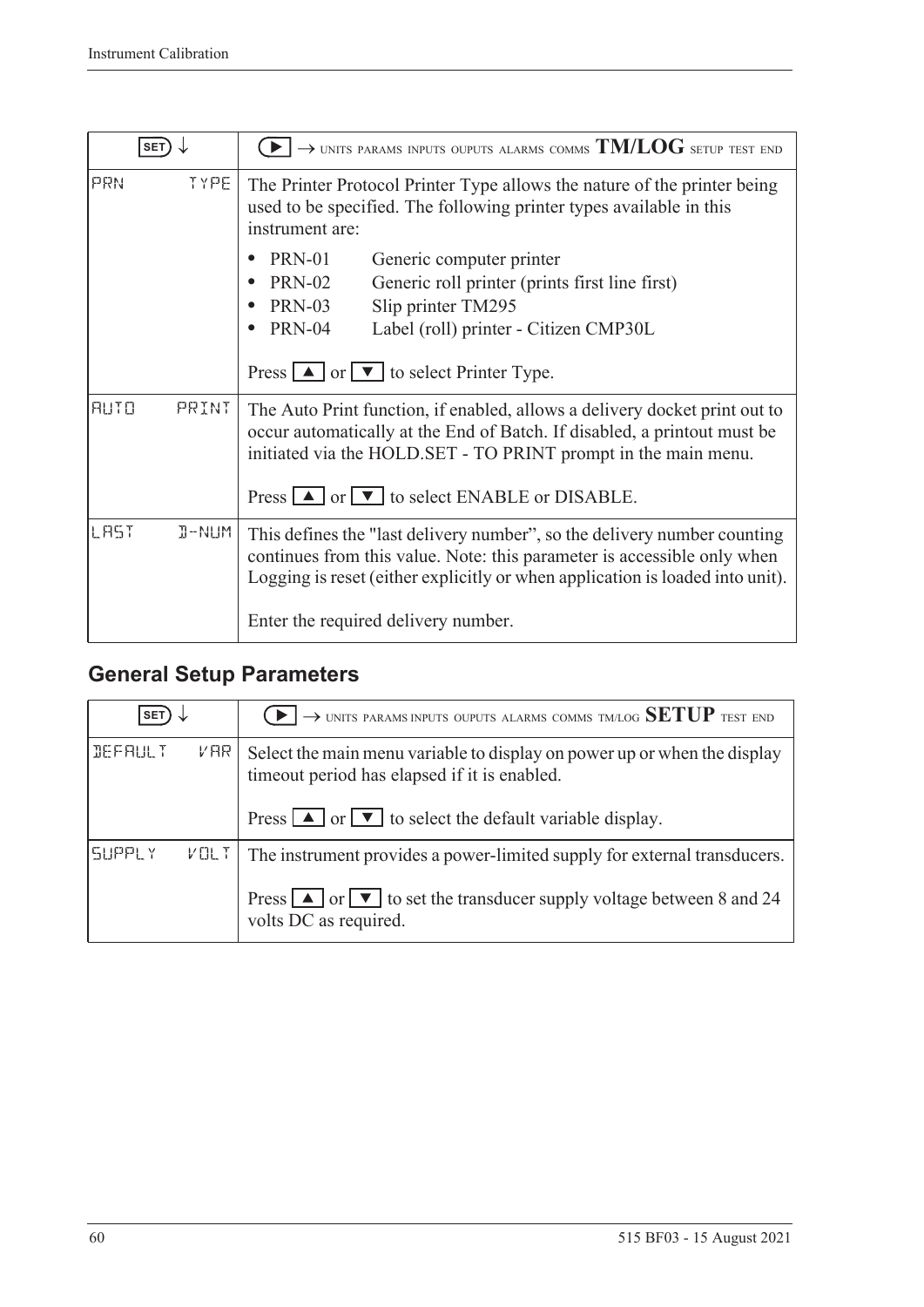| SET)                     | $\rightarrow$ units params inputs ouputs alarms comms tm/log SETUP test end<br>$\blacktriangleright$ 1                                                                                                                                                                    |  |  |
|--------------------------|---------------------------------------------------------------------------------------------------------------------------------------------------------------------------------------------------------------------------------------------------------------------------|--|--|
| MODE<br>$T - 111T$       | If the Display Timeout mode is enabled, and there is no user activity for<br>the defined timeout period, the display panel returns to the default<br>display.                                                                                                             |  |  |
|                          | This function is useful for the following reasons:                                                                                                                                                                                                                        |  |  |
|                          | to return the display to a preferred variable after the user has finished<br>$\bullet$<br>reading other information,<br>to cancel the calibration mode and return to the default display if the                                                                           |  |  |
|                          | user does not exit from the calibration mode for any reason.                                                                                                                                                                                                              |  |  |
|                          | Press $\boxed{\blacktriangle}$ or $\boxed{\blacktriangledown}$ to select the display timeout function as follows:                                                                                                                                                         |  |  |
|                          | <b>DISABLE</b> - Timeout is completely disabled.<br>$\bullet$<br><b>EN DISP</b> - Timeout is enabled during Normal mode and Calibration<br>View mode.                                                                                                                     |  |  |
|                          | <b>EN EDIT</b> - Timeout is enabled during Calibration Set mode.<br>$\bullet$<br><b>EN ALL</b> - Timeout is enabled for all modes.                                                                                                                                        |  |  |
| $T - 111T$<br><b>SEC</b> | The Display Timeout period defines the delay for the Display Timeout<br>mode if it is enabled.                                                                                                                                                                            |  |  |
|                          | The display timeout period can be from 10 to 99 seconds.                                                                                                                                                                                                                  |  |  |
| <b>REEUM</b><br>RESET    | The Reset Accumulated Totals function clears all of the accumulated<br>totals and the non-accumulated totals.                                                                                                                                                             |  |  |
|                          | Press $\Box$ or $\nabla$ to select YES, then press the <b>SET</b> ) key. The instrument<br>makes three beeps to confirm the reset command.                                                                                                                                |  |  |
| <b>IISPL</b><br>TRG5     | The Display Tags option determines whether the instrument displays the<br>default display tags or the user-defined tags. The display tag setting also<br>defines whether the instrument displays the default error and warning<br>messages, or the user-defined messages. |  |  |
|                          | Note: The user-defined tags can be entered into the instrument only by<br>the manufacturer or the distributor.                                                                                                                                                            |  |  |
|                          | Press $\Box$ or $\nabla$ to select the Display Tags option as follows:                                                                                                                                                                                                    |  |  |
|                          | <b>DEFAULT</b> - the instrument displays the default (English) tags<br>$\bullet$<br><b>USER</b> - the instrument displays the user-defined tags.                                                                                                                          |  |  |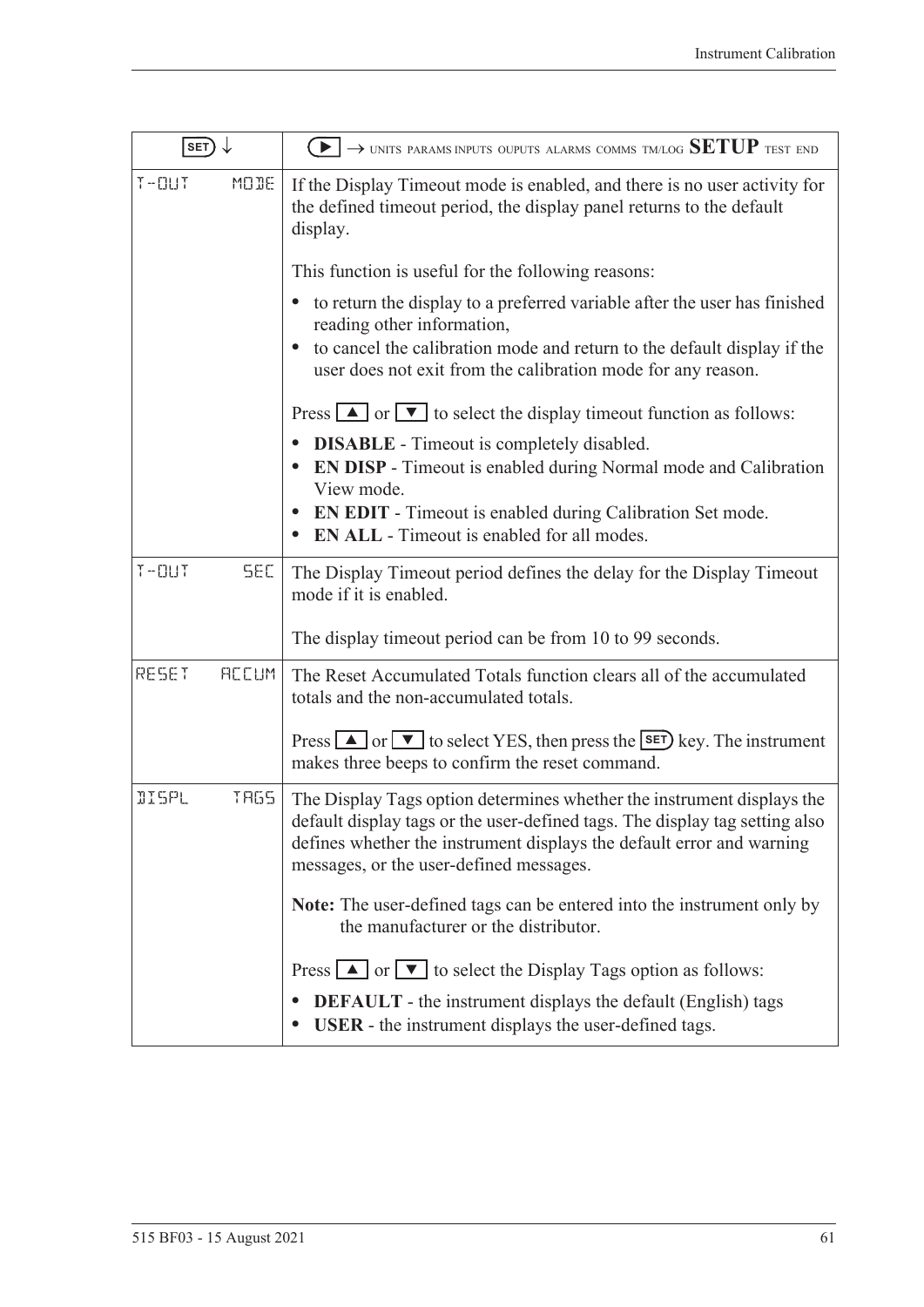| <b>SET</b>    |            | $\rightarrow$ units params inputs ouputs alarms comms tm/log SETUP test end                                                                                                                                                                                                                                                                                                  |
|---------------|------------|------------------------------------------------------------------------------------------------------------------------------------------------------------------------------------------------------------------------------------------------------------------------------------------------------------------------------------------------------------------------------|
| $B H L K - L$ | $T - 011T$ | If the backlight time out is enabled, and there is no user activity (any keys<br>pressed) for a period of 10 seconds, the display backlight switches off to<br>save power. The backlight switches on when a key is pressed. Select the<br>backlight timeout mode as required.<br>Press $\boxed{\blacktriangle}$ or $\boxed{\blacktriangledown}$ to select ENABLE or DISABLE. |
| <b>RATES</b>  | <b>JP</b>  | This parameter sets the maximum number of decimal places for<br>displaying or printing main menu rates.                                                                                                                                                                                                                                                                      |
| TOTALS        | IP         | This parameter sets the maximum number of decimal places for<br>displaying or printing main menu totals.                                                                                                                                                                                                                                                                     |

#### **Test Menu**

The Test menu enables you to view the inputs and outputs to and from the instrument.

In Calibration Set mode (by entering the system password), you can control the outputs and the alarms as described in the table below.

| SET         |                | $\rightarrow$ units params inputs ouputs alarms comms tm/log setup $\mathrm{TEST}$ end                                                                                           |
|-------------|----------------|----------------------------------------------------------------------------------------------------------------------------------------------------------------------------------|
| FINPn       | H <sub>z</sub> | The frequency of the input to $FINPn$ is displayed in Hertz.                                                                                                                     |
| HINPn       | units          | The units are displayed according to the calibration setup for the analog<br>input. If unused or set to Default the input is 4-20mA and displayed in<br>mA.                      |
| $L$ INP $n$ | STRTE          | You can view the state of the logic inputs. If the input is an open contact<br>or inactive it will display HI. If the input is a closed contact or active it<br>will display LO. |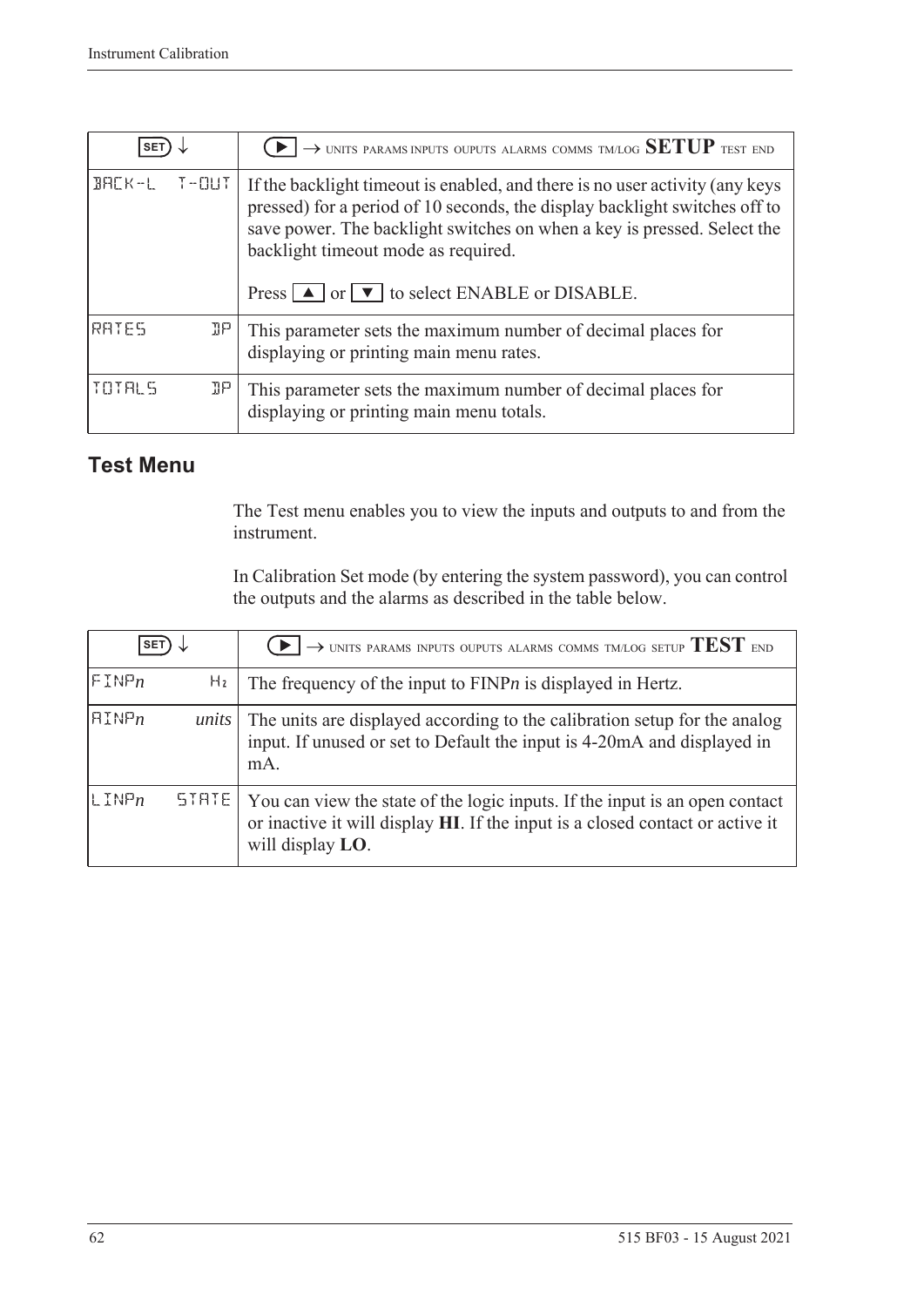| SET)                     |       | $\rightarrow$ units params inputs ouputs alarms comms tm/log setup $\mathrm{TEST}$ end                                                                          |
|--------------------------|-------|-----------------------------------------------------------------------------------------------------------------------------------------------------------------|
| QUTn                     | STRTE | You can control the state of the outputs. Press the $\Box$ or $\nabla$ keys to set<br>the output state as follows:                                              |
|                          |       | <b>PROCESS</b> - the output depends on the current values of the inputs<br>and the calculations that the instrument performs.                                   |
|                          |       | For a pulse output, such as a total, the output produces a pulse train as<br>follows:                                                                           |
|                          |       | • ON - a pulse train with a pulse width as set for the particular output<br>in the Outputs menu.                                                                |
|                          |       | • OFF - no output.                                                                                                                                              |
|                          |       | For a 4-20 mA output, such as a rate, the output is as follows:                                                                                                 |
|                          |       | • HI - the output is set to 20 mA.                                                                                                                              |
|                          |       | • LO - the output is set to 4mA.                                                                                                                                |
| HLRMn<br>0r<br>$REL - n$ | STRTE | You can control the state of the relays (alarms). Press the $\Box$ or $\nabla$<br>keys to set the selected relay as follows:                                    |
|                          |       | <b>PROCESS</b> - the relay operates according to the current values of the<br>inputs and the relay settings as programmed.                                      |
|                          |       | <b>OPEN</b> - the relay output contacts are set to "open".<br>$\bullet$<br>CLOSED - the relay output contacts are set to "closed".<br>$\bullet$                 |
| <b>SUPPLY</b>            | V     | You can display the actual DC output supply voltage, which may help<br>with troubleshooting.                                                                    |
|                          |       | If the actual supply voltage is lower than the preset value (refer to<br>General Setup Parameters on page 60) it may indicate that the output is<br>overloaded. |

# **System Messages**

<span id="page-72-0"></span>The instrument displays messages for defined events and fault conditions.

The manufacturer or distributor can enter user-defined text for the messages. This user-defined text is displayed, instead of the default (English) messages, when the Display Tags option in the Setup menu is set to USER.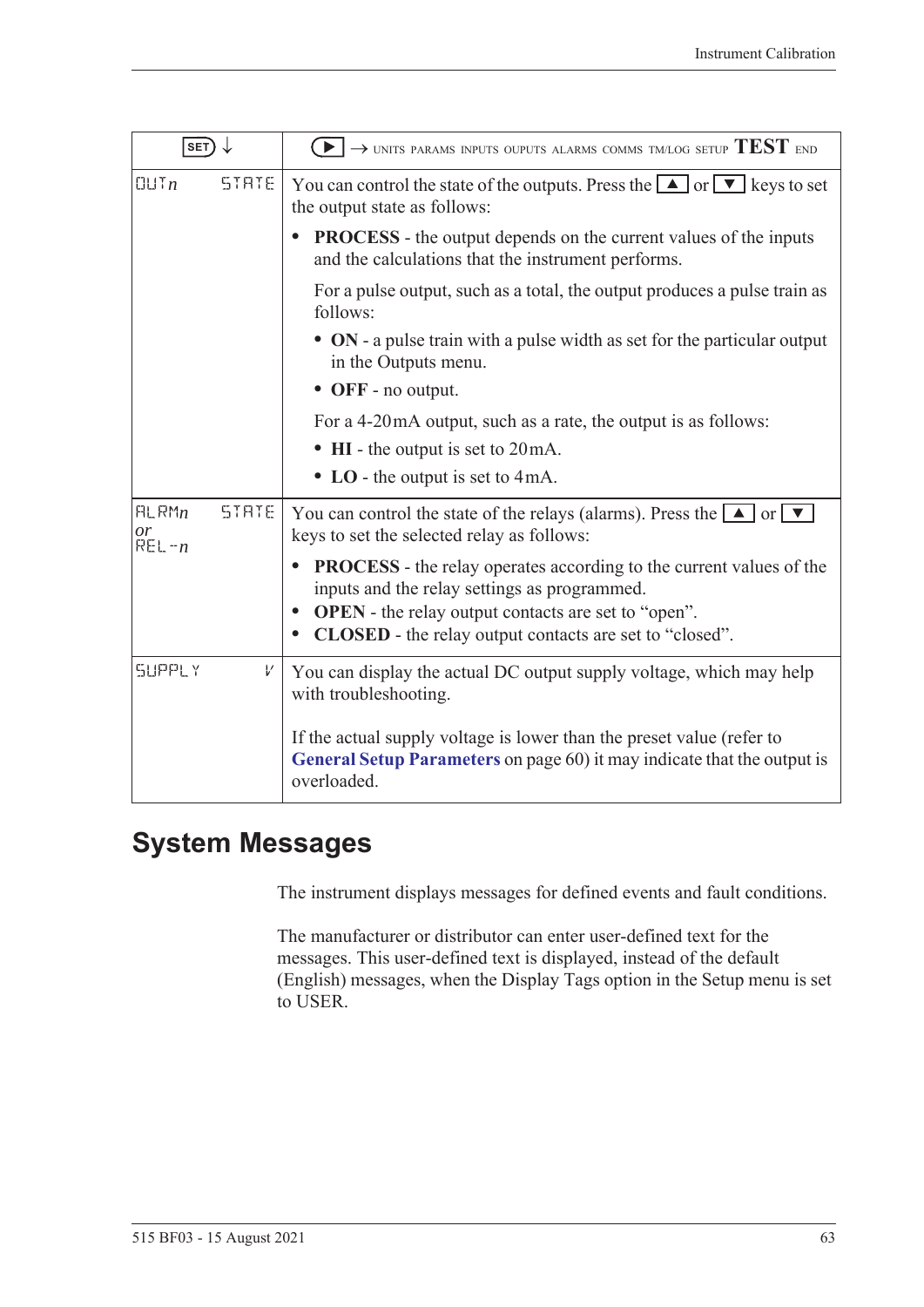# <span id="page-73-1"></span>**Error Messages**

The system displays error messages, and records the associated exception status code, in the order of highest to lowest priority as listed in the following table:

<span id="page-73-0"></span>

| <b>Error</b><br><b>Messages</b>     | <b>Status</b><br>Code | Description - (Highest Priority at top of table).                                                                                                                                                                                                                                                                                                                                                                |
|-------------------------------------|-----------------------|------------------------------------------------------------------------------------------------------------------------------------------------------------------------------------------------------------------------------------------------------------------------------------------------------------------------------------------------------------------------------------------------------------------|
| CPU Card<br>Failure                 | 20                    | There are failed components on the CPU card and technical support<br>is required.                                                                                                                                                                                                                                                                                                                                |
| Power Supply<br>is Low              | 21                    | The input and/or output power supply voltage is too low, ensure<br>that:<br>(a) input power supply voltage is within the specified range<br>(b) output power supply is not overloaded.                                                                                                                                                                                                                           |
| New/Failed<br>Battery - Set<br>Time | 22                    | The real-time clock has lost the correct time because the battery has<br>failed, or there is a new battery. Set the current time and date (in the<br>TM/LOG menu) to clear the error message and to continue data<br>logging at the correct times.<br>Note: The instrument can continue operating with a failed battery,<br>but the correct time will be lost if there are interruptions to<br>the power supply. |
| No Flow<br>Detected                 | 12                    | The no flow condition is detected when the flow timeout expires<br>during a delivery. There must not be a period of no flow greater<br>than the timeout value during the delivery.                                                                                                                                                                                                                               |
| Unexpected/<br><b>Over Flow</b>     | 13                    | The unexpected/over flow condition is detected when the flow<br>continues longer than the timeout period after the controller has<br>attempted to stop (or pause) the flow.                                                                                                                                                                                                                                      |
| Leakage<br>Detected                 | 14                    | The leakage condition is detected when an amount greater than the<br>acceptable total is received without flow being initiated by the<br>batch controller.                                                                                                                                                                                                                                                       |

# <span id="page-73-2"></span>**Warning Messages**

The system displays warning messages as described in the following table:

| <b>Warning Messages</b> | <i>Description</i>                                                                      |
|-------------------------|-----------------------------------------------------------------------------------------|
|                         | Value Has Been Set to You have entered an invalid value for a parameter. Therefore, the |
| Default                 | instrument has set the default value.                                                   |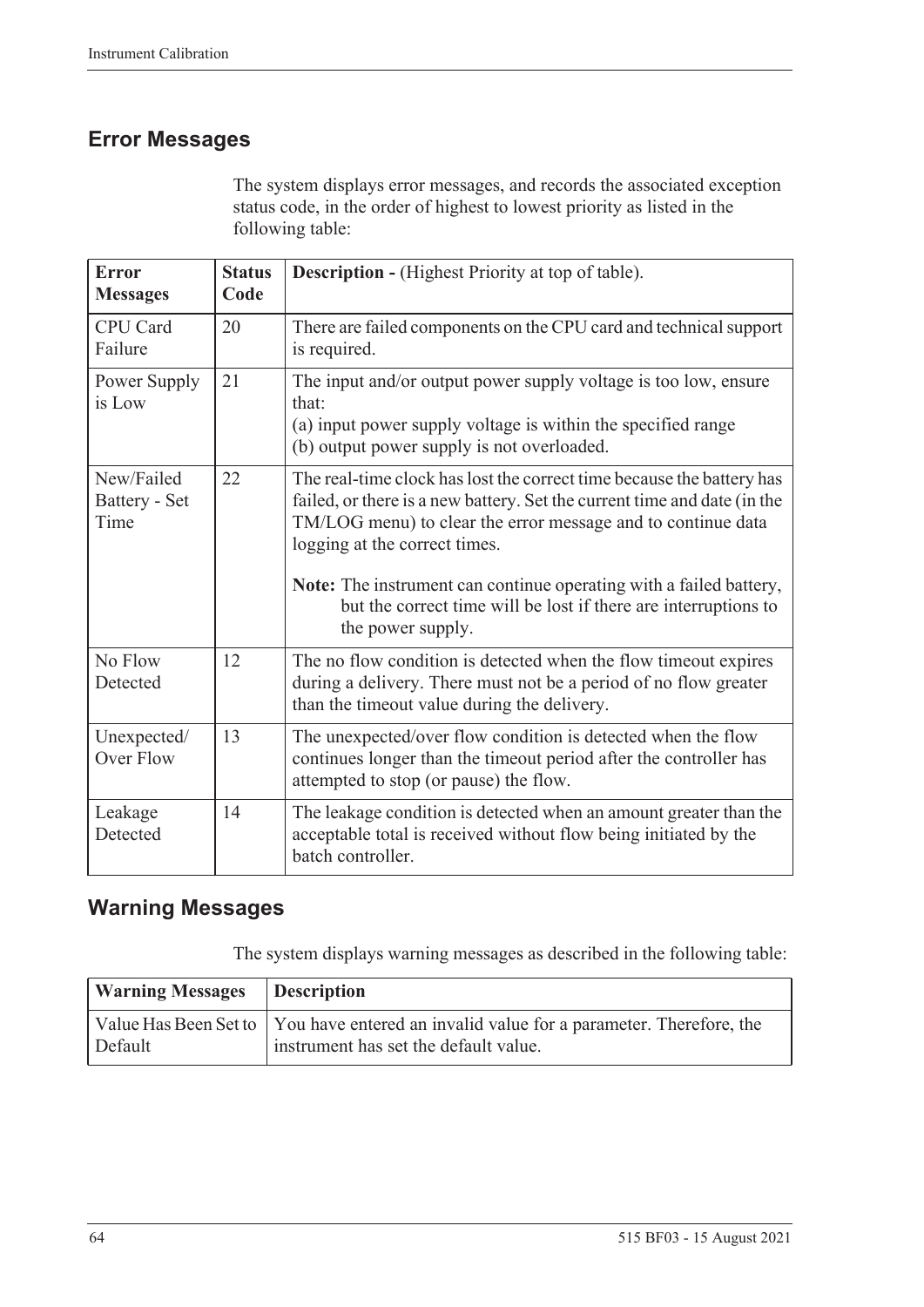| <b>Warning Messages</b>           | <b>Description</b>                                                                                                                                 |
|-----------------------------------|----------------------------------------------------------------------------------------------------------------------------------------------------|
| Already Assigned to<br>Other Port | You have tried to assign a particular protocol type to more than one<br>serial communication port. The instrument has set the protocol to<br>NONE. |
| Preset Over Limit -<br>Max Set    | You have exceeded the preset limit. The instrument will set the<br>maximum allowed value.                                                          |

# <span id="page-74-0"></span>**Prompt Messages**

The system displays prompt messages as described in the following table:

| <b>Prompt Messages</b> | <b>Description</b>                           |
|------------------------|----------------------------------------------|
| Connect Permissive     | Connect permissive to proceed with batching. |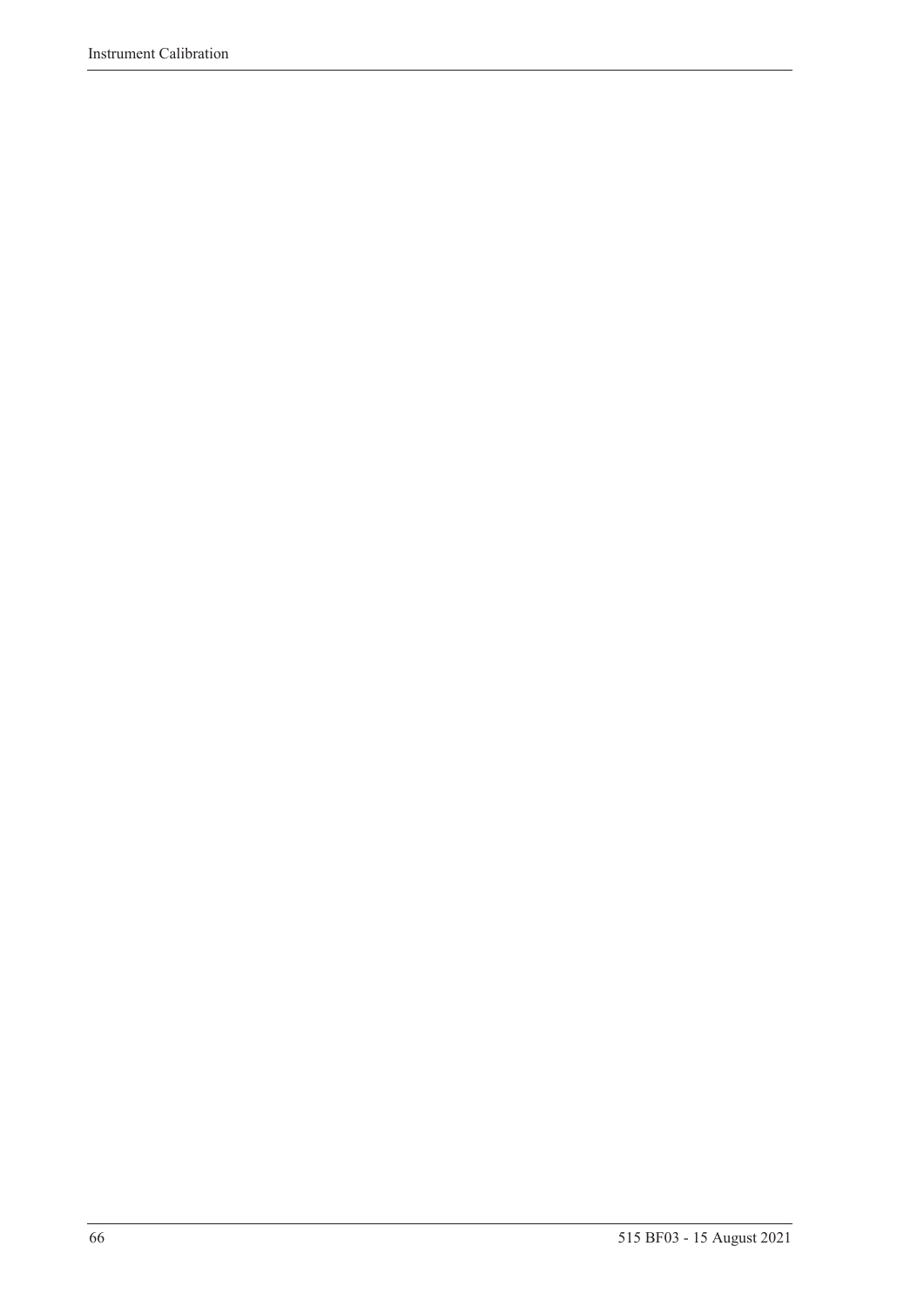# **Chapter 6 Communications**

# **Overview**

<span id="page-76-2"></span>This chapter describes the communications between the instrument and another communicating device such as a computer or a printer. You should have relevant information about the devices to which the instrument will be connected. Some connection examples are included in this manual, however, the operation and connection of other devices is outside the scope of this manual.

# **Hardware Interconnection**

<span id="page-76-3"></span>The instrument has two communication ports:

- **•** COM-1 RS-232 port on the rear panel (DB9 female connector)
- **•** COM-2 RS-485 port on the rear panel (optional) or Ethernet (optional)

The appropriate interface and protocols are selected during calibration.

#### <span id="page-76-1"></span>**COM-1 RS-232 Port**

The COM-1 RS-232 port provides communication between the instrument and one other device such as a host computer or a printer.

**Note:** A printer must have a serial port to be able to be directly connected to the flow computer. It is not possible to communicate directly with a printer via a parallel port.

Computers use either a DB9 or a DB25 connector, and the connections to each type are shown in [Figure 15.](#page-76-0)



*Figure 15 RS-232 Cable Connections to a Computer*

<span id="page-76-0"></span>**Note:** The instrument requires a cable with straight-through connections. Do not use a null modem cable for RS-232 connection to a computer.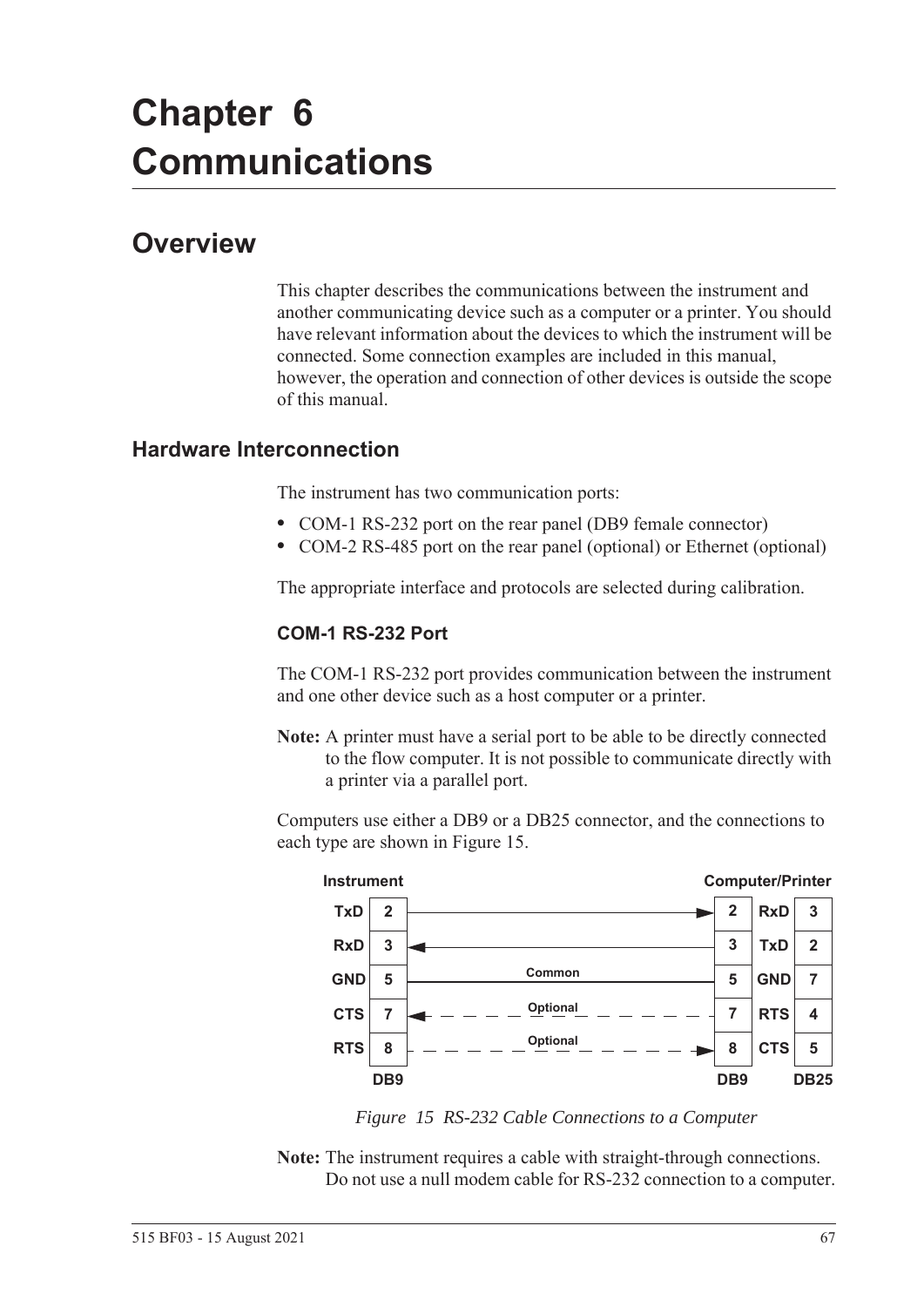#### <span id="page-77-1"></span>**COM-2 RS-485 Port Option**

The COM-2 RS-485 port enables communication with multiple devices. Each device has a unique address so that the "master" device can communicate with specific "slave" devices.

On RS-485 links, an external terminating resistor must be connected at the furthest end of the cable. When multiple instruments are connected, they should be "daisy chained" in a multidrop configuration as shown in Figure [16](#page-77-0). Up to 32 units can be connected to the interface at a maximum distance of 1200 metres.



<span id="page-77-3"></span>*Figure 16 RS-485 Connections*

#### <span id="page-77-0"></span>**COM-2 Ethernet Port Option**

An Ethernet module is an available option, in place of the RS-485 port, if Modbus TCP/IP connection is required. In the programming communication settings, COM-2 should be set to RTU (Modbus), 19200 Baud rate, even parity and 1 stop bit.

<span id="page-77-2"></span>For further advice and example of Ethernet port usage and setup, refer to **[Ethernet Port & Setup](#page-101-0)** on page 92 in the Appendix.

# **Protocols**

The communications protocols can be assigned to the communication ports on the instrument as follows:

- **• ASCII** Simple ASCII
- **• RTU** Modbus RTU
- **• PRN** Printer Protocol
- **NONE** If a port is not being used, set the protocol to NONE.

**Note:** The Printer Protocol is only available if the option with Real Time Clock is installed. Also a protocol cannot be assigned to more than one port at a time as described in **[Communications](#page-66-0)** on page 57.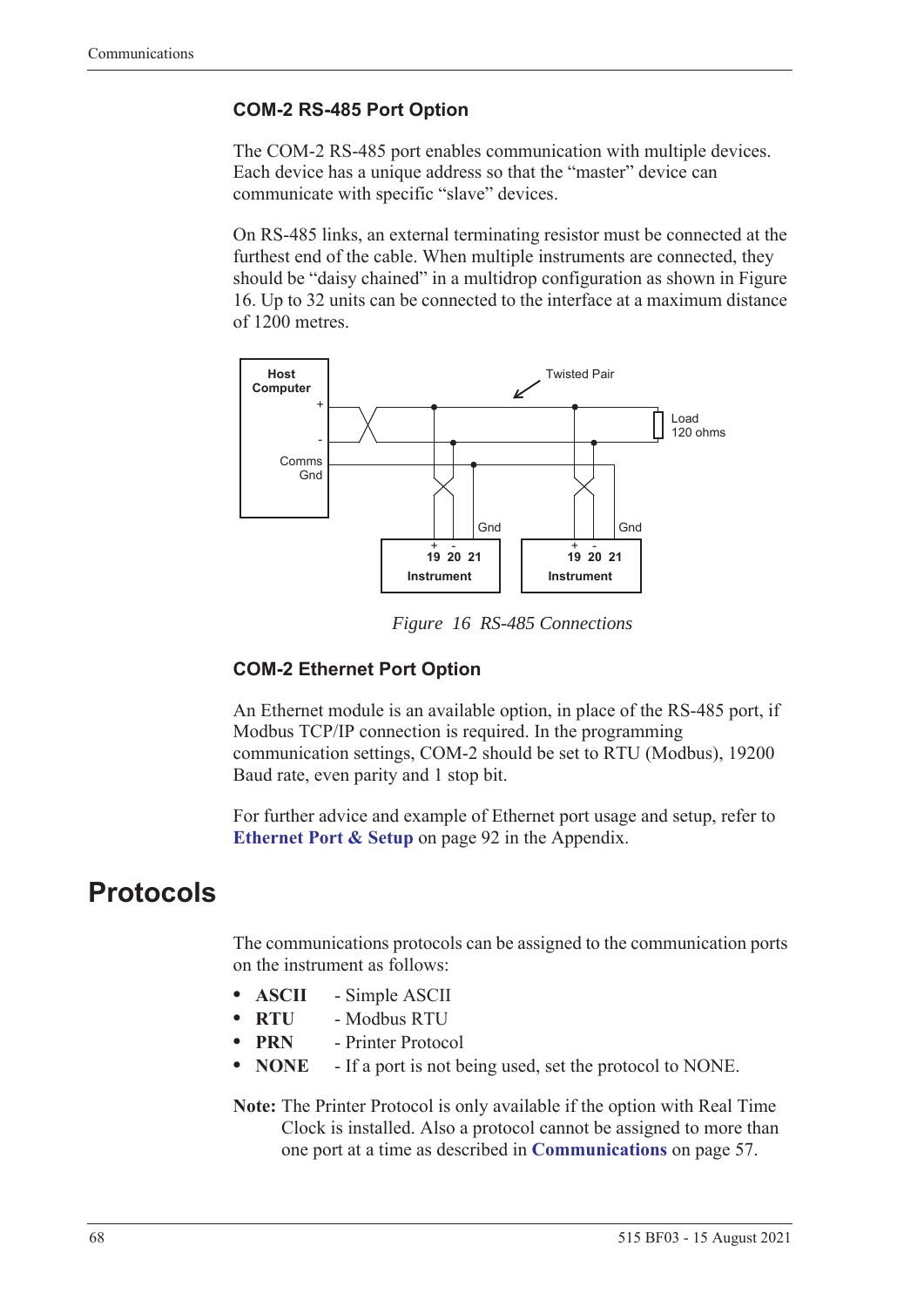- **• ASCII** In this ASCII protocol each command and response is a string of ASCII characters. This proprietary protocol is developed by Contrec to allow for simple information interchange. The main advantages of this mode are that it allows extended time intervals to occur between characters without causing a timeout error and that messages can be sent and monitored easily with a simple ASCII terminal.
- **• Modbus RTU** Modbus RTU is an industry-standard protocol which allows the instrument to be easily connected to computers running supervisory software systems. The main advantage of this mode is that its greater character density allows better data throughput than ASCII mode, however each message must be transmitted in a continuous stream.
- <span id="page-78-1"></span>**• Printer** - In the Printer protocol there is a selection of printer types. Please refer to the **[Printer Protocol](#page-91-0)** on page 82 for full details.

# **Simple ASCII Protocol**

**Note:** Not all ASCII commands are applicable for Batch Controller applications.

This simple ASCII protocol requires that all requests are initiated with a colon (:) and terminated with a carriage return  $\binom{C_R}{R}$ . The message termination can include a linefeed before the carriage-return  $(\mathsf{L}_\mathsf{F}^\mathsf{C}_{\mathsf{R}})$ , but it is the carriage-return that acts as the message termination.

<span id="page-78-2"></span>All responses by the instrument are terminated with a linefeed and a carriage-return  $\begin{pmatrix} L & C \\ F & R \end{pmatrix}$ .

### **Requests Format**

The format of a request to the instrument is as follows:



Each request must include the address and command portions. The underlined section is an optional part of the request string.

#### <span id="page-78-0"></span>**Address**

In multipoint communications, each instrument must have a unique address and it is essential in the request for identifying a particular instrument. However, it may be set to 000, for special broadcast commands. For singleinstrument communications, the address can also be set to 000 in the request.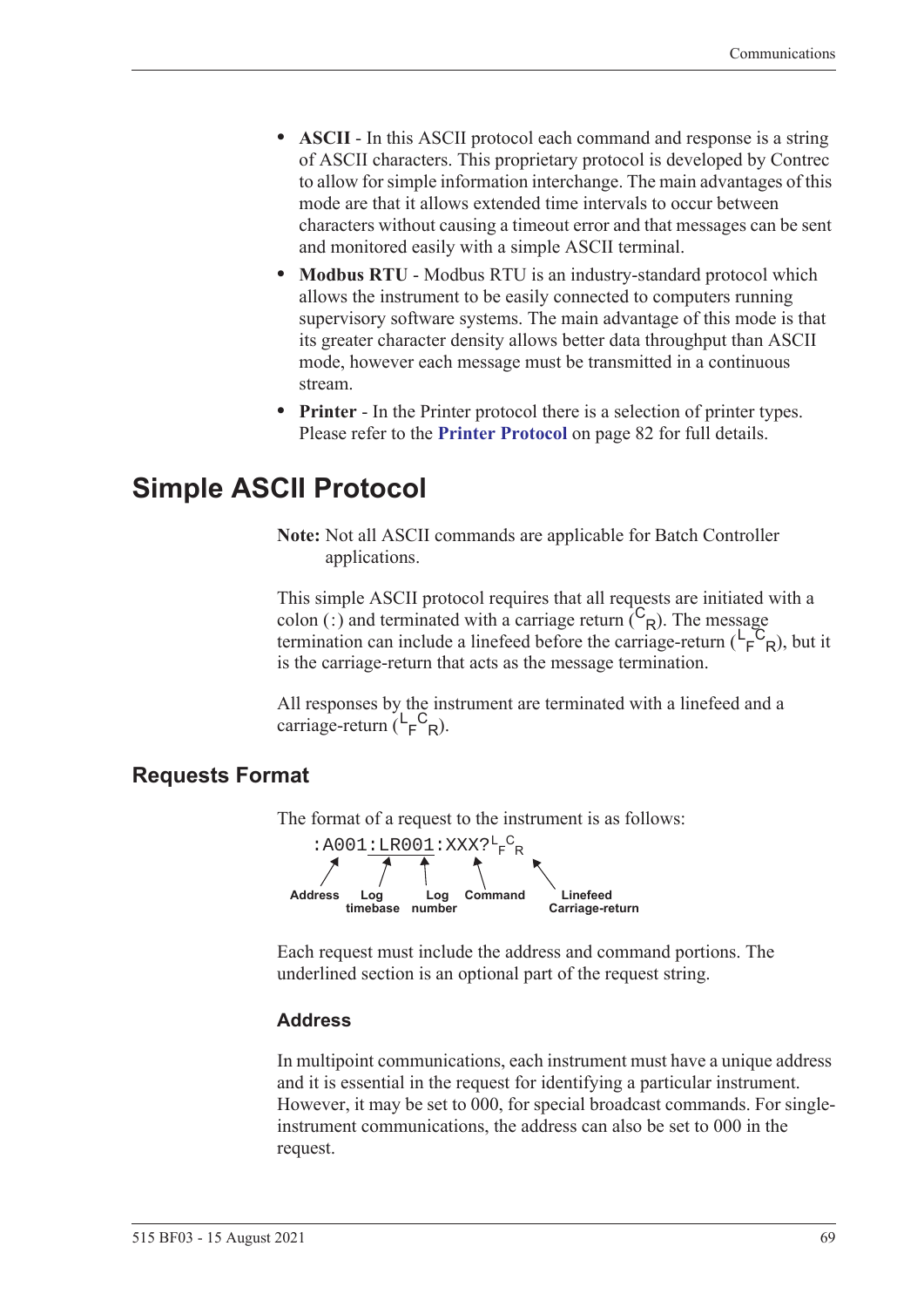Refer to **[Communications](#page-66-0)** on page 57 for setting the instrument address.

**Note:** The instrument always responds with its address in the header regardless of the type of request.

#### **Log Type and Number**

The log type and number enables a communicating device to retrieve data from the instrument. The data can be from the event-based logs or from the current process variables with the either accumulated or non-accumulated (resettable) totals.

The log request is optional. If the log request is not included, or the log number is set to 000, the instrument returns the current process variables. If the log request is included, the log number defines the specific log entry by counting backwards. The most recent log entry for a timebase is 001.

The "last edit" log records the process variables at the time of the last exit from the calibration edit mode. There is only one "last edit" log, therefore, if a number is included in the request, the instrument ignores the number and returns the data at the time of the last edit. Likewise, there is only one set of current process variables with "non-accumulated totals", therefore it also ignores any log number included in that request.

The types of the logs applicable to this instrument are as follows:

| Log Type                                         |
|--------------------------------------------------|
| LE - last edit log                               |
| LR - logged records (non-timebased logging)      |
| LN - current totals displayed as Non-accumulated |

The number of the log entry is the same as shown on the front panel of the instrument. For example, a request for LR003 would return the data for the log entry two batches prior to the most recent batch log entry.

#### **Instrument Responses**

<span id="page-79-0"></span>The instrument response time to any enquiry is not more than 300 ms. The responses from the instrument are in the following format:

```
HEADER<sup>L</sup>F<sup>C</sup>R
DATA<sup>L</sup>F<sup>C</sup>R
DATA<sup>L</sup>F<sup>C</sup>R
.
.
.
DATA<sup>L</sup>F<sup>C</sup>R
L
F
C
R
```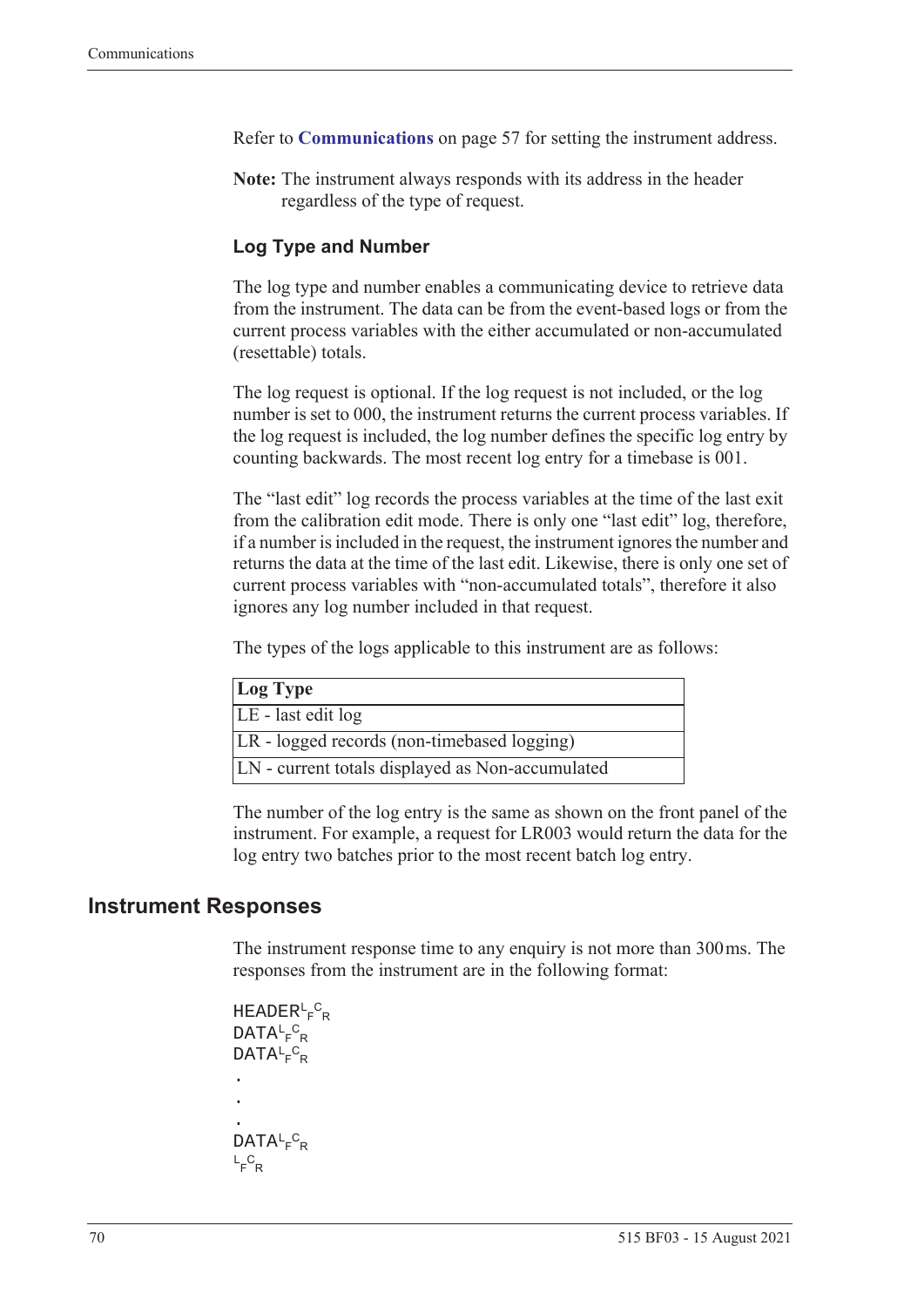The components of the response message are as follows:

#### **Header**

The format of the response header from the instrument is as follows:



<span id="page-80-0"></span>The instrument **Exception Status** codes that the instrument returns for the ASCII protocol are the same as those described for the Modbus RTU protocol in **[Instrument Exception Status](#page-88-0)** on page 79.

#### **Data**

The format of the data variables from the instrument is as follows:

|  |                                                                                                                    |                       |  |  | 89123.456 |  | M २ |                                                                                                                                           |  |  |  |  | V O L II M E |  |  |
|--|--------------------------------------------------------------------------------------------------------------------|-----------------------|--|--|-----------|--|-----|-------------------------------------------------------------------------------------------------------------------------------------------|--|--|--|--|--------------|--|--|
|  | 2   3   4   5   6   7   8   9   10   11   12   13   14   15   16   17   18   19   20   22   23   24   25   26   27 |                       |  |  |           |  |     |                                                                                                                                           |  |  |  |  |              |  |  |
|  |                                                                                                                    | Value (aligned right) |  |  |           |  |     | $\begin{bmatrix} 8 \\ 8 \\ 6 \\ 6 \end{bmatrix}$ Unit (aligned left) $\begin{bmatrix} 8 \\ 8 \\ 6 \\ 6 \end{bmatrix}$ Item (aligned left) |  |  |  |  |              |  |  |

**Note:** The decimal point in the Value is always at character position 8. Therefore whole numbers are aligned right at the decimal point, with trailing zeroes.

#### **Variables Request**

The variables request asks the instrument to return the value of one or more requested variables. All totals are transmitted as accumulated totals.

|                             | Command Description                                                                                                                             |
|-----------------------------|-------------------------------------------------------------------------------------------------------------------------------------------------|
| :RVA?                       | Return all variables                                                                                                                            |
| :RVD?                       | Return the default Total and Rate                                                                                                               |
| $\vert:RV0? \dots$<br>:RV9? | Return the specific variable. The numbers relate to the<br>position in the variables menu. For example, V0 is Energy,<br>V1 is Power and so on. |

#### **Variables Request and Response Example**

The following request is for the only instrument that is connected to the communication port to return the values of all main menu variables.

: A 0 0 1 : R V A ?  $L_F C_R$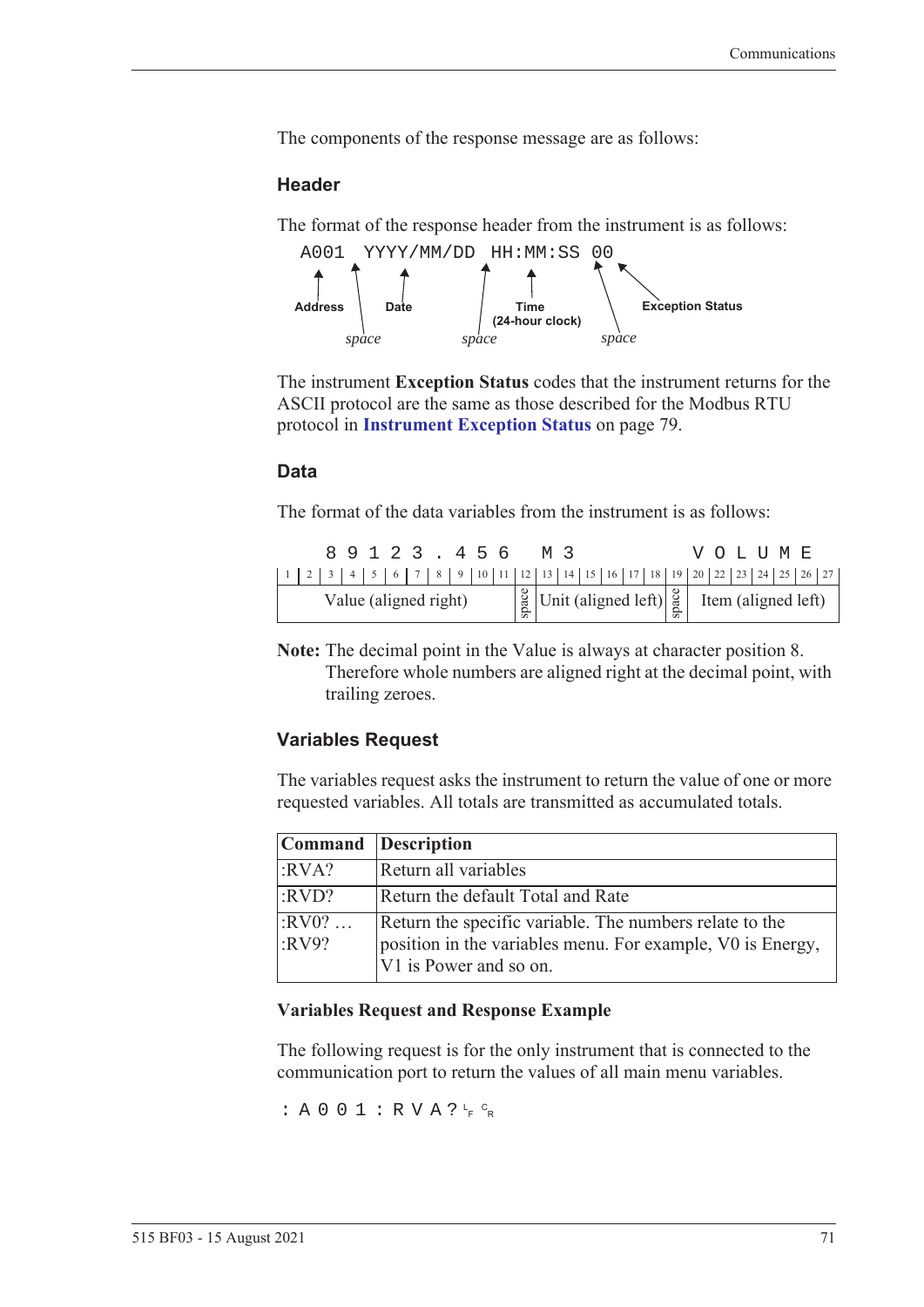The following is an example of a hypothetical instrument response. Refer to [on page 2](#page-11-0) for the list of variables that would be returned for this application.

|                 |  |  |  |  |          |  |              |  |       |  |  |  |       | A 0 0 1 2 0 0 2 / 0 3 / 1 4 1 8 : 2 5 : 0 0 0 0 0 $\frac{1}{2}$ $\frac{6}{10}$ |                                   |                 |  |
|-----------------|--|--|--|--|----------|--|--------------|--|-------|--|--|--|-------|--------------------------------------------------------------------------------|-----------------------------------|-----------------|--|
|                 |  |  |  |  |          |  |              |  |       |  |  |  |       | 6.116 MWh $ENERGY \vdash R$                                                    |                                   |                 |  |
|                 |  |  |  |  |          |  | 16.573 MW    |  |       |  |  |  |       | POWER                                                                          | $L_{F}$ $C_{R}$                   |                 |  |
|                 |  |  |  |  |          |  | 1320.530 m 3 |  |       |  |  |  |       | VOLUME <sup>L<sub>F</sub>C<sub>R</sub></sup>                                   |                                   |                 |  |
|                 |  |  |  |  |          |  |              |  |       |  |  |  |       | 58.300 m 3 / M V - F L O W 'F <sup>C</sup> R                                   |                                   |                 |  |
|                 |  |  |  |  | 7627.117 |  | K G          |  |       |  |  |  | MASS  |                                                                                |                                   | $L_{F}$ $C_{R}$ |  |
|                 |  |  |  |  | 344.460  |  |              |  |       |  |  |  |       | KG/M M-FLOW                                                                    | $L_{F}$ $C_{R}$                   |                 |  |
|                 |  |  |  |  | 230.000  |  |              |  | DEG C |  |  |  | TEMP  |                                                                                |                                   | $L_F$ $C_R$     |  |
|                 |  |  |  |  | 1.260    |  | МРА          |  |       |  |  |  | PRESS |                                                                                | $L$ <sub>F</sub> $C$ <sub>R</sub> |                 |  |
|                 |  |  |  |  |          |  |              |  |       |  |  |  |       | $0.174$ m $3/KG$ SP-VOL                                                        | $L_F$ $C_R$                       |                 |  |
|                 |  |  |  |  |          |  |              |  |       |  |  |  |       | 2886.760 KJ/KG SP-ENT 'F <sup>c</sup> r                                        |                                   |                 |  |
| $L_{F}$ $C_{R}$ |  |  |  |  |          |  |              |  |       |  |  |  |       |                                                                                |                                   |                 |  |

The following message to an instrument, requests the current values for the default rate and total:

: A 0 0 1 : R V D ?  $L_F$   $C_R$ 

The instrument response would be similar to the following:

A001 2002/03/14 18:25:00  $F$   $\circ$ <sub>R</sub> 126.455 m3 VOLUME <sup>L</sup>  $F$   $\circ$ <sub>R</sub> 20.437 m3/M V-FLOW <sup>L</sup> <sup>F</sup> <sup>C</sup> R L <sup>F</sup> <sup>C</sup> R

#### **Log Request**

The log request asks the instrument how many logs will be included in a printed log report. These are the values described in **[Time Settings and](#page-67-0)  [Data Logging](#page-67-0)** on page 58.

|      | Command Description                                      |
|------|----------------------------------------------------------|
| RLR? | Return the number of log records (non-timebased logging) |

#### **Log Response Example**

The following message asks the instrument with address 001 to return the number of logs that the instrument stores:

: A 0 0 1 : R L R ?  $L_F$   $C_R$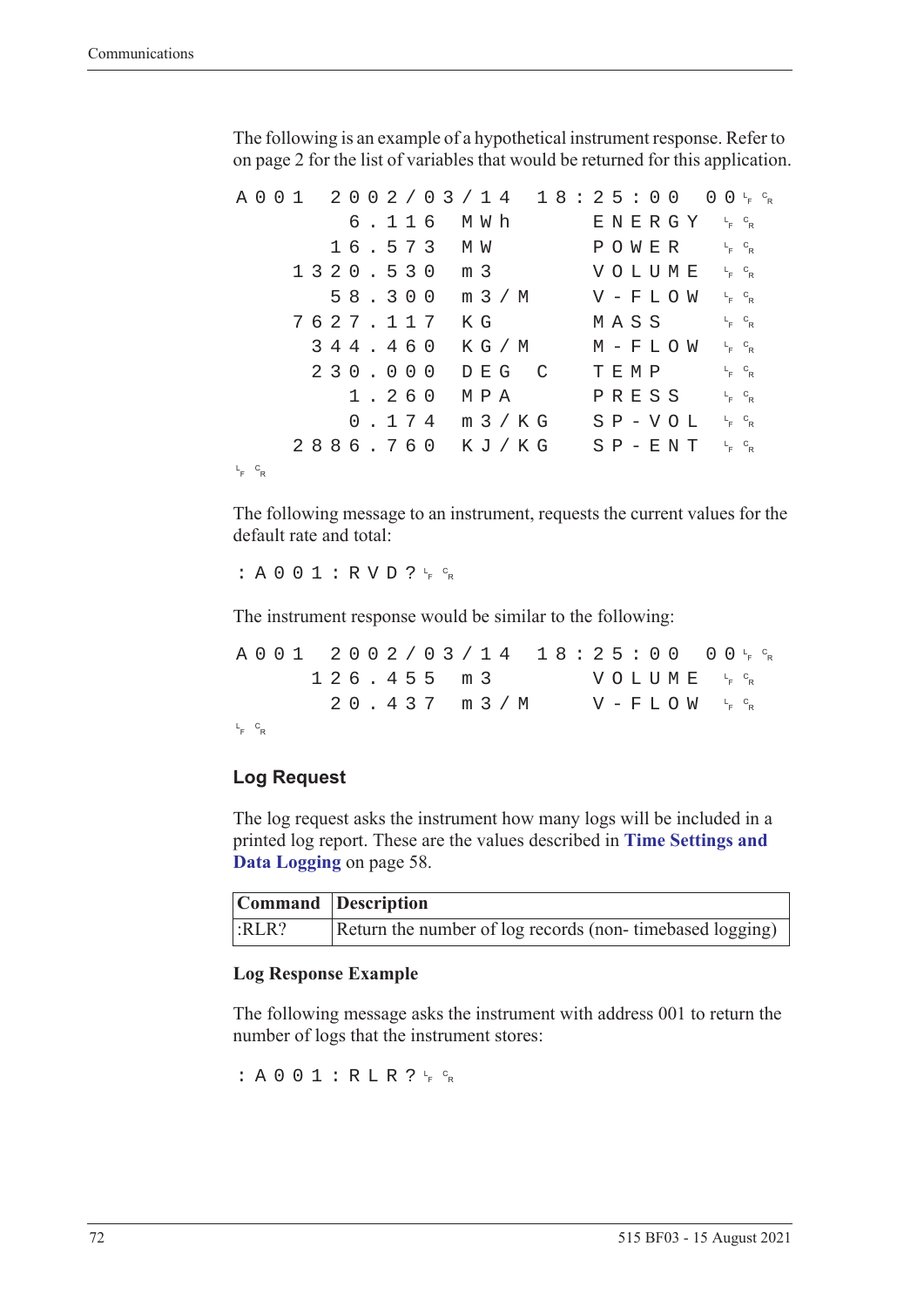The instrument response would be similar to the following:

A001 2002/03/14 18:25:00  $F$   $C_R$  $24r$ <sub>F</sub>  $c$ <sub>R</sub> L <sup>F</sup> <sup>C</sup> R

#### **Clear Data Request**

The clear data request asks the instrument to clear the data in the selected registers.

|       | Command   Description                           |
|-------|-------------------------------------------------|
| :RCN? | Clear the non-accumulated (resettable) totals   |
| :RCA? | Clear the accumulated totals                    |
| :RCL? | Clear the logs except for the "last edited" log |

#### **Clear Data Request Example**

The following message asks the instrument with address 001 to clear the logged data that the instrument stores:

: A 0 0 1 : R C L ?  $L_F$   $c_R$ 

The instrument response would be similar to the following:

A001 2002/03/14 18:25:00  $F$   $C_R$ L <sup>F</sup> <sup>C</sup> R

#### <span id="page-82-0"></span>**Instrument Information Request**

The Instrument Information request asks the instrument to return the general information about the model and version codes. The instrument exception status is returned as a part of the header as it is with the header for all command responses.

| Command Description        |                                                              |
|----------------------------|--------------------------------------------------------------|
| $\mathsf{I}:\mathsf{RIG}?$ | Return the general information about the instrument such as  |
|                            | Model number, Application number, Version and Serial         |
|                            | numbers etc. These items are returned as a block in the same |
|                            | format as shown on the display in the "Model Info" menu.     |

#### **Instrument Information Response Example**

The following message asks the instrument with address 001 to return the general information about the instrument:

 $: A 0 0 1 : R I G ? L F c R$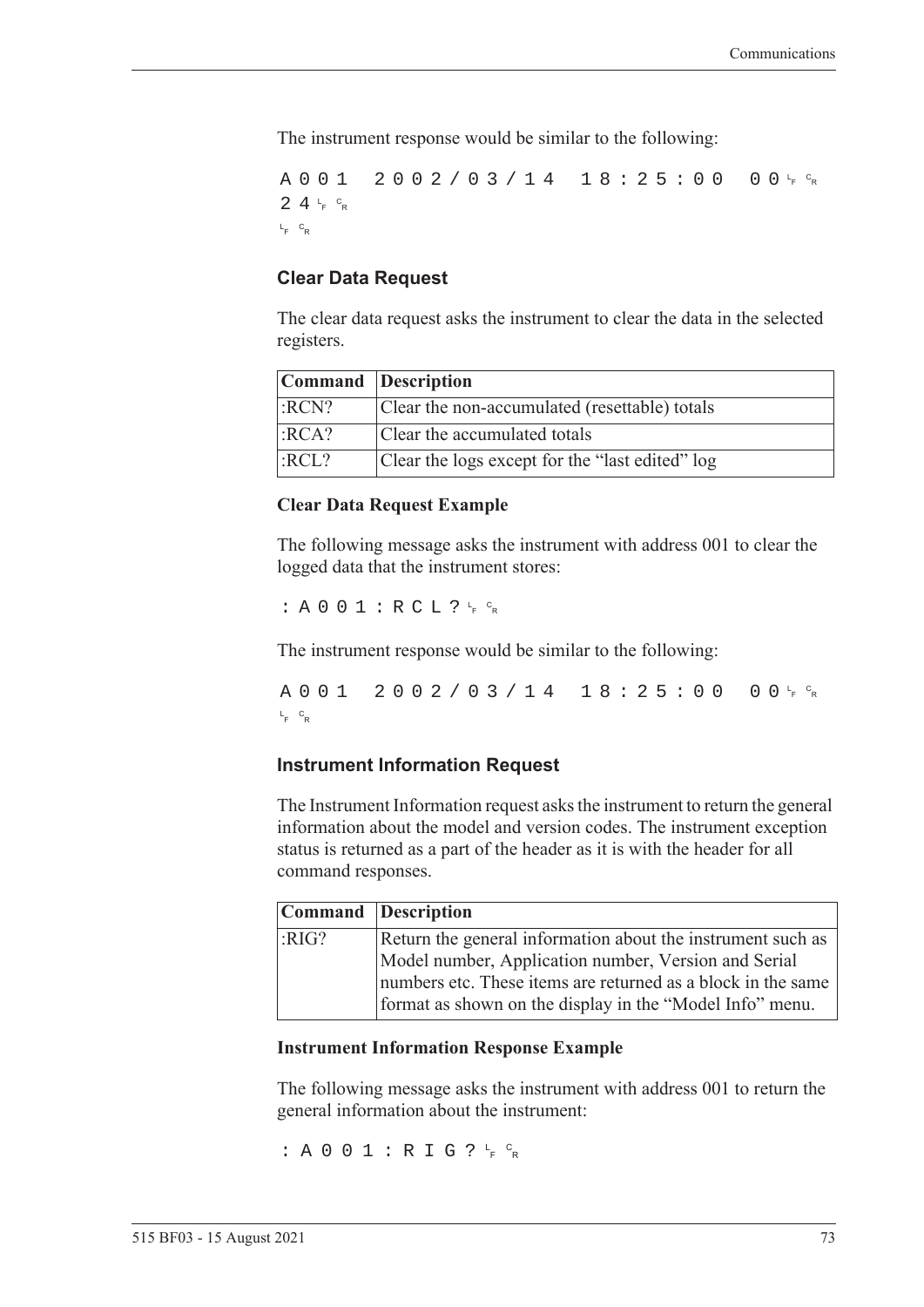The following is an example of a hypothetical instrument response:

A001 2002/03/14 18:25:00  $F$   $\circ$ <sub>R</sub>  $515$   $MODEL$   $-11-F F$   $R$  $S$  C O  $1$  I N P U T F - T P - - <sup>L</sup><sub>F</sub> <sup>C</sup>R  $S$  C O  $1$  V E R S O  $1$  O  $1$  J  $1$  , O  $0$   $1$   $1$   $1$   $6$   $8$ CUSTOM VERS 000001<sup>L</sup>F<sup>C</sup>R  $\texttt{UNIT}$  S/N 123456<sup>L</sup><sub>F</sub>  $\texttt{C}_{\texttt{R}}$ L <sup>F</sup> <sup>C</sup> R 1 2 3 4 5 6 7 8 9 10 11 12 13 14 15 16 17 18 19 20 21 22 23 24 25 26 27 28 29

# **Corrupted or Invalid Requests**

If the instrument receives a corrupted or incomplete request, there is no response. The instrument discards any partial request and waits for the next enquiry.

If the instrument receives a request message in the correct format, but for a non-existent option, it returns only the message header. For example, if the instrument received the following request variables message :A001:RVT? it will return only the header because there is no T option for the 'Variables Request' message.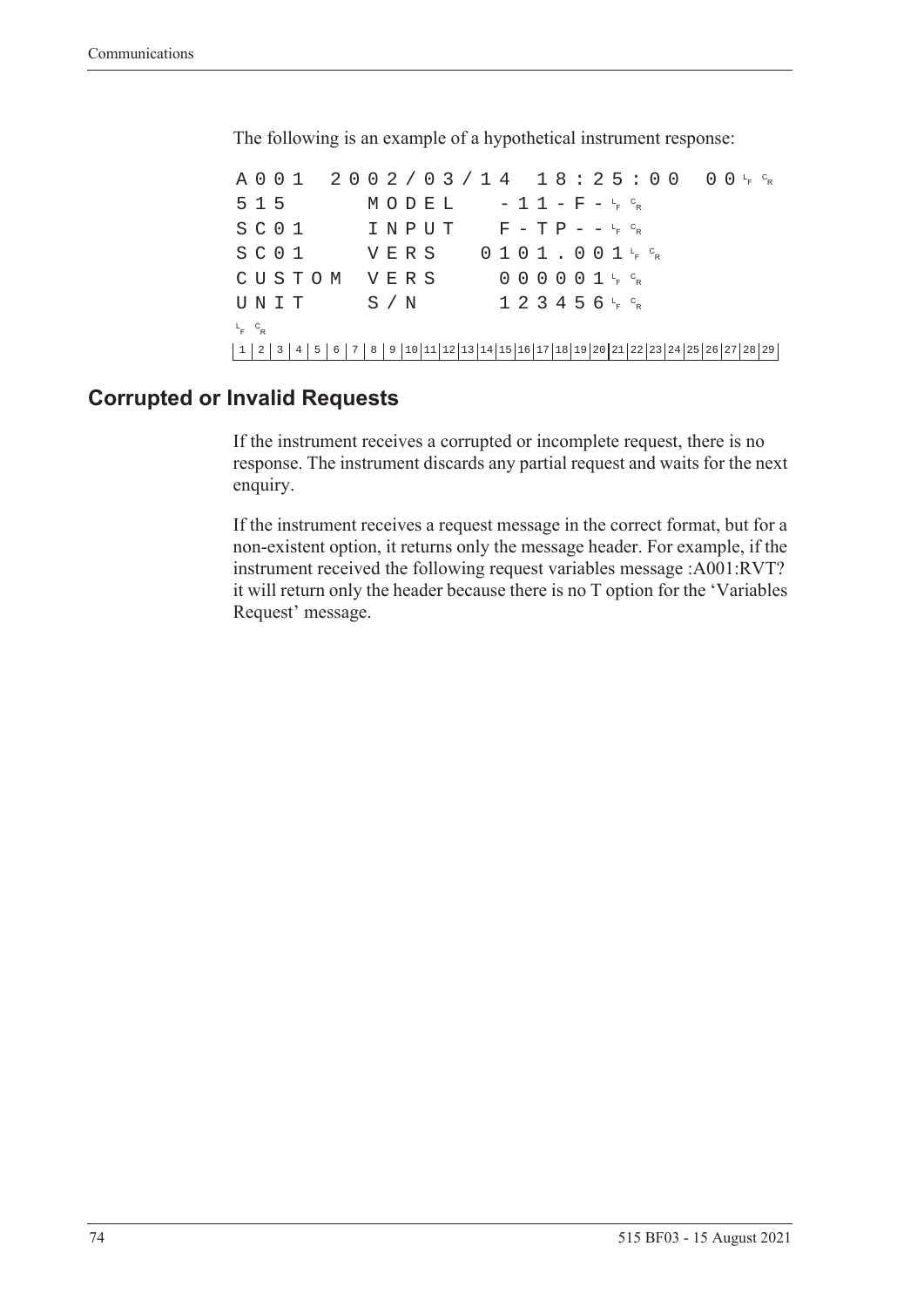# **Modbus RTU Protocol**

<span id="page-84-0"></span>Modbus RTU (remote terminal unit) is an industry standard protocol that allows the instrument to be easily interfaced to other communication devices.

The instrument implements the Modbus protocol as detailed in the *Modicon Modbus Protocol Reference Guide* PI-MBUS-300 Rev J (June 1996).

### **Message Format**

In RTU mode, messages start with a silent interval of at least 3.5 character times. The first field transmitted is the device address. Following the last transmitted character, a similar interval of at least 3.5 character times marks the end of the message. A new message can begin after this interval. The entire message frame must be transmitted as a continuous stream. A typical message frame is shown below:

| <b>Address</b> | <b>Function</b> | Data    | <b>CRC</b> Check |
|----------------|-----------------|---------|------------------|
| $ 1$ byte      | 1 byte          | n bytes | 2 bytes          |

Except for broadcast messages, when a master device sends a query to a slave device, it expects a normal response. One of four possible events can occur from the master's query:

- **•** If the slave device receives the query without a communication error, and can handle the query normally, it returns a normal response.
- **•** If the slave does not receive the query due to a communication error, no response is returned. The master program has to process a timeout condition for the query.
- **•** If the slave receives the query, but detects a communications error (parity or CRC), no response is returned. The master program has to process a timeout condition for the query.
- **•** If the slave receives the query without a communication error, but cannot handle it (for example, if the request is to read a nonexistent register), the slave will return an exception response informing the master of the nature of the error.

### **Instrument Address**

The address of the instrument is programmable in the range from 1 to 247. Some addresses are reserved according to PI-MBUS-300 and have a special meaning:

- 0 = Broadcast, no response required from slave devices
- **•** 248 to 255 Reserved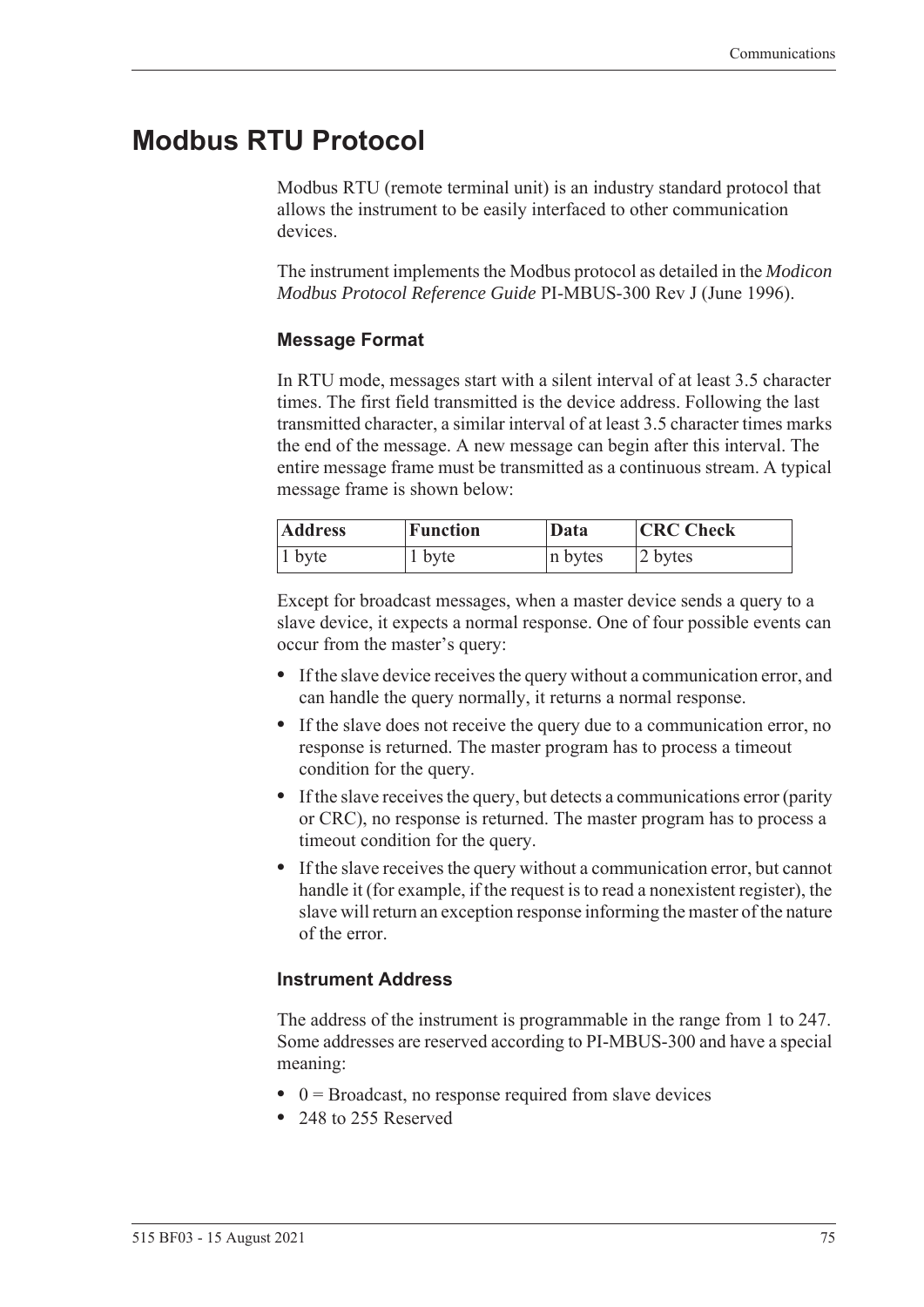# **Function Codes**

| Code            | <b>Name</b>           | <b>Description</b>                                                    |
|-----------------|-----------------------|-----------------------------------------------------------------------|
| 03              | Read data register(s) | Obtain the content of one or more 2-byte<br>data registers.           |
| 06              | Preset data register  | Preset one 2-byte data register.                                      |
| $\overline{07}$ | Read status register  | Obtain the content of 1-byte status register.                         |
| 16              |                       | $ $ Preset data register(s) Preset one or more 2-byte data registers. |

The instrument accepts the following function codes:

#### **Exception Response**

The instrument forms an exception response by adding 80H to the function code and using an exception code as the 1-byte data field in the returned frame. Implemented exception codes are as follows:

| Code | <b>Name</b>             | <b>Description</b>                                                                                                                                   |
|------|-------------------------|------------------------------------------------------------------------------------------------------------------------------------------------------|
| 01   | <b>Illegal</b> function | The function code is not a legal action for<br>the slave.                                                                                            |
| 02   | Illegal data address    | The data address is not a legal address for<br>the slave.                                                                                            |
| 03   | Illegal data value      | The data value is not a legal value for the<br>slave.                                                                                                |
| 05   | Acknowledge             | The slave has accepted the request and is<br>processing it, but a long duration of time<br>will be required to do so.                                |
| 06   | Slave device busy       | The slave is engaged in processing a long<br>duration program command. The master<br>should re-transmit the message later when<br>the slave is free. |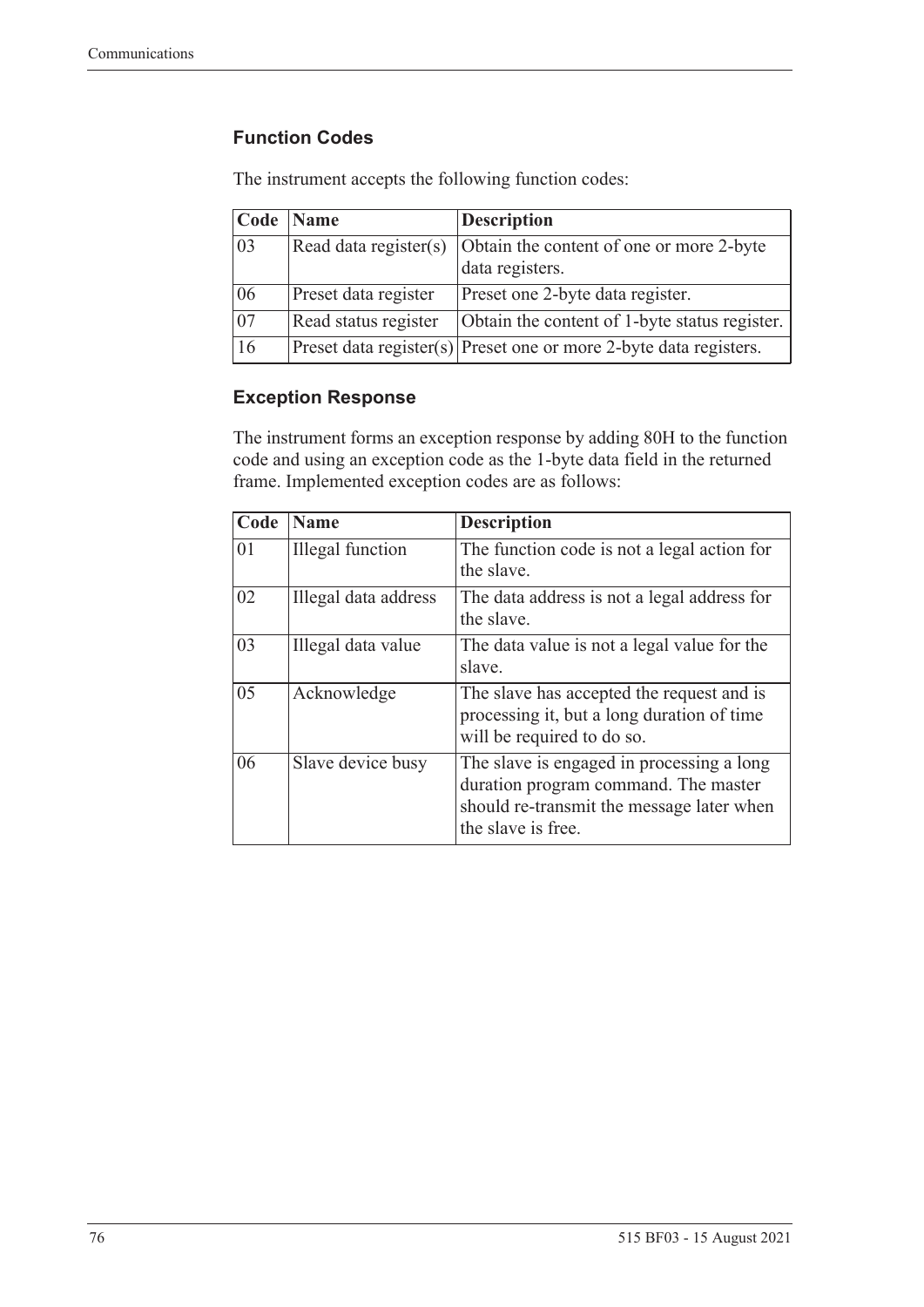# **List of Data Registers**

The following tables describe the addresses and meaning of the data registers in the instrument. The registers are grouped in blocks that relate to a particular function of the instrument. The data values are expressed in the engineering units that were selected for the variables when the instrument settings were configured.

**Note:** Conventional numbering of registers often starts from 1, therefore be aware that "register 1" in this case has "address 0" and so on.

The data registers represent different data types as specified in the tables:

- I Integer, 2 bytes (Holding Register)
- L Long Integer, 4 bytes (2 registers)
- P Programmable Format, 4 bytes (2 registers)

The "Programmable Format" data type for 4-byte (2 registers) data values can be set as either Floating Point or Long Integer via the "Data Type" program item as described in **[Communications](#page-66-0)** on page 57.

The Floating Point variable is represented in IEEE-754 Floating Point 4-byte format and requires two 2-byte data registers:

| <b>IEEE-754</b> | <b>Modicon Registers</b>    |
|-----------------|-----------------------------|
| 1st byte        | low byte (register $X$ )    |
| 2nd byte        | high byte (register X)      |
| 3rd byte        | $ low byte (register X+1) $ |
| 4th byte        | high byte (register $X+1$ ) |

This means that two data registers must be read or written to obtain, or preset, one data value.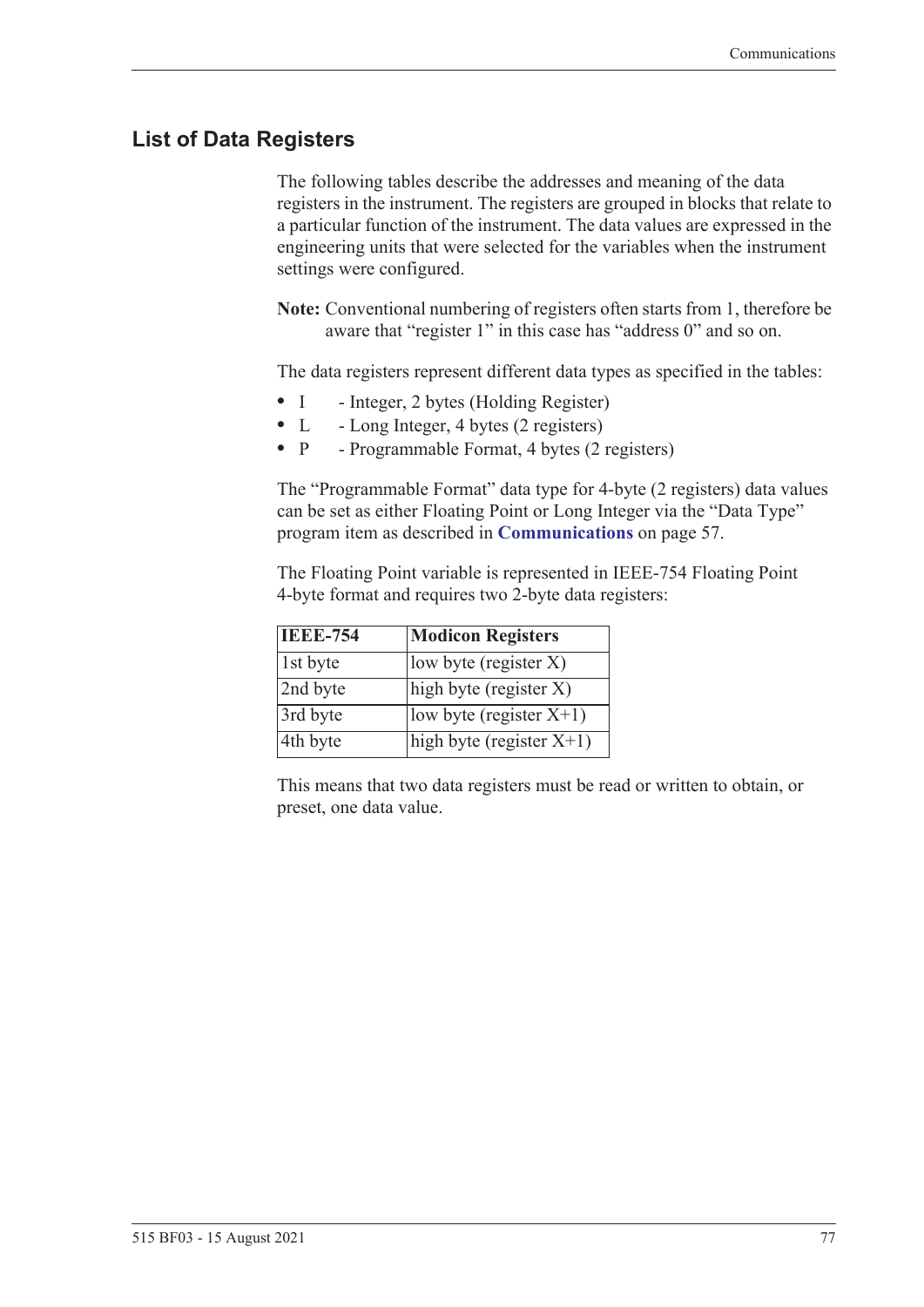# **Current and Logged Process Data**

This block of registers is available for the retrieval of current or logged process data with its matching time and date information.

Use the log timebase and log number to retrieve the logged information from the appropriate register. If a particular log number does not exist, or the instrument does not have the optional real-time clock, the time and date stamp and associated variables are set to zero.

| <b>Register</b> | <b>Name</b>                | <b>Comments</b>                                                                                                                                                                                                                           | <b>Read Only or</b><br><b>Read/Write</b> | <b>Type</b>    |
|-----------------|----------------------------|-------------------------------------------------------------------------------------------------------------------------------------------------------------------------------------------------------------------------------------------|------------------------------------------|----------------|
| $\overline{1}$  | <b>Mass</b>                |                                                                                                                                                                                                                                           | R                                        | P              |
| $\overline{3}$  | Process Flowrate           |                                                                                                                                                                                                                                           | $\mathsf{R}$                             | P              |
| 5               | Process Control Output     |                                                                                                                                                                                                                                           | R                                        | P              |
| $\overline{7}$  | Process Flowrate Deviation |                                                                                                                                                                                                                                           | $\mathsf{R}$                             | P              |
| $9$             | <b>Preset Quantity</b>     |                                                                                                                                                                                                                                           | R                                        | P              |
| 11              |                            |                                                                                                                                                                                                                                           | R                                        | P              |
| 13              |                            |                                                                                                                                                                                                                                           | $\mathsf{R}$                             | P              |
| 15              |                            |                                                                                                                                                                                                                                           | R                                        | P              |
| 17              |                            | <b>Process Variables</b>                                                                                                                                                                                                                  | R                                        | P              |
| 19              |                            | By default totals are the Accumulated values. If                                                                                                                                                                                          | ${\sf R}$                                | $\mathsf{P}$   |
| $\overline{21}$ |                            | current Non-accumulated (resettable) totals                                                                                                                                                                                               | $\overline{\mathsf{R}}$                  | P              |
| 23              |                            | are required, set register 37 to 06.                                                                                                                                                                                                      | R                                        | P              |
| 25              |                            |                                                                                                                                                                                                                                           | $\mathsf{R}$                             | $\overline{P}$ |
| $\overline{27}$ |                            |                                                                                                                                                                                                                                           | $\mathsf{R}$                             | P              |
| 29              |                            |                                                                                                                                                                                                                                           | R                                        | P              |
| 31              | Year                       |                                                                                                                                                                                                                                           | R/W                                      | T              |
| $\overline{32}$ | <b>Month</b>               | Current Date/Time or<br>Logged Date/Time Stamp                                                                                                                                                                                            | R/W                                      | ı              |
| 33              | Date                       |                                                                                                                                                                                                                                           | R/W                                      | ı              |
| 34              | Hour                       | (see register 38 Log Number).                                                                                                                                                                                                             | R/W                                      | I              |
| $\overline{35}$ | Minute                     | Only current Date/Time can be edited                                                                                                                                                                                                      | R/W                                      | I              |
| 36              | Second                     |                                                                                                                                                                                                                                           | R                                        | I              |
| 37              | Log Type                   | 00 - hourly or log records<br>$01 - \text{daily}$<br>02 - weekly<br>03 - monthly<br>04 - yearly<br>05 - last edit of calibration<br>06 - current totals are non-accumulated values,<br>register 38 is ignored.                            | R/W                                      | I              |
| 38              | Log Number                 | If set to 0, current variables and Date/Time are<br>retrieved                                                                                                                                                                             | R/W                                      | $\overline{1}$ |
| 39              | Clear Data                 | 01 - clear logs<br>02 - clear accumulated totals<br>03 - clear non-accumulated totals<br>Note: the Clear Data command is not executed<br>(and register 39 is set to non-zero value) when<br>the controller has a transaction in progress. | R/W                                      | I              |
| 40              | Reserved                   |                                                                                                                                                                                                                                           |                                          |                |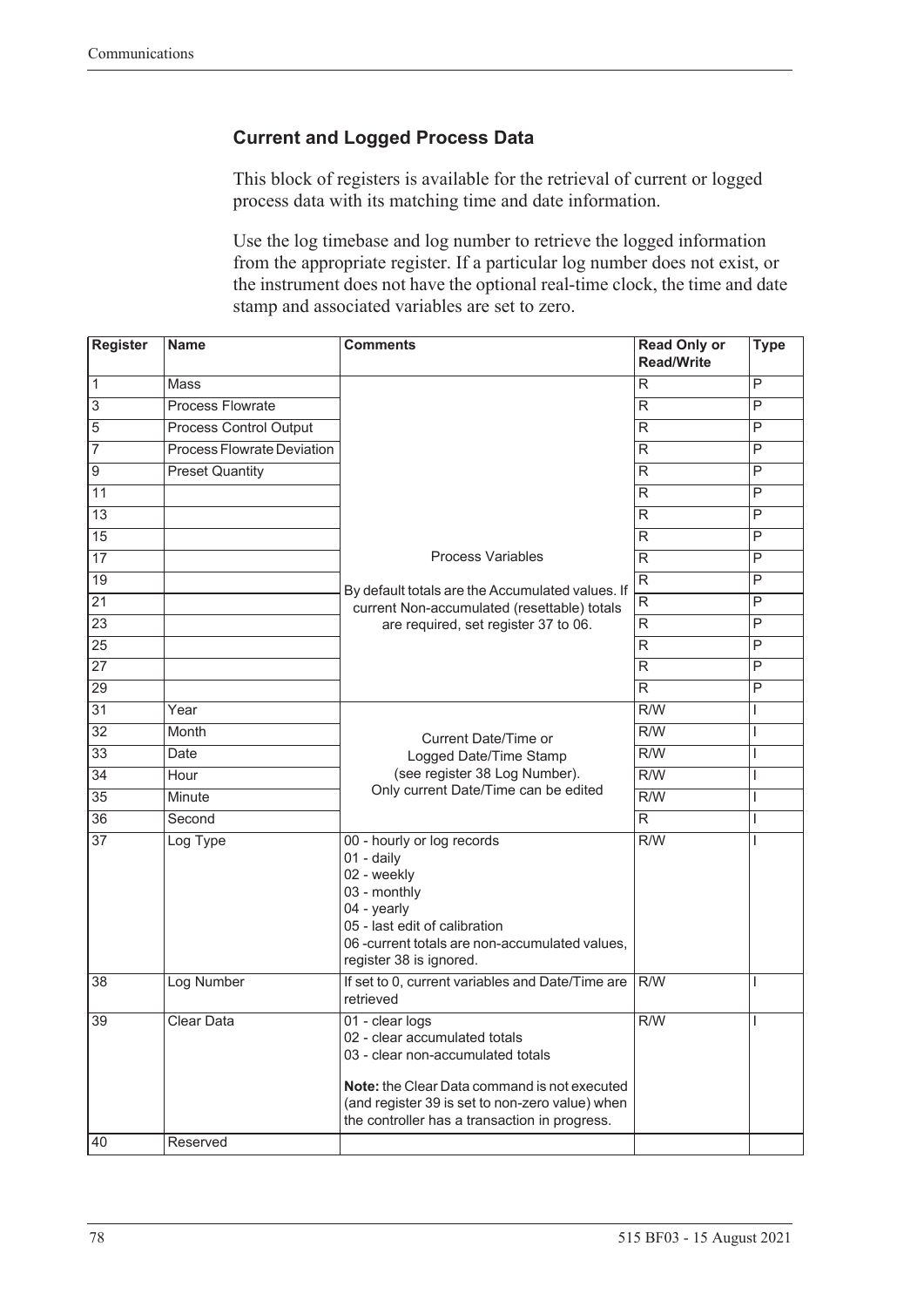# <span id="page-88-1"></span><span id="page-88-0"></span>**Instrument Exception Status**

This register is available to verify the status of the instrument.

| <b>Register</b> | <b>Name</b>   | <b>Comments</b>                              | <b>Read Only or</b><br><b>Read/Write</b> | <b>Type</b> |
|-----------------|---------------|----------------------------------------------|------------------------------------------|-------------|
| 41              | Exception     | $00 = no error$                              | R                                        |             |
|                 | <b>Status</b> | $01$ = analog input 1 failure                |                                          |             |
|                 |               | 02 = analog input 2 failure                  |                                          |             |
|                 |               | 03 = analog input 3 failure                  |                                          |             |
|                 |               | 04 = analog input 4 failure                  |                                          |             |
|                 |               | 05 = invalid calibration parameter           |                                          |             |
|                 |               | 06 = invalid reference parameter             |                                          |             |
|                 |               | $07$ = invalid property                      |                                          |             |
|                 |               | $08$ = quadrature input error                |                                          |             |
|                 |               | $09$ = no solution for internal calculations |                                          |             |
|                 |               | $10$ = process parameters out of range       |                                          |             |
|                 |               | $11 =$ input is over limit                   |                                          |             |
|                 |               | $12$ = no flow error detected                |                                          |             |
|                 |               | $13$ = overflow error detected               |                                          |             |
|                 |               | $14$ = leakage error detected                |                                          |             |
|                 |               | $20 =$ system failure                        |                                          |             |
|                 |               | $21$ = power supply is low                   |                                          |             |
|                 |               | $22$ = new or failed clock battery           |                                          |             |
|                 |               | 23 to 29 reserved                            |                                          |             |
|                 |               | $30 =$ alarm 1 active                        |                                          |             |
|                 |               | $31$ = alarm 2 active                        |                                          |             |
|                 |               | $32$ = alarm 3 active                        |                                          |             |
|                 |               | $33$ = alarm 4 active                        |                                          |             |

### **Instrument Control and I/O**

This block of registers is available in some applications to give access to important information in the instrument.

| <b>Register</b> | <b>Name</b>  | <b>Comments</b>                                      | <b>Read Only or</b><br><b>Read/Write</b> | Type |
|-----------------|--------------|------------------------------------------------------|------------------------------------------|------|
| 42              | Reserved     |                                                      | R                                        |      |
| 43              | Logic Inputs | 0 to 15 Binary representation of logic inputs        | R                                        |      |
|                 |              | $B0 = 0/1$ (LSB)<br>input 1 activated/deactivated    |                                          |      |
|                 |              | $B1 = 0/1$<br>input 2 activated/deactivated          |                                          |      |
|                 |              | $B2 = 0/1$<br>input 3 activated/deactivated          |                                          |      |
|                 |              | $B3 = 0/1$<br>input 4 activated/deactivated          |                                          |      |
| 44              |              | Operation State   Representation of operation status | R                                        |      |
|                 |              | $0 =$ Reset                                          |                                          |      |
|                 |              | 1 = Maintenance                                      |                                          |      |
|                 |              | $2 =$ Completed                                      |                                          |      |
|                 |              | $3$ = Waiting to restart                             |                                          |      |
|                 |              | $4 =$ Paused                                         |                                          |      |
|                 |              | $5 =$ Waiting for timeout                            |                                          |      |
|                 |              | $6$ = Running (Slow Start)                           |                                          |      |
|                 |              | 7 = Running (Prestop)                                |                                          |      |
|                 |              | $8$ = Running (Full Flow)                            |                                          |      |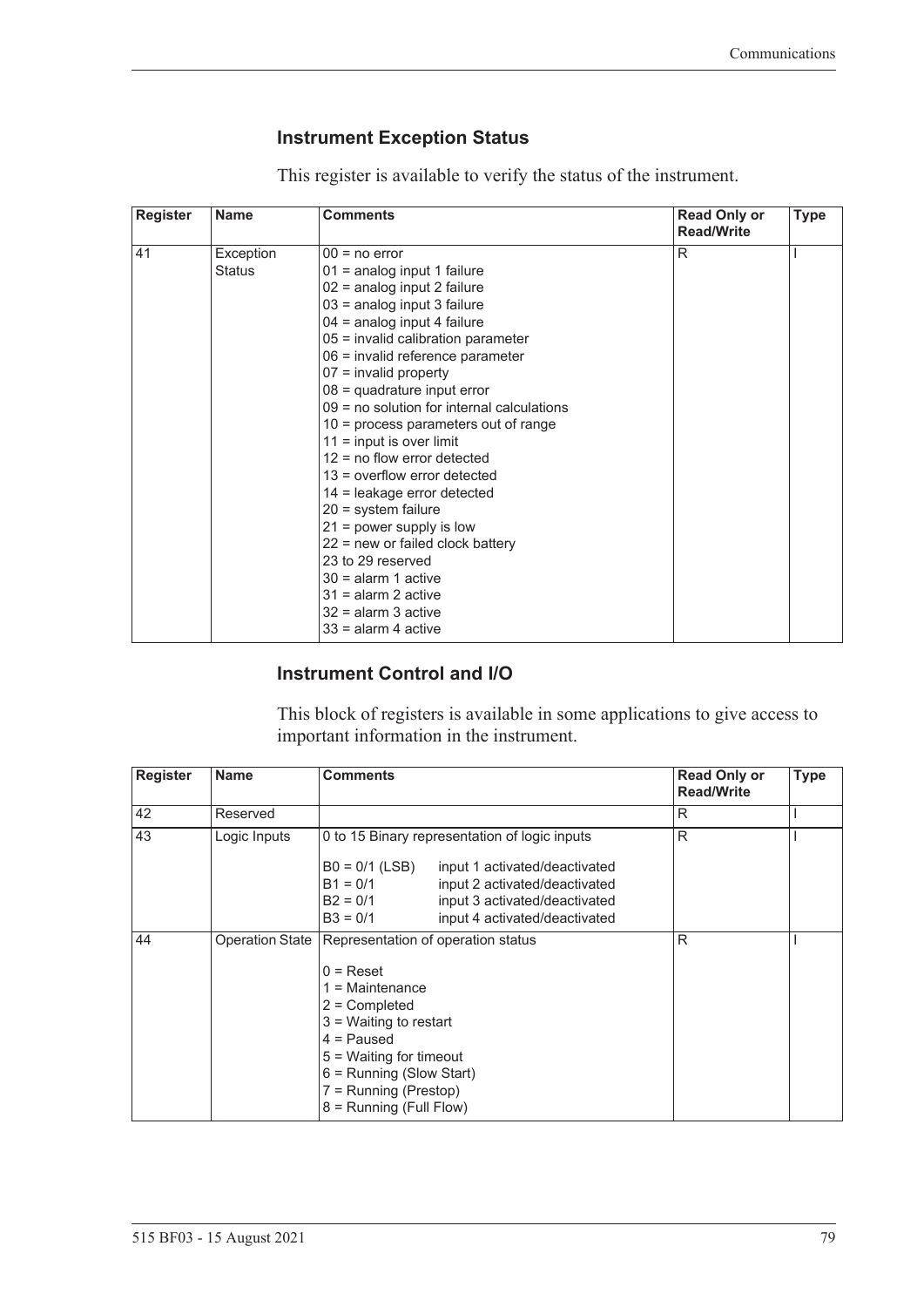| <b>Register</b> | <b>Name</b>                     | <b>Comments</b>                                                                                                                                                                                                                                                                                   | <b>Read Only or</b><br><b>Read/Write</b> | <b>Type</b> |
|-----------------|---------------------------------|---------------------------------------------------------------------------------------------------------------------------------------------------------------------------------------------------------------------------------------------------------------------------------------------------|------------------------------------------|-------------|
| 45              | <b>Relay State</b>              | 0 to 15 Binary representation of relay state.<br>$0 =$ open; $1 =$ closed.<br>$B0 =$ relay 1 (LSB)<br>$B1 =$ relay 2<br>$B2 =$ relay 3<br>$B3 =$ relay 4                                                                                                                                          | R                                        |             |
| 46              | <b>Relay Control</b>            | 0 to 15 Binary representation of relay control.<br>$0 =$ open; $1 =$ close.<br>Note: Only the general relays configurable in the Alarm<br>section of calibration are able to be viewed and controlled<br>by Modbus.<br>$B0 =$ relay 1 (LSB)<br>$B1 =$ relay 2<br>$B2 =$ relay 3<br>$B3 =$ relay 4 | R/W                                      |             |
| 47              | <b>Relay Control</b><br>Source  | 0 to 15 Binary representation of relay control source.<br>$0 =$ Local (controlled by instrument operation) $1 = RTU$<br>(controlled by Modbus register 46).<br>$B0 =$ relay 1 (LSB)<br>$B1$ = relay 2<br>$B2 =$ relay 3<br>$B3 =$ relay 4                                                         | R/W                                      | ı           |
| 48              | Delivery<br><b>Number</b>       | Provides the delivery number (batch record) for a stored<br>transaction (determined by Modbus register 38).                                                                                                                                                                                       | IR.                                      | L           |
| 50              | <b>Control Mode</b>             | $0 =$ Idle/Local<br>Control from logic inputs<br>$1 = Stop$<br>Suspend current batch<br>Resume/start batch<br>$2 = Run$<br>$3 =$ Reset<br>Clear current batch totals                                                                                                                              | R/W                                      | I           |
| 51 to 99        | Instrument<br><b>Parameters</b> | See next table for details.                                                                                                                                                                                                                                                                       | R/W                                      | P           |
| 101             | Analog Inp.1                    | Raw analog input data.                                                                                                                                                                                                                                                                            | $\overline{R}$                           | P           |
| 103             | Analog Inp.2                    | 4-20mA inputs are read in Amperes.                                                                                                                                                                                                                                                                | R                                        | P           |
| 105             | Analog Inp.3                    | 0-5V or 1-5V inputs are read in Volts<br>RTD inputs are read in degrees Kelvin.                                                                                                                                                                                                                   | R                                        | P           |
| 107             | Analog Inp.4                    | Unused inputs are configured as 4-20mA.                                                                                                                                                                                                                                                           | $\overline{\mathsf{R}}$                  | P           |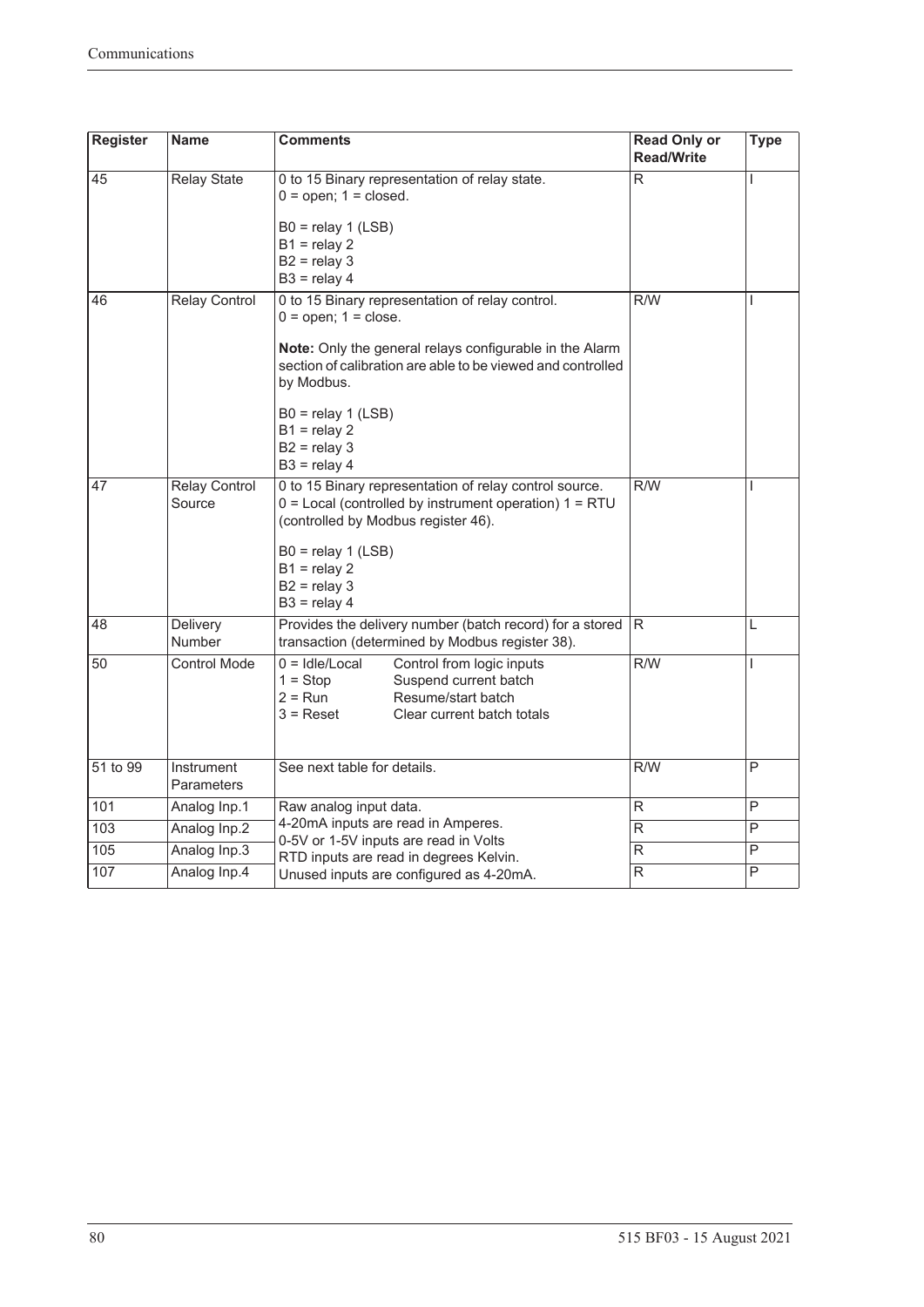## **Instrument Configuration Parameters**

This block of registers is available in applications to give access to some important instrument parameters (i.e. fluid properties etc.).

The usage of these parameters can be dependent on other instrument settings. For full description, please refer to the **[Modbus Accessible](#page-57-0)  [Parameters](#page-57-0)** on page 48.

| <b>Register</b> | <b>Name</b>                             | <b>Comments</b> | Read Only or Type<br><b>Read/Write</b> |   |
|-----------------|-----------------------------------------|-----------------|----------------------------------------|---|
| 51              | <b>Preset Control Output Setpoint</b>   |                 | R/W                                    | D |
| 53              | <b>Preset Flowrate Setpoint</b>         |                 | R/W                                    | D |
| 55              | <b>Batch Preset Value</b>               |                 | R/W                                    | D |
| 57              | <b>Batch Overrun Compensation Value</b> |                 | R/W                                    | D |
| 59 to 99        | Reserved                                |                 | R/W                                    | D |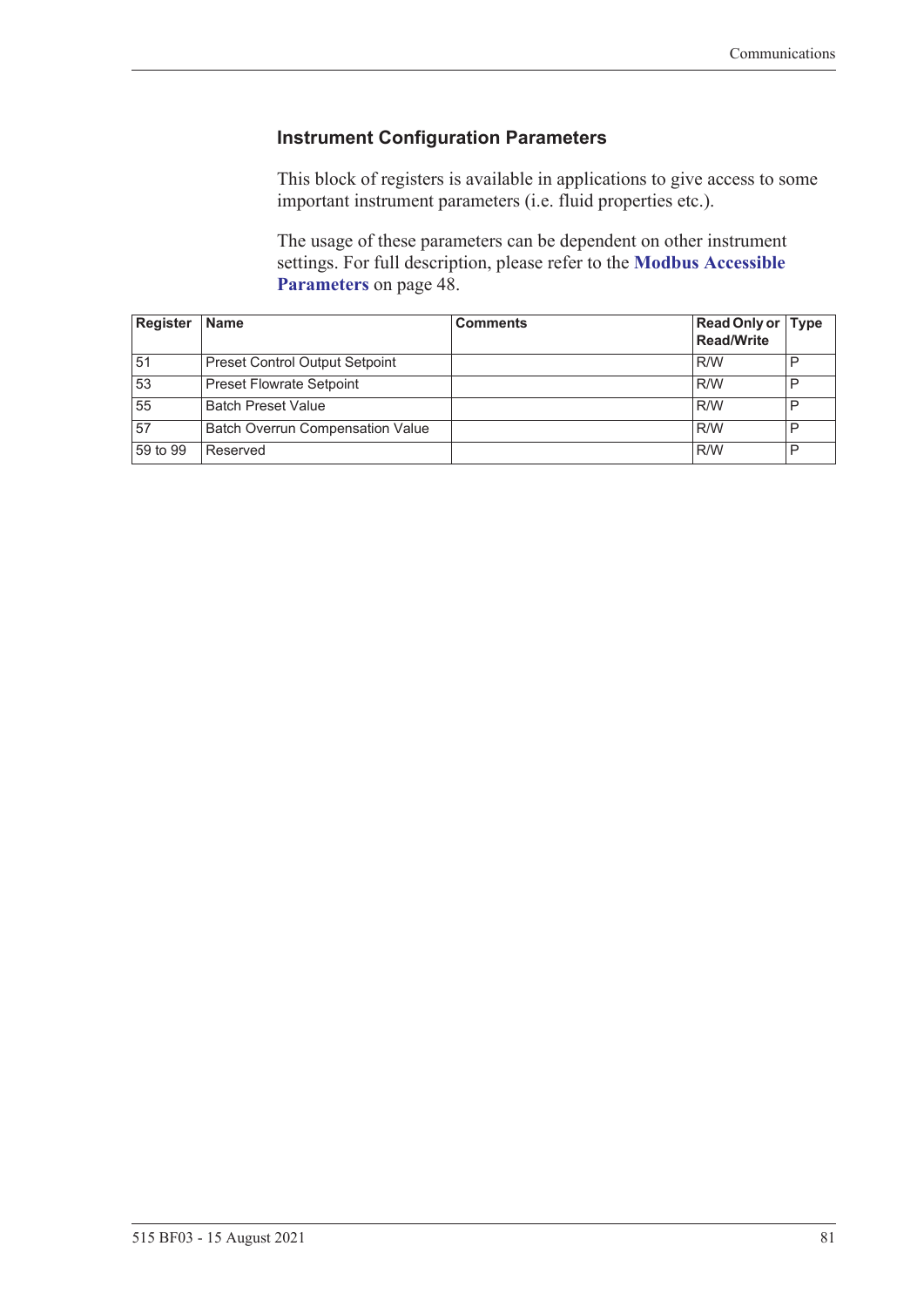# <span id="page-91-0"></span>**Printer Protocol**

<span id="page-91-2"></span>A printer protocol is available in the 500 Series. It provides the ability to print out live data, individual logged data and to do some report-style printing of logged data. The method of printing these and the format of the printouts are described below. If chosen, a printer protocol also enables application/configuration uploading and printing a configuration report, as shown in **[Printing Configuration Report](#page-50-0)** on page 41.

**Note:** Printer output is only available if the Real Time Clock option is fitted.

The selection of Printer Protocol can be made for the Communications Protocol options for the RS-232 or RS-485 port. A list of log report types and printer types available at the end of the TM-LOG calibration menu.

### <span id="page-91-3"></span>**Report Types**

The list of report types is as follows:

**•** REP-10 Latest Logs Report

The number of logs printed in each report are determined by the values programmed for Report Logs in the TM-LOG menu.

### <span id="page-91-4"></span>**Printer Types**

The list of available printers is as follows:

- PRN-01 Generic computer printer
- PRN-02 Generic roll printer (printing first line first)
- PRN-03 Slip Printer TM295
- **•** PRN-04 Label (roll) printer Citizen CMP30L

### <span id="page-91-1"></span>**Customizing a Printout**

A customized printout can be provided which can have up to 6 header lines and 6 footer lines. It is also possible to exclude some main menu items on the printout. If any customizing of the printout is required discuss this with the distributor.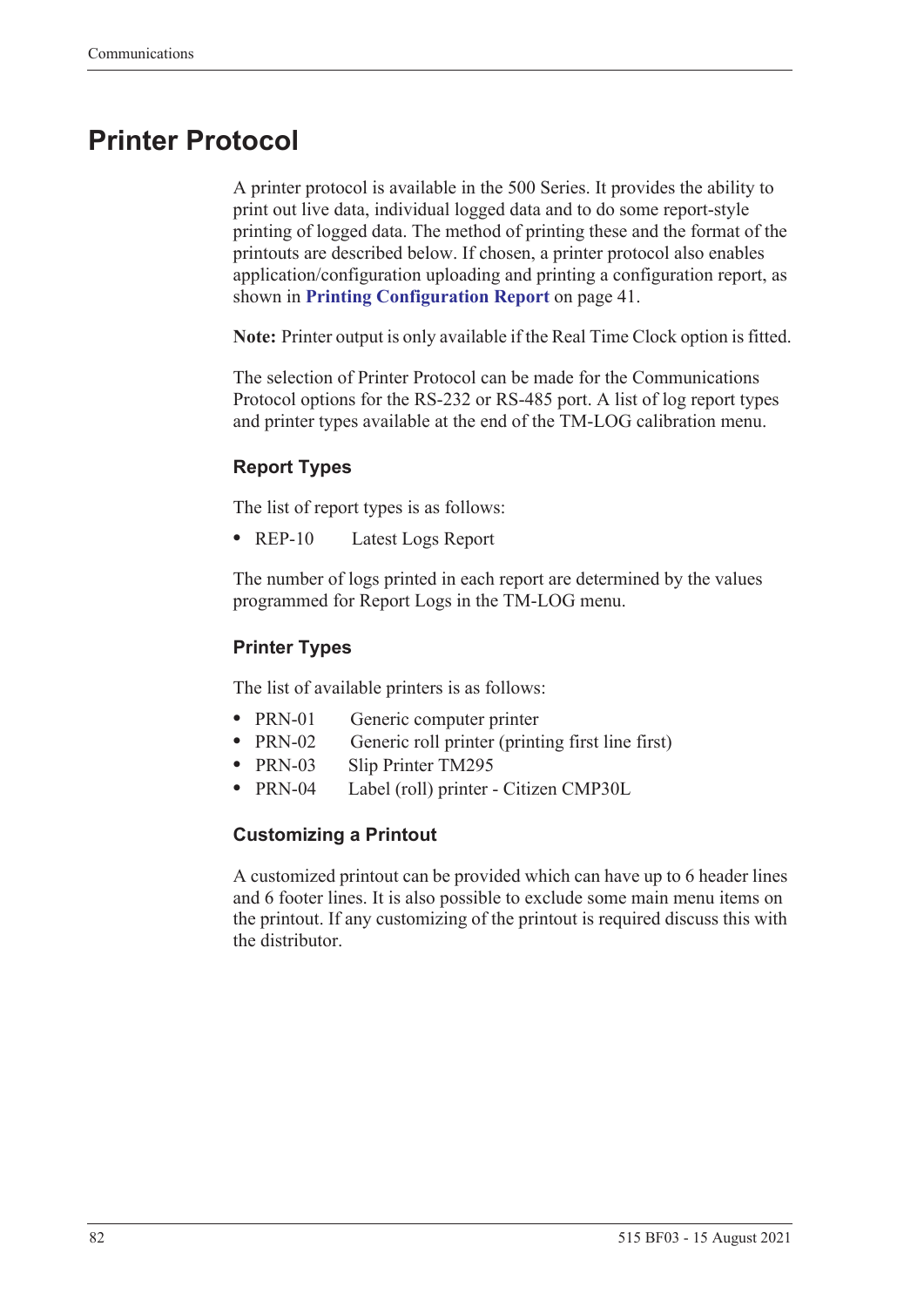# <span id="page-92-1"></span>**Types of Printouts**

#### <span id="page-92-0"></span>**Live Data**

The HOLD.SET - TO PRINT prompt in the main menu, is used to initiate a printout of the current delivery if the printer protocol has been selected. A printout can only be initiated if a batch is not in progress. If printing is not required, do not select printer protocol.

The format of this printout will be:

*Custom Header Lines*

*Instrument Serial No. & Tag*

*Current Delivery No. Current Date & Time & Status Variable unit value Variable unit value etc.*

*Custom Footer Lines ------------------------------------------- <separation line>*

(Note that blank header and footer lines are not printed).

#### **Instrument Serial Number and Unit Tag**

The instrument serial number and unit tag is the same as the information shown in the Model Info menu. For more details refer to **[Model](#page-35-0)  [Information](#page-35-0)** on page 26

#### **Delivery Number**

The delivery number that appears on the live data printout shows the assigned delivery number that is stored with the logged data. This number is cleared when the Logs are cleared in the TM/LOG menu. If a second print or docket of the same delivery is generated, the words "(DUPLICATE DOCKET)" are included at the top of the printout. i.e.

*(DUPLICATE DOCKET)*

*####*

*DELIVERY No. 000256*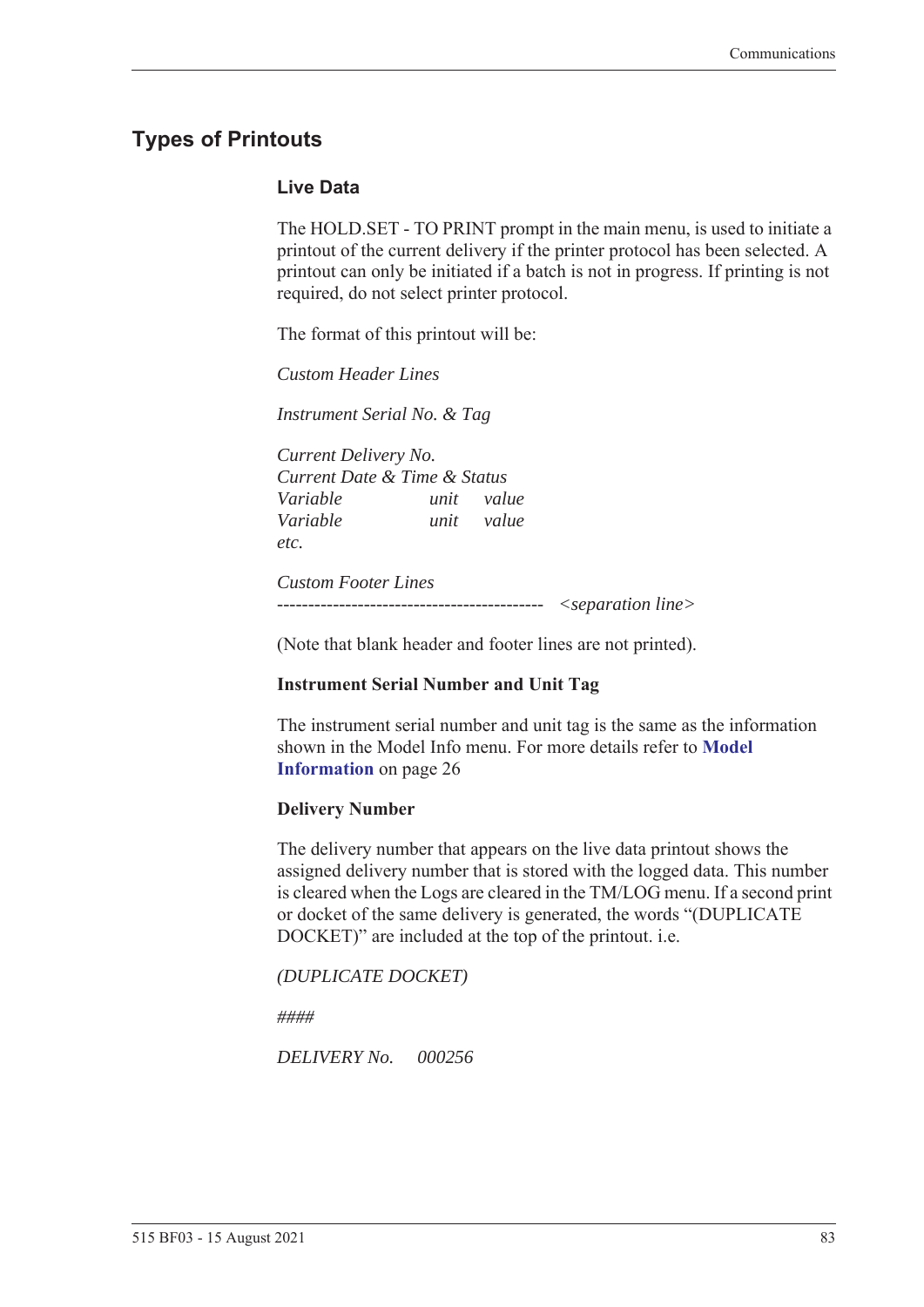#### <span id="page-93-0"></span>**Individual Log Data**

When in the Log Menu and while holding the DISPLAY key to view the data of the log of interest, the RESET key can be pressed to initiate a printout of that log entry. The printout will have the time and date stamp corresponding to when the log was taken. After the print has been initiated there will be the opportunity to scroll to view another log entry and print again.

Since each log entry stores the delivery totals only, the printout will not have any accumulated totals. The format of the printout with this exception is the same as the LIVE DATA printout:

*Custom Header Lines*

*Instrument Serial No. & Tag*

| Logged Delivery No.  |            | number |
|----------------------|------------|--------|
| Date & Time & Status |            |        |
| Variable             | unit value |        |
| Variable             | unit value |        |
| etc.                 |            |        |

*Custom Footer Lines* 

*-------------------------------------------- <separation line>*

# <span id="page-93-1"></span>**Log Report Printing**

As there is the likelihood that the reports can be of a considerable length it is strongly recommended that only the 80 Column printer with Z fold (tractor feed) paper be used. This is just as much for the memory storage of printer as it is for the reliable paper supply.

There is a HOLD.SET REPORT PRINT prompt under the main menu with the ability to print the pre-selected type of report. Pressing and holding the SET key for two seconds will initiate the printout. Any of the Log Reports will have the following format:

*Custom Header Lines*

*Title of Report*  $\langle$  *internally set, indicates report type>* 

*Current Date & Time Instrument Serial No. & Tag*

*-------------------------------------------- <separation line>*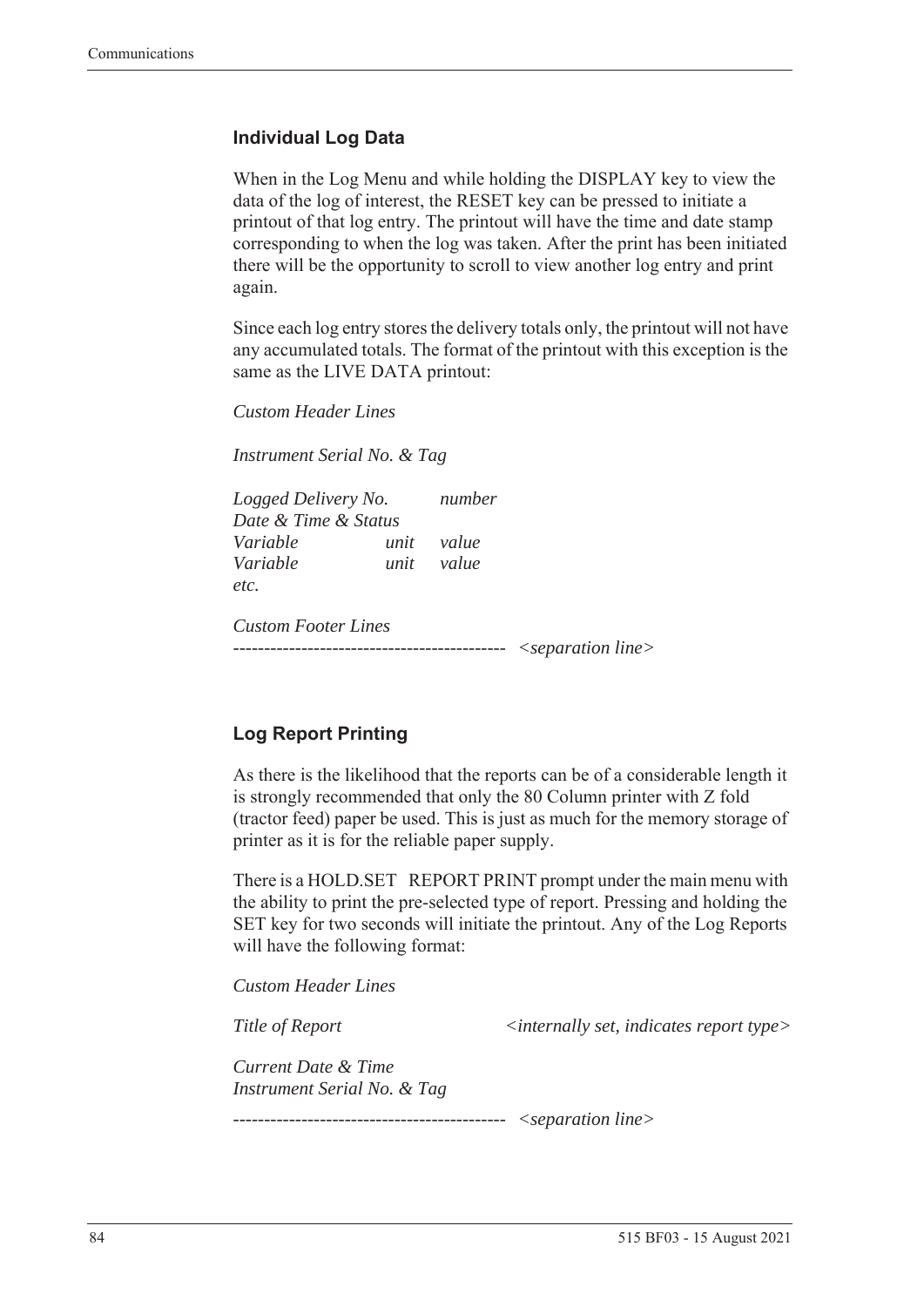| Delivery No.                                |      |            |                                                                                                                                                                  |
|---------------------------------------------|------|------------|------------------------------------------------------------------------------------------------------------------------------------------------------------------|
| Date & Time & Status<br>Variable unit value |      |            |                                                                                                                                                                  |
| Variable                                    |      | unit value |                                                                                                                                                                  |
| etc.                                        |      |            |                                                                                                                                                                  |
|                                             |      |            |                                                                                                                                                                  |
| Delivery No.                                |      |            |                                                                                                                                                                  |
| Date & Time & Status                        |      |            |                                                                                                                                                                  |
| Variable                                    |      | unit value |                                                                                                                                                                  |
| Variable                                    |      | unit value |                                                                                                                                                                  |
| etc.                                        |      |            |                                                                                                                                                                  |
|                                             |      |            |                                                                                                                                                                  |
| Delivery No.                                |      |            |                                                                                                                                                                  |
| Date & Time & Status                        |      |            |                                                                                                                                                                  |
| Variable unit value                         |      |            |                                                                                                                                                                  |
| Variable                                    |      | unit value |                                                                                                                                                                  |
| etc.                                        |      |            |                                                                                                                                                                  |
| <b>Custom Footer Lines</b>                  |      |            |                                                                                                                                                                  |
|                                             |      |            |                                                                                                                                                                  |
| show "Data not available", i.e.             |      |            | Reports such as "Latest Logs" will print in the historical order, and for those<br>logs that have no data (e.g. unit was powered off at the time) the print will |
|                                             |      |            |                                                                                                                                                                  |
| Del No. Data Not Available                  |      |            |                                                                                                                                                                  |
|                                             |      |            |                                                                                                                                                                  |
| Delivery No.                                |      |            |                                                                                                                                                                  |
| Date & Time & Status                        |      |            |                                                                                                                                                                  |
| Variable unit value                         |      |            |                                                                                                                                                                  |
| Variable<br>etc.                            | unit | value      |                                                                                                                                                                  |
| Available" message.                         |      |            | If the unit is programmed for 0 logs for the latest log reports then the report<br>will only consist of the header and ID information and a "Data Not            |

*Custom Header Lines*

*Title of Report*

*Current Date & Time Instrument Serial No. & Tag*

*Data Not Available Custom Footer Lines -------------------------------------------- <separation line>*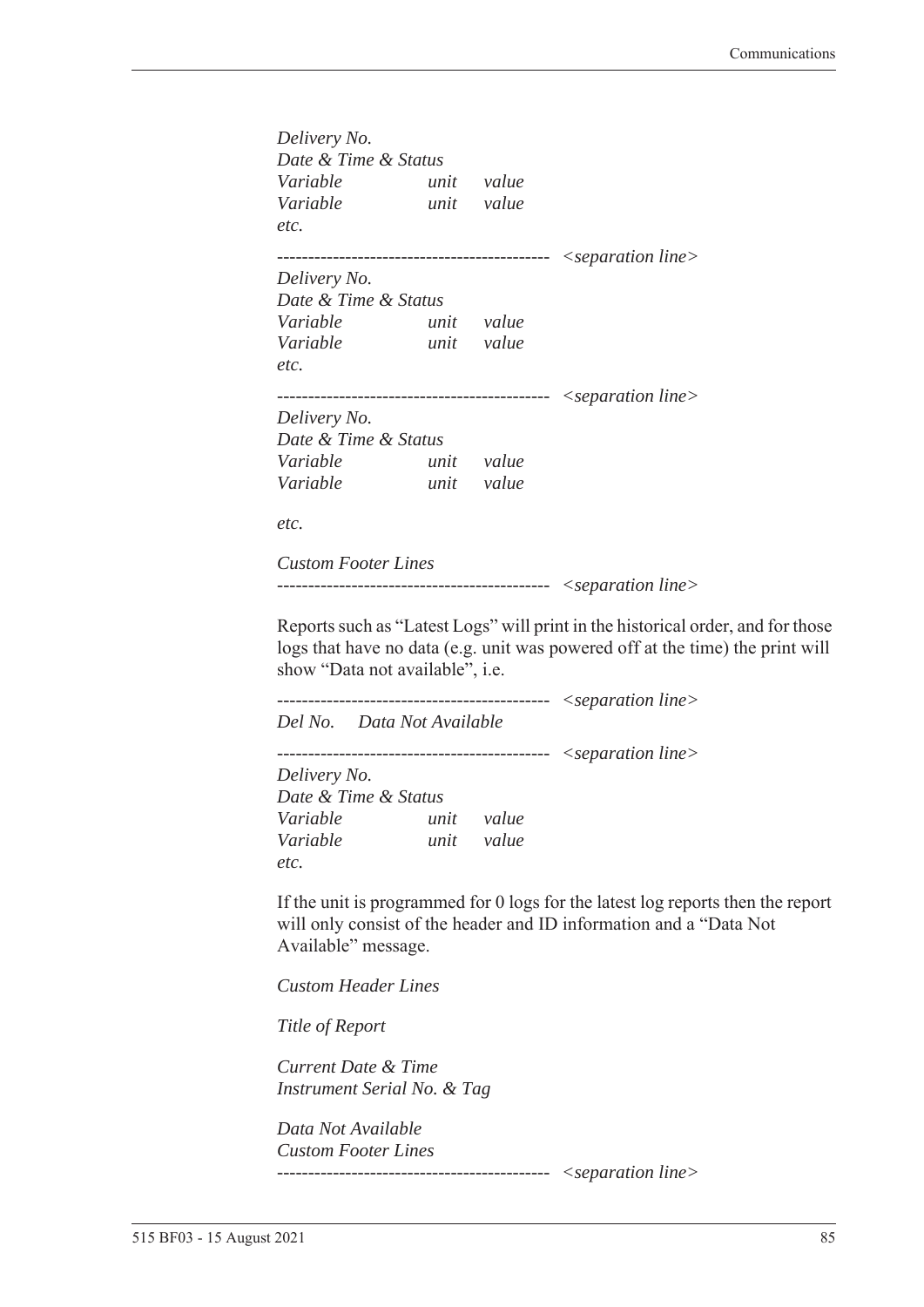# <span id="page-95-0"></span>**Printer Data Control**

Some printers have limited data buffers and are therefore unable to collect all the print data being transmitted. The 500 Series has the capability of software handshaking. The Xon/Xoff characters can be used by any of the printer types to control the flow of data to ensure that data is not lost.

Some printers will also transmit an Xoff character in response to other events such as printer being off-line, print head not engaged or power being removed. The specific behaviour of the printer being used should be noted.

### <span id="page-95-1"></span>**Error Messages**

There are two printer error messages that can be displayed.

### **PAPER OUT**

This message is related to the Printer Type PRN-03 TM295 Slip printer. It is standard procedure with this printer to check for paper status before printing. If a print is attempted but there is no paper the PAPER OUT message will be scrolled. The instrument will continue to poll the printer for paper and if paper is detected before a communications timeout expires the print will commence.

### **COMMS TIMEOUT**

This message is relevant for all printer types and will be activated for the following conditions.

1. If the flow of data is stopped due to software or hardware handshaking and is not allowed to resume before the communications timeout.

2. If Printer Type is PRN-03 Slip printer and a paper status is requested but no response is received within the timeout period.

3. Paper Out has been detected for Printer Type PRN-03 but no paper is inserted within the timeout period.

When a communications timeout error has been activated the message COMMS TIMEOUT will be scrolled once, the request to print will be cleared and the instrument will return to its normal mode.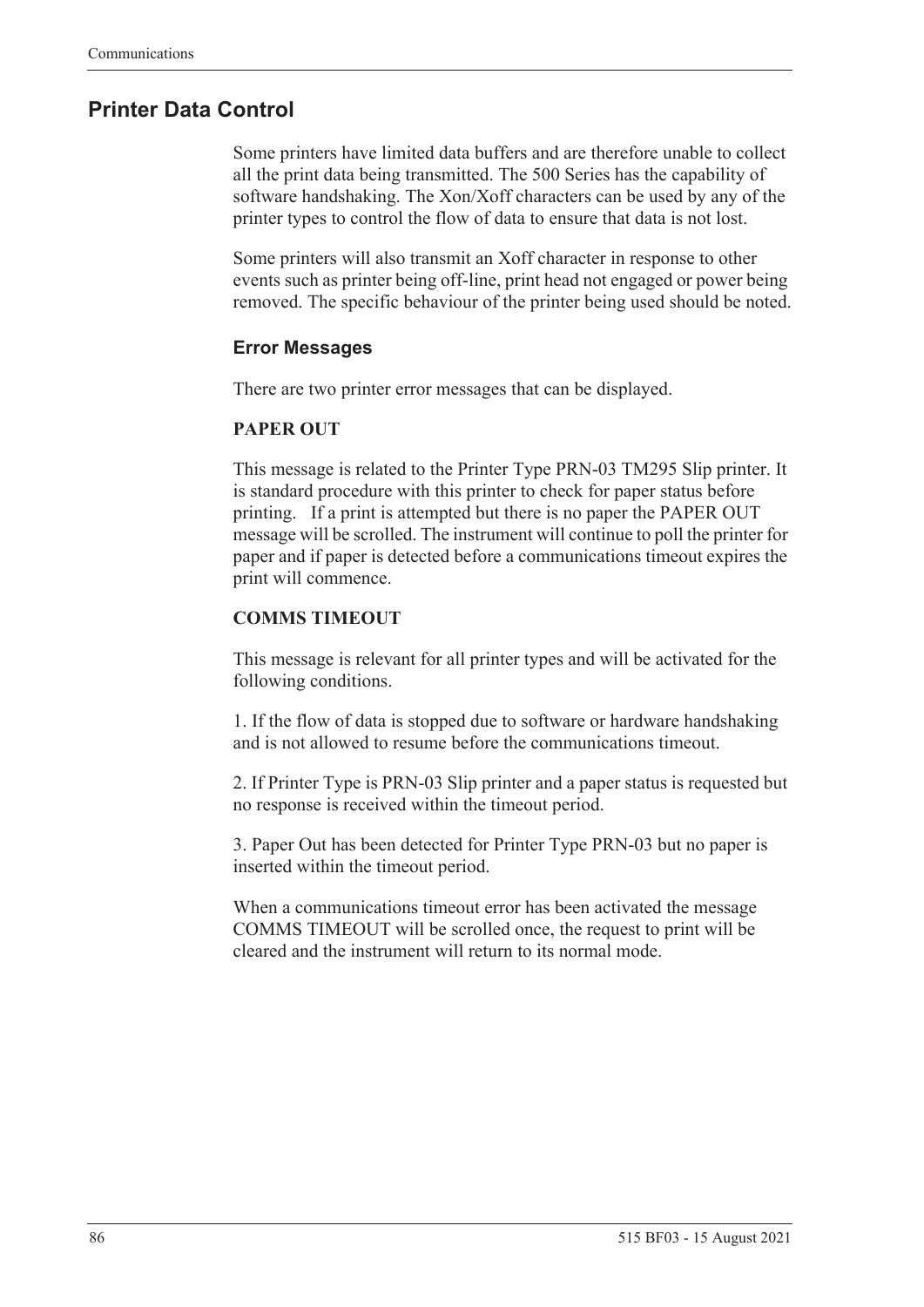# <span id="page-96-1"></span>**Appendix A Glossary**

<span id="page-96-0"></span>

| 500-PM<br><b>Software</b>              | The 500 Series Program Manager (500-PM software) is a Windows based<br>program that is freely available from the download section of the Contrec<br>website. The program is a comprehensive configuration tool and resource<br>centre that can be used to tailor an instrument to suit specific application<br>needs including program settings, units of measurement, custom tags/text,<br>access levels and more. Custom versions can be saved and configuration<br>reports generated as a PDF. |
|----------------------------------------|---------------------------------------------------------------------------------------------------------------------------------------------------------------------------------------------------------------------------------------------------------------------------------------------------------------------------------------------------------------------------------------------------------------------------------------------------------------------------------------------------|
| <b>ASCII</b>                           | American Standard Code for Information Interchange. For the ASCII<br>protocol, the instrument receives and transmits messages in ASCII, with all<br>command strings to the instrument terminated by a carriage return. Replies<br>from the instrument are terminated with a line-feed and a carriage-return.                                                                                                                                                                                      |
| <b>Filtering</b>                       | The process of suppressing oscillations or random signals in the input<br>signal.                                                                                                                                                                                                                                                                                                                                                                                                                 |
| <b>K-factor</b>                        | The K-factor is a constant value associated with frequency type flowmeters.<br>It is a scaling factor used in calculations to determine flow rate.                                                                                                                                                                                                                                                                                                                                                |
| <b>Linear</b><br>Correction            | A scaling of the input signal to represent the actual flow parameter.                                                                                                                                                                                                                                                                                                                                                                                                                             |
| <b>Modbus RTU</b>                      | The Modbus protocol is a message structure for communications between<br>controllers and devices regardless of the type of network. In RTU (remote<br>terminal unit) mode, each 8-bit byte in a message contains two 4-bit<br>hexadecimal characters. This mode has greater character density than<br>ASCII and allows better data throughput than ASCII for the same baud rate.                                                                                                                  |
| <b>Normalised</b><br>Input             | A normalised input ranges from 0 to 1.000. For 4-20 mA input, the signal is<br>set to 0 at 4mA and the signal is set to 1.000 at 20mA.                                                                                                                                                                                                                                                                                                                                                            |
| <b>NPS</b>                             | Namur Proximity Switch.                                                                                                                                                                                                                                                                                                                                                                                                                                                                           |
| <b>Passive Output</b><br><b>Signal</b> | Requires an external power supply.                                                                                                                                                                                                                                                                                                                                                                                                                                                                |
| Watchdog<br>Timer (WTD)                | The WDT is used to monitor the activity of the micro processor and will<br>force a reboot if the micro processor stops, while power is applied, due to<br>any internal or external influences.                                                                                                                                                                                                                                                                                                    |
|                                        |                                                                                                                                                                                                                                                                                                                                                                                                                                                                                                   |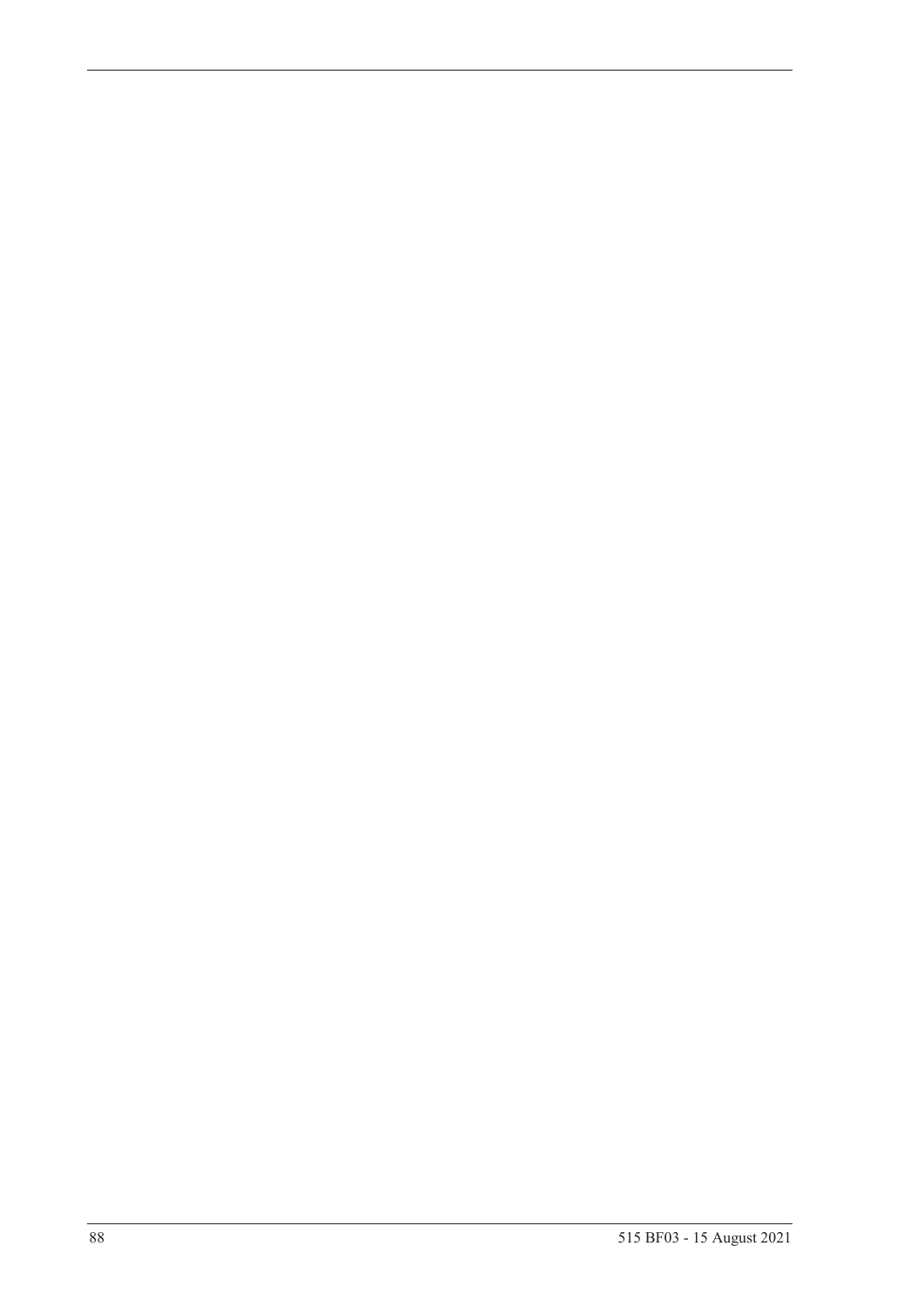# <span id="page-98-1"></span>**Appendix B Model Numbers**

# <span id="page-98-0"></span>**Product Codes**

| <b>Model</b>                                                                                                                                                                                                                            | <b>Supplementary Code</b> |                |                |   |  |   |                                                                                                                           | <b>Description</b>                                                                                                                     |
|-----------------------------------------------------------------------------------------------------------------------------------------------------------------------------------------------------------------------------------------|---------------------------|----------------|----------------|---|--|---|---------------------------------------------------------------------------------------------------------------------------|----------------------------------------------------------------------------------------------------------------------------------------|
| 515                                                                                                                                                                                                                                     |                           |                |                |   |  |   | - BF03                                                                                                                    |                                                                                                                                        |
|                                                                                                                                                                                                                                         | $\mathbf{1}$              |                |                |   |  |   |                                                                                                                           | Panel mount enclosure                                                                                                                  |
|                                                                                                                                                                                                                                         | $\overline{2}$            |                |                |   |  |   |                                                                                                                           | Field mount enclosure (NEMA 4X / IP66)                                                                                                 |
| <b>Enclosure</b>                                                                                                                                                                                                                        | 3/5                       |                |                |   |  |   |                                                                                                                           | Explosion proof Ex d (IECEx/ATEX), metric glands<br>(5 specifies heater)                                                               |
|                                                                                                                                                                                                                                         | 4/6                       |                |                |   |  |   |                                                                                                                           | Explosion proof Ex d (CSA), NPT glands<br>(6 specifies heater)                                                                         |
|                                                                                                                                                                                                                                         |                           | 0              |                |   |  |   |                                                                                                                           | 4 logic inputs, 1 isolated output, 2 relays (only relay type 1 is<br>available), RS-232 (DB9) communication port                       |
| <b>Output Options</b>                                                                                                                                                                                                                   |                           | $\mathbf{1}$   |                |   |  |   |                                                                                                                           | 4 logic inputs, 2 isolated outputs, 4 relays, real-time clock data<br>logging, RS-232 (DB9) and RS-485 communication ports             |
|                                                                                                                                                                                                                                         |                           | $\overline{2}$ |                |   |  |   |                                                                                                                           | 4 logic inputs, 2 isolated outputs, 4 relays, real-time clock data<br>logging, RS-232 (DB9) and Ethernet communication ports           |
|                                                                                                                                                                                                                                         |                           |                | 1              |   |  |   |                                                                                                                           | Electromechanical relays only                                                                                                          |
| <b>Relay Type</b>                                                                                                                                                                                                                       | $\overline{2}$            |                |                |   |  |   |                                                                                                                           | 2 electromechanical and 2 solid state relays                                                                                           |
|                                                                                                                                                                                                                                         |                           |                | $\overline{3}$ |   |  |   |                                                                                                                           | Solid state relays only                                                                                                                |
| <b>Power Supply</b>                                                                                                                                                                                                                     |                           |                |                | U |  |   |                                                                                                                           | Inputs for 12-28VDC and 100-240 VAC, 50-60Hz<br>(Previous Models: $A = 110/120$ VAC, $E = 220/240$ VAC)                                |
|                                                                                                                                                                                                                                         |                           |                |                | D |  |   |                                                                                                                           | Input for 12-28VDC power only                                                                                                          |
| S<br><b>Display Panel Options</b>                                                                                                                                                                                                       |                           |                |                |   |  |   | Standard option (now with backlight & LCD backup)<br>(original Full option: F, with Infra-Red comms, no longer available) |                                                                                                                                        |
| <b>PCB Protection</b>                                                                                                                                                                                                                   |                           |                |                |   |  | C |                                                                                                                           | Conformal coating - required for maximum environmental<br>operating range. Recommended to avoid damage from<br>moisture and corrosion. |
|                                                                                                                                                                                                                                         |                           |                |                |   |  | N |                                                                                                                           | None - suitable for IEC standard 654-1 Climatic Conditions up<br>to Class B2 (Heated and/or cooled enclosed locations)                 |
| <b>BF03</b><br><b>Application Pack Number</b>                                                                                                                                                                                           |                           |                |                |   |  |   |                                                                                                                           | Defines the application software to be loaded into the<br>instrument                                                                   |
| For example: Model No. 515.111USC<br>Displayed on the 500 Series as:<br>Note: The first character represents the CPU installed<br>(factory use only). The remaining 6 characters only<br>represent hardware that affects the operation. |                           |                |                |   |  |   | $2 - 1 - - 5 -$<br>515<br>MODEL                                                                                           |                                                                                                                                        |

**Note:** Example full product part number is 515.111USC-BF03 (this is the number used for placing orders).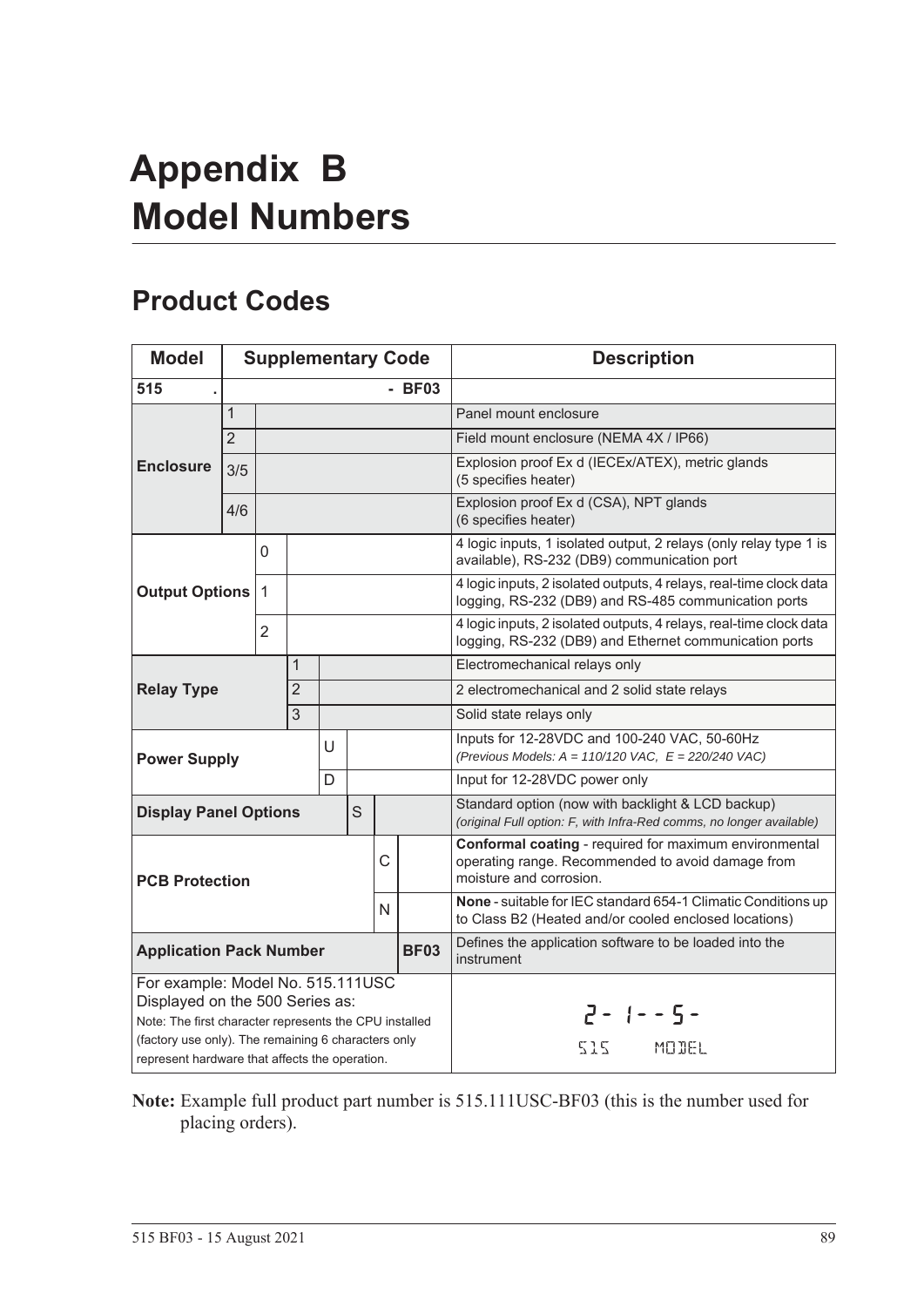# <span id="page-99-1"></span>**Custom Version Codes**

|                                              | Code                  |                |  | <b>Description</b>                                                                             |  |  |
|----------------------------------------------|-----------------------|----------------|--|------------------------------------------------------------------------------------------------|--|--|
|                                              | 00                    |                |  | <b>Factory Default Application</b>                                                             |  |  |
|                                              | 01                    |                |  | Contrec Systems Pty. Ltd. Melbourne Australia                                                  |  |  |
|                                              | 02                    |                |  | Contrec Limited. West Yorkshire UK                                                             |  |  |
| <b>Origin Code</b>                           | 03                    |                |  |                                                                                                |  |  |
| <b>Identifies</b><br><b>Distributor</b>      | 04                    |                |  | Contrec-USA, LLC. Pelham AL 35124 USA                                                          |  |  |
|                                              | 05                    |                |  | Flowquip Ltd. Halifax UK                                                                       |  |  |
|                                              | 06                    |                |  |                                                                                                |  |  |
|                                              | etc.                  |                |  |                                                                                                |  |  |
|                                              |                       | 0              |  | English (Default)                                                                              |  |  |
|                                              |                       | $\mathbf{1}$   |  | German                                                                                         |  |  |
|                                              |                       | $\overline{2}$ |  | Dutch                                                                                          |  |  |
| <b>User Language</b>                         |                       | 3              |  | French                                                                                         |  |  |
|                                              |                       | $\overline{4}$ |  | Spanish                                                                                        |  |  |
|                                              |                       | $\overline{5}$ |  |                                                                                                |  |  |
|                                              |                       | etc.           |  |                                                                                                |  |  |
|                                              | 000                   |                |  |                                                                                                |  |  |
| <b>Distributor's Code</b><br>$\ldots$<br>999 |                       |                |  | Distributor's own choice. Possibly a code that identifies the<br>customer and the application. |  |  |
|                                              |                       |                |  |                                                                                                |  |  |
|                                              | For example: 02 3 157 |                |  | 023157                                                                                         |  |  |
| Displayed on the 500 Series as:              |                       |                |  | <b>CUSTOM VERS</b>                                                                             |  |  |

# **Application Information Code**

The Application Information code is an aid for users and service personnel to determine the type of inputs that are used in a particular application. The Application Information code is displayed on the instrument as shown below.

<span id="page-99-0"></span>

The Application Information code is returned as part of a General Instrument request (as described in **[Instrument Information Request](#page-82-0)** on page 73).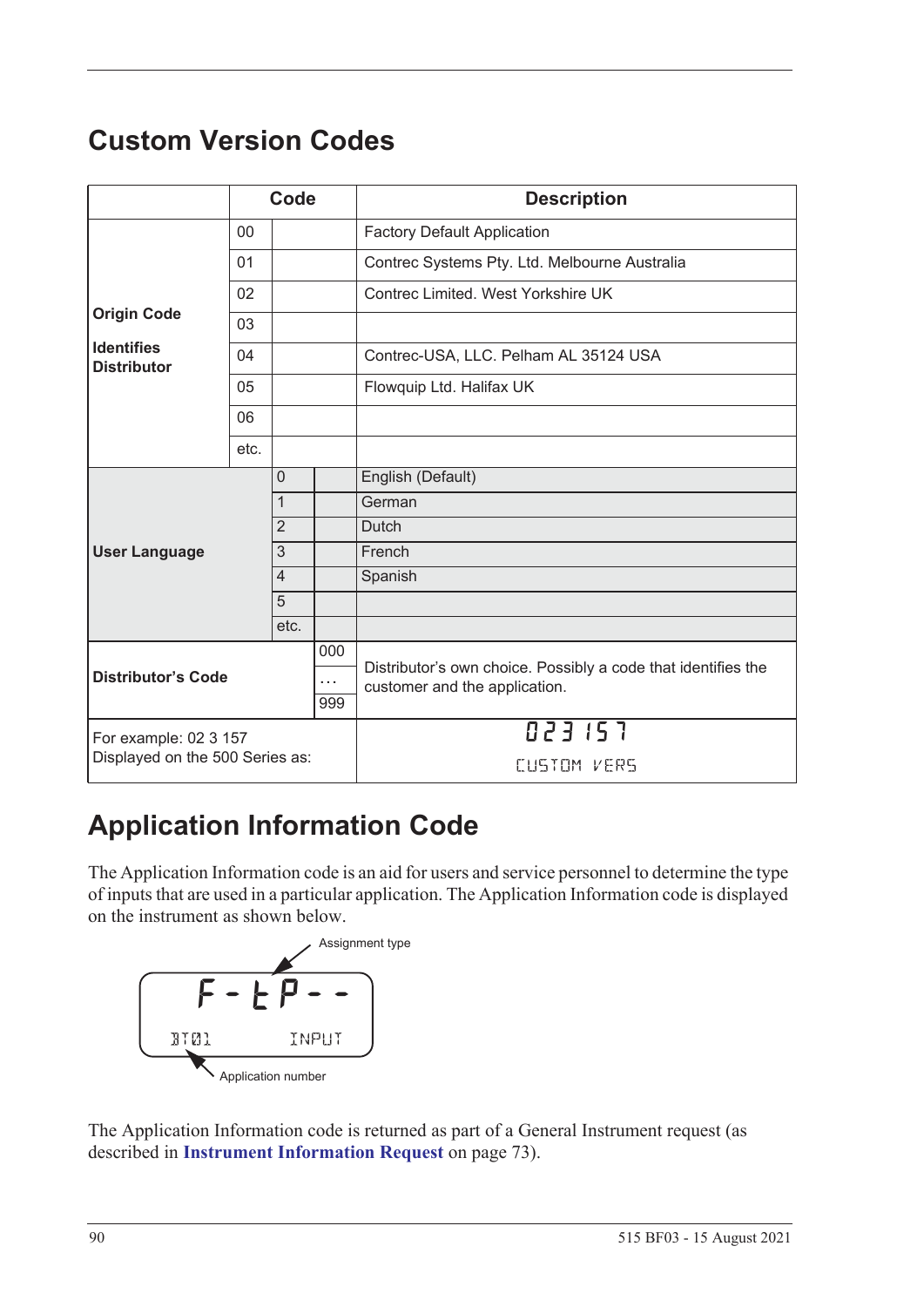The Application number identifies the application as in the following examples:

- **•** BC01 Batch Controller for frequency flow meter
- **•** BF02 Batch/Flow Controller for analog flow meter

The Input Assignment type indicates the physical input that is assigned to each input on the instrument. The code is made up from six characters as follows:

| FINP1   FINP2   AINP1   AINP2   AINP3   AINP4 |  |  |  |
|-----------------------------------------------|--|--|--|
|                                               |  |  |  |

The codes are as follows:

- - not used in this application
- **A** indicates a generic analog input such as for density or level
- **•** C indicates a user code input
- d indicates a density input
- **•** F indicates a generic flow input such as for volume or mass
- H indicates a high flow input for stacked inputs
- **•** L indicates a low flow input for stacked inputs
- **•** P indicates a pressure input
- **q** indicates a quadrature input
- *k* indicates a temperature input.

For example,  $F - tP - -$  is an instrument with FINP1 (frequency input 1) assigned to a flow input, AINP1 assigned to a temperature input and AINP2 assigned as a pressure input. The other inputs are not used.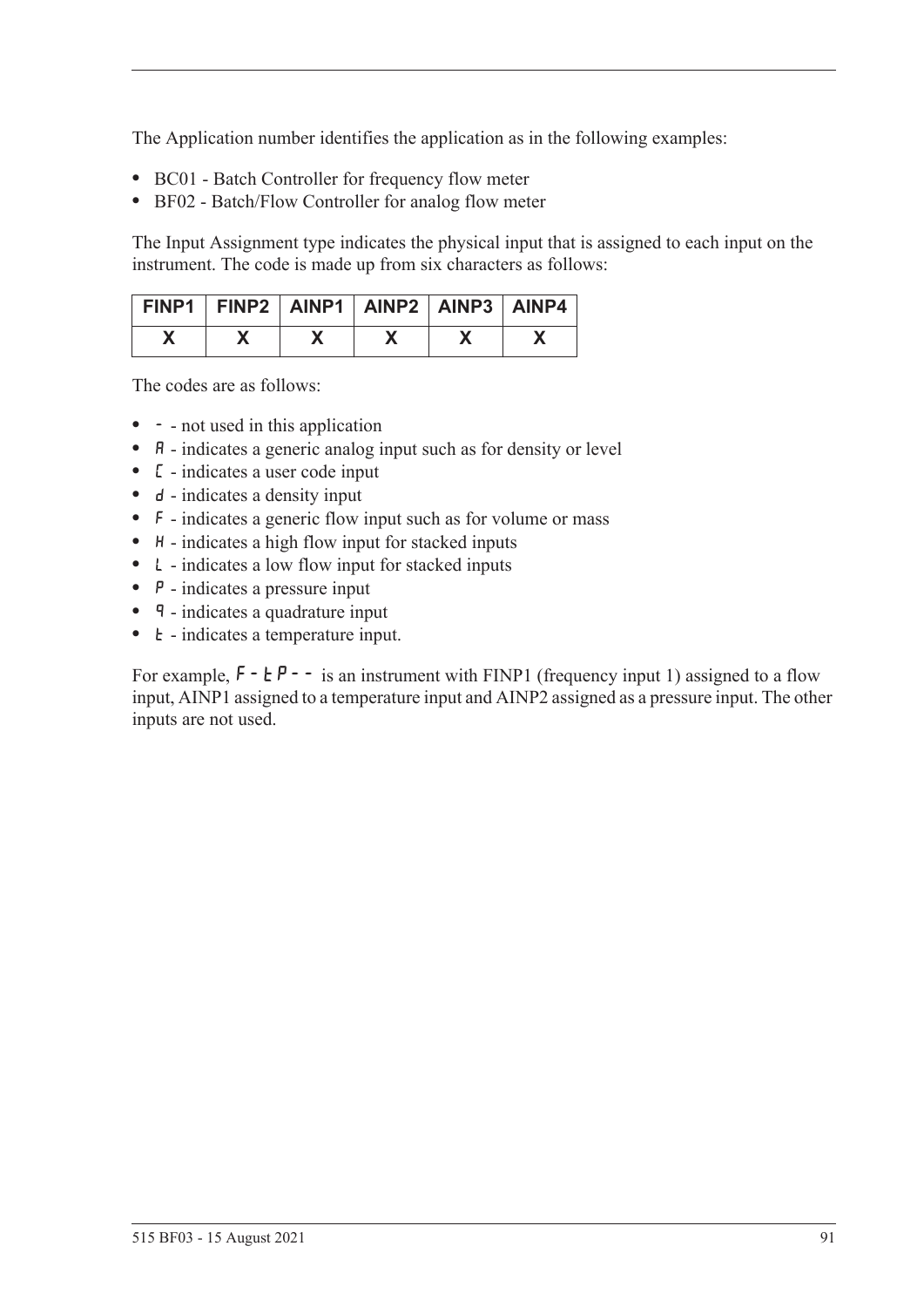# <span id="page-101-0"></span>**Appendix C Ethernet Port & Setup**

# **Ethernet Port**

The optional Ethernet port simplifies the communication network and avoids the need for an external 3rd party Serial to Ethernet converter. It allows communications via an existing Ethernet network. In some installations you will need to speak with your network (IT) administrator in order to correctly set up your network. Applications, such as DataMod (available via Contrec), can communicate over the Ethernet network to perform remote monitoring and Data Logging operations.

Within the instrument's calibration menus the Ethernet port uses the settings for the RS-485 port that need to match a supplied Ethernet unit as follows:

- **•** Protocol: RTU
- **•** Baud Rate: 19200
- **•** Data Bits: 8
- **•** Parity: Even
- **•** Stop Bits: 1

Data mapping follows the same convention applied to Modbus registers.

# **Connecting 515 Ethernet to Networks/Routers**

Ethernet 515s are set as default to DHCP (Dynamic Host Configuration Protocol), which should allow your network/router to automatically find and assign an IP address to the instrument (providing there are addresses available). If your network cannot locate the instrument you may need to run the 'Digi Discovery' tool (Contrec guide available on request) or enter the Ethernet module's MAC address within your router settings. If required, the instrument can also be set to a static IP address, however it is strongly advised that only IT competent persons access and edit site network and 515 Ethernet settings. All Ethernet instruments are supplied with the Ethernet module MAC address printed on the outside of the enclosure and also printed directly onto the Ethernet Module itself (the Option card would need to be removed to view the physical Digi Ethernet module).

Contrec Limited will not be held responsible for any changes made to customer router and network settings. Further guides on how to access the module settings and discovering IP address' can be supplied upon request.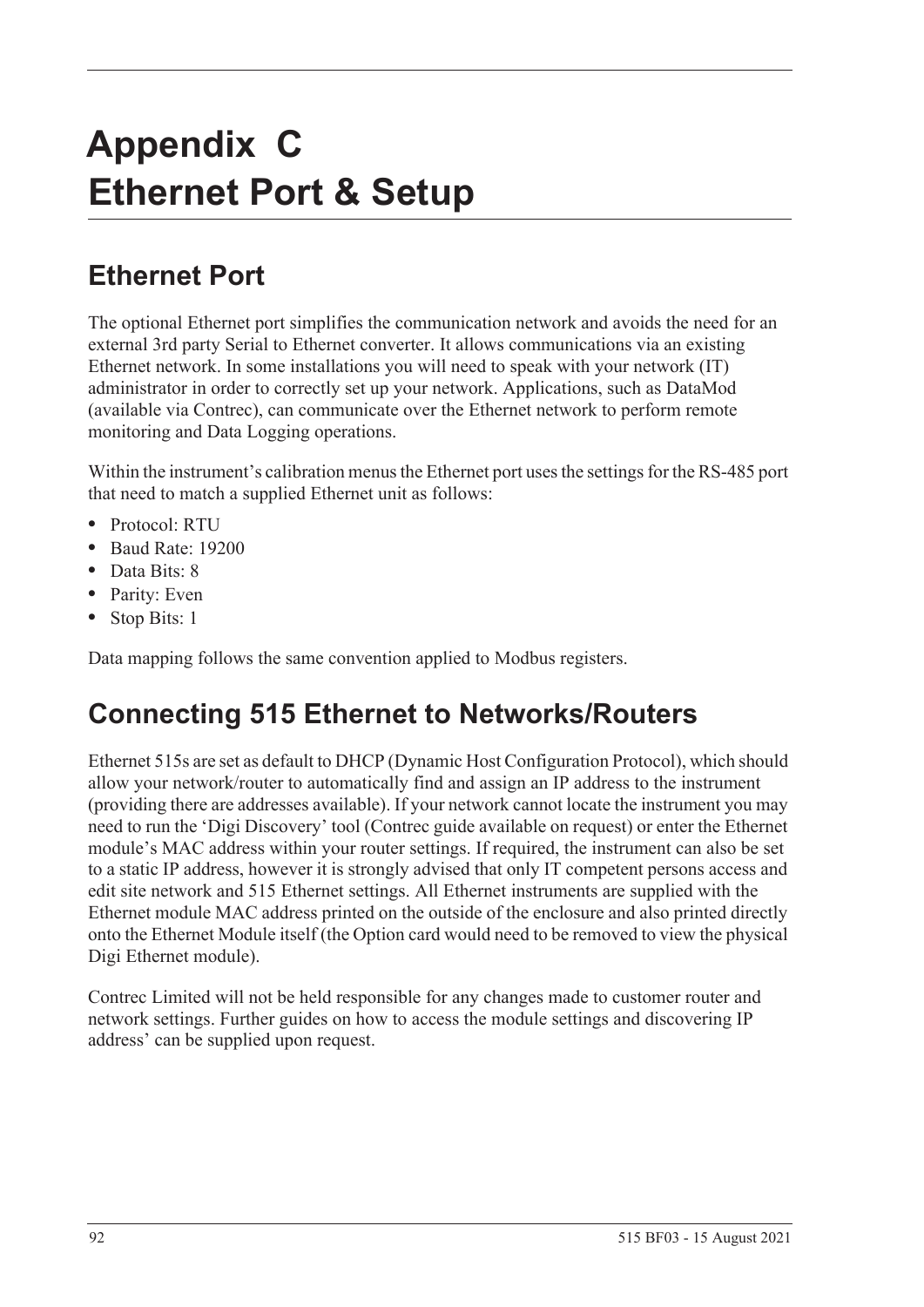# **Connecting DataMod via Ethernet**

Using the IP address that you or the network/router has assigned to the 515 instrument, enter this into the **Host Name / IPv4 Address** tab within DataMod's Modbus Connection Settings as per [Figure 17.](#page-102-0)

Ensure all other settings are correct as per the **Datamod User Guide** and the **515 Ethernet Guide - Establishing a Connection to Datamod**. Both of these documents are available from Contrec on request.

| Transmission Mode-                                   |                 |                     |                      |
|------------------------------------------------------|-----------------|---------------------|----------------------|
| C RTU Serial                                         | <b>C</b> TCP/IP | C RTU over TCP/IP   |                      |
| -RTU Serial Settings-                                |                 |                     |                      |
| Serial Port:                                         |                 | Baud Rate (bps):    |                      |
| COM1                                                 |                 | 19200               | $\blacktriangledown$ |
| -Data Bits-                                          |                 | -Parity-            |                      |
| C 7 bits C 8 bits                                    |                 | C None              |                      |
|                                                      |                 | $C$ Odd             |                      |
| -Stop Bits-                                          |                 | $G$ Even            |                      |
| $C$ 1 bit $C$ 2 bits                                 |                 |                     |                      |
| TCP/IP Settings                                      |                 |                     |                      |
| Host Name / IPv4 Address:                            |                 |                     | Port:                |
| 192.168.0.7                                          |                 |                     | 502                  |
| Receive Timeout (sec): $\vert^2$<br>Maximum Retries: | 2               | Slave Unit Address: | 11                   |
|                                                      |                 | ,                   | Cancel               |

<span id="page-102-0"></span>*Figure 17 DataMod - Modbus Connection Settings*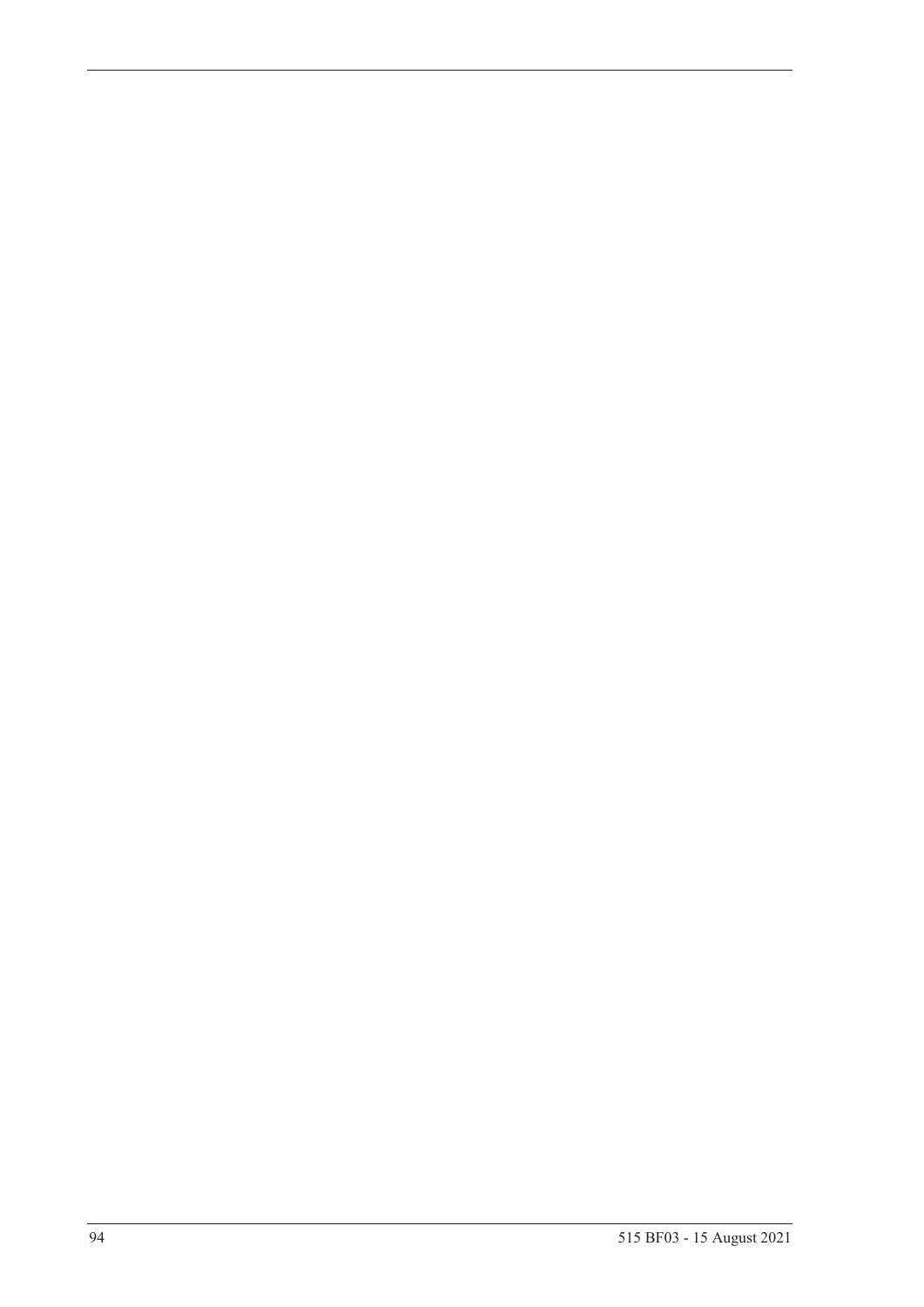# **Index**

#### **Numerics** 4-20mA output [14](#page-23-0) 500 Series Program Manage[r 4](#page-13-0) 500-PM software [4,](#page-13-0) [87](#page-96-0)

### **A**

address, instrumen[t 69](#page-78-0) alarm dela[y 56](#page-65-0) equipment failur[e 55](#page-64-0) hysteresi[s 56](#page-65-1) relays [55](#page-64-1) setpoin[t 56](#page-65-2) alarms menu [55](#page-64-2) application cod[e 90](#page-99-0) approvals [4](#page-13-1) FCC Declaration [5](#page-14-0) ASCII protoco[l 69](#page-78-1)

# **B**

back panel [10](#page-19-0) backup program [41](#page-50-1) Program Manage[r 41](#page-50-2) basic men[u 24](#page-33-0) batch configuration[s 30](#page-39-0) error[s 34](#page-43-0) operation[s 35](#page-44-0) print [33](#page-42-0) reset [33](#page-42-1) start [32](#page-41-0) sto[p 33](#page-42-2) batch contro[l 30](#page-39-1) BATCH ke[y 22](#page-31-0) batch limit [24](#page-33-1) batch mode[s 29](#page-38-0) batch preset common values [24](#page-33-2) batch processe[s 35](#page-44-0)

battery faile[d 64](#page-73-0) life [58](#page-67-1) new [64](#page-73-0) battery replacement [20](#page-29-0) battery type [20](#page-29-1) baud rat[e 57](#page-66-1) **C** CAL switch-protected parameter [37](#page-46-0) calibration backup, reports [41](#page-50-1) menu [42](#page-51-0) set mode [38](#page-47-0) view mode [38](#page-47-1) cleaning [9](#page-18-0) clock batter[y 58](#page-67-1) date format [59](#page-68-0) real-tim[e 58](#page-67-2) codes application information [90](#page-99-0) customer versio[n 90](#page-99-1) exception [79](#page-88-1) product numbe[r 89](#page-98-0) comm port COM-1 RS-232 [67](#page-76-1) COM-2 RS-485 [68](#page-77-1) common preset value[s 24](#page-33-2) communication connection[s 18](#page-27-0) protocols [68](#page-77-2) communication[s 3,](#page-12-0) [67](#page-76-2) menu [57](#page-66-2) connecting permissive [32](#page-41-1)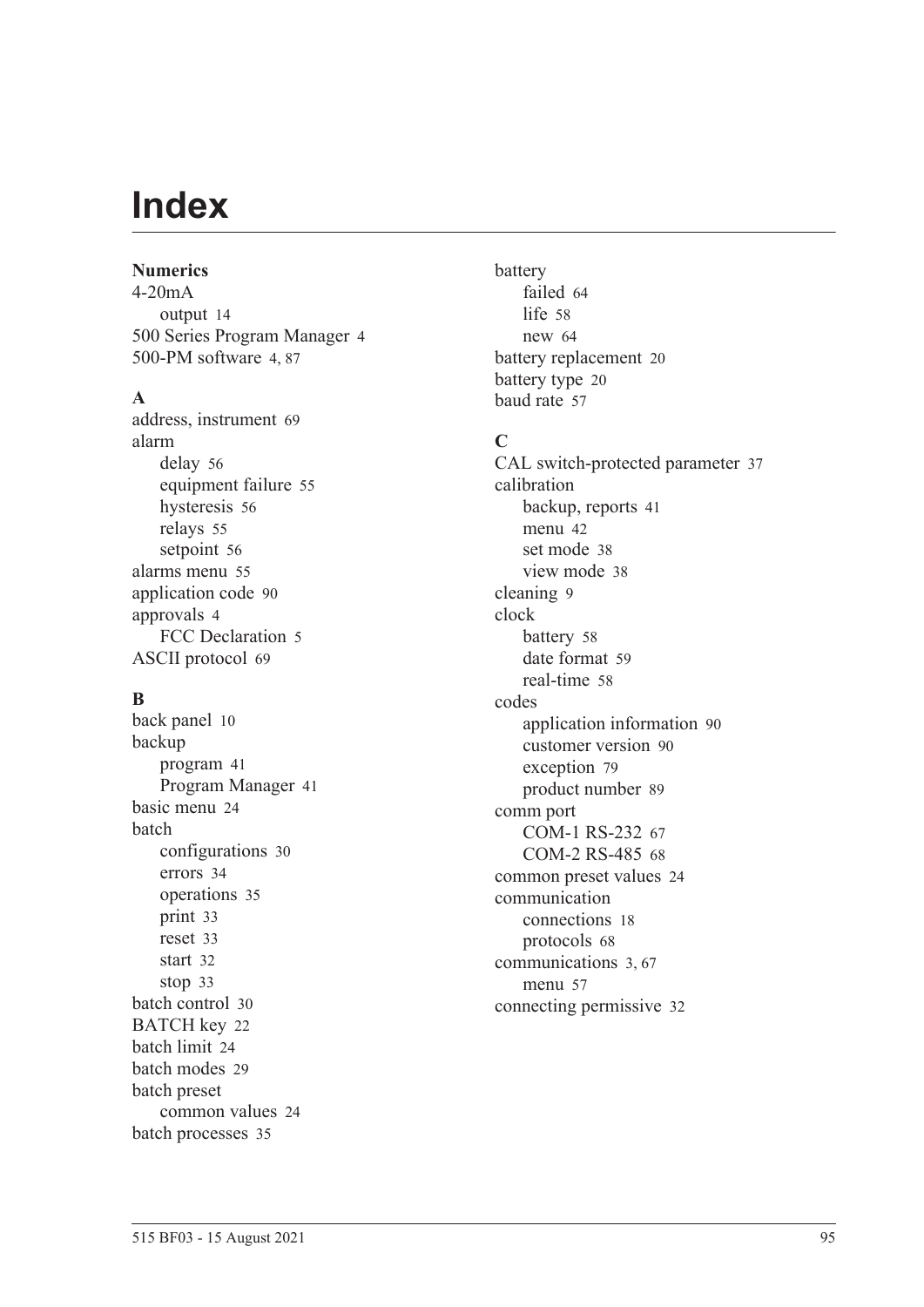connections communicatio[n 67](#page-76-3) communication[s 18](#page-27-0) control relay[s 16](#page-25-0) electrical [10](#page-19-1) inpu[t 13](#page-22-0) main[s 19](#page-28-0) outpu[t 14](#page-23-1) control loop tunin[g 28](#page-37-0) control mode[s 27](#page-36-0) customer version code[s 90](#page-99-1) customizing a printout [82](#page-91-1)

# **D**

data log viewin[g 25](#page-34-0) date format [59](#page-68-0) declaration FCC [5](#page-14-0) decontamination [9](#page-18-0) default variable [22](#page-31-1) delay, alar[m 56](#page-65-0) detail men[u 24](#page-33-0) digital outpu[t 15](#page-24-0) disconnection device [19](#page-28-1) display specifications [7](#page-16-0) timeout mod[e 61](#page-70-0) timeout time [61](#page-70-1) DISPLAY key [22](#page-31-2) display-only parameter [37](#page-46-1)

# **E**

earthin[g 19](#page-28-2) edit batch prese[t 24](#page-33-3) electrical connections [10](#page-19-1) equipment failure alarm [55](#page-64-0) error message[s 64](#page-73-1) Ethernet COM-2 por[t 19,](#page-28-3) [68](#page-77-3) exception codes [79](#page-88-1) Exception Status [71](#page-80-0)

# **F**

features [1](#page-10-0) flash driver port assignmen[t 58](#page-67-3) flow control loca[l 27](#page-36-1) loo[p 28](#page-37-1) tun[e 28](#page-37-2)

format, date [59](#page-68-0) frequency input connection [13](#page-22-1) front panel [21](#page-30-0) keys [22](#page-31-3) LEDs [22](#page-31-4)

# **G**

glossary [87](#page-96-1)

#### **H**

hardware connections [67](#page-76-3) hysteresis, alar[m 56](#page-65-1)

# **I**

input connections [13](#page-22-0) frequency [13](#page-22-1) inputs menu [49](#page-58-0) installation [9](#page-18-1) instrument address [69](#page-78-0) request forma[t 69](#page-78-2) response[s 70](#page-79-0) setting[s 44](#page-53-0) interconnections, communication [67](#page-76-3) interference suppression [17](#page-26-0) isolated output[s 3](#page-12-1)

# **K**

key BATC[H 22](#page-31-0) DISPLA[Y 22](#page-31-2) RESE[T 22](#page-31-5) RUN [22](#page-31-6) SET [24](#page-33-4) STOP [22](#page-31-7) TOTAL [22](#page-31-8) keys, front panel [22](#page-31-3)

### $\mathbf{L}$

LEDs, status [22](#page-31-4) local flow control [27](#page-36-1) logged dat[a 25](#page-34-0) viewin[g 25](#page-34-1) logic input connection [14](#page-23-2) logic input contro[l 34](#page-43-1) loop flow control [28](#page-37-1)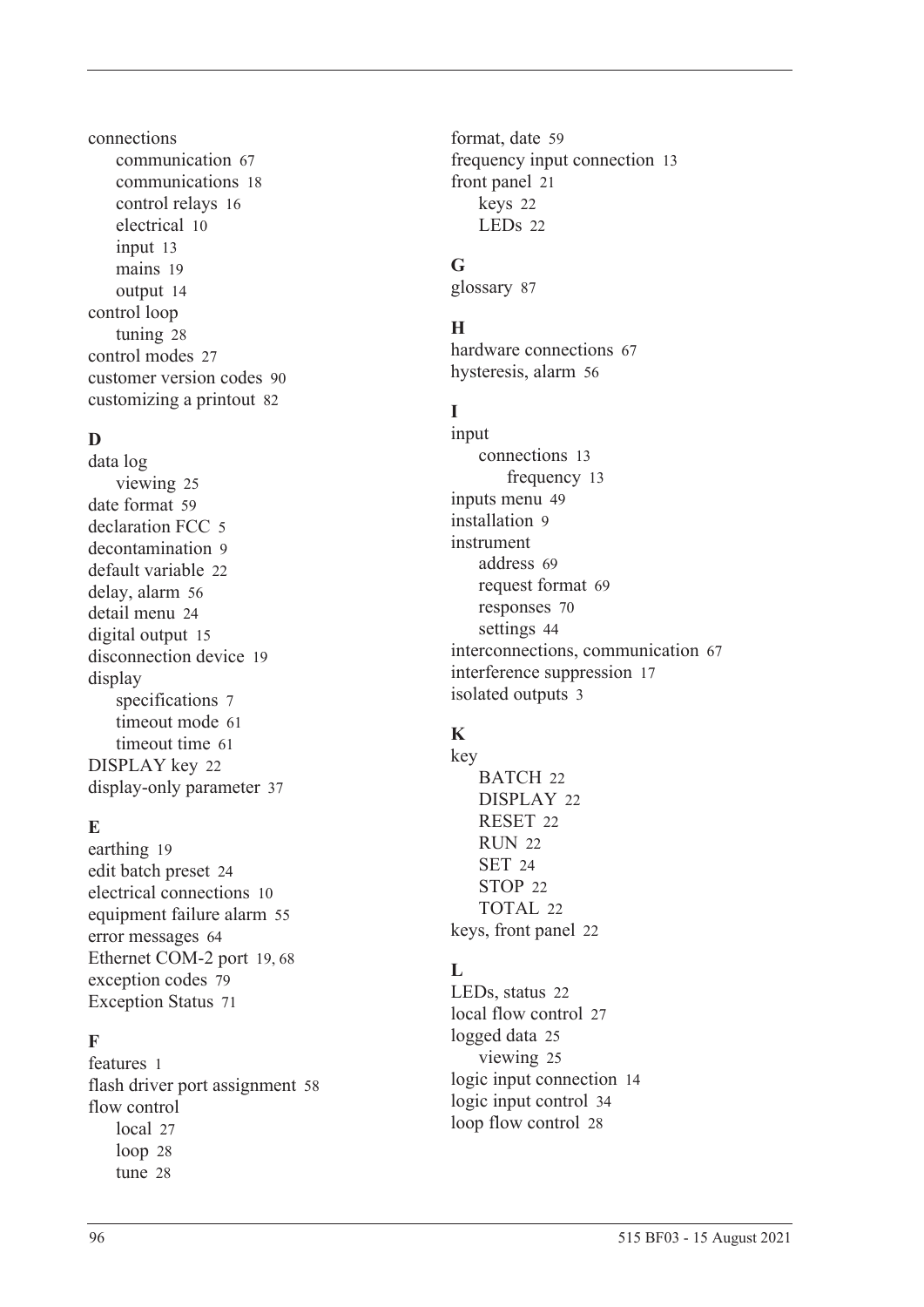main menu basic and detaile[d 24](#page-33-0) main menu items [23](#page-32-0) mains connection[s 19](#page-28-0) maintenance [19](#page-28-4) menu alarm[s 55](#page-64-2) calibratio[n 42](#page-51-0) comms [57](#page-66-2) input[s 49](#page-58-0) output[s 52](#page-61-0) params [45](#page-54-0) setu[p 60](#page-69-1) test [62](#page-71-0) tm/lo[g 58](#page-67-4) unit[s 44](#page-53-1) messages erro[r 64](#page-73-1) prompt[s 65](#page-74-0) syste[m 63](#page-72-0) warnin[g 64](#page-73-2) Modbus accessible parameters [48](#page-57-0) Modbus data forma[t 58](#page-67-5) Modbus RTU protoco[l 75](#page-84-0) mode display timeou[t 61](#page-70-0) process contro[l 27](#page-36-0) set calibration [38](#page-47-0) view calibration [38](#page-47-1) model number[s 89](#page-98-1) modes, batch contro[l 29](#page-38-0) mountin[g 9](#page-18-2)

# **N**

number mode[l 89](#page-98-1) seria[l 26](#page-35-1)

# **O**

on-off mode [30](#page-39-2) operation configurations [30](#page-39-0) operation, batch contro[l 30](#page-39-1) operation, control modes [27](#page-36-0) operation, front panel [21](#page-30-0) output connection[s 14](#page-23-1) 4-20m[A 14](#page-23-0)

**M**<br> **Example 2021**<br> **Example 2021**<br> **Example 2021**<br> **Example 2021**<br> **Example 2021**<br> **Example 2021**<br> **Example 2021**<br> **Example 2021**<br> **Example 2021**<br> **Example 2021**<br> **Example 2021**<br> **Example 2021**<br> **Example 2021**<br> **Example** digital [15](#page-24-0) pulse facto[r 54](#page-63-0) outputs menu [52](#page-61-0) **P** panel LEDs [22](#page-31-4) mounting [9](#page-18-2) rear [10](#page-19-0) parameter CAL switch-protected [37](#page-46-0) display-only [37](#page-46-1) not visibl[e 37](#page-46-2) password-protected [37](#page-46-3) programmable [37](#page-46-4) parameters men[u 45](#page-54-0) parity bit[s 57](#page-66-3) password-protected parameter [37](#page-46-3) permissive connec[t 32](#page-41-1) permissive input [32](#page-41-2) port assignment, flash driver [58](#page-67-3) COM-1 RS-232 [18,](#page-27-1) [57](#page-66-4) COM-2 Ethernet [19,](#page-28-3) [68](#page-77-3) COM-2 RS-485 [18,](#page-27-2) [57](#page-66-5) COM-[3 57](#page-66-6) flash driver assignment [58](#page-67-3) RS-485 [57](#page-66-7) power supply interruption [58](#page-67-1) preset batch value [24](#page-33-3) preset mod[e 29](#page-38-1) printer data control [86](#page-95-0) error messages [86](#page-95-1) protocol [82](#page-91-2) report types [82](#page-91-3) printer type[s 82](#page-91-4) printing a docke[t 33](#page-42-0) printout configuration repor[t 41](#page-50-0) printouts individual logs [84](#page-93-0) live data [83](#page-92-0) log report [84](#page-93-1) type[s 83](#page-92-1) product number codes [89](#page-98-0) Program Manager [41](#page-50-2)